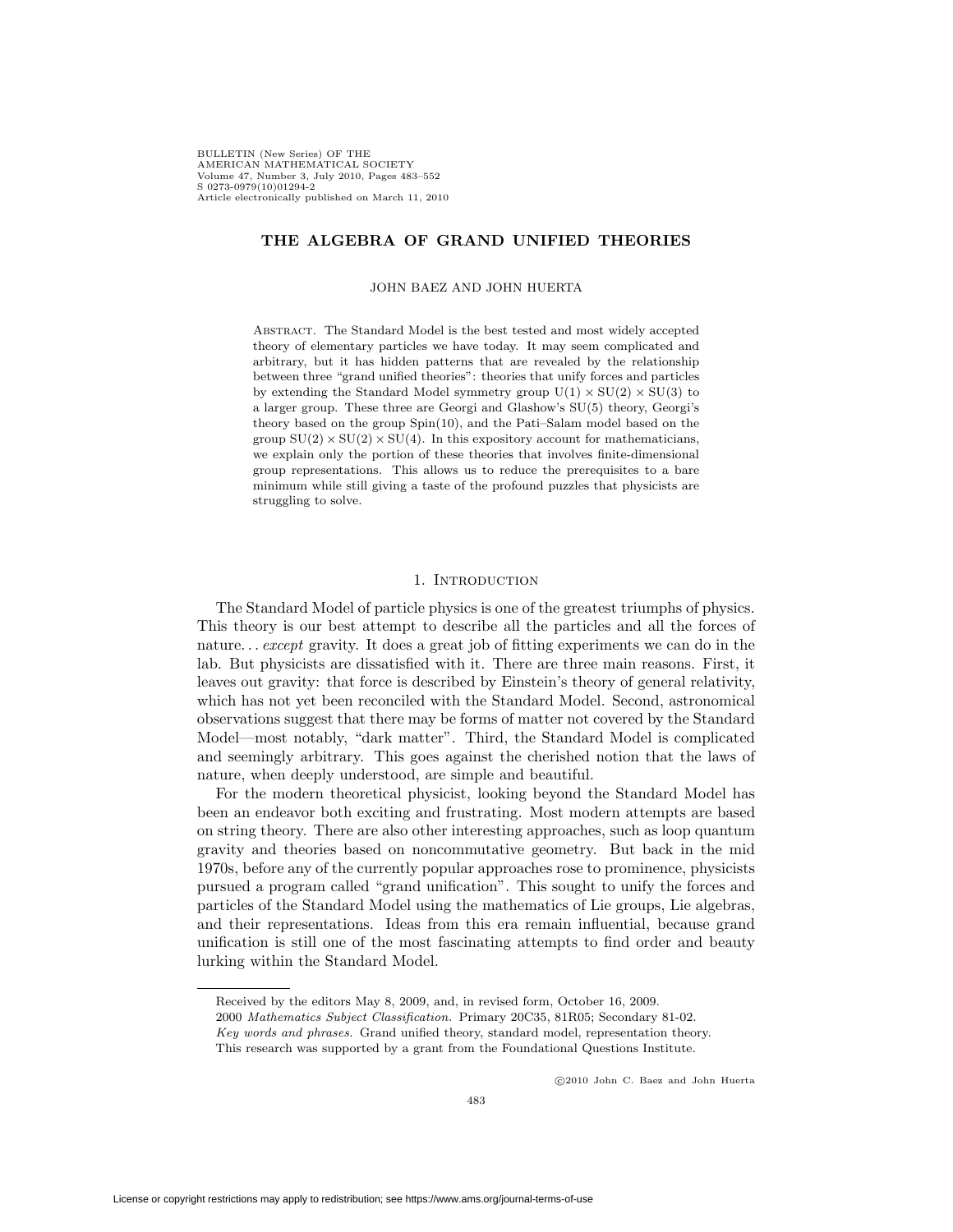This paper is a gentle introduction to the group representations that describe particles in the Standard Model and the most famous grand unified theories. To make the material more approachable for mathematicians, we limit our scope by not discussing particle interactions or "symmetry breaking", i.e., the way a theory with a large symmetry group can mimic one with a smaller group at low energies. These topics lie at the very heart of particle physics. But by omitting them, we can focus on ideas from algebra that many mathematicians will find familiar, while introducing the unfamiliar ways that physicists use these ideas.

In fact, the essential simplicity of the representation theory involved in the Standard Model and grand unified theories is quite striking. The usual textbook approach to particle physics proceeds through quantum field theory and gauge theory. While these subjects are very important to modern mathematics, learning them is a major undertaking. We have chosen to focus on the algebra of grand unified theories because many mathematicians have the prerequisites to understand it with only a little work.

A full-fledged treatment of particle physics requires quantum field theory, which uses representations of a noncompact Lie group called the Poincaré group on infinite-dimensional Hilbert spaces. This brings in a lot of analytical subtleties, which make it hard to formulate theories of particle physics in a mathematically rigorous way. In fact, no one has yet succeeded in doing this for the Standard Model. But by neglecting the all-important topic of particle interactions, we can restrict attention to finite-dimensional Hilbert spaces: that is, finite-dimensional complex inner product spaces. This makes our discussion purely algebraic in flavor.

Every theory we consider has an "internal symmetry group" or "gauge group". This is a compact Lie group, say  $G$ . Particles then live in representations of  $G$  on a finite-dimensional Hilbert space  $V$ . More precisely:  $V$  can always be decomposed as a direct sum of irreducible representations, or **irreps**, and for our limited purposes, particles are basis vectors of irreps. This provides a way to organize particles, which physicists have been exploiting since the 1960s.

The idea of "unification" has a clear meaning in these terms. Suppose  $V$  is a representation, not only of  $G$ , but also of some larger group  $H$  having  $G$  as a subgroup. Then we expect  $V$  to decompose into fewer irreps as a representation of H than as a representation of  $G$ , because elements of  $H$  can mix different irreps of G. So, by introducing a larger symmetry group, particles can be unified into larger irreps.

"Grand unification" occurs when the compact Lie group  $G$  is simple, and thus not a product of other groups. A gauge theory based on G requires an invariant inner product on its Lie algebra. When  $G$  is simple, this form is unique up to a scale factor, which physicists call a "coupling constant": this measures the strength of the force corresponding to  $G$ . When  $G$  is the product of simple factors, there is one coupling constant for each factor of G. So, by using a simple Lie group as a gauge group, we minimize the number of coupling constants.

In this paper, we give an account of the algebra behind the Standard Model and three attempts at unification: Georgi and Glashow's SU(5) theory, Georgi's theory based on the group  $Spin(10)$  (physicists call this the  $SO(10)$  theory), and the Pati–Salam model. All three date to around 1974. The first two are known as grand unified theories, or GUTs, because they are based on simple Lie groups. The Pati–Salam model is different: while it is called a GUT by some authors, and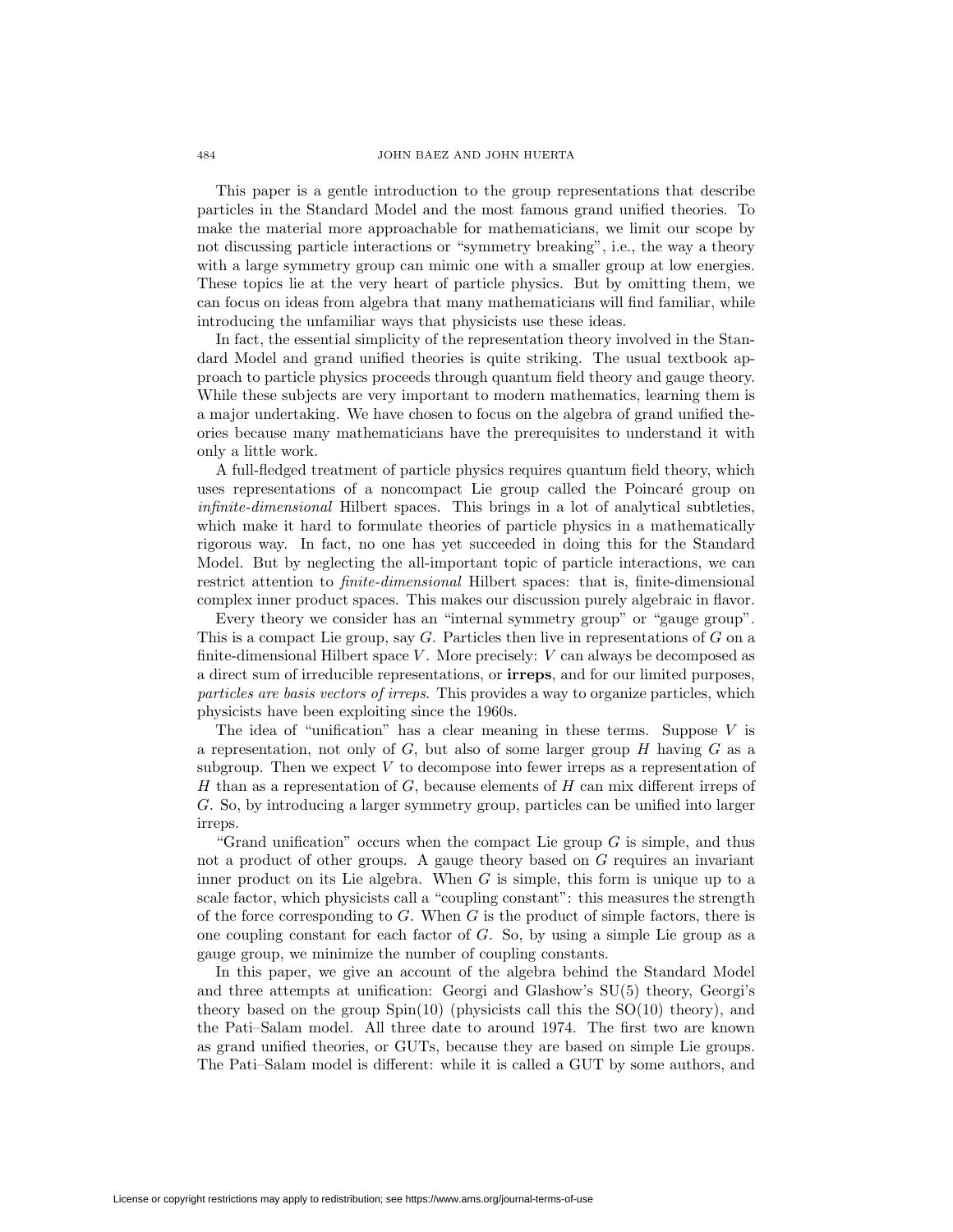does indeed involve unification, it is based on the Lie group  $SU(2) \times SU(2) \times SU(4)$ , which is merely semisimple.

It is important to note that these theories have their problems. The  $SU(5)$  theory predicts that protons will decay more quickly than they do, and it requires certain trends to hold among the relative strengths of forces at high energies—trends which the data do not support. The SO(10) theory may still be viable, especially if at low enough energies it reduces to the Pati–Salam model. However, the issues involved are complex. For details, see the paper by Bertolini et al. and the many references therein [\[4\]](#page-67-0).

Nonetheless, it is still very much worthwhile for mathematicians to study the algebra of grand unified theories. First, even apart from their physical significance, these theories are intrinsically beautiful mathematical structures. Second, they provide a nice way for mathematicians to get some sense of the jigsaw puzzle that physicists are struggling to solve. It is certainly hopeless trying to understand what physicists are trying to accomplish with string theory without taking a look at grand unified theories. Finally, grand unified theories can be generalized by adding "supersymmetry", and the resulting generalizations are considered serious contenders for describing the real world. For some recent overviews of their prospects, see Pati [\[26,](#page-68-0) [27\]](#page-68-1) and Peskin [\[29\]](#page-68-2).

This is how we shall proceed. In Section [2](#page-4-0) we start by describing the Standard Model. After a brief nod to the electron and photon, we explain some nuclear physics in Section [2.1.](#page-5-0) We start with Heisenberg's old attempt to think of the proton and neutron as two states of a single particle, the "nucleon", described by a two-dimensional representation of SU(2). The idea of unification through representation theory traces its origins back to this notion.

After this warmup we tour the Standard Model in its current form. In Section [2.2](#page-11-0) we describe the particles called "fundamental fermions", which constitute matter. In Section [2.3](#page-18-0) we describe the particles called "gauge bosons", which carry forces. Apart from the elusive Higgs boson, all particles in the Standard Model are of these two kinds. In Section [2.4](#page-25-0) we give a more mathematical treatment of these ideas: the gauge bosons are determined by the Standard Model gauge group

$$
G_{\rm SM} = \mathrm{U}(1) \times \mathrm{SU}(2) \times \mathrm{SU}(3),
$$

while the fundamental fermions and their antiparticles are basis vectors of a highly reducible representation of this group, which we call  $F \oplus F^*$ . Here F describes the fermions, while  $F^*$  describes their antiparticles.

Amazingly, using the ideas of gauge theory and quantum field theory, plus the "Higgs mechanism" for symmetry breaking, we can recover the dynamical laws obeyed by these particles from the representation of  $G_{SM}$  on  $F \oplus F^*$ . This information is enough to decode the physics of these particles and make predictions about what is seen in the gigantic accelerators that experimental physicists use to probe the natural world at high energies. Unfortunately, to explain all this would go far beyond the modest goals of this paper. For a guide to further study, see Section [1.1.](#page-3-0)

Having acquainted the reader with the Standard Model of particle physics in Section [2,](#page-4-0) we then go on to talk about grand unified theories in Section [3.](#page-28-0) These theories go beyond the Standard Model by "extending" the gauge group. That is, we pick a way to include  $G_{\text{SM}}$  in some larger group G and choose a representation V of  $G$  which reduces to the Standard Model representation  $F\oplus F^*$  when we restrict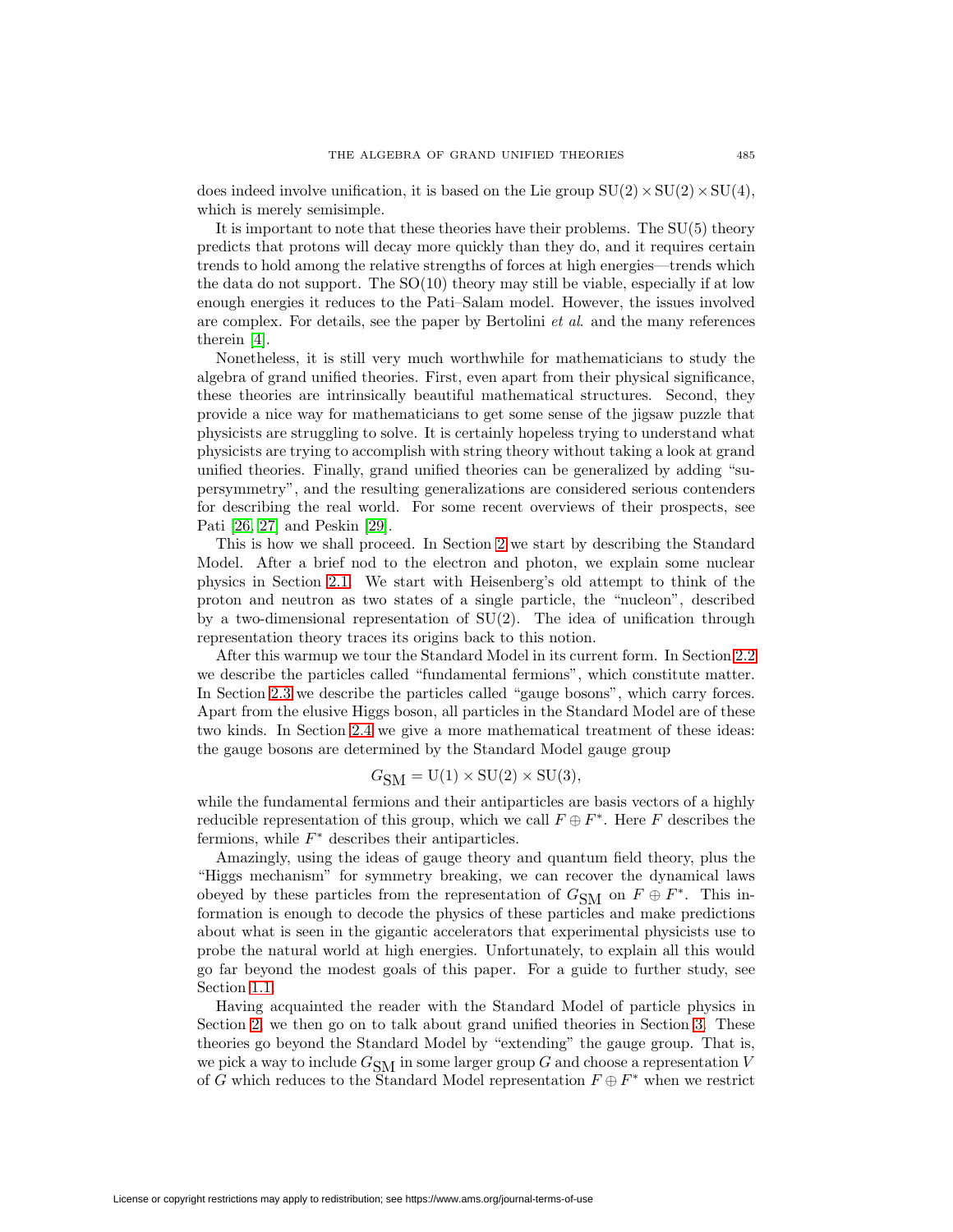it to  $G_{\text{SM}}$ . We describe how this works for the SU(5) theory (Section [3.1\)](#page-29-0), the SO(10) theory (Section [3.2\)](#page-39-0), and the Pati–Salam model (Section [3.3\)](#page-44-0). Of course, since we do not discuss the dynamics, a lot will go unsaid about these GUTs.

As we proceed, we explain how the SU(5) theory and the Pati–Salam model are based on two distinct visions about how to extend the Standard Model. However, we will see that the  $SO(10)$  theory is an extension of both the  $SU(5)$  theory (Section [3.2\)](#page-39-0) and the Pati–Salam model (Section [3.4\)](#page-52-0). Moreover, these two routes to the  $SO(10)$ theory are compatible in a precise sense: we get a commuting square of groups, and a commuting square of representations, which fit together to form a commuting cube (Section [3.5\)](#page-59-0).

In Section [4,](#page-61-0) we conclude by discussing what this means for physics: namely, how the Standard Model reconciles the two visions of physics lying behind the SU(5) theory and the Pati–Salam model. In a sense, it is the intersection of the SU(5) theory and the Pati–Salam model within their common unification, SO(10).

Throughout the course of the paper, we occasionally summarize our progress in theorems, most phrased in terms of commutative diagrams:

- Section 3.1, Theorem [1:](#page-38-0) the SU(5) theory extends the Standard Model.
- Section 3.2, Theorem [2:](#page-42-0) the Spin(10) theory extends the SU(5) theory.
- Section 3.3, Theorem [3:](#page-52-1) the Pati–Salam model extends the Standard Model.
- Section 3.4, Theorem [4:](#page-53-0) the Pati–Salam model is isomorphic to a theory involving  $Spin(4) \times Spin(6)$ .
- Section 3.4, Theorem [5:](#page-57-0) the  $Spin(4) \times Spin(6)$  theory extends the Standard Model.
- Section 3.4, Theorem [6:](#page-58-0) the Spin(10) theory extends the  $Spin(4) \times Spin(6)$ theory.
- Section 3.5, Theorem [7:](#page-60-0) the Standard Model, the  $SU(5)$  theory, the Spin(4)  $\times$ Spin(6) theory and the Spin(10) theory fit together in a commutative cube.
- Section 4, Theorem [8:](#page-64-0) The true gauge group of the Standard Model is the intersection of SU(5) and SO(4)  $\times$  SO(6) in SO(10).
- Section 4, Theorem [9:](#page-65-0) The true gauge group of the Standard Model is the intersection of SU(5) and  $(\text{Spin}(4) \times \text{Spin}(6))/\mathbb{Z}_2$  in Spin(10).

<span id="page-3-0"></span>1.1. **Guide to further reading.** We have tried to limit our prerequisites to the bare minimum. This includes basic facts about Lie groups, Lie algebras, and their representations, especially finite-dimensional unitary representations of compact Lie groups. We will not need the structure theory for simple Lie groups. We do, however, assume a little familiarity with the classical Lie groups  $GL(n)$ ,  $SL(n)$ ,  $O(n)$ ,  $SO(n)$ ,  $U(n)$ , and  $SU(n)$ , as well as their Lie algebras.

There are countless books on Lie groups, Lie algebras and their representations, but the text by Hall [\[14\]](#page-68-3) has everything we need, and more. Sternberg's introduction to group theory and physics [\[34\]](#page-68-4) includes an excellent account of applications to particle physics. To see the subject more through the eyes of a physicist, try the books by Lipkin [\[20\]](#page-68-5) or Tinkham [\[38\]](#page-68-6). Georgi's text [\[11\]](#page-68-7) shows how the subject looks to one of the inventors of grand unified theories.

Starting in Section [3.1](#page-29-0) we assume familiarity with exterior algebras, and in Section [3.2](#page-39-0) we also use Clifford algebras. For what we need, Chevalley's book [\[6\]](#page-67-1) is more than sufficient.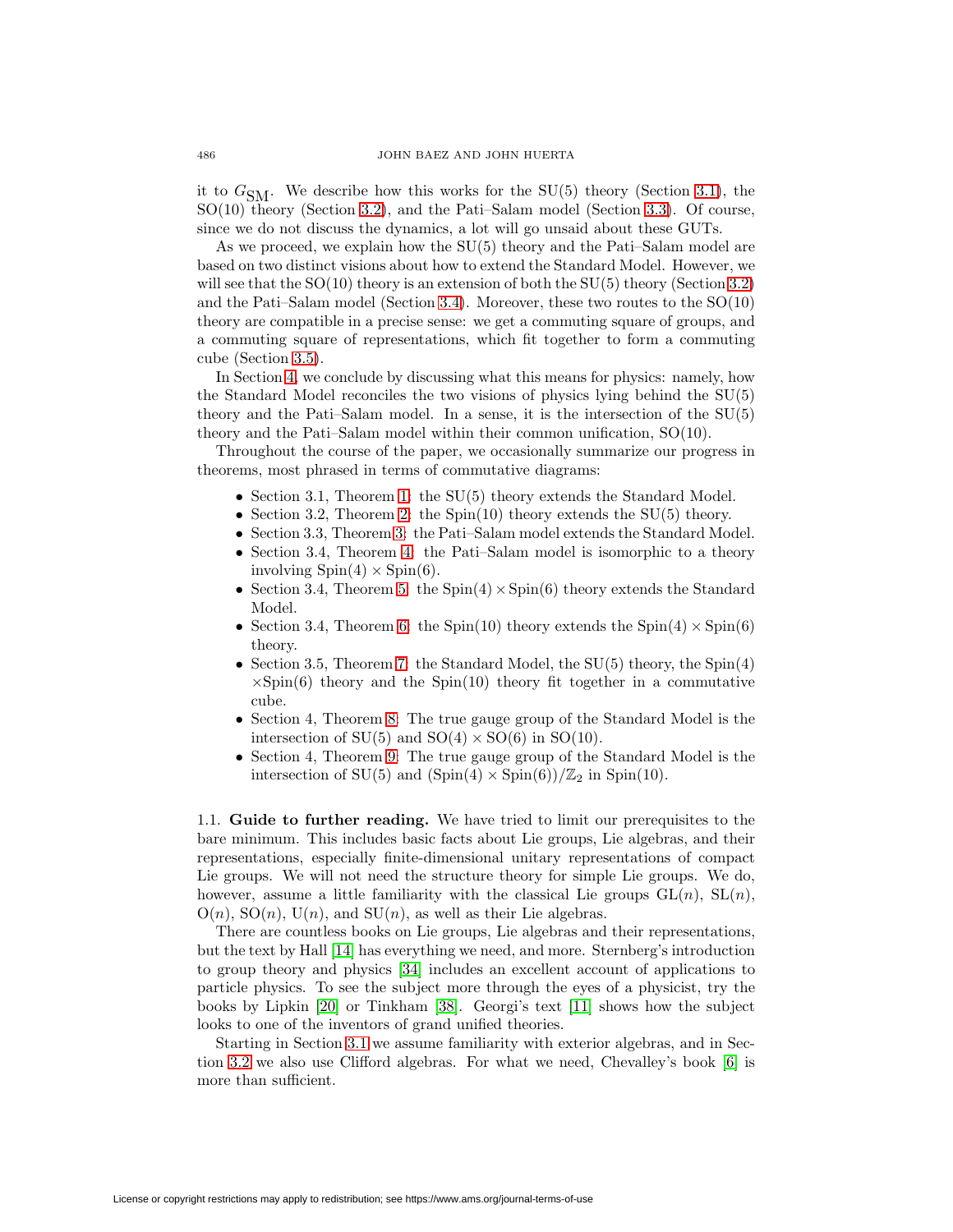For the interested reader, there are many introductions to particle physics where one can learn the dynamics after getting a taste of the algebra here. It might be good to start by reading Griffiths' introductory book [\[13\]](#page-68-8) together with Sudbery's text specially designed for mathematicians [\[36\]](#page-68-9). The book by Huang [\[17\]](#page-68-10) delves as deep as one can go into the Standard Model without a heavy dose of quantum field theory, and the book by Lee [\[19\]](#page-68-11) is full of practical wisdom. For more information on grand unified theories, see the textbooks by Ross [\[31\]](#page-68-12) and Mohapatra [\[21\]](#page-68-13).

Particle physics relies heavily on quantum field theory. There are many books on this subject, none of which make it easy. Prerequisites include a good understanding of classical mechanics, classical field theory and quantum mechanics. Many physicists consider the books by Brown [\[5\]](#page-67-2) and Ryder [\[32\]](#page-68-14) to be the most approachable. The text by Peskin and Schroeder [\[30\]](#page-68-15) offers a lot of physical insight, and we have also found Zee's book [\[40\]](#page-69-0) very useful in this respect. Srednicki's text [\[35\]](#page-68-16) is clear about many details that other books gloss over, and it costs nothing! Of course, these books are geared toward physicists: mathematicians may find the lack of rigor frustrating. Ticciati [\[37\]](#page-68-17) provides a nice introduction for mathematicians, but anyone serious about this subject should quickly accept the fact that quantum field theory has not been made rigorous: this is a project for the century to come.

Particle physics also relies heavily on geometry, especially gauge theory. This subject is easier to develop in a rigorous way, so there are plenty of texts that describe the applications to physics, but which a mathematician can easily understand. Naber's books are a great place to start [\[22,](#page-68-18) [23\]](#page-68-19), and one of us has also written an elementary introduction [\[3\]](#page-67-3). Isham's text is elegant and concise [\[18\]](#page-68-20), and many people swear by Nakahara [\[24\]](#page-68-21). The quantum field theory texts mentioned above also discuss gauge theory, but in language less familiar to mathematicians.

Finally, few things are more enjoyable than the history of nuclear and particle physics, a romantic tale full of heroic figures and tightly linked to the dark drama of World War II, the Manhattan Project, and the ensuing Cold War. Crease and Mann [\[8\]](#page-67-4) give a very readable introduction. To dig deeper, try the book by Segrè [\[33\]](#page-68-22), or the still more detailed treatments by Pais [\[25\]](#page-68-23) and Hoddeson *et al.* [\[16\]](#page-68-24).

#### 2. The standard model

<span id="page-4-0"></span>Today, most educated people know that the world is made of atoms, and that atoms, in turn, are made of electrons, protons, and neutrons. The electrons orbit a dense nucleus made of protons and neutrons, and as the outermost layer of any atom's structure, they are responsible for all chemistry. They are held close to the nucleus by electromagnetic forces: the electrons carry a negative electric charge, and protons carry a positive charge. Opposite charges attract, and this keeps the electrons and the nucleus together.

At one point in time, electrons, protons, and neutrons were all believed to be fundamental and without any constituent parts, just as atoms themselves were once believed to be, before the discovery of the electron. Electrons are the only one of these subatomic particles still considered fundamental, and it is with this venerable particle that we begin a table of the basic constituents of matter, called "fundamental fermions". We will see more soon.

| Fundamental Fermions (first try) |        |        |  |  |  |
|----------------------------------|--------|--------|--|--|--|
| Name                             | Symbol | Charge |  |  |  |
| Electron                         |        | — 1    |  |  |  |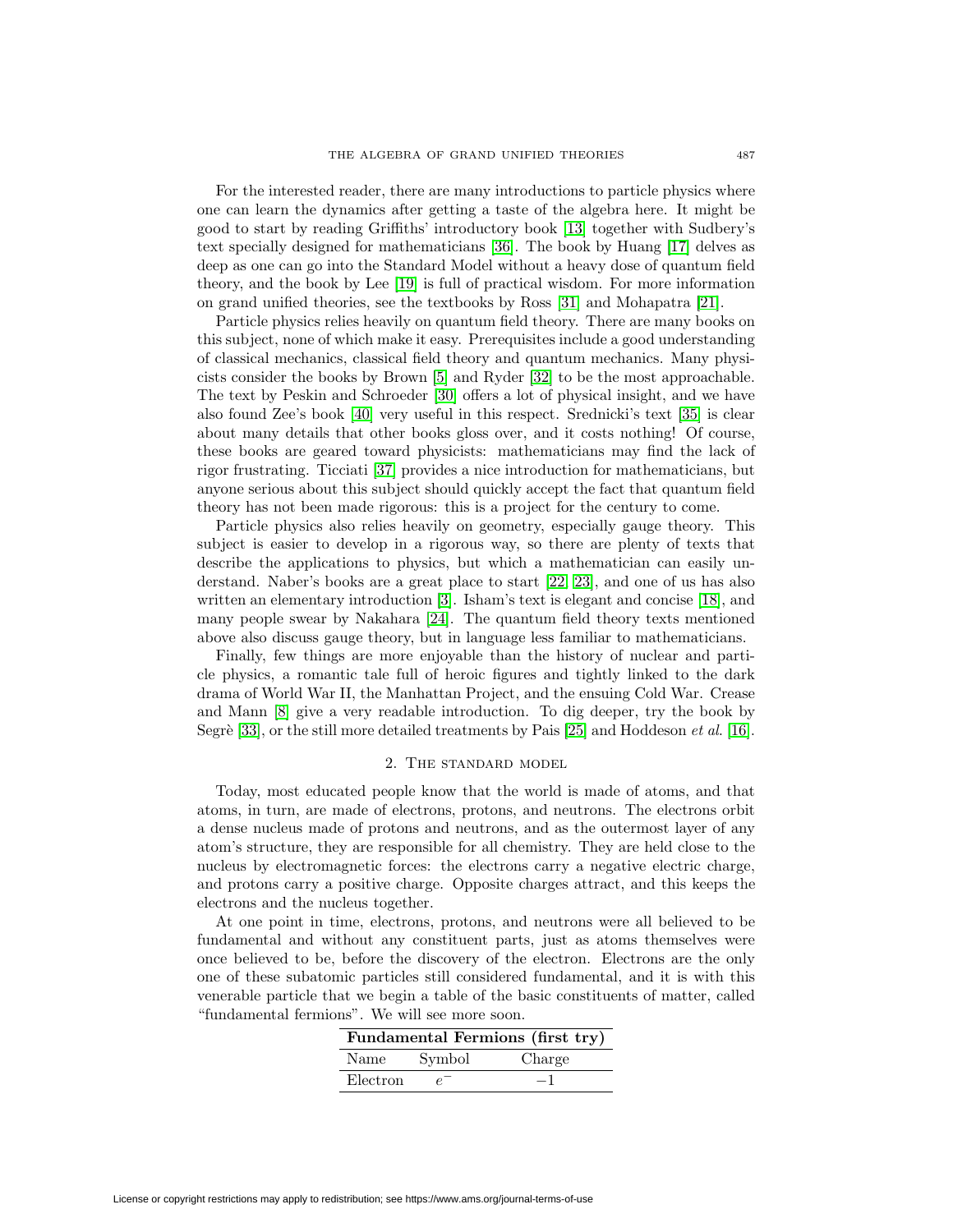Since the electron is charged, it participates in electromagnetic interactions. From the modern perspective of quantum field theory, electromagnetic interactions are mediated by the exchange of virtual photons, particles of light that we never see in the lab, but whose effects we witness whenever like charges are repelled or opposite charges are attracted. We depict this process with a diagram:



Here, time runs up the page. Two electrons come in, exchange a photon, and leave, slightly repelled from each other by the process.

The photon is our next example of a fundamental particle, though it is of a different character than the electron and quarks. As a mediator of forces, the photon is known as a **gauge boson** in modern parlance. It is massless and interacts only with charged particles, though it carries no charge itself. So, we begin our list of gauge bosons as follows:

| Gauge Bosons (first try)    |  |  |  |
|-----------------------------|--|--|--|
| Gauge Boson Symbol<br>Force |  |  |  |
| Electromagnetism Photon     |  |  |  |

<span id="page-5-0"></span>2.1. **Isospin and SU(2).** Because like charges repel, it is remarkable that the atomic nucleus stays together. After all, the protons are all positively charged and are repelled from each other electrically. To hold these particles so closely together, physicists hypothesized a new force, the **strong force**, strong enough to overcome the electric repulsion of the protons. It must be strongest only at short distances (about  $10^{-15}$  m), and then it must fall off rapidly, for protons are repelled electrically unless their separation is that small. Neutrons must also experience it, because they are bound to the nucleus as well.

Physicists spent several decades trying to understand the strong force; it was one of the principal problems in physics in the mid-twentieth century. About 1932, Werner Heisenberg, pioneer in quantum mechanics, discovered one of the first clues to its nature. He proposed, in [\[15\]](#page-68-25), that the proton and neutron might really be two states of the same particle, now called the **nucleon**. In modern terms, he attempted to unify the proton and neutron.

To understand how, we need to know a little quantum mechanics. In quantum mechanics, the state of any physical system is given by a unit vector in a complex Hilbert space, and it is possible to take complex linear combinations of the system in different states. For example, the state for a quantum system, like a particle on a line, is a complex-valued function

$$
\psi \in L^2(\mathbb{R}),
$$

or if the particle is confined to a one-dimensional box, so that its position lies in the unit interval [0, 1], then its state lives in the Hilbert space  $L^2([0,1])$ .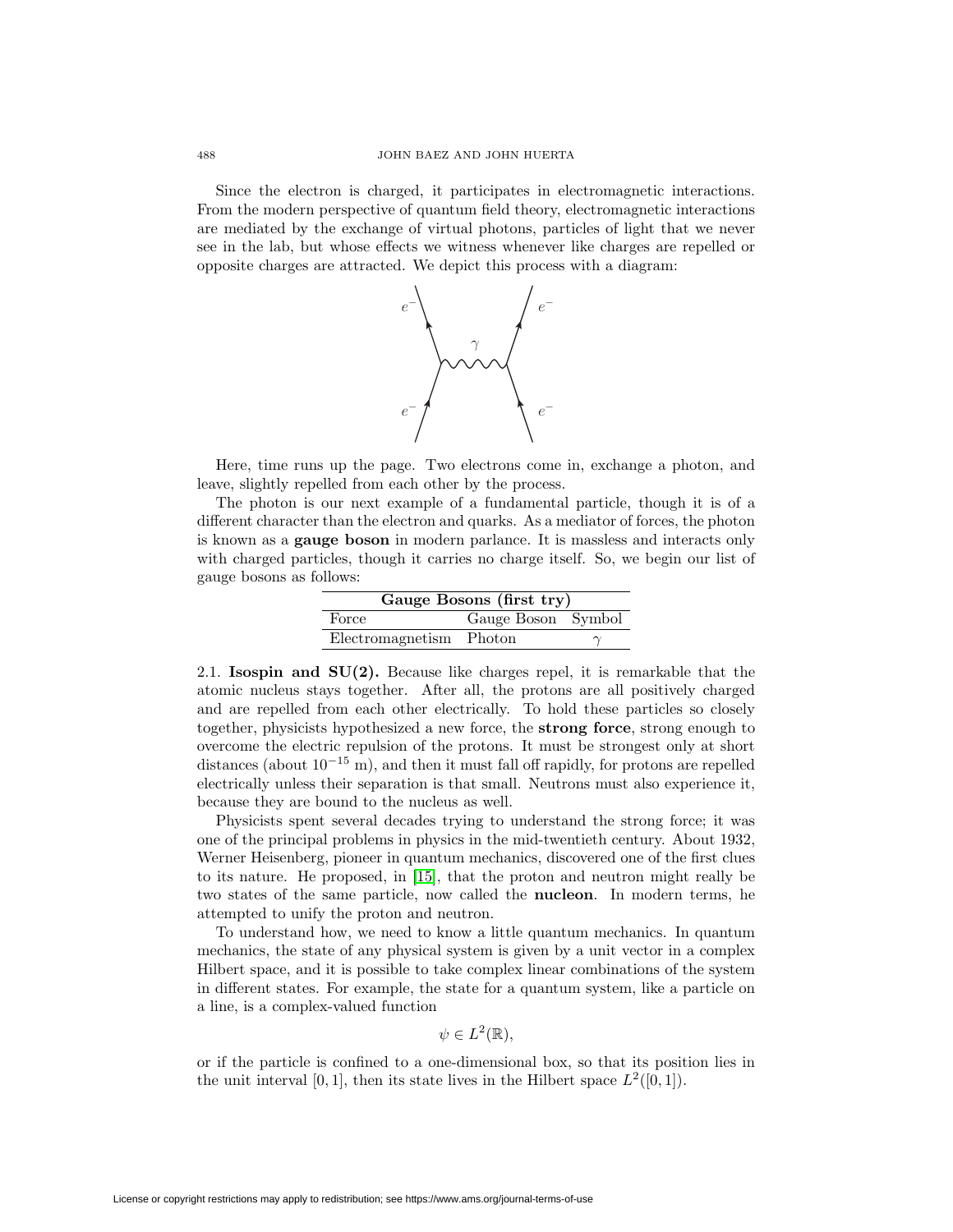We have special rules for combining quantum systems. If, say, we have two particles in a box, particle 1 and particle 2, then the state is a function of both particle 1's position and particle 2's:

$$
\psi \in L^2([0,1] \times [0,1]),
$$

but this is isomorphic to the tensor product of particle 1's Hilbert space with particle  $2's:$ 

$$
L^{2}([0,1] \times [0,1]) \cong L^{2}([0,1]) \otimes L^{2}([0,1]).
$$

This is how we combine systems in general. If a system consists of one part with Hilbert space V and another part with Hilbert space W, their tensor product  $V \otimes W$ is the Hilbert space of the combined system. Heuristically,

$$
and = \otimes.
$$

We just discussed the Hilbert space for two particles in a single box. We now consider the Hilbert space for a single particle in two boxes, by which we mean a particle that is in one box, say  $[0, 1]$ , or in another box, say  $[2, 3]$ . The Hilbert space here is

$$
L^{2}([0,1] \cup [2,3]) \cong L^{2}([0,1]) \oplus L^{2}([2,3]).
$$

In general, if a system's state can lie in a Hilbert space  $V$  or in a Hilbert space  $W$ , the total Hilbert space is then  $V \oplus W$ .

Heuristically,

$$
or = \oplus.
$$

Returning to nucleons: according to Heisenberg's theory, a nucleon is a proton or a neutron. If we use the simplest nontrivial Hilbert space for both the proton and neutron, namely C, then the Hilbert space for the nucleon should be

$$
\mathbb{C}^2 \cong \mathbb{C} \oplus \mathbb{C}.
$$

The proton and neutron then correspond to basis vectors of this Hilbert space:

$$
p = \begin{pmatrix} 1 \\ 0 \end{pmatrix} \in \mathbb{C}^2
$$

and

$$
n = \left(\begin{array}{c} 0 \\ 1 \end{array}\right) \in \mathbb{C}^2.
$$

But, we can also have a nucleon in a linear combination of these states. More precisely, the state of the nucleon can be represented by any unit vector in  $\mathbb{C}^2$ .

The inner product in  $\mathbb{C}^2$  then allows us to compute probabilities, using the following rule coming from quantum mechanics: the probability that a system in state  $\psi \in H$ , a given Hilbert space, will be observed in state  $\phi \in H$  is

$$
\left|\left\langle \psi,\phi\right\rangle \right|^2.
$$

Since  $p$  and  $n$  are orthogonal, there is no chance of seeing a proton as a neutron or vice versa, but for a nucleon in the state

$$
\alpha p + \beta n \in \mathbb{C}^2,
$$

there is probability  $|\alpha|^2$  that measurement will result in finding a proton, and  $|\beta|^2$ that measurement will result in finding a neutron. The condition that our state be a unit vector ensures that these probabilities add to 1.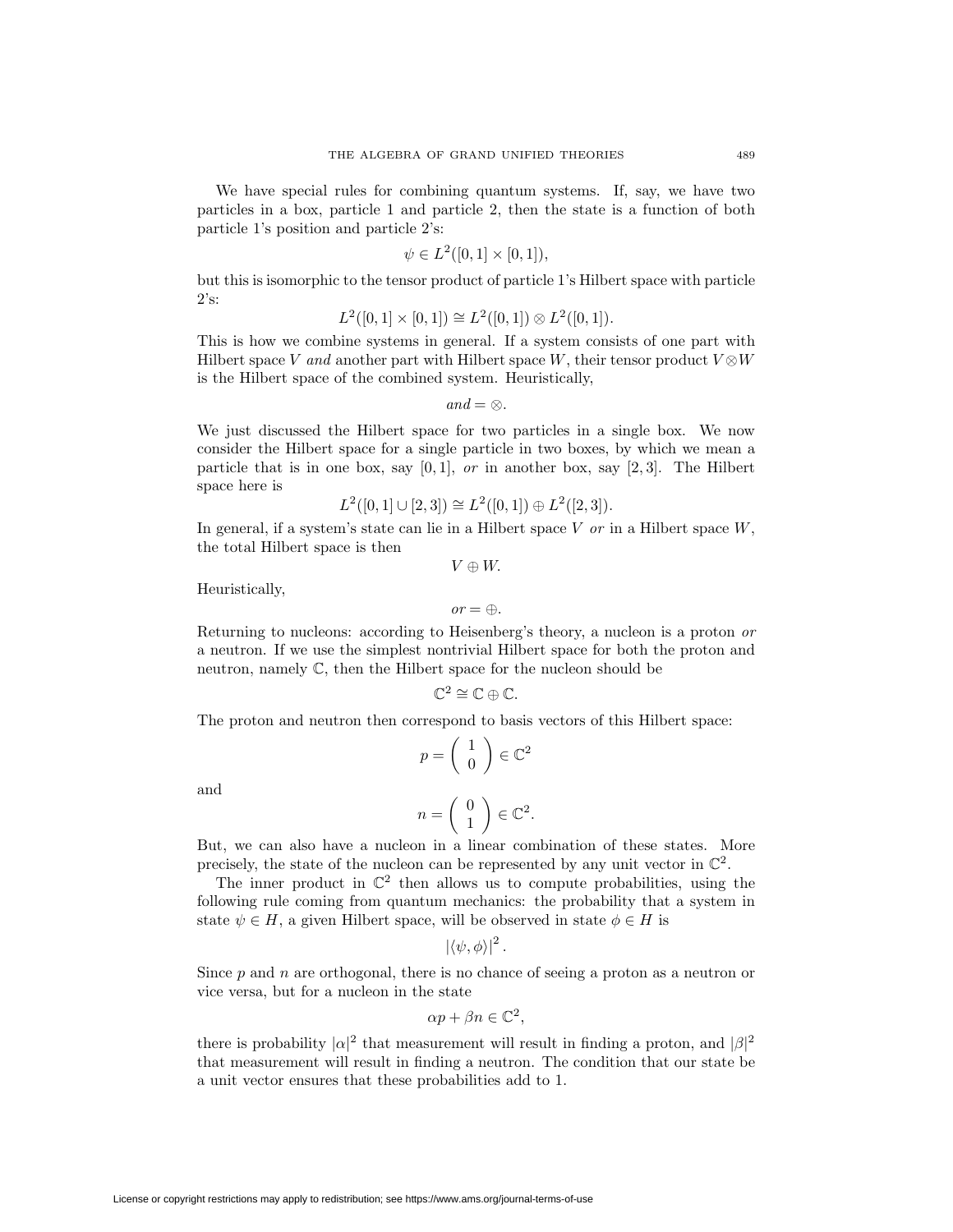In order for this to be interesting, however, there must be processes that can turn protons and neutrons into different states of the nucleon. Otherwise, there would be no point in having the full  $\mathbb{C}^2$  space of states. Conversely, if there are processes which can change protons into neutrons and back, it turns out we need all of  $\mathbb{C}^2$  to describe them.

Heisenberg believed in such processes, because of an analogy between nuclear physics and atomic physics. The analogy turned out to be poor, based on the faulty notion that the neutron was composed of a proton and an electron, but the idea of the nucleon with states in  $\mathbb{C}^2$  proved to be a breakthrough.

The reason is that in 1936 a paper by Cassen and Condon [\[7\]](#page-67-5) appeared suggesting that the nucleon's Hilbert space  $\mathbb{C}^2$  is acted on by the symmetry group SU(2). They emphasized the analogy between this and the spin of the electron, which is also described by vectors in  $\mathbb{C}^2$ , acted on by the double cover of the 3d rotation group, which is also  $SU(2)$ . In keeping with this analogy, they invented a concept called "isospin". The proton was declared the **isospin up** state or  $I_3 = \frac{1}{2}$  state, and the neutron was declared the **isospin down** or  $I_3 = -\frac{1}{2}$  state. Cassen and Condon's paper put isospin on its way to becoming a useful tool in nuclear physics.

Isospin proved useful because it formalized the following idea, which emerged from empirical data around the time of Cassen and Condon's paper. Namely: the strong force, unlike the electromagnetic force, is the same whether the particles involved are protons or neutrons. Protons and neutrons are interchangeable, as long as we neglect the small difference in their mass, and most importantly, as long as we neglect electromagnetic effects. One can phrase this idea in terms of group representation theory as follows: the strong force is invariant under the action of  $SU(2)$ .

Though this idea was later seen to be an oversimplification, it foreshadowed modern ideas about unification. The proton, living in the representation  $\mathbb C$  of the trivial group, and the neutron, living in a different representation  $\mathbb C$  of the trivial group, were unified into the nucleon, with representation  $\mathbb{C}^2$  of SU(2). These symmetries hold for the strong force, but not for electromagnetism: we say this force "breaks" SU(2) symmetry.

But what does it mean, exactly, to say that a force is invariant under the action of some group? It means that when we are studying particles interacting via this force, the Hilbert space of each particle should be equipped with a unitary representation of this group. Moreover, any physical process caused by this force should be described by an "intertwining operator": that is, a linear operator that respects the action of this group. A bit more precisely, suppose  $V$  and  $W$  are finite-dimensional Hilbert spaces on which some group  $G$  acts as unitary operators. Then a linear operator  $F: V \to W$  is an **intertwining operator** if

$$
F(g\psi) = gF(\psi)
$$

for every  $\psi \in V$  and  $g \in G$ .

Quite generally, symmetries give rise to conserved quantities. In quantum mechanics this works as follows. Suppose that  $G$  is a Lie group with a unitary representation on the finite-dimensional Hilbert spaces V and W. Then V and W automatically become representations of  $\mathfrak{g}$ , the Lie algebra of  $G$ , and any intertwining operator  $F: V \to W$  respects the action of g. In other words,

$$
F(T\psi) = TF(\psi)
$$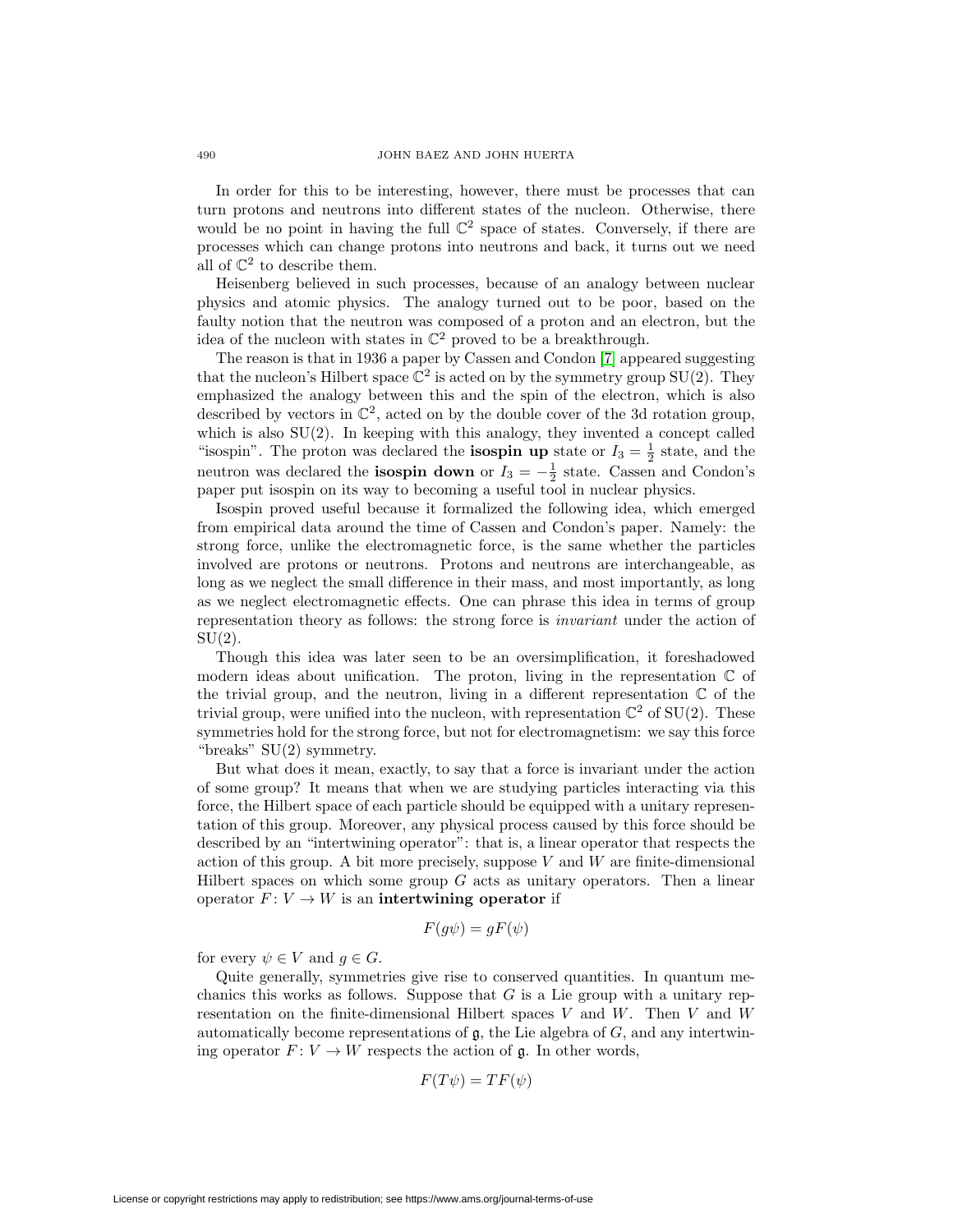for every  $\psi \in V$  and  $T \in \mathfrak{g}$ . Next suppose that  $\psi \in V$  is an eigenvector of T:

$$
T\psi = i\lambda\psi
$$

for some real number  $\lambda$ . Then it is easy to check that  $F(\psi)$  is again an eigenvector of T with the same eigenvalue:

$$
TF(\psi) = i\lambda F(\psi).
$$

So, the number  $\lambda$  is "conserved" by the operator  $F$ .

The element  $T \in \mathfrak{g}$  will act as a skew-adjoint operator on any unitary representation of G. Physicists prefer to work with selfadjoint operators since these have real eigenvalues. In quantum mechanics, selfadjoint operators are called "observables". We can get an observable by dividing  $T$  by  $i$ .

In Casson and Condon's isospin theory of the strong interaction, the symmetry group G is  $SU(2)$ . The Lie algebra  $\mathfrak{su}(2)$  has a basis consisting of three elements, and the quantity  $I_3$  arises as above: it is just the eigenvalue of one of these elements, divided by  $i$  to get a real number. Because any physical process caused by the strong force is described by an intertwining operator,  $I_3$  is conserved. In other words, the total  $I_3$  of any system remains unchanged after a process that involves only strong interactions.

Nevertheless, for the states in  $\mathbb{C}^2$  that mix protons and neutrons to have any meaning, there must be a mechanism which can convert protons into neutrons and vice versa. Mathematically, we have a way to do this: the action of  $SU(2)$ . What does this correspond to, physically?

The answer originates in the work of Hideki Yukawa. In the early 1930s, he predicted the existence of a particle that mediates the strong force, much as the photon mediates the electromagnetic force. From known properties of the strong force, he was able to predict that this particle should be about 200 times as massive as the electron, or about a tenth the mass of a proton. He predicted that experimentalists would find a particle with a mass in this range, and that it would interact strongly when it collided with nuclei.

Partially because of the intervention of World War II, it took over ten years for Yukawa's prediction to be vindicated. After a famous false alarm (see Section [2.5\)](#page-27-0), it became clear by 1947 that a particle with the expected properties had been found. It was called the **pion** and it came in three varieties: one with positive charge, the  $\pi^+$ , one neutral, the  $\pi^0$ , and one with negative charge, the  $\pi^-$ .

The pion proved to be the mechanism that can transform nucleons. To wit, we observe processes such as those in Figure [1,](#page-9-0) where we have drawn the Feynman diagrams which depict the nucleons absorbing pions, transforming where they are allowed to by charge conservation.

Because of isospin conservation, we can measure the  $I_3$  of a pion by looking at these interactions with the nucleons. It turns out that the  $I_3$  of a pion is the same as its charge:

| Pion    | $I_3$ |
|---------|-------|
| $\pi^+$ | ΗI    |
| $\pi^0$ |       |
| $\pi$   |       |

Here we pause, because we can see the clearest example of a pattern that lies at the heart of the Standard Model. It is the relationship between isospin  $I_3$  and charge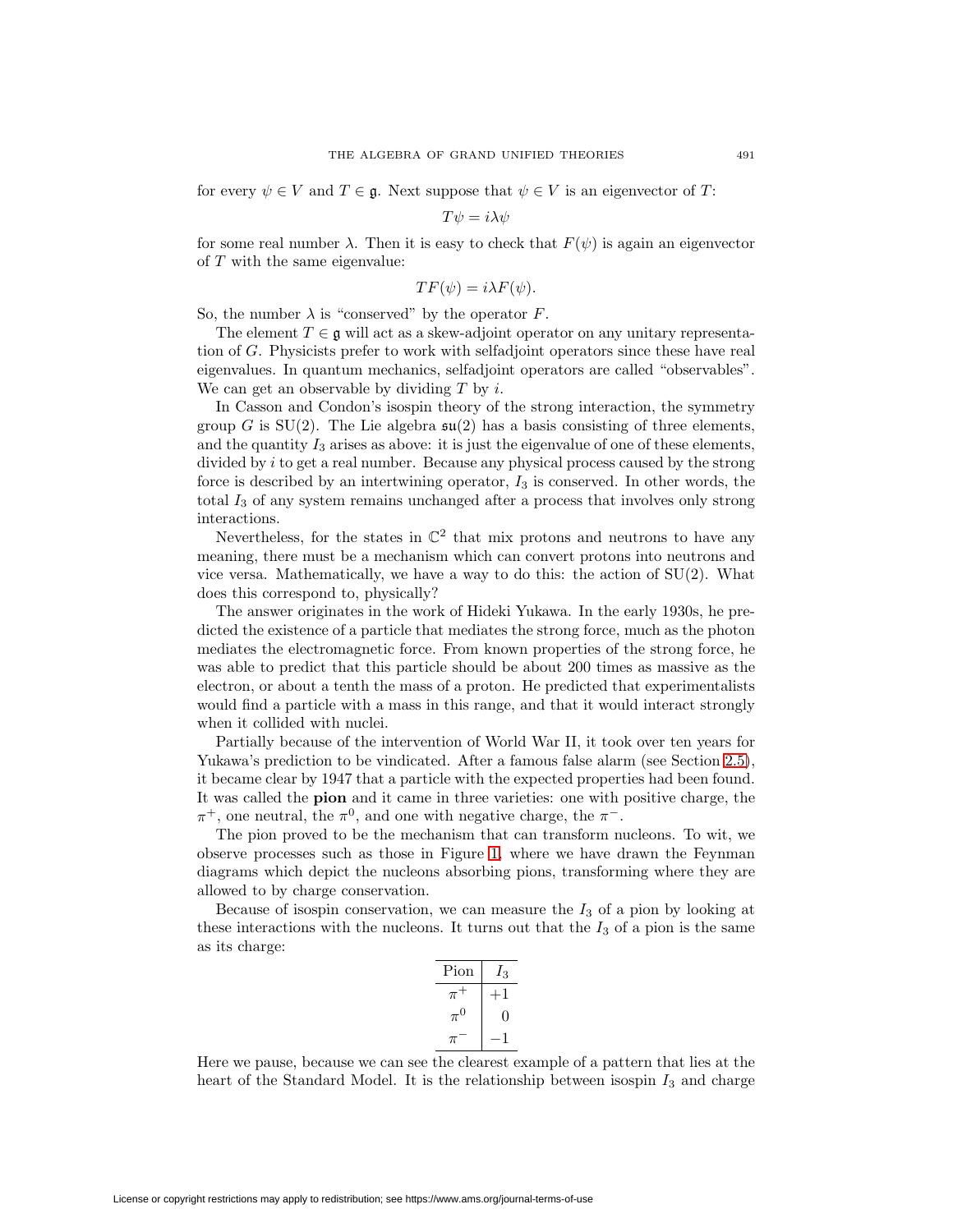

<span id="page-9-0"></span>FIGURE 1. The nucleons absorbing pions.

Q. For the pion, they are equal:

$$
Q(\pi) = I_3(\pi).
$$

But they are also related for the nucleon, though in a subtler way:

| Nucleon   | ه ا | Charge |
|-----------|-----|--------|
| υ         | う   |        |
| $n_{\rm}$ |     |        |
|           |     |        |

The relationship for nucleons is

$$
Q(N) = I_3(N) + \frac{1}{2}.
$$

This is nearly the most general relationship. It turns out that, for any given family of particles that differ only by  $I_3$ , we have the **Gell-Mann–Nishijima formula**:

$$
Q = I_3 + Y/2,
$$

where  $Q$  and  $I_3$  depend on the particle, but a new quantity, the **hypercharge**  $Y$ , depends only on the family. For example, pions all have hypercharge  $Y = 0$ , while nucleons both have hypercharge  $Y = 1$ .

Mathematically, Y being constant on "families" just means it is constant on representations of the isospin symmetry group, SU(2). The three pions, like the proton and neutron, are nearly identical in terms of mass and their strong interactions. In Heisenberg's theory, the different pions are just different isospin states of the same particle. Since there are three, they have to span a three-dimensional representation of  $SU(2)$ .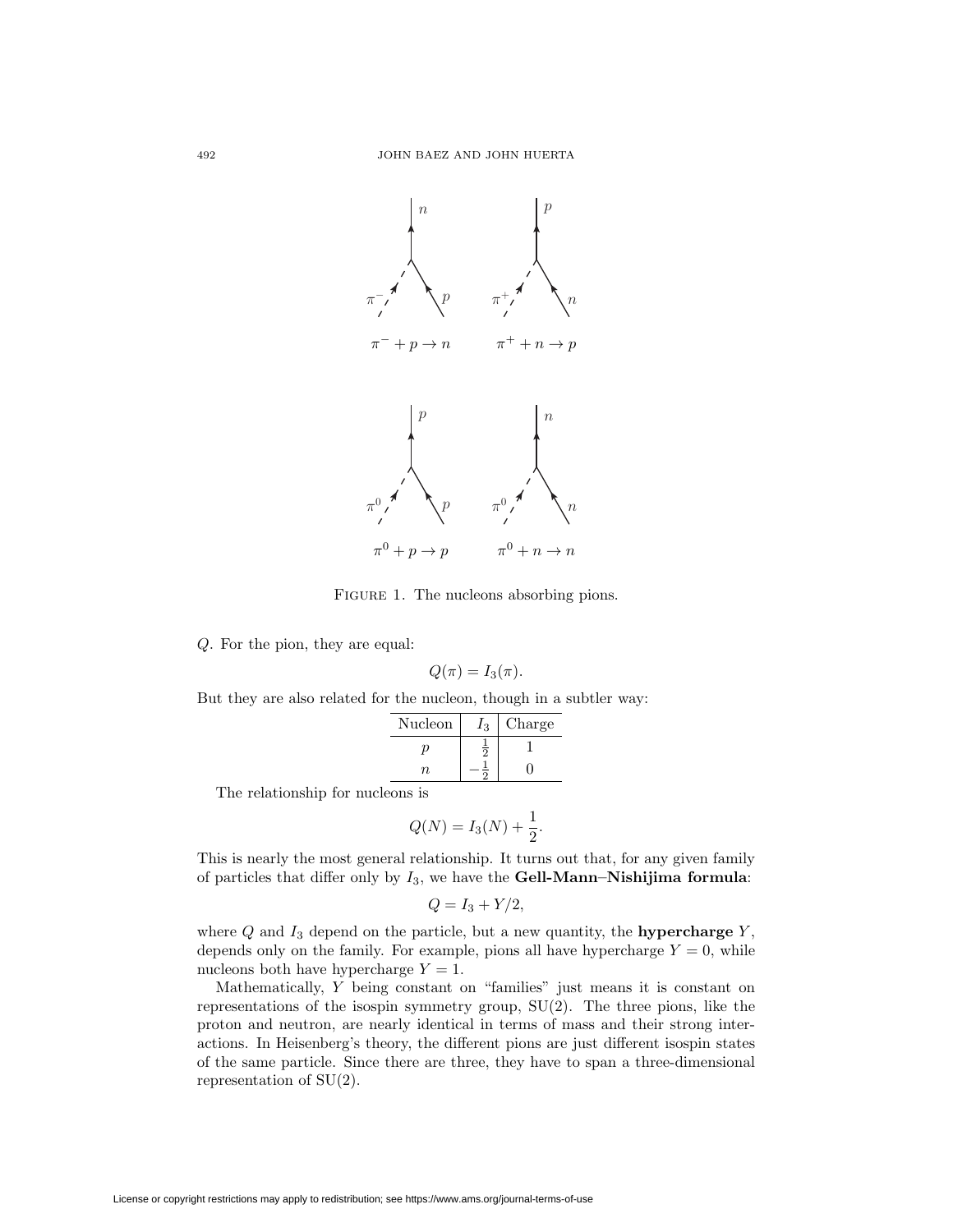Up to isomorphism, there is only one three-dimensional complex irrep of  $SU(2)$ , which is  $Sym^2\mathbb{C}^2$ , the symmetric tensors of rank 2. In general, the unique  $(n + 1)$ dimensional irrep of  $SU(2)$  is given by  $Sym^n \mathbb{C}^2$ . Physicists call this the **spin-***n*/2 **representation** of  $SU(2)$ , or in the present context, the "isospin- $n/2$  representation". This representation has a basis of vectors where  $I_3$  ranges from  $-n/2$  to  $n/2$ in integer steps. Nucleons lie in the isospin- $\frac{1}{2}$  representation, while pions lie in the isospin-1 representation.

This sets up an interesting puzzle. We know two ways to transform nucleons: the mathematical action of SU(2), and their physical interactions with pions. How are these related?

The answer lies in the representation theory. Just as the two nucleons span the two-dimensional irrep of  $\mathbb{C}^2$  of SU(2), the pions span the three-dimensional irrep  $\text{Sym}^2\mathbb{C}^2$  of SU(2). But there is another way to write this representation which sheds light on the pions and the way they interact with nucleons: because  $SU(2)$  is itself a three-dimensional *real* manifold, its Lie algebra  $\mathfrak{su}(2)$  is a three-dimensional real vector space. SU(2) acts on itself by conjugation, which fixes the identity and thus induces linear transformations of  $\mathfrak{su}(2)$ , giving a representation of  $SU(2)$  on  $\mathfrak{su}(2)$  called the adjoint representation.

For simple Lie groups such as  $SU(2)$ , the adjoint representation is irreducible. Thus  $\mathfrak{su}(2)$  is a three-dimensional real irrep of SU(2). This is different from the three-dimensional *complex* irrep  $Sym^2\mathbb{C}^2$ , but very related. Indeed,  $Sym^2\mathbb{C}^2$  is just the complexification of  $\mathfrak{su}(2)$ :

$$
Sym^2\mathbb{C}^2 \cong \mathbb{C} \otimes \mathfrak{su}(2) \cong \mathfrak{sl}(2,\mathbb{C}).
$$

The pions thus live in  $\mathfrak{sl}(2,\mathbb{C})$ , a complex Lie algebra, and this acts on  $\mathbb{C}^2$ because SU(2) does. To be precise, Lie group representations induce Lie algebra representations, so the real Lie algebra  $\mathfrak{su}(2)$  has a representation on  $\mathbb{C}^2$ . This then extends to a representation of the complex Lie algebra  $\mathfrak{sl}(2,\mathbb{C})$ . This representation is even familiar. It is the fundamental representation of  $\mathfrak{sl}(2,\mathbb{C})$  on  $\mathbb{C}^2$ .

Quite generally, whenever g is the Lie algebra of a Lie group G, and  $\rho: G \times V \rightarrow$ V is a representation of G on some finite-dimensional vector space  $V$ , we get a representation of the Lie algebra  $\mathfrak g$  on  $V$ , which we can think of as a linear map

$$
d\rho\colon \mathfrak{g}\otimes V\to V.
$$

This map is actually an intertwining operator, meaning that it commutes with the action of G: since  $\mathfrak g$  and V are both representations of G, this is a sensible thing to say, and it is easy to check.

Pions act on nucleons via precisely such an intertwining operator:

$$
\mathfrak{sl}(2,\mathbb{C})\otimes \mathbb{C}^2\to \mathbb{C}^2.
$$

So, the interaction between pions and nucleons arises naturally from the action of  $SU(2)$  on  $\mathbb{C}^2$  after we complexify the Lie algebra of this group!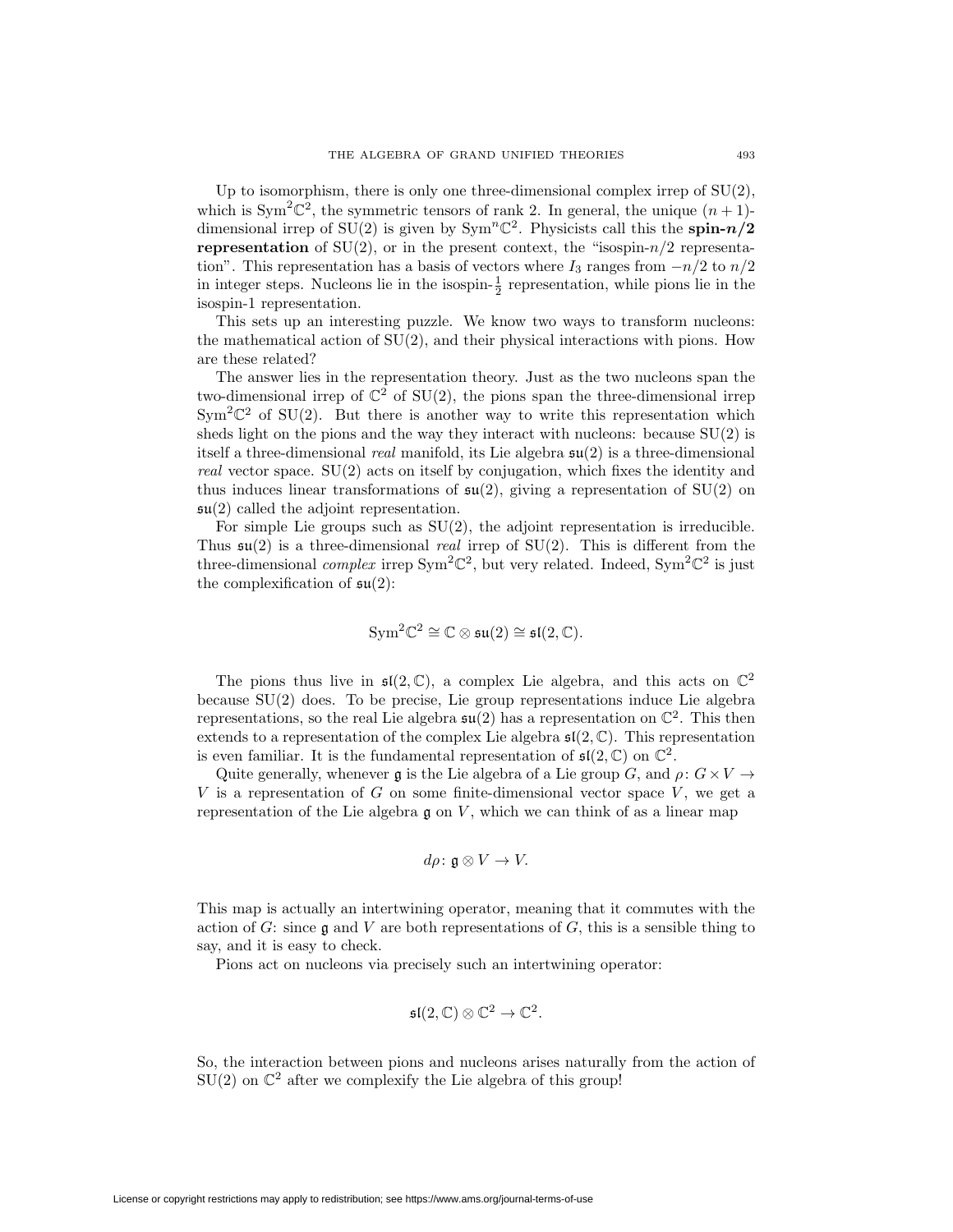Physicists have invented a nice way to depict such intertwining operators, namely, **Feynman diagrams**:



<span id="page-11-1"></span>FIGURE 2. A nucleon absorbs a pion.

Here we see a nucleon coming in, absorbing a pion, and leaving. That is, this diagram depicts a basic interaction between pions and nucleons.

Feynman diagrams are calculational tools in physics, though to actually use them as such, we need quantum field theory. Then, instead of just standing for intertwining operators between representations of compact groups such as SU(2), they depict intertwining operators between representations of the product of this group and the Poincaré group, which describes the symmetries of spacetime. Unfortunately, the details are beyond the scope of this paper. By ignoring the Poincaré group, we are, in the language of physics, restricting our attention to "internal degrees of freedom", and their "internal" (i.e., gauge) symmetries.

Nonetheless, we can put basic interactions such as the one in Figure [2](#page-11-1) together to form more complicated ones, such as this:



Here, two nucleons interact by exchanging pions. This is the mechanism for the strong force proposed by Yukawa, still considered approximately right today. Better, though, it depicts all the representation-theoretic ingredients of a modern gauge theory in physics. That is, it shows two nucleons, which live in a representation  $\mathbb{C}^2$  of the gauge group SU(2), interacting by the exchange of a pion, which lives in the complexified adjoint representation  $\mathbb{C} \otimes \mathfrak{su}(2)$ . In the coming sections we will see how these ideas underlie the Standard Model.

## <span id="page-11-0"></span>2.2. **The fundamental fermions.**

2.2.1. Quarks. In the last section, we learned how Heisenberg unified the proton and neutron into the nucleon, and that Yukawa proposed that nucleons interact by exchanging pions. This viewpoint turned out to be at least approximately true, but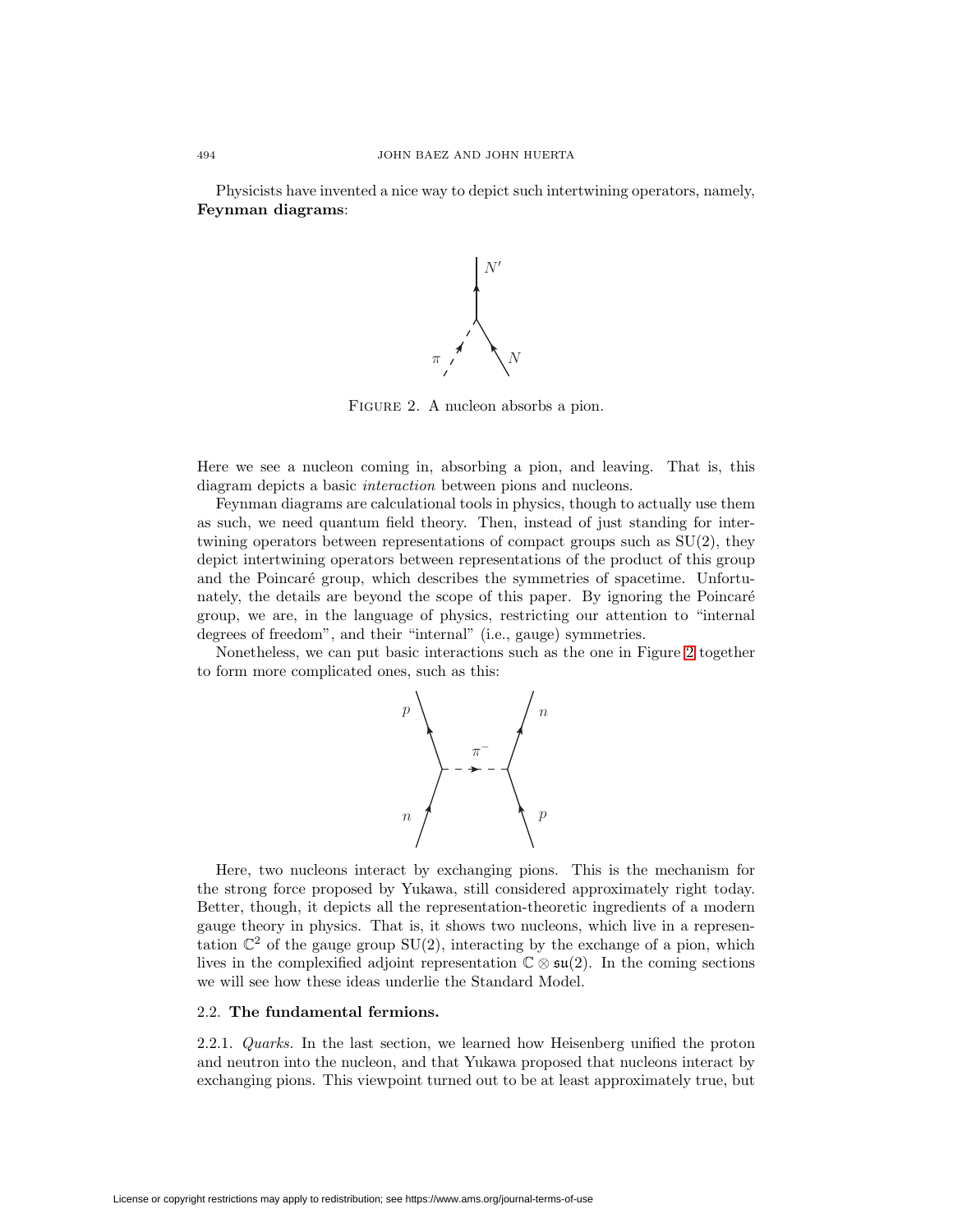it was based on the idea that the proton, neutron and pions were all fundamental particles without internal structure, which was not ultimately supported by the evidence.

Protons and neutrons are not fundamental. They are made of particles called **quarks**. There are a number of different types of quarks, called **flavors**. However, it takes only two flavors to make protons and neutrons: the **up quark**, u, and the **down quark**, d. The proton consists of two up quarks and one down:

$$
p = uud
$$

while the neutron consists of one up quark and two down:

$$
n = u d d
$$

Protons have an electric charge of  $+1$ , exactly opposite the electron, while neutrons are neutral, with 0 charge. These two conditions are enough to determine the charge of their constituents, which are fundamental fermions much like the electron:

| Fundamental Fermions (second try) |        |                |  |  |
|-----------------------------------|--------|----------------|--|--|
| Name                              | Symbol | Charge         |  |  |
| Electron                          | $\rho$ | -1             |  |  |
| Up quark                          | U      | $+\frac{2}{3}$ |  |  |
| Down quark                        |        |                |  |  |

There are more quarks than these, but these are the lightest ones, comprising the **first generation**. They are all we need to make protons and neutrons, and so, with the electron in tow, the above list contains all the particles we need to make atoms.

Yet quarks, fundamental as they are, are never seen in isolation. They are always bunched up into particles such as the proton and neutron. This phenomenon is called **confinement**. It makes the long, convoluted history of how we came to understand quarks, despite the fact that they are never seen, all the more fascinating. Unfortunately, we do not have space for this history here, but it can be found in the books by Crease and Mann  $[8]$ , Segrè  $[33]$ , and Pais  $[25]$ .

It is especially impressive how physicists were able to discover that each flavor of quark comes in three different states, called **colors**: **red** r, **green** g, and **blue** b. These "colors" have nothing to do with actual colors; they are just cute names though as we shall see, the names are quite well chosen. Mathematically, all that matters is that the Hilbert space for a single quark is  $\mathbb{C}^3$ ; we call the standard basis vectors  $r, q$  and b. The **color symmetry group**  $SU(3)$  acts on this Hilbert space in the obvious way, via its fundamental representation.

Since both up and down quarks come in three color states, there are really six kinds of quarks in the matter we see around us. Three up quarks, spanning a copy of  $\mathbb{C}^3$ :

 $u^r, u^g, u^b \in \mathbb{C}^3$ .

and three down quarks, spanning another copy of  $\mathbb{C}^3$ :

$$
d^r, d^g, d^b \in \mathbb{C}^3.
$$

The group SU(3) acts on each space. All six quarks taken together span this vector space:

$$
\mathbb{C}^3\oplus\mathbb{C}^3\cong\mathbb{C}^2\otimes\mathbb{C}^3
$$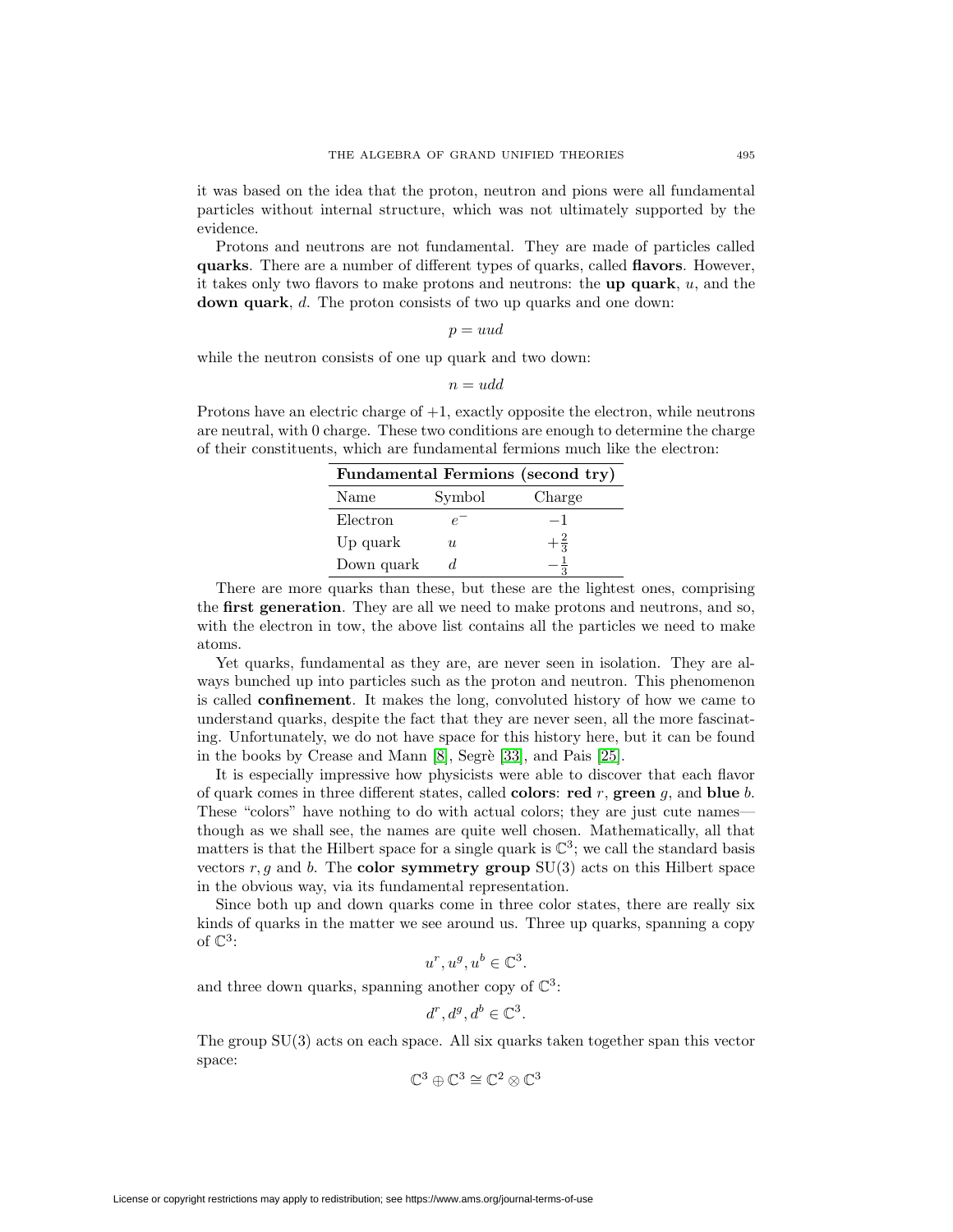where  $\mathbb{C}^2$  is spanned by the flavors u and d. Put another way, a first-generation quark comes in one of six flavor-color states.

How could physicists discover the concept of color, given that quarks are confined? In fact, confinement was the key to this discovery! Confinement amounts to the following decree: all observed states must be **white**, i.e., invariant under the action of SU(3). It turns out that this has many consequences.

For starters, this decree implies that we cannot see an individual quark, because they all transform nontrivially under SU(3). Nor do we ever see a particle built from two quarks, since no unit vectors in  $\mathbb{C}^3 \otimes \mathbb{C}^3$  are fixed by SU(3). But we do see particles made of three quarks: namely, nucleons! This is because there are unit vectors in

$$
\mathbb{C}^3\otimes\mathbb{C}^3\otimes\mathbb{C}^3
$$

fixed by SU(3). Indeed, as a representation of SU(3),  $\mathbb{C}^3 \otimes \mathbb{C}^3 \otimes \mathbb{C}^3$  contains precisely one copy of the trivial representation: the antisymmetric rank three tensors,  $\Lambda^3\mathbb{C}^3$  $\mathbb{C}^3 \otimes \mathbb{C}^3 \otimes \mathbb{C}^3$ . This one-dimensional vector space is spanned by the wedge product of all three basis vectors:

$$
r \wedge b \wedge g \in \Lambda^3 \mathbb{C}^3.
$$

So, up to normalization, this must be the color state of a nucleon. Now we see why the "color" terminology is well chosen: an equal mixture of red, green and blue light is white. This is just a coincidence, but it is too cute to resist.

So, color is deeply related to confinement. Flavor, on the other hand, is deeply related to isospin. Indeed, the flavor  $\mathbb{C}^2$  is suspiciously like the isospin  $\mathbb{C}^2$  of the nucleon. We even call the quark flavors "up" and "down". This is no accident. The proton and neutron, which are the two isospin states of the nucleon, differ only by their flavors, and only the flavor of one quark at that. If one could interchange  $u$ and d, one could interchange protons and neutrons.

Indeed, we can use quarks to explain the isospin symmetry of Section [2.1.](#page-5-0) Protons and neutrons are so similar, with nearly the same mass and strong interactions, because  $u$  and  $d$  quarks are so similar, with nearly the same mass and truly identical colors.

So as in Section [2.1,](#page-5-0) let  $SU(2)$  act on the flavor states  $\mathbb{C}^2$ . By analogy with that section, we call this  $SU(2)$  the isospin symmetries of the quark model. Unlike the color symmetries  $SU(3)$ , these symmetries are not exact, because u and d quarks have different mass and charge. Nevertheless, they are useful.

The isospin of the proton and neutron then arises from the isospin of its quarks. Define  $I_3(u) = \frac{1}{2}$  and  $I_3(d) = -\frac{1}{2}$ , making u and d the isospin up and down states at which their names hint. To find the  $I_3$  of a composite, such as a proton or neutron, add the  $I_3$  for its constituents. This gives the proton and neutron the right  $I_3$ :

$$
I_3(p) = \frac{1}{2} + \frac{1}{2} - \frac{1}{2} = \frac{1}{2}
$$
  

$$
I_3(n) = \frac{1}{2} - \frac{1}{2} - \frac{1}{2} = -\frac{1}{2}.
$$

Of course, having the right  $I_3$  is not the whole story for isospin. The states  $p$  and n must still span a copy of the fundamental representation  $\mathbb{C}^2$  of SU(2). Whether or not this happens depends on how the constituent quark flavors transform under  $SU(2)$ .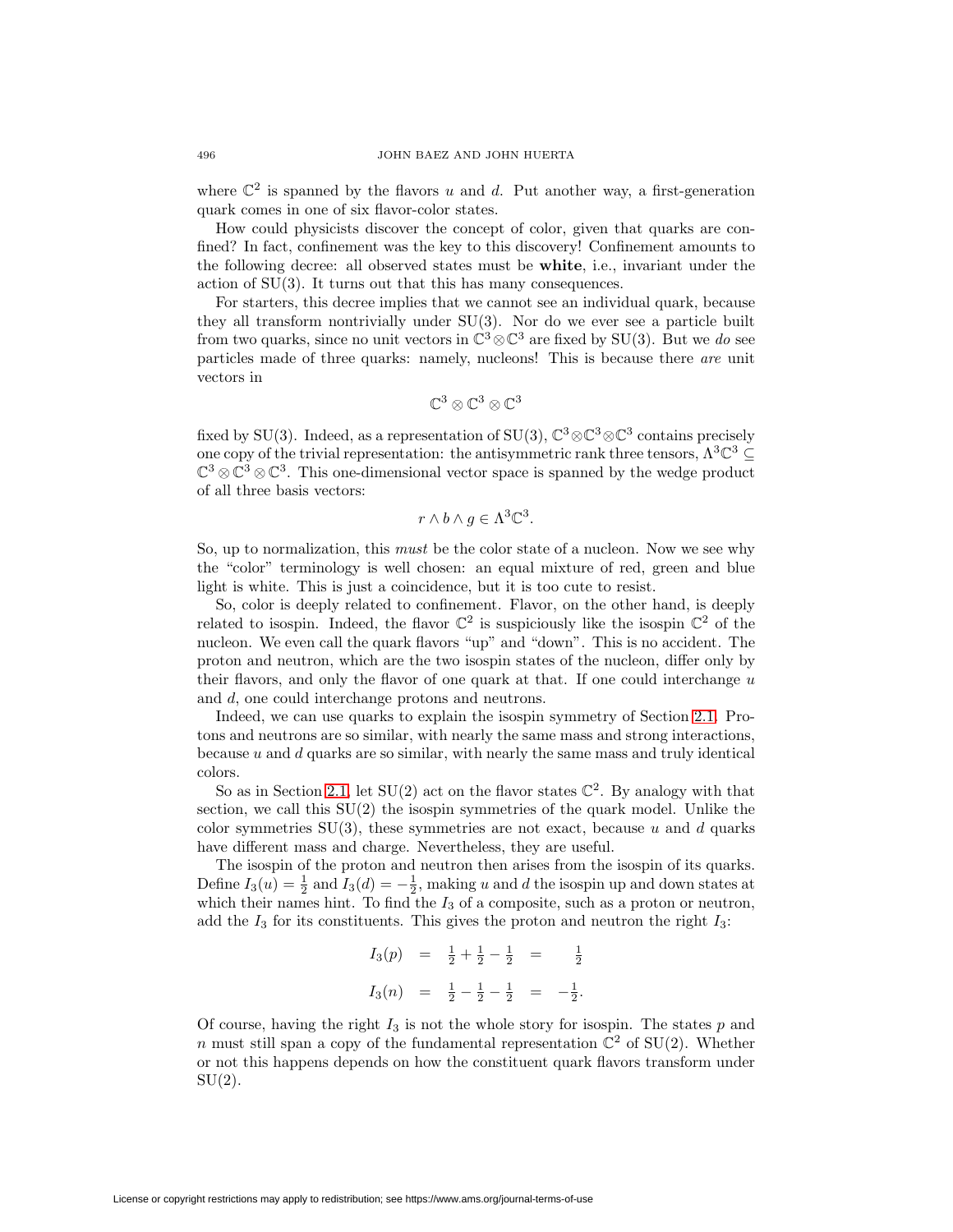The states  $u \otimes u \otimes d$  and  $u \otimes d \otimes d$  do not span a copy of the fundamental representation of SU(2) inside  $\mathbb{C}^2 \otimes \mathbb{C}^2 \otimes \mathbb{C}^2$ . So, as with color, the equations

$$
p = uud, \quad n = udd
$$

fail to give us the whole story. For the proton, we actually need some linear combination of the  $I_3 = \frac{1}{2}$  flavor states, which are made of two u's and one d:

$$
u\otimes u\otimes d,\quad u\otimes d\otimes u,\quad d\otimes u\otimes u\quad\in\quad \mathbb{C}^2\otimes\mathbb{C}^2\otimes\mathbb{C}^2.
$$

For the neutron, we need some linear combination of the  $I_3 = -\frac{1}{2}$  flavor states, which are made of one  $u$  and two  $d$ 's:

$$
u\otimes d\otimes d,\quad d\otimes u\otimes d,\quad d\otimes d\otimes u\quad\in\quad \mathbb{C}^2\otimes\mathbb{C}^2\otimes\mathbb{C}^2.
$$

Writing  $p = uud$  and  $n = udd$  is just a sort of shorthand for saying that p and n are made from basis vectors with those quarks in them.

In physics, the linear combination required to make  $p$  and  $n$  work also involves the "spin" of the quarks, which lies outside of our scope. We will content ourselves with showing that it can be done. That is, we will show that  $\mathbb{C}^2 \otimes \mathbb{C}^2 \otimes \mathbb{C}^2$  really does contain a copy of the fundamental representation  $\mathbb{C}^2$  of SU(2). To do this, we use the fact that any rank 2 tensor can be decomposed into symmetric and antisymmetric parts; for example,

$$
\mathbb{C}^2\otimes\mathbb{C}^2\cong\mathrm{Sym}^2\mathbb{C}^2\oplus\Lambda^2\mathbb{C}^2
$$

and this is actually how  $\mathbb{C}^2 \otimes \mathbb{C}^2$  decomposes into irreps. Sym<sup>2</sup> $\mathbb{C}^2$ , as we noted in Sec-tion [2.1,](#page-5-0) is the unique three-dimensional irrep of  $SU(2)$ ; its orthogonal complement  $\Lambda^2\mathbb{C}^2$  in  $\mathbb{C}^2\otimes\mathbb{C}^2$  is thus also a subrepresentation, but this space is one-dimensional, and must therefore be the trivial irrep,  $\Lambda^2 \mathbb{C}^2 \cong \mathbb{C}$ . In fact, for any SU(*n*), the top exterior power of its fundamental representation,  $\Lambda^n \mathbb{C}^n$ , is trivial.

As a representation of  $SU(2)$ , we thus have

$$
\mathbb{C}^2 \otimes \mathbb{C}^2 \otimes \mathbb{C}^2 \cong \mathbb{C}^2 \otimes (\text{Sym}^2 \mathbb{C}^2 \oplus \mathbb{C})
$$
  
\n
$$
\cong \mathbb{C}^2 \otimes \text{Sym}^2 \mathbb{C}^2 \oplus \mathbb{C}^2.
$$

So indeed,  $\mathbb{C}^2$  is a subrepresentation of  $\mathbb{C}^2 \otimes \mathbb{C}^2 \otimes \mathbb{C}^2$ .

As in the last section, there is no reason to have the full  $\mathbb{C}^2$  of isospin states for nucleons unless there is a way to change protons into neutrons. There, we discussed how the pions provide this mechanism. The pions live in  $\mathfrak{sl}(2,\mathbb{C})$ , the complexification of the adjoint representation of  $SU(2)$ , and this acts on  $\mathbb{C}^2$ :



This Feynman diagram is a picture of the intertwining operator  $\mathfrak{sl}(2,\mathbb{C})\otimes\mathbb{C}^2\to$  $\mathbb{C}^2$  given by the representation of  $\mathfrak{sl}(2,\mathbb{C})$  on  $\mathbb{C}^2$ . Now we know that nucleons are made of quarks and that isospin symmetry comes from their flavor symmetry. What about pions?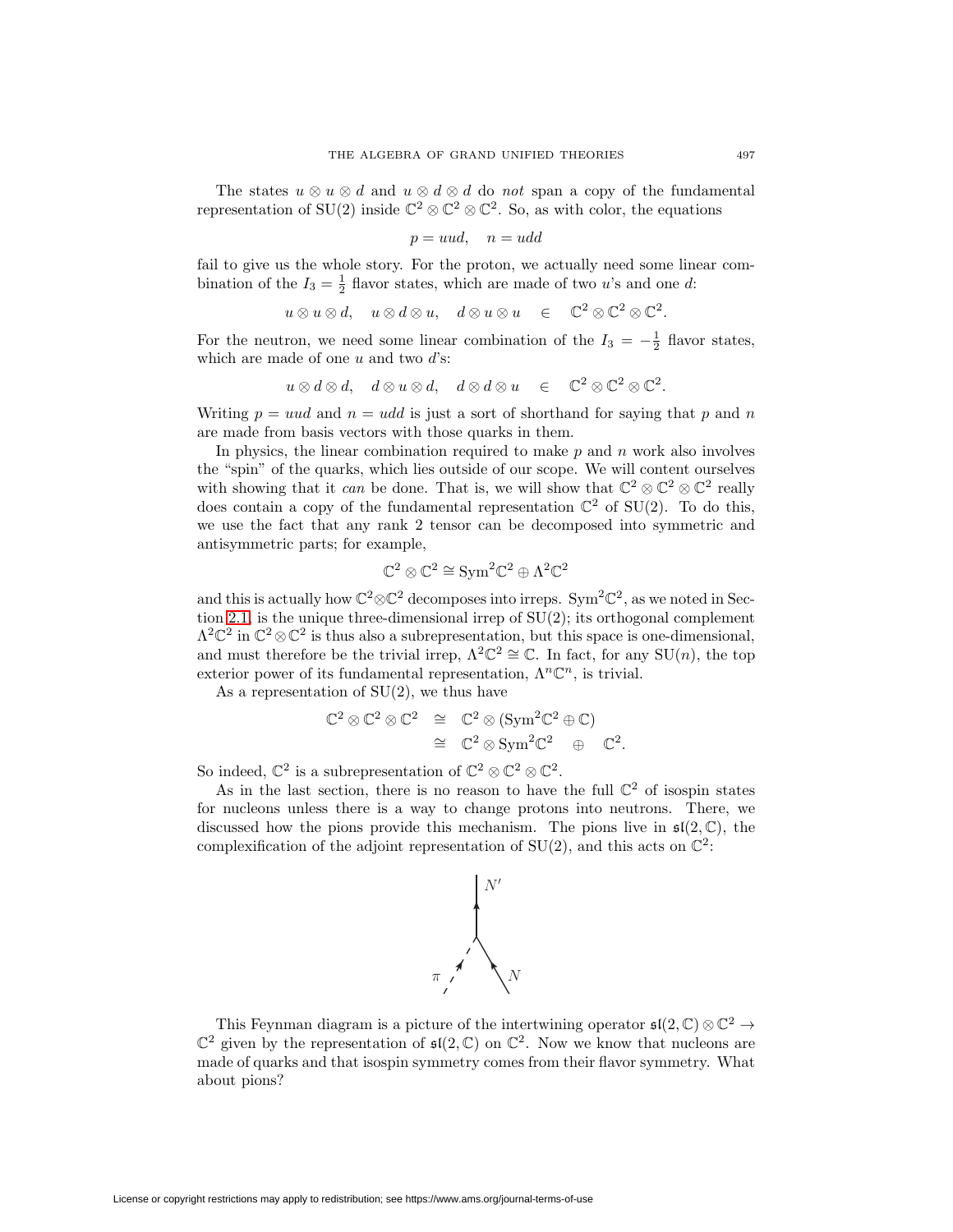Pions also fit into this model, but they require more explanation, because they are made of quarks and "antiquarks". To every kind of particle, there is a corresponding antiparticle, which is just like the original particle but with opposite charge and isospin. The antiparticle of a quark is called an **antiquark**.

In terms of group representations, passing from a particle to its antiparticle corresponds to taking the dual representation. Since the quarks live in  $\mathbb{C}^2 \otimes \mathbb{C}^3$ , a representation of  $SU(2) \times SU(3)$ , the antiquarks live in the dual representation C2<sup>∗</sup> ⊗ C3∗. Since C<sup>2</sup> has basis vectors called **up** and **down**:

$$
u = \begin{pmatrix} 1 \\ 0 \end{pmatrix} \in \mathbb{C}^2
$$
,  $d = \begin{pmatrix} 0 \\ 1 \end{pmatrix} \in \mathbb{C}^2$ ,

the space  $\mathbb{C}^{2*}$  has a dual basis

$$
\overline{u} = (1,0) \in \mathbb{C}^{2*}, \qquad \overline{d} = (0,1) \in \mathbb{C}^{2*},
$$

called **antiup** and **antidown**. Similarly, since the standard basis vectors for  $\mathbb{C}^3$  are called red, green and blue, the dual basis vectors for  $\mathbb{C}^{3*}$  are known as **anticolors**: namely **antired**  $\overline{r}$ , **antigreen**  $\overline{g}$ , and **antiblue**  $\overline{b}$ . When it comes to actual colors of light, antired is called "cyan": this is the color of light which blended with red gives white. Similarly, antigreen is magenta, and antiblue is yellow. But few physicists dare speak of "magenta antiquarks"; apparently this would be taking the joke too far.

All pions are made from one quark and one antiquark. The flavor state of the pions must therefore live in

$$
\mathbb{C}^2\otimes \mathbb{C}^{2*}.
$$

We can use the fact that pions live in  $\mathfrak{sl}(2,\mathbb{C})$  to find out how they decompose into quarks and antiquarks, since

$$
\mathfrak{sl}(2,\mathbb{C})\subseteq \mathrm{End}(\mathbb{C}^2).
$$

First, express the pions as matrices:

$$
\pi^+ = \left( \begin{array}{cc} 0 & 1 \\ 0 & 0 \end{array} \right), \quad \pi^0 = \left( \begin{array}{cc} 1 & 0 \\ 0 & -1 \end{array} \right), \quad \pi^- = \left( \begin{array}{cc} 0 & 0 \\ 1 & 0 \end{array} \right).
$$

We know they have to be these matrices, up to normalization, because these act the right way on nucleons in  $\mathbb{C}^2$ :

$$
\pi^- + p \to n
$$
  
\n
$$
\pi^+ + n \to p
$$
  
\n
$$
\pi^0 + p \to p
$$
  
\n
$$
\pi^0 + n \to n.
$$

Now, apply the standard isomorphism  $\text{End}(\mathbb{C}^2) \cong \mathbb{C}^2 \otimes \mathbb{C}^{2*}$  to write these matrices as linear combinations of quarks and antiquarks:

$$
\pi^+ = u \otimes \overline{d}, \quad \pi^0 = u \otimes \overline{u} - d \otimes \overline{d}, \quad \pi^- = d \otimes \overline{u}.
$$

Note these all have the right  $I_3$ , because isospins reverse for antiparticles. For example,  $I_3(\overline{d}) = +\frac{1}{2}$ , so  $I_3(\pi^+) = 1$ .

In writing these pions as quarks and antiquarks, we have once again neglected to write the color, because this works the same way for all pions. As far as color goes, pions live in

$$
\mathbb{C}^3\otimes\mathbb{C}^{3*}.
$$

$$
-49
$$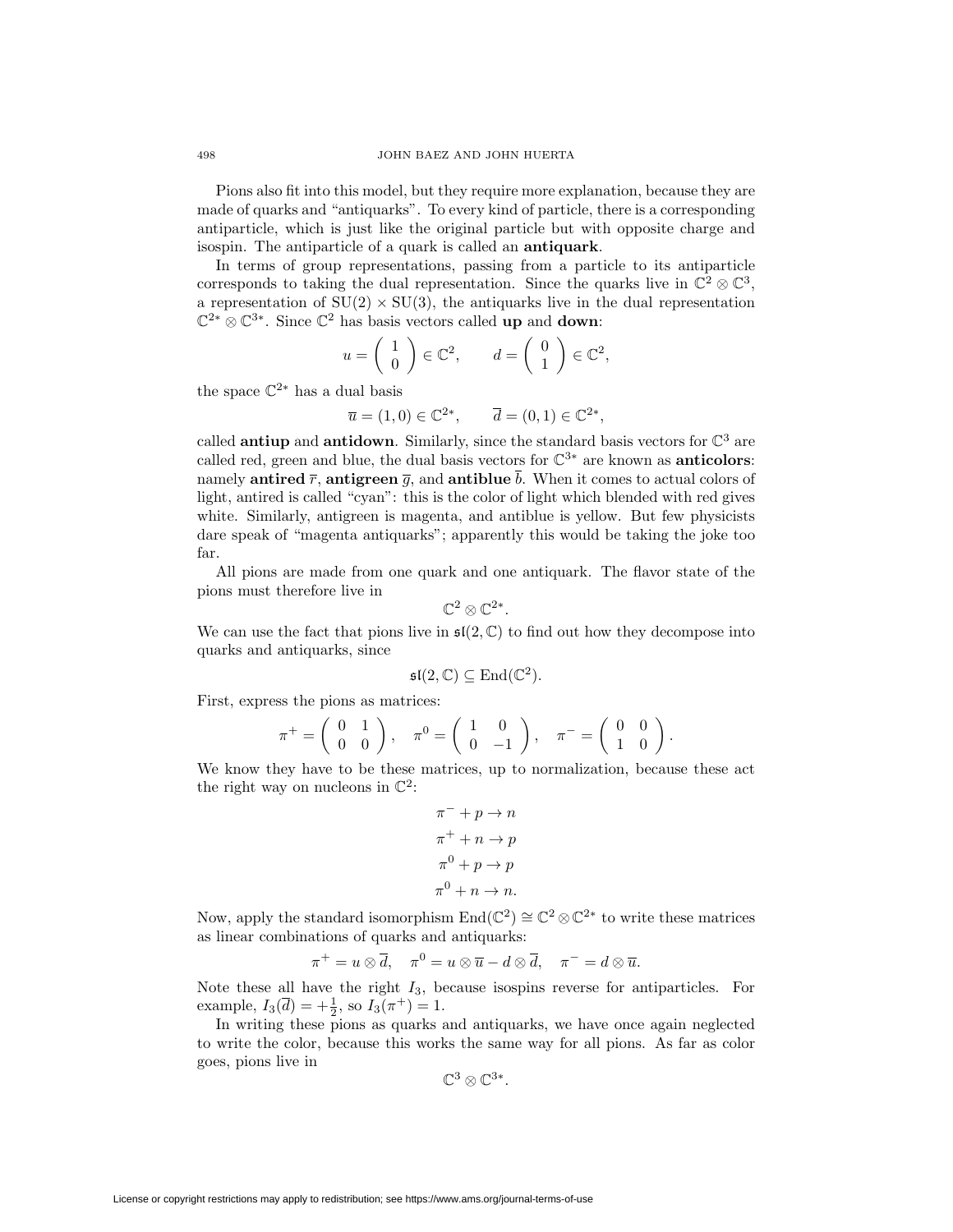Confinement says that pions need to be white, just like nucleons, and there is only a one-dimensional subspace of  $\mathbb{C}^3 \otimes \mathbb{C}^{3*}$  on which SU(3) acts trivially, spanned by

$$
r\otimes \overline{r}+g\otimes \overline{g}+b\otimes \overline{b}\in \mathbb{C}^3\otimes \mathbb{C}^{3*}.
$$

So, this must be the color state of all pions.

Finally, the Gell-Mann–Nishijima formula also still works for quarks, provided we define the hypercharge for both quarks to be  $Y = \frac{1}{3}$ :

$$
Q(u) = I_3(u) + Y/2 = \frac{1}{2} + \frac{1}{6} = \frac{2}{3}
$$
  

$$
Q(d) = I_3(d) + Y/2 = -\frac{1}{2} + \frac{1}{6} = -\frac{1}{3}.
$$

Since nucleons are made of three quarks, their total hypercharge is  $Y = 1$ , just as before.

<span id="page-16-0"></span>2.2.2. Leptons. With the quarks and electron, we have met all the fundamental fermions required to make atoms, and almost all of the particles we need to discuss the Standard Model. Only one player remains to be introduced: the **neutrino**, ν. This particle completes the **first generation** of fundamental fermions:

| The First Generation of Fermions—Charge |        |                |  |  |
|-----------------------------------------|--------|----------------|--|--|
| Name                                    | Symbol | Charge         |  |  |
| Neutrino                                |        |                |  |  |
| Electron                                | $e^-$  | $-1$           |  |  |
| Up quark                                | U      | $+\frac{2}{3}$ |  |  |
| Down quark                              |        |                |  |  |

Neutrinos are particles which show up in certain interactions, such as the decay of a neutron into a proton, an electron, and an antineutrino

$$
n \to p + e^- + \overline{\nu}.
$$

Indeed, neutrinos  $\nu$  have antiparticles  $\overline{\nu}$ , just like quarks and all other particles. The electron's antiparticle, denoted  $e^+$ , was the first discovered, so it wound up subject to an inconsistent naming convention: the "antielectron" is called a **positron**.

Neutrinos carry no charge and no color. They interact very weakly with other particles, so weakly that they were not observed until the 1950s, over 20 years after they were hypothesized by Pauli. Collectively, neutrinos and electrons, the fundamental fermions that do not feel the strong force, are called **leptons**.

In fact, the neutrino only interacts via the **weak force**. Like the electromagnetic force and the strong force, the weak force is a fundamental force, hypothesized to explain the decay of the neutron, and eventually required to explain other phenomena.

The weak force cares about the "handedness" of particles. It seems that every particle that we have discussed comes in left- and right-handed varieties, which (quite roughly speaking) spin in opposite ways. There are are left-handed leptons, which we denote as

 $\nu_L$   $e^-_L$ 

and left-handed quarks, which we denote as

 $u_L$   $d_L$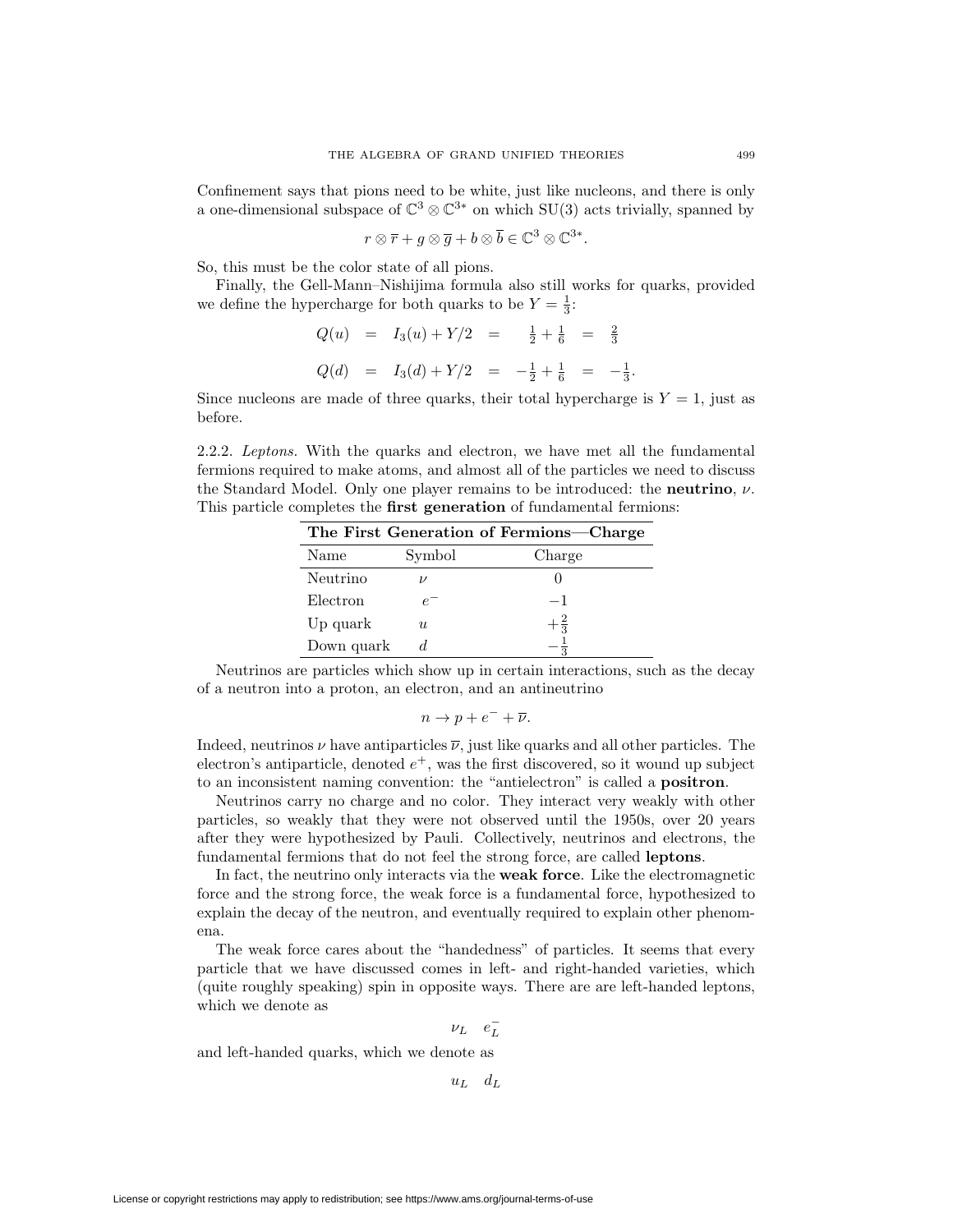and similarly for right-handed fermions, which we will denote with a subscript R. As the terminology suggests, looking in a mirror interchanges left and right—in a mirror, the left-handed electron  $e^-_L$  looks like a right-handed electron,  $e^-_R$ , and vice versa. More precisely, applying any of the reflections in the Poincaré group to the (infinite-dimensional) representation we use to describe these fermions interchanges left and right.

Remarkably, the weak force interacts only with left-handed particles and righthanded antiparticles. For example, when the neutron decays, we always have

$$
n_L \to p_L + e^-_L + \overline{\nu}_R
$$

and never

$$
n_R \to p_R + e_R^- + \overline{\nu}_L.
$$

This fact about the weak force, first noticed in the 1950s, left a deep impression on physicists. No other physical law is asymmetric in left and right. That is, no other physics, classical or quantum, looks different when viewed in a mirror. Why the weak force, and only the weak force, exhibits this behavior is a mystery.

Since neutrinos only feel the weak force, and the weak force only involves lefthanded particles, the right-handed neutrino  $\nu_R$  has never been observed directly. For a long time, physicists believed this particle did not even exist, but recent observations of neutrino oscillations suggest otherwise. In this paper, we will assume there are right-handed neutrinos, but the reader should be aware that this is still open to some debate. In particular, even if they do exist, we know very little about them.

Note that isospin is not conserved in weak interactions. After all, we saw in the last section that  $I_3$  is all about counting the number of u quarks over the number of d quarks. In a weak process such as neutron decay

$$
udd \rightarrow uud + e^- + \overline{\nu},
$$

the right-hand side has  $I_3 = -\frac{1}{2}$ , while the left has  $I_3 = \frac{1}{2}$ .

Yet maybe we are not being sophisticated enough. Perhaps isospin can be extended beyond quarks, and leptons can also carry  $I_3$ . Indeed, if we define  $I_3(\nu_L) = \frac{1}{2}$ and  $I_3(e^-) = -\frac{1}{2}$ , we get

$$
n_L \rightarrow p_L + e_L^- + \overline{\nu}_R
$$
  

$$
I_3: -\frac{1}{2} = \frac{1}{2} - \frac{1}{2} - \frac{1}{2}
$$

where we have used the rule that  $I_3$  reverses sign for antiparticles.

This extension of isospin is called **weak isospin** since it extends the concept to weak interactions. Indeed, it turns out to be fundamental to the theory of weak interactions. Unlike regular isospin symmetry, which is only approximate, weak isospin symmetry turns out to be exact.

So from now on we shall discuss only weak isospin, and call it simply **isospin**. For this,  $I_3$  equals zero for right-handed particles, and  $\pm \frac{1}{2}$  for left-handed particles: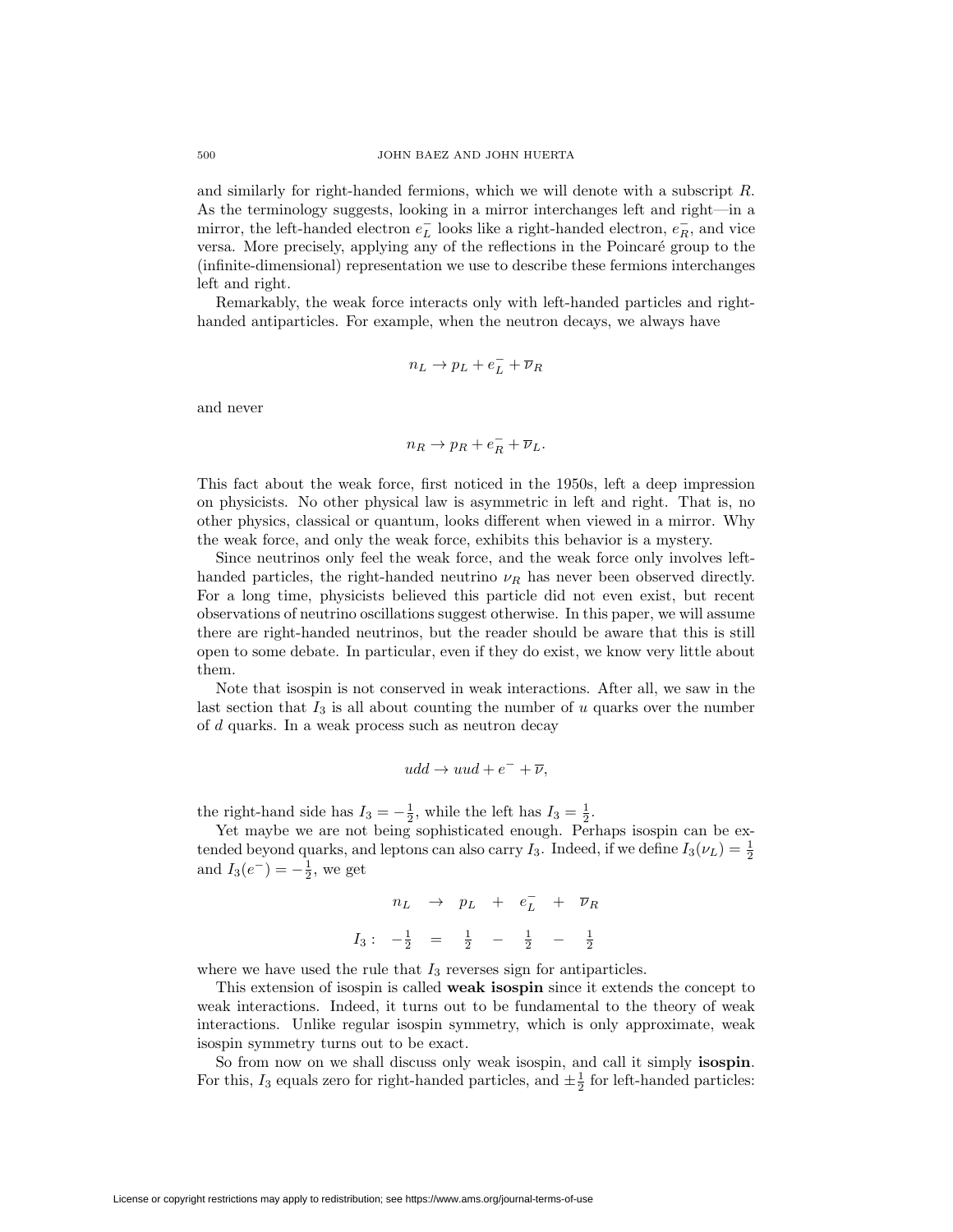| The Throe Generation of Fernhome<br>$\epsilon$ and $\epsilon$ and $\epsilon$ |         |                |                |  |  |
|------------------------------------------------------------------------------|---------|----------------|----------------|--|--|
| Name                                                                         | Symbol  |                | $I_3$          |  |  |
| Left-handed neutrino                                                         | $\nu_L$ |                | $\frac{1}{2}$  |  |  |
| Left-handed electron                                                         | $e_L$   | -1             | $\overline{2}$ |  |  |
| Left-handed up quark                                                         | $u_L$   | $+\frac{2}{3}$ | $\frac{1}{2}$  |  |  |
| Left-handed down quark                                                       | $d_L$   | $-\frac{1}{3}$ | $\overline{2}$ |  |  |
| Right-handed neutrino                                                        | $\nu_R$ |                |                |  |  |
| Right-handed electron                                                        | $e^-_R$ | — 1            |                |  |  |
| Right-handed up quark                                                        | $u_R$   | $+\frac{2}{3}$ |                |  |  |
| Right-handed down quark                                                      | $d_R$   |                |                |  |  |

**The First Generation of Fermions—Charge and Isospin**

The antiparticle of a left-handed particle is right-handed, and the antiparticle of a right-handed particle is left-handed. The isospins also change sign. For example,  $I_3(e_R^+) = +\frac{1}{2}$ , while  $I_3(e_L^+) = 0$ .

In Section [2.3.2,](#page-20-0) we will see that the Gell-Mann–Nishijima formula, when applied to weak isospin, defines a fundamental quantity, the "weak hypercharge", that is vital to the Standard Model. But first, in Section [2.3.1,](#page-18-1) we discuss how to generalize the SU(2) symmetries from isospin to weak isospin.

## <span id="page-18-1"></span><span id="page-18-0"></span>2.3. **The fundamental forces.**

2.3.1. Isospin and  $SU(2)$ , Redux. The tale we told of isospin in Section [2.1](#page-5-0) only concerned the strong force, which binds nucleons together into nuclei. We learned about an approximation in which nucleons live in the fundamental representation  $\mathbb{C}^2$  of the isospin symmetry group SU(2), and that they interact by exchanging pions, which live in the complexified adjoint representation of this group, namely  $\mathfrak{sl}(2,\mathbb{C}).$ 

But this tale is a mere prelude to the modern story, where weak isospin, defined in Section [2.2.2,](#page-16-0) is the star of the show. This story is not about the strong force, but rather the weak force. This story parallels the old one, but it involves lefthanded fermions instead of nucleons. The left-handed fermions, with  $I_3 = \pm \frac{1}{2}$ , are paired up into fundamental representations of SU(2), the **weak isospin symmetry group**. There is one spanned by left-handed leptons:

$$
\nu_L, e^-_L \in \mathbb{C}^2,
$$

and one spanned by each color of left-handed quarks:

$$
u^r_L, d^r_L \in \mathbb{C}^2, \quad u^g_L, d^g_L \in \mathbb{C}^2, \quad u^b_L, d^b_L \in \mathbb{C}^2.
$$

The antiparticles of the left-handed fermions, the right-handed antifermions, span the dual representation  $\mathbb{C}^{2*}$ .

Because these particles are paired up in the same  $SU(2)$  representation, physicists often write them as **doublets**:

$$
\left(\begin{array}{c}\nu_L \\ e^-_L\end{array}\right) \qquad \left(\begin{array}{c}u_L \\ d_L\end{array}\right)
$$

with the particle of higher  $I_3$  written on top. Note that we have suppressed color on the quarks. This is conventional and is done because  $SU(2)$  acts the same way on all colors.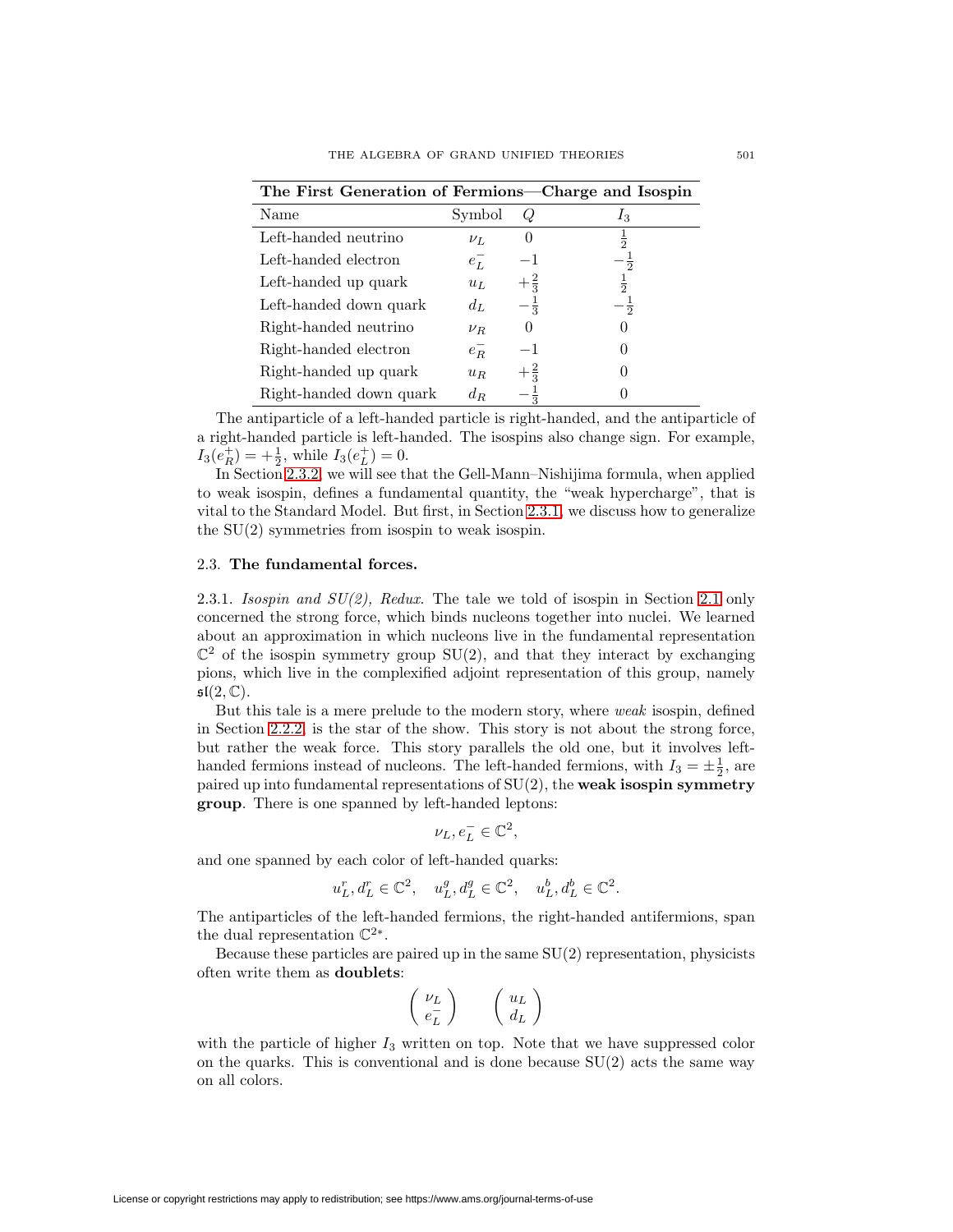The particles in these doublets then interact via the exchange of  $W$  bosons, which are the weak isospin analogues of the pions. Like the pions, there are three W bosons:

$$
W^+ = \left(\begin{array}{cc} 0 & 1 \\ 0 & 0 \end{array}\right), \quad W^0 = \left(\begin{array}{cc} 1 & 0 \\ 0 & -1 \end{array}\right), \quad W^- = \left(\begin{array}{cc} 0 & 0 \\ 1 & 0 \end{array}\right).
$$

They span the complexified adjoint representation of  $SU(2)$ ,  $\mathfrak{sl}(2,\mathbb{C})$ , and they act on each of the doublets like the pions act on the nucleons, via the action of  $\mathfrak{sl}(2,\mathbb{C})$ on  $\mathbb{C}^2$ . For example,



Again, Feynman diagrams are the physicists' way of drawing intertwining operators. Since all the  $\mathbb{C}^2$ 's are acted on by the same SU(2), they can interact with each other via W boson exchange. For example, quarks and leptons can interact via  $W$ 's:



This is in sharp contrast to the old isospin theory. In the new theory, it is processes such as these that are responsible for the decay of the neutron:



The fact that only left-handed particles are combined into doublets reflects the fact that only they take part in weak interactions. Every right-handed fermion, on the other hand, is trivial under  $SU(2)$ . Each one spans the trivial representation C. An example is the right-handed electron

$$
e_R^-\in\mathbb{C}.
$$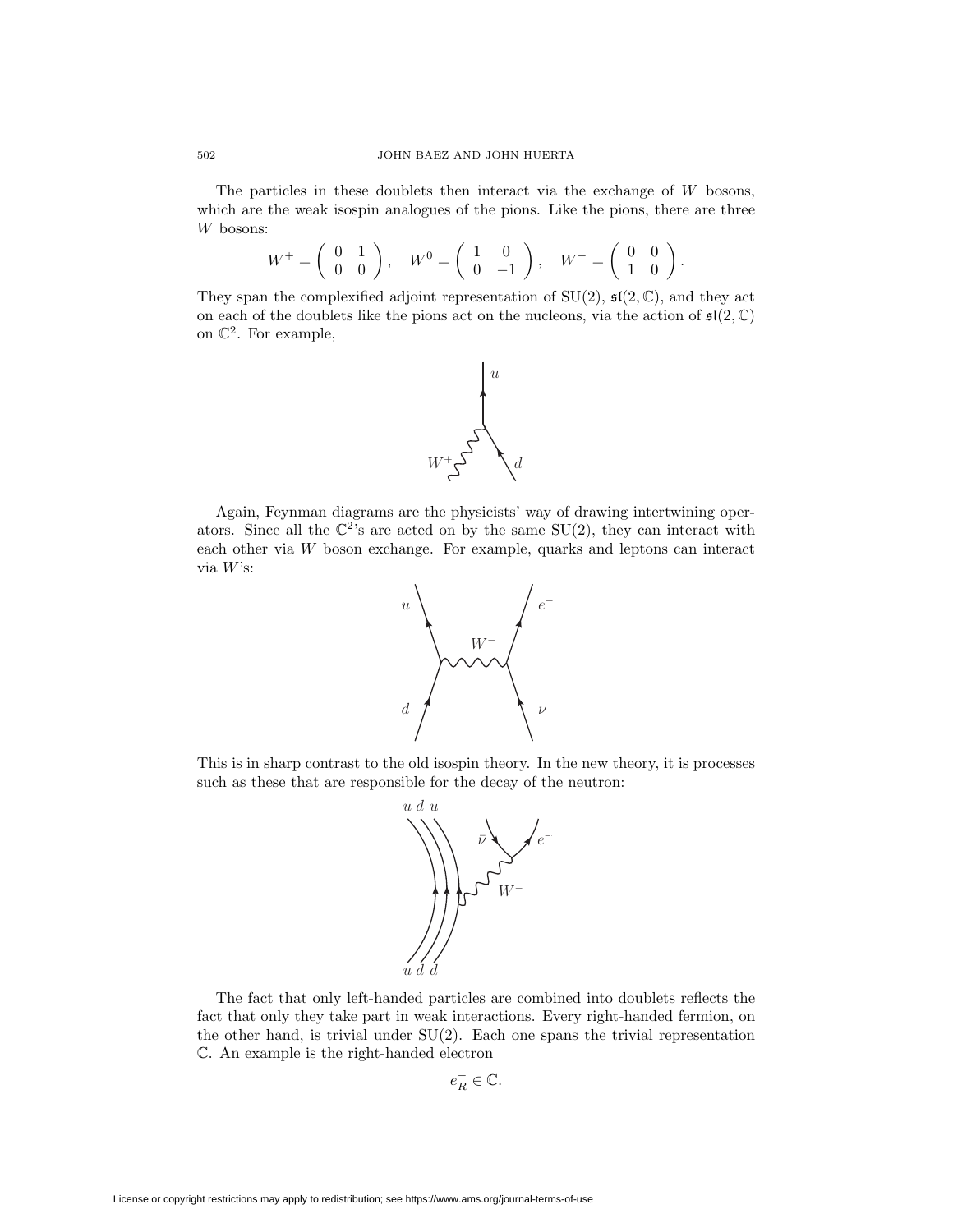Physicists call these particles **singlets**, meaning they are trivial under SU(2). This is just the representation-theoretic way of saying that the right-handed electron,  $e_R^-$ , does not participate in weak interactions.

In summary, left-handed fermions are grouped into doublets (nontrivial representations of  $SU(2)$  on  $\mathbb{C}^2$ ), while right-handed fermions are singlets (trivial representations on  $\mathbb{C}$ ). So, the left-handed ones interact via the exchange of W bosons, while the right-handed ones do not.

| The First Generation of Fermions— $SU(2)$ Representations |                            |                  |                        |  |  |
|-----------------------------------------------------------|----------------------------|------------------|------------------------|--|--|
| Name                                                      | Symbol                     | $I_3$            | $SU(2)$ representation |  |  |
| Left-handed leptons                                       | $\nu_L$<br>$e^-_L$         | $\pm\frac{1}{2}$ | $\mathcal{T}^2$        |  |  |
| Left-handed quarks                                        | $u_L$<br>$d_{\mathcal{L}}$ |                  | $\mathcal{T}^2$        |  |  |
| Right-handed neutrino                                     | $\nu_R$                    | $\theta$         | $\mathbb{C}$           |  |  |
| Right-handed electron                                     | $e_R^-$                    | 0                | $\mathbb{C}$           |  |  |
| Right-handed up quark                                     | $u_R$                      | 0                | C                      |  |  |
| Right-handed down quark                                   | $d_{R}$                    | 0                | C                      |  |  |

<span id="page-20-0"></span>2.3.2. Hypercharge and  $U(1)$ . In Section [2.2.2,](#page-16-0) we saw how to extend the notion of isospin to weak isospin, which proved to be more fundamental, since we saw in Section [2.3.1](#page-18-1) how this gives rise to interactions among left-handed fermions mediated via W bosons.

We grouped all the fermions into  $SU(2)$  representations. When we did this in Section [2.1,](#page-5-0) we saw that the  $SU(2)$  representations of particles were labeled by a quantity, the hypercharge Y, which relates the isospin  $I_3$  to the charge  $Q$  via the Gell-Mann–Nishijima formula

$$
Q = I_3 + Y/2.
$$

We can use this formula to extend the notion of hypercharge to **weak hypercharge**, a quantity which labels the weak isospin representations. For left-handed quarks, this notion, like weak isospin, coincides with the old isospin and hypercharge. We have weak hypercharge  $Y = \frac{1}{3}$  for these particles:

$$
Q(u_L) = I_3(u_L) + Y/2 = \frac{1}{2} + \frac{1}{6} = \frac{2}{3}
$$
  

$$
Q(d_L) = I_3(d_L) + Y/2 = -\frac{1}{2} + \frac{1}{6} = -\frac{1}{3}.
$$

But just as weak isospin extended isospin to leptons, weak hypercharge extends hypercharge to leptons. For left-handed leptons the Gell-Mann–Nishijima formula holds if we set  $Y = -1$ :

$$
Q(\nu_L) = I_3(\nu_L) + Y/2 = \frac{1}{2} - \frac{1}{2} = 0,
$$
  

$$
Q(e_L^-) = I_3(e_L^-) + Y/2 = -\frac{1}{2} - \frac{1}{2} = -1.
$$

Note that the weak hypercharge of quarks comes in units one-third the size of the weak hypercharge for leptons, a reflection of the fact that quark charges come in units one-third the size of lepton charges. Indeed, thanks to the Gell-Mann– Nishijima formula, these facts are equivalent.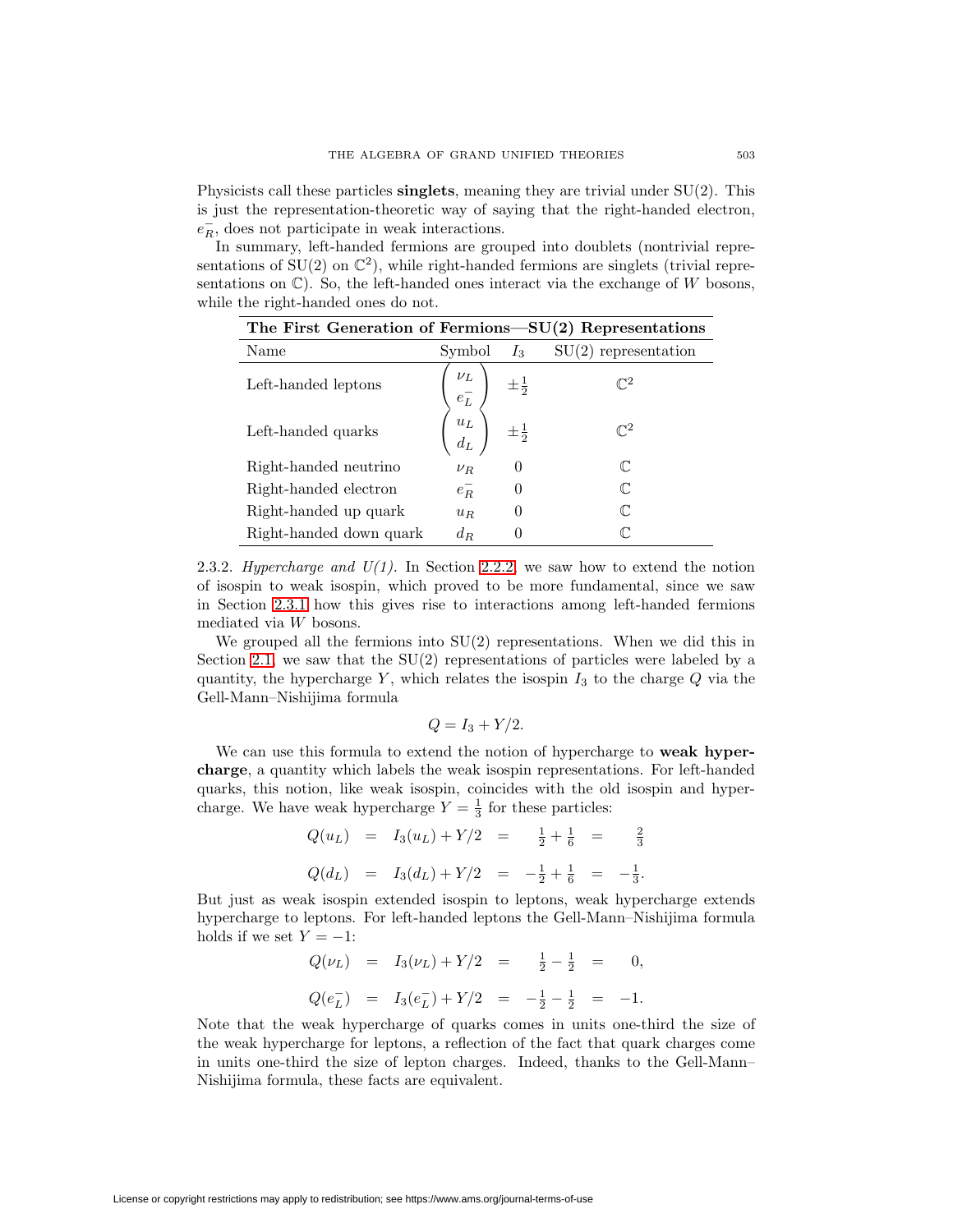For right-handed fermions, weak hypercharge is even simpler. Since  $I_3 = 0$  for these particles, the Gell-Mann–Nishijima formula reduces to

$$
Q=Y/2.
$$

So, the hypercharge of a right-handed fermion is twice its charge. In summary, the fermions have these hypercharges:

| The First Generation of Fermions—Hypercharge |                    |               |
|----------------------------------------------|--------------------|---------------|
| Name                                         | Symbol             |               |
| Left-handed leptons                          | $\nu_L$<br>$e^-_L$ | $-1$          |
| Left-handed quarks                           | $u_L$<br>$d_L$     | $\frac{1}{3}$ |
| Right-handed neutrino                        | $\nu_R$            |               |
| Right-handed electron                        | $e_R^-$            | -2            |
| Right-handed up quark                        | $u_R$              | $\frac{4}{3}$ |
| Right-handed down quark                      | $d_R$              | $\frac{2}{3}$ |

But what is the meaning of hypercharge? We can start by reviewing our answer for the quantity  $I_3$ . This quantity, as we have seen, is related to how particles interact via W bosons, because particles with  $I_3 = \pm \frac{1}{2}$  span the fundamental representation of  $SU(2)$ , while the W bosons span the complexified adjoint representation, which acts on any other representation. Yet there is a deeper connection.

In quantum mechanics, observables such as  $I_3$  correspond to selfadjoint operators. We will denote the operator corresponding to an observable with a caret; for example,  $I_3$  is the operator corresponding to  $I_3$ . A state of specific  $I_3$ , such as  $\nu_L$ , which has  $I_3 = \frac{1}{2}$ , is an eigenvector,

$$
\hat{I}_3 \nu_L = \frac{1}{2} \nu_L
$$

with an eigenvalue that is the  $I_3$  of the state. This makes it easy to write  $\hat{I}_3$  as a matrix when we let it act on the  $\mathbb{C}^2$  with basis  $\nu_L$  and  $e^-_L$ , or any other doublet. We get

$$
\hat{I}_3 = \left( \begin{array}{cc} \frac{1}{2} & 0 \\ 0 & -\frac{1}{2} \end{array} \right).
$$

Note that this is an element of  $\mathfrak{su}(2)$  divided by i. So, it lies in  $\mathfrak{sl}(2,\mathbb{C})$ , the complexified adjoint representation of SU(2). In fact it equals  $\frac{1}{2}W^0$ , one of the gauge bosons. So, up to a constant of proportionality, the observable  $\hat{I}_3$  is one of the gauge bosons!

Similarly, corresponding to hypercharge Y is an observable  $\hat{Y}$ . This is also, up to proportionality, a gauge boson, though this gauge boson lives in the complexified adjoint representation of U(1).

Here are the details. Particles with hypercharge Y span irreps  $\mathbb{C}_Y$  of U(1). Since  $U(1)$  is abelian, all of its irreps are one-dimensional. By  $\mathbb{C}_Y$  we denote the one-dimensional vector space  $\mathbb C$  with action of  $U(1)$  given by

$$
\alpha \cdot z = \alpha^{3Y} z.
$$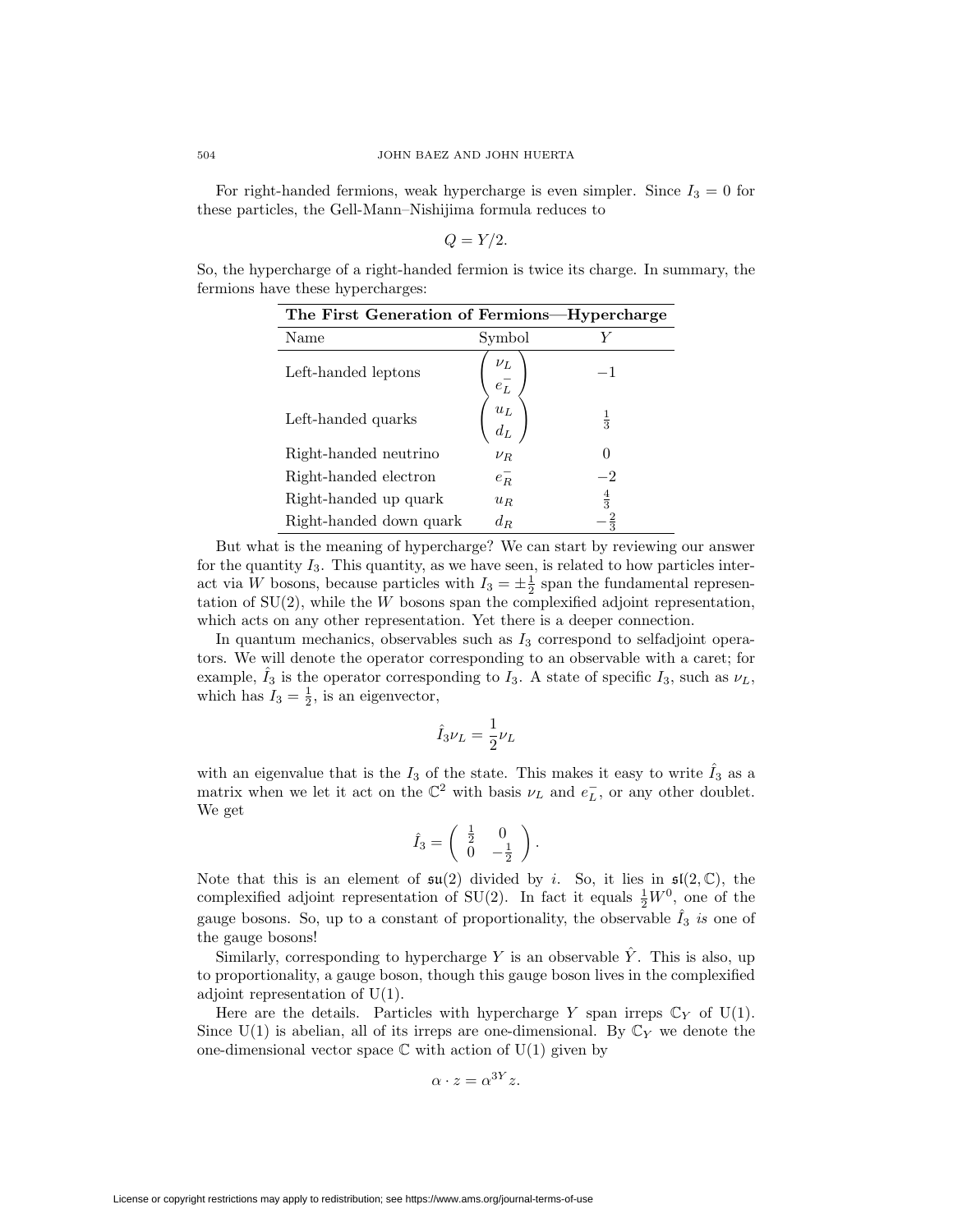The factor of 3 takes care of the fact that Y might not be an integer, but is only guaranteed to be an integral multiple of  $\frac{1}{3}$ . For example, the left-handed leptons  $\nu_L$  and  $e^-_L$  both have hypercharge  $Y = -1$ , so each one spans a copy of  $\mathbb{C}_{-1}$ :

$$
\nu_L \in \mathbb{C}_{-1}, \quad e_L^- \in \mathbb{C}_{-1}
$$

or, more compactly,

$$
\nu_L, e^-_L \in \mathbb{C}_{-1} \otimes \mathbb{C}^2,
$$

where  $\mathbb{C}^2$  is trivial under U(1).

In summary, the fermions we have met thus far lie in these  $U(1)$  representations:

| The First Generation of Fermions— $U(1)$ Representations |                            |                            |
|----------------------------------------------------------|----------------------------|----------------------------|
| Name                                                     | Symbol                     | $U(1)$ representation      |
| Left-handed leptons                                      | $\nu_L$<br>$e^-_L$         | $\mathbb{C}_{-1}$          |
| Left-handed quarks                                       | $u_L$<br>$d_{\mathcal{L}}$ | $\mathbb{C}_{\frac{1}{3}}$ |
| Right-handed neutrino                                    | $\nu_R$                    | $\mathbb{C}_0$             |
| Right-handed electron                                    | $e_R^-$                    | $\mathbb{C}_{-2}$          |
| Right-handed up quark                                    | $u_R$                      | $\mathbb{C}_{\frac{4}{3}}$ |
| Right-handed down quark                                  | $d_R$                      | $\frac{2}{2}$              |

Now, the adjoint representation  $\mathfrak{u}(1)$  of  $\mathrm{U}(1)$  is just the tangent space to the unit circle in  $\mathbb C$  at 1. It is thus parallel to the imaginary axis and can be identified as i $\mathbb R$ . It is generated by i. i also generates the complexification,  $\mathbb{C}\otimes\mathfrak{u}(1) \cong \mathbb{C}$ , though this also has other convenient generators, such as 1. Given a particle  $\psi \in \mathbb{C}_Y$  of hypercharge Y, we can differentiate the action of U(1) on  $\psi$ ,

$$
e^{i\theta} \cdot \psi = e^{3iY\theta} \psi,
$$

and set  $\theta = 0$  to find out how  $\mathfrak{u}(1)$  acts:

$$
i\cdot\psi=3iY\psi.
$$

Dividing by  $i$  we obtain

$$
1 \cdot \psi = 3Y\psi.
$$

In other words, we have

$$
\hat{Y} = \frac{1}{3} \in \mathbb{C}
$$

as an element of the complexified adjoint representation of  $U(1)$ .

Particles with hypercharge interact by exchange of a boson, called the B boson, which spans the complexified adjoint representation of U(1). Of course, since  $\mathbb C$  is one-dimensional, any nonzero element spans it. Up to a constant of proportionality, the B boson is just  $\hat{Y}$ , and we might as well take it to be equal to  $\hat{Y}$ , but calling it B is standard in physics.

The  $B$  boson is a lot like another, more familiar  $U(1)$  gauge boson—the photon! The hypercharge force which the  $B$  boson mediates is a lot like electromagnetism, which is mediated by photons, but its strength is proportional to hypercharge rather than charge.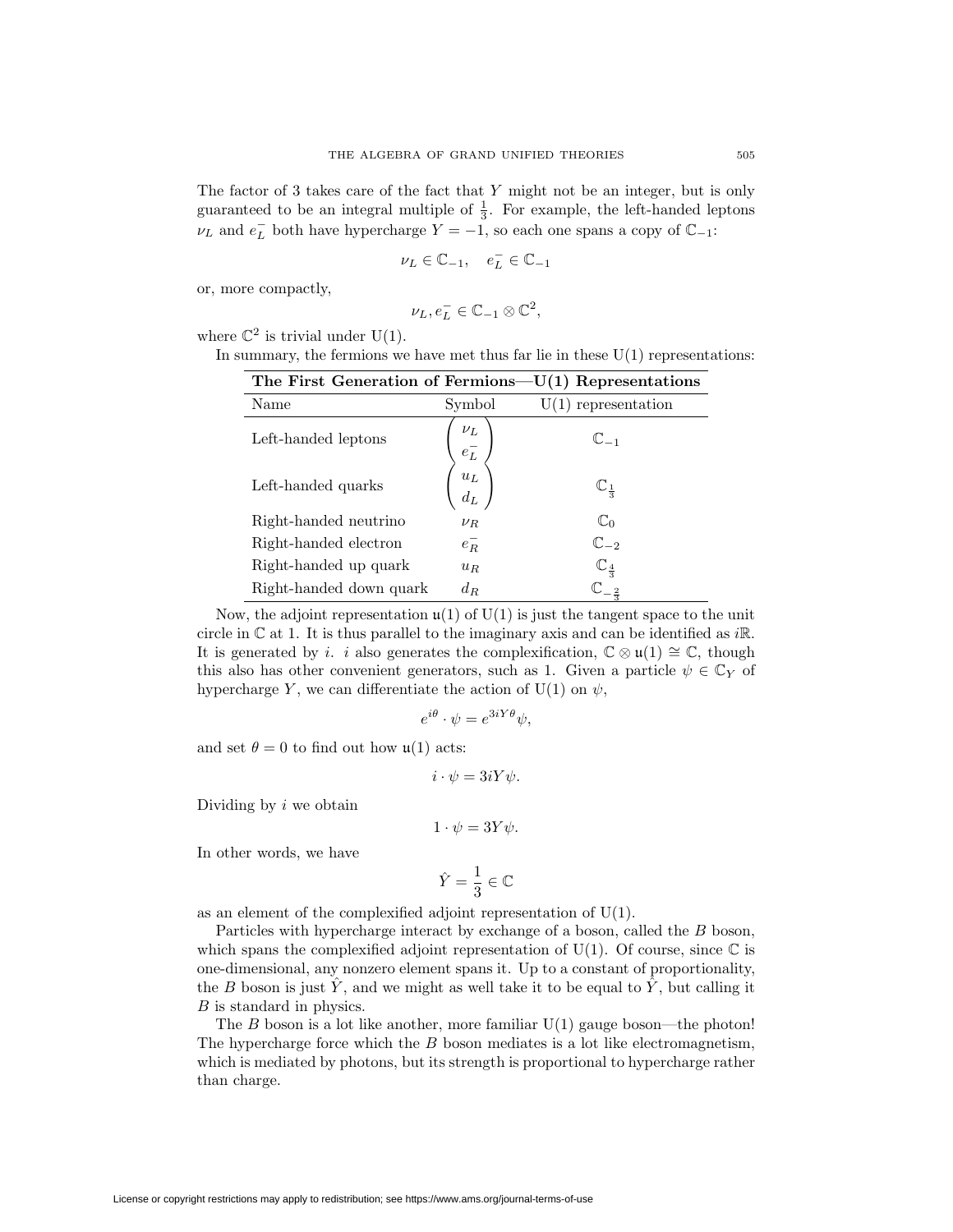<span id="page-23-0"></span>2.3.3. Electroweak symmetry breaking. In the Standard Model, electromagnetism and the weak force are unified into the electroweak force. This is a  $U(1) \times SU(2)$ gauge theory, and without saying so, we just told you all about it in sections [2.3.1](#page-18-1) and [2.3.2.](#page-20-0) The fermions live in representations of hypercharge  $U(1)$  and weak isospin  $SU(2)$ , exactly as we described in those sections, and we tensor these together to get representations of  $U(1) \times SU(2)$ :

| The First Generation of Fermions— $U(1) \times SU(2)$ Representations |                            |               |                      |                                                |  |
|-----------------------------------------------------------------------|----------------------------|---------------|----------------------|------------------------------------------------|--|
| Name                                                                  | Symbol                     | Y             | $I_3$                | $U(1) \times SU(2)$ representation             |  |
| Left-handed leptons                                                   | $\nu_L$<br>$e^-_L$         |               | $-1 \pm \frac{1}{2}$ | $\mathbb{C}_{-1}\otimes \mathbb{C}^2$          |  |
| Left-handed quarks                                                    | $u_L$<br>$d_{\mathcal{L}}$ | $\frac{1}{3}$ | $\pm\frac{1}{2}$     | $\mathbb{C}_{\frac{1}{3}}\otimes \mathbb{C}^2$ |  |
| Right-handed neutrino                                                 | $\nu_R$                    | $\Omega$      | $\theta$             | $\mathbb{C}_0\otimes\mathbb{C}$                |  |
| Right-handed electron                                                 | $e^-_R$                    | $-2$          | $\Omega$             | $\mathbb{C}_{-2}\otimes\mathbb{C}$             |  |
| Right-handed up quark                                                 | $u_R$                      | $\frac{4}{3}$ | $\theta$             | $\mathbb{C}_{\frac{4}{3}}\otimes\mathbb{C}$    |  |
| Right-handed down quark                                               | $d_R$                      |               | $\theta$             | $\mathbb{C}_{-\frac{2}{3}}\otimes\mathbb{C}$   |  |

These fermions interact by exchanging B and W bosons, which span  $\mathbb{C} \oplus \mathfrak{sl}(2,\mathbb{C})$ , the complexified adjoint representation of  $U(1) \times SU(2)$ .

Yet despite the electroweak unification, electromagnetism and the weak force are very different at low energies, including most interactions in the everyday world. Electromagnetism is a force of infinite range that we can describe by a  $U(1)$  gauge theory, with the photon as gauge boson. The photon lives in  $\mathbb{C}\oplus \mathfrak{sl}(2,\mathbb{C})$ , alongside the  $B$  and  $W$  bosons. It is given by a linear combination

$$
\gamma = W^0 + B/2
$$

that parallels the Gell-Mann–Nishijima formula,  $Q = I_3 + Y/2$ . The weak force is of very short range and mediated by the W and Z bosons. The Z boson lives in  $\mathbb{C} \oplus \mathfrak{sl}(2, \mathbb{C})$  and is given by the linear combination

$$
Z = W^0 - B/2,
$$

which is in some sense "perpendicular" to the photon. So, we can expand our chart of gauge bosons to include a basis for all of  $\mathbb{C} \oplus \mathfrak{sl}(2, \mathbb{C})$  as follows:

| Gauge Bosons (second try) |                                    |        |  |
|---------------------------|------------------------------------|--------|--|
| Force                     | Gauge boson                        | Symbol |  |
| Electromagnetism Photon   |                                    |        |  |
| Weak force                | W and Z bosons $W^+$ , $W^-$ and Z |        |  |

What makes the photon (and electromagnetism) so different from the W and Z bosons (and the weak force)? It is symmetry breaking. Symmetry breaking allows the full electroweak  $U(1) \times SU(2)$  symmetry group to be hidden away at high energy, replaced with the electromagnetic subgroup  $U(1)$  at lower energies. This electromagnetic U(1) is not the obvious factor of U(1) given by U(1)  $\times$  1. It is another copy, one which wraps around inside  $U(1) \times SU(2)$  in a manner given by the Gell-Mann–Nishijima formula.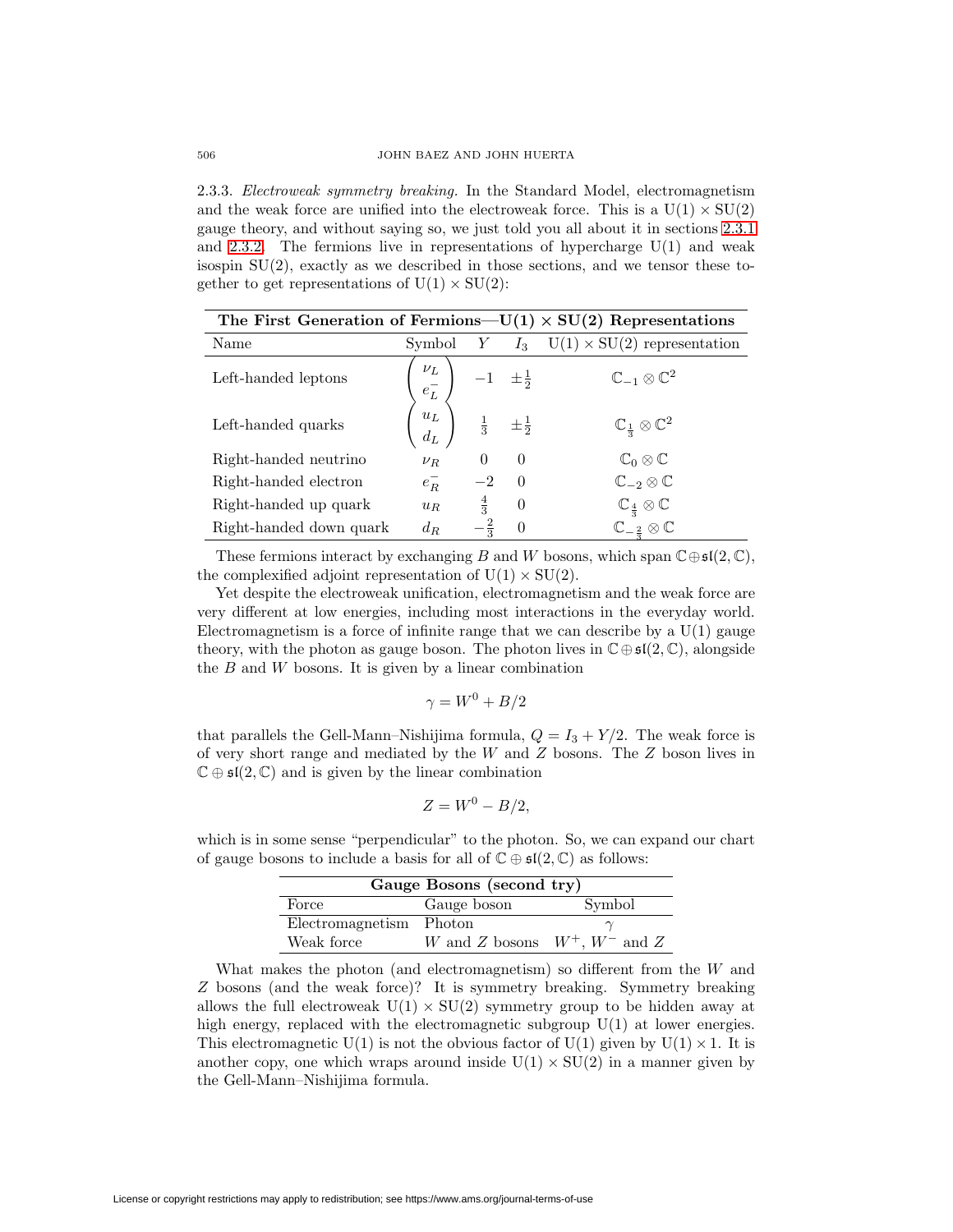The dynamics behind symmetry breaking are beyond the scope of this paper. We will just mention that, in the Standard Model, electroweak symmetry breaking is believed to be due to the "Higgs mechanism". In this mechanism, all particles in the Standard Model, including the photon and the  $W$  and  $Z$  bosons, interact with a particle called the "Higgs boson", and it is their differing interactions with this particle that makes them appear so different at low energies.

The Higgs boson has yet to be observed and remains one of the most mysterious parts of the Standard Model. As of this writing, the Large Hadron Collider at CERN is beginning operations; searching for the Higgs boson is one of its primary aims.

For the details on symmetry breaking and the Higgs mechanism, which is essential to understanding the Standard Model, see Huang [\[17\]](#page-68-10). For a quick overview, see Zee [\[40\]](#page-69-0).

2.3.4. Color and  $SU(3)$ . There is one more fundamental force in the Standard Model: the **strong force**. We have already met this force, as the force that keeps the nucleus together, but we discussed it before we knew that protons and neutrons are made of quarks. Now we need a force to keep quarks together inside the nucleons, and quark confinement tells us it must be a very strong force indeed. It is this force that, in modern parlance, is called the strong force and is considered fundamental. The force between nucleons is a side effect of these more fundamental interactions among quarks.

Like all three forces in the Standard Model, the strong force is explained by a gauge theory, this time with gauge group SU(3), the color symmetry group of the quarks. The picture is simpler than that of electromagnetism and the weak force, however, because this symmetry is "unbroken".

By now you can guess how this goes. Every kind of quark spans the fundamental representation  $\mathbb{C}^3$  of SU(3). For example, the left-handed up quark, with its three colors, lives in

$$
u_L^r,u_L^g,u_L^b\in\mathbb{C}^3
$$

and the left-handed down quark, with its three colors, spans another copy of  $\mathbb{C}^3$ ,

$$
d_L^r, d_L^g, d_L^b \in \mathbb{C}^3.
$$

Together, these span the SU(3) representation

$$
\mathbb{C}^2\otimes\mathbb{C}^3,
$$

where  $\mathbb{C}^2$  is trivial under SU(3).

The quarks interact by the exchange of **gluons**, the gauge bosons of the strong force. These gauge bosons live in  $\mathbb{C} \otimes \mathfrak{su}(3) \cong \mathfrak{sl}(3,\mathbb{C})$ , the complexified adjoint representation of SU(3). The interactions are drawn as Feynman diagrams, which now depict intertwining operators between representations of SU(3):

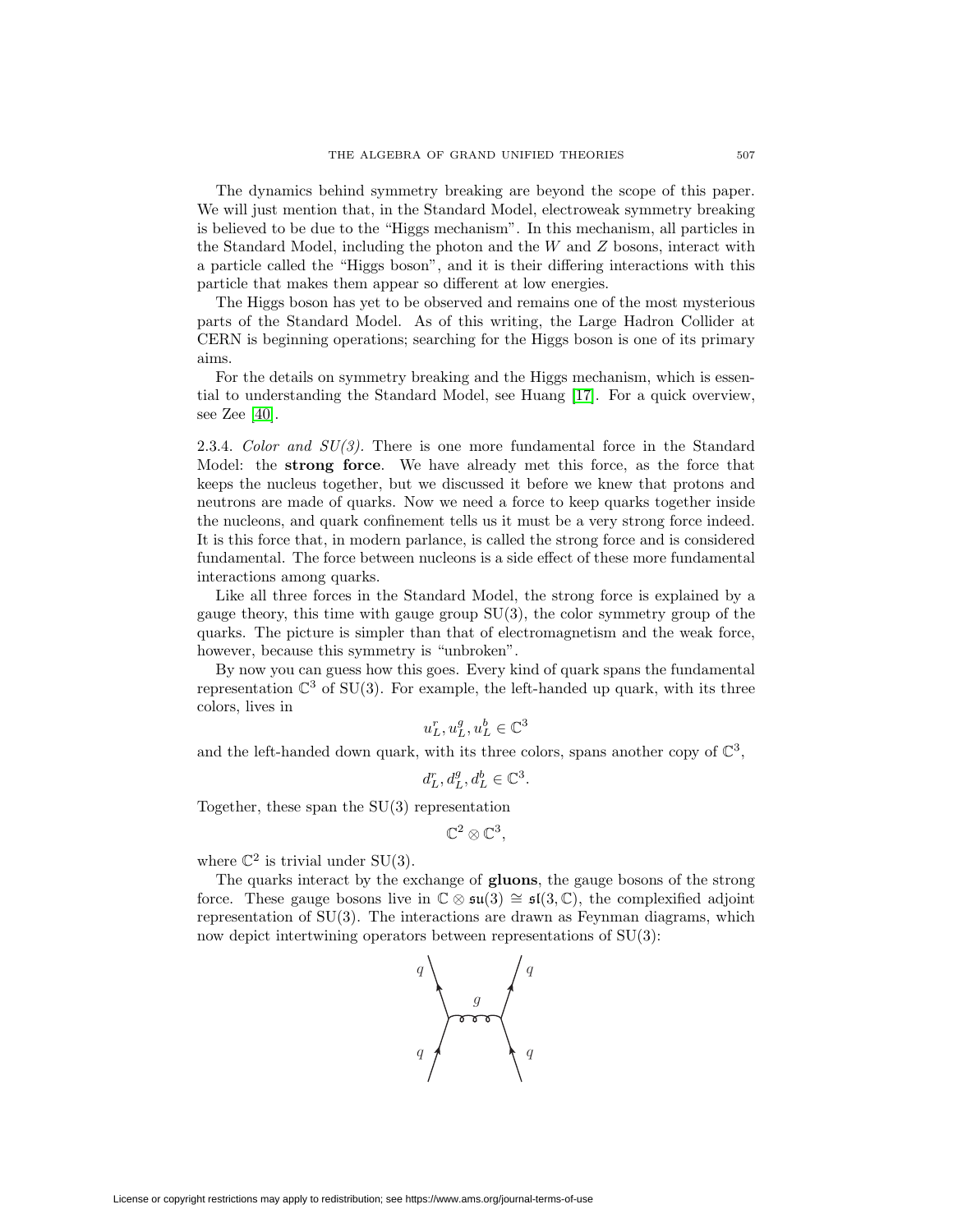The gluons are fundamental particles, gauge bosons of the strong force, and they complete our table of gauge bosons:

| <b>Gauge Bosons</b> |                                    |        |  |  |  |  |
|---------------------|------------------------------------|--------|--|--|--|--|
| Force               | Gauge Boson                        | Symbol |  |  |  |  |
| Electromagnetism    | Photon                             |        |  |  |  |  |
| Weak force          | W and Z bosons $W^+$ , $W^-$ and Z |        |  |  |  |  |
| Strong force        | Gluons                             |        |  |  |  |  |

On the other hand, the leptons are "white": they transform trivially under SU(3). So, they do not exchange gluons. In other words, they are not affected by the strong force. We can capture all of this information in a table, where we give the SU(3) representations in which all our fermions live.

| The First Generation of Fermions— $SU(3)$ Representations |                                   |         |                        |  |  |  |
|-----------------------------------------------------------|-----------------------------------|---------|------------------------|--|--|--|
| Name                                                      | Symbol                            | Colors  | $SU(3)$ representation |  |  |  |
| Left-handed neutrino                                      | $\nu_L$                           | white   |                        |  |  |  |
|                                                           |                                   |         |                        |  |  |  |
| Left-handed electron                                      | $e_{L}$                           | white   | $\mathbb{C}$           |  |  |  |
| Left-handed up quarks                                     | $u_L^r, u_L^g, u_L^b$             | r, g, b | $\mathbb{C}^3$         |  |  |  |
| Left-handed down quarks                                   | $d_{L}^{r}, d_{L}^{g}, d_{L}^{b}$ | r, g, b | $\mathbb{C}^3$         |  |  |  |
| Right-handed electron                                     | $e^-_R$                           | white   | $\mathbb{C}$           |  |  |  |
| Right-handed neutrino                                     | $\nu_R$                           | white   | $\mathbb{C}$           |  |  |  |
| Right-handed up quarks                                    | $u_R^r, u_R^g, u_R^b$             | r, q, b | $\mathbb{C}^3$         |  |  |  |
| Right-handed down quarks                                  | $d_R^r, d_R^g, d_R^b$             | r, g, b | $\mathbb{C}^3$         |  |  |  |

<span id="page-25-0"></span>2.4. **The Standard Model representation.** We are now in a position to put the entire Standard Model together in a single picture, much as we combined the isospin  $SU(2)$  and hypercharge  $U(1)$  into the electroweak gauge group,  $U(1) \times SU(2)$ , in Section [2.3.3.](#page-23-0) We then tensored the hypercharge  $U(1)$  representations with the isospin SU(2) representations to get the electroweak representations.

Now let us take this process one step further, by bringing in a factor of  $SU(3)$ , for the color symmetry, and tensoring the representations of  $U(1) \times SU(2)$  with the representations of SU(3). Doing this, we get the Standard Model. The Standard Model has this gauge group:

$$
G_{\text{SM}} = \text{U}(1) \times \text{SU}(2) \times \text{SU}(3).
$$

The fundamental fermions described by the Standard Model combine to form representations of this group. We know what these are, and we describe all of them in Table [1.](#page-26-0)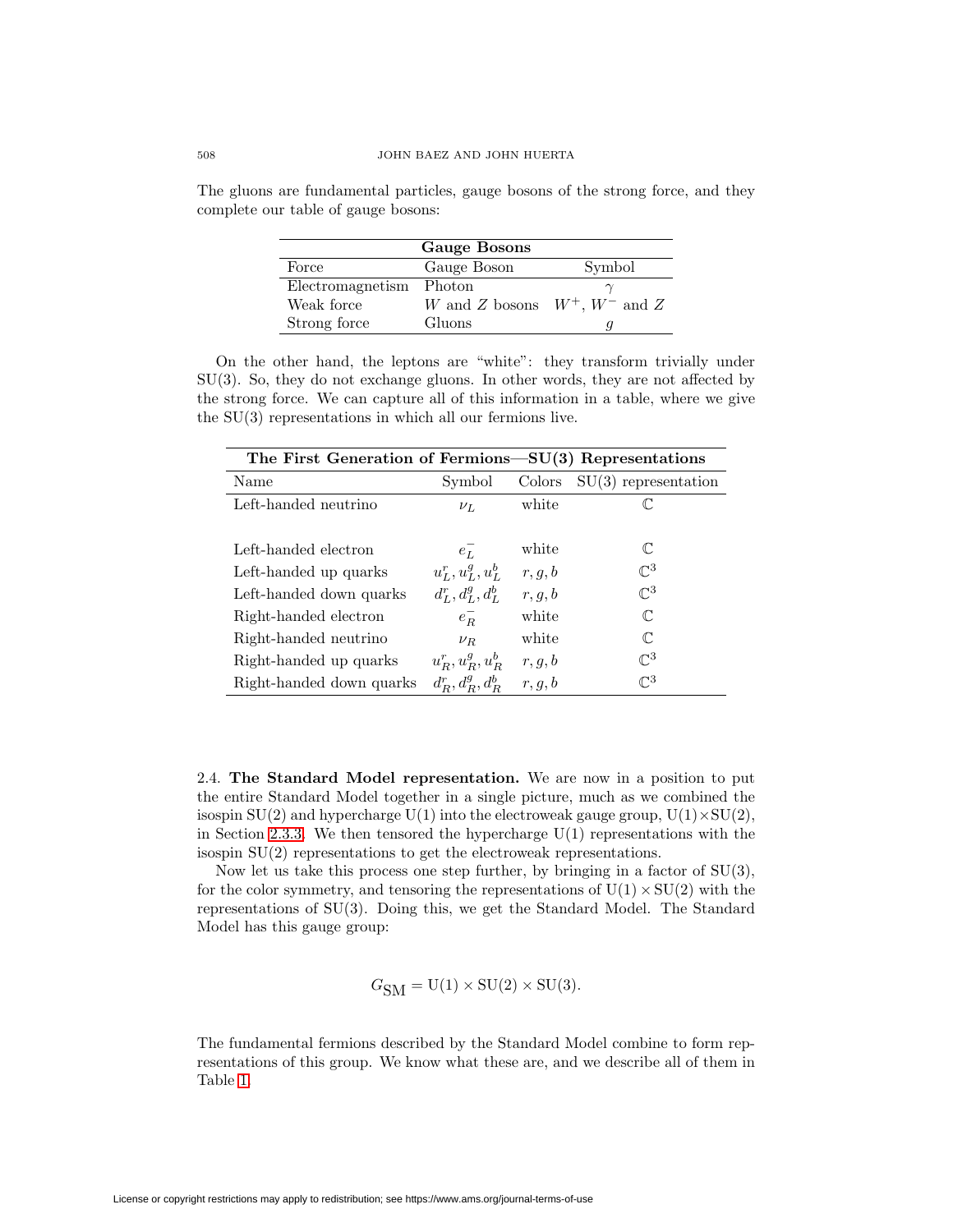<span id="page-26-0"></span>TABLE 1. Fundamental fermions as representations of  $G_{\rm SM}$  =  $U(1) \times SU(2) \times SU(3)$ 

| The Standard Model Representation |                                                                                                     |                                                                                                                                           |  |  |  |  |  |  |
|-----------------------------------|-----------------------------------------------------------------------------------------------------|-------------------------------------------------------------------------------------------------------------------------------------------|--|--|--|--|--|--|
| Name                              | Symbol                                                                                              | $U(1) \times SU(2) \times SU(3)$ representation                                                                                           |  |  |  |  |  |  |
| Left-handed leptons               | $\nu_L$<br>$\left(\begin{array}{cc} e^-_L & I \end{array}\right)$                                   | $\mathbb{C}_{-1}\otimes\mathbb{C}^2\otimes\mathbb{C}$                                                                                     |  |  |  |  |  |  |
| Left-handed quarks                | $\left\langle \begin{array}{c} u_L^r, u_L^g, u_L^b \ d_L^r, d_L^g, d_L^b \end{array} \right\rangle$ | $\mathbb{C}_{\frac{1}{3}}\otimes\mathbb{C}^2\otimes\mathbb{C}^3$                                                                          |  |  |  |  |  |  |
| Right-handed neutrino             | $\nu_R$                                                                                             | $\mathbb{C}_0 \otimes \mathbb{C} \otimes \mathbb{C}$                                                                                      |  |  |  |  |  |  |
| Right-handed electron             | $e_R^-$                                                                                             | $\mathbb{C}_{-2}\otimes\mathbb{C}\otimes\mathbb{C}$                                                                                       |  |  |  |  |  |  |
| Right-handed up quarks            | $(u_R^r, u_R^g, u_R^b)$                                                                             |                                                                                                                                           |  |  |  |  |  |  |
| Right-handed down quarks          | $(d_R^r, d_R^g, d_R^b)$                                                                             | $\mathbb{C}_{\frac{4}{3}} \otimes \mathbb{C} \otimes \mathbb{C}^3$<br>$\mathbb{C}_{-\frac{2}{3}} \otimes \mathbb{C} \otimes \mathbb{C}^3$ |  |  |  |  |  |  |

All of the representations of  $G_{SM}$  in the left-hand column are irreducible, since they are made by tensoring irreps of this group's three factors,  $U(1)$ ,  $SU(2)$  and SU(3). This is a general fact: if V is an irrep of  $G$ , and W is an irrep of  $H$ , then  $V \otimes W$  is an irrep of  $G \times H$ . Moreover, all irreps of  $G \times H$  arise in this way.

On the other hand, if we take the direct sum of all these irreps,

 $F = (\mathbb{C}_{-1} \otimes \mathbb{C}^2 \otimes \mathbb{C}) \quad \oplus \quad \cdots \quad \oplus \quad (\mathbb{C}_{-\frac{2}{3}} \otimes \mathbb{C} \otimes \mathbb{C}^3),$ 

we get a reducible representation containing all the first-generation fermions in the Standard Model. We call F the **fermion representation**. If we take the dual of  $F$ , we get a representation describing all the antifermions in the first generation, and taking the direct sum of these spaces

 $F \oplus F^*$ ,

we get a representation of  $G_{SM}$  that we will call the **Standard Model representation**. It contains all the first-generation elementary particles in the Standard Model. It does not contain the gauge bosons or the mysterious Higgs.

The fermions living in the Standard Model representation interact by exchanging gauge bosons that live in the complexified adjoint representation of  $G_{\text{SM}}$ . We have already met all of these, and we collect them in Table [2.](#page-26-1)

| <b>Gauge Bosons</b> |                                    |        |  |  |  |  |
|---------------------|------------------------------------|--------|--|--|--|--|
| Force               | Gauge Boson                        | Symbol |  |  |  |  |
| Electromagnetism    | Photon                             |        |  |  |  |  |
| Weak force          | W and Z bosons $W^+$ , $W^-$ and Z |        |  |  |  |  |
| Strong force        | Gluons                             |        |  |  |  |  |

<span id="page-26-1"></span>Table 2. Gauge bosons

Of all the particles and antiparticles in  $F \oplus F^*$ , exactly two of them are fixed by the action of  $G_{\text{SM}}$ . These are the right-handed neutrino

$$
\nu_R\in\mathbb{C}_0\otimes\mathbb{C}\otimes\mathbb{C}
$$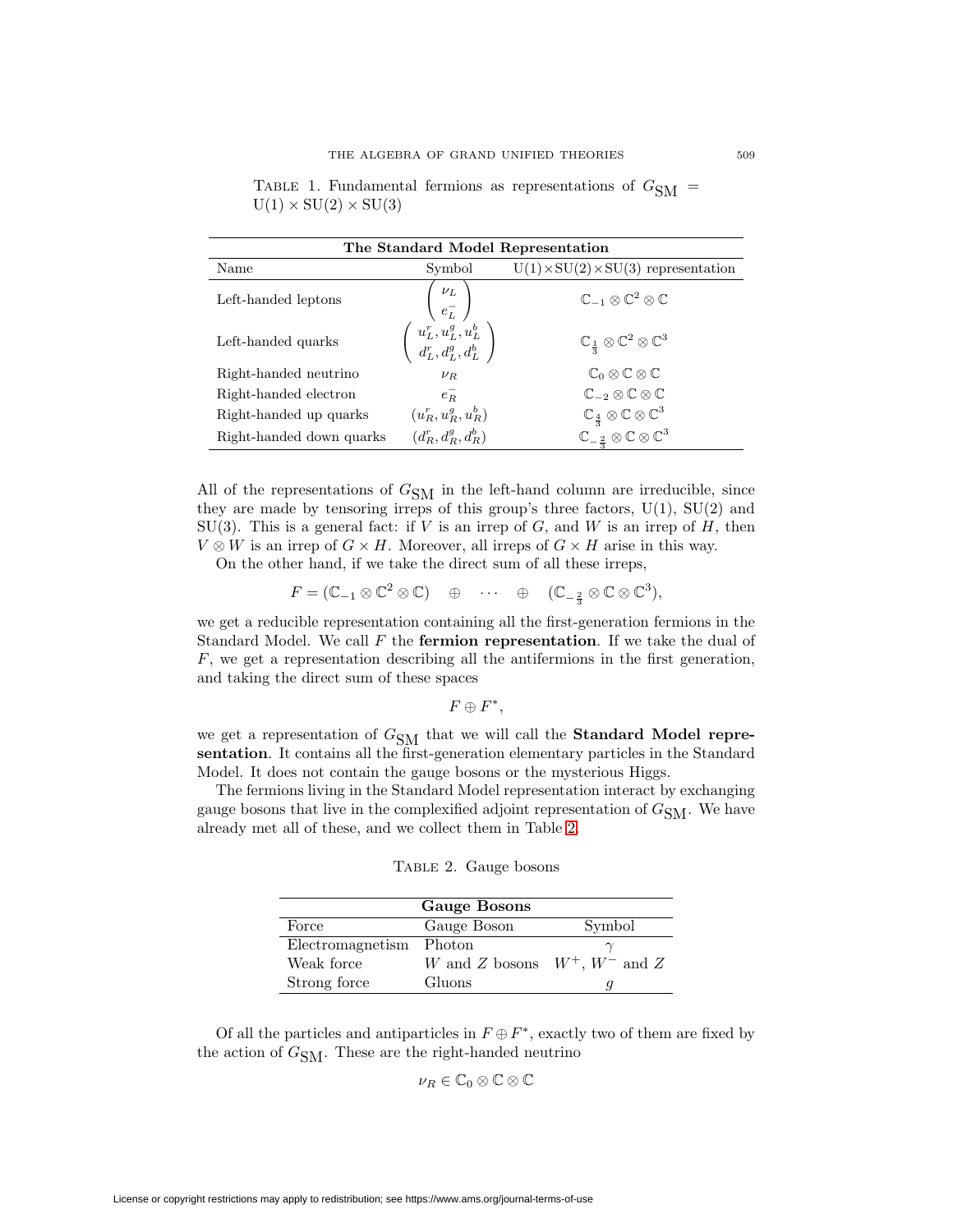and its antiparticle

$$
\overline{\nu}_L \in (\mathbb{C}_0 \otimes \mathbb{C} \otimes \mathbb{C})^*,
$$

both of which are trivial representations of  $G_{\text{SM}}$ ; they thus do not participate in any forces mediated by the gauge bosons of the Standard Model. They might interact with the Higgs boson, but very little about right-handed neutrinos is known with certainty at this time.

<span id="page-27-0"></span>2.5. **Generations.** Our description of the Standard Model is almost at an end. We have told you about its gauge group,  $G_{SM}$ , its representation  $F \oplus F^*$  on the firstgeneration of fermions and antifermions, and a bit about how these fermions interact by exchanging gauge bosons, which live in the complexified adjoint representation of  $G<sub>SM</sub>$ . For the grand unified theories we are about to discuss, that is all we need. The stage is set.

Yet we would be derelict in our duty if we did not mention the *second* and *third* generation of fermions. The first evidence for these came in the 1930s, when a charged particle 207 times as heavy as the electron was found. At first researchers thought it was the particle predicted by Yukawa—the one that mediates the strong force between nucleons. But then it turned out the newly discovered particle was not affected by the strong force. This came as a complete surprise. As the physicist Rabi quipped at the time: "Who ordered that?"

Dubbed the **muon** and denoted  $\mu^-$ , this new particle turned out to act like an overweight electron. Like the electron, it feels only the electromagnetic and weak force—and like the electron, it has its own neutrino! So, the neutrino we have been discussing so far is now called the **electron neutrino**,  $\nu_e$ , to distinguish it from the **muon neutrino**,  $\nu_{\mu}$ . Together, the muon and the muon neutrino comprise the second generation of leptons. The muon decays via the weak force into an electron, a muon neutrino, and an electron antineutrino:

$$
\mu^- \to e^- + \nu_\mu + \overline{\nu}_e.
$$

Much later, in the 1970s, physicists realized there was also a second generation of quarks: the **charm quark**, c, and the **strange quark**, s. This was evidence of another pattern in the Standard Model: there are as many flavors of quark as there are leptons. In Section [3.3,](#page-44-0) we will learn about the Pati–Salam model, which explains this pattern by unifying quarks and leptons.

Today, we know about three generations of fermions. Three of quarks:

| <b>Quarks by Generation</b> |                  |                |               |                |        |  |  |
|-----------------------------|------------------|----------------|---------------|----------------|--------|--|--|
|                             | 1st Generation   | 2nd Generation |               | 3rd Generation |        |  |  |
|                             | Name Symbol Name |                | Symbol Name   |                | Symbol |  |  |
|                             |                  |                |               |                |        |  |  |
| Up                          | $\boldsymbol{u}$ | Charm          | $\mathfrak c$ | Top            |        |  |  |
| Down                        | d                | Strange        | S             | <b>Bottom</b>  |        |  |  |

and three of leptons: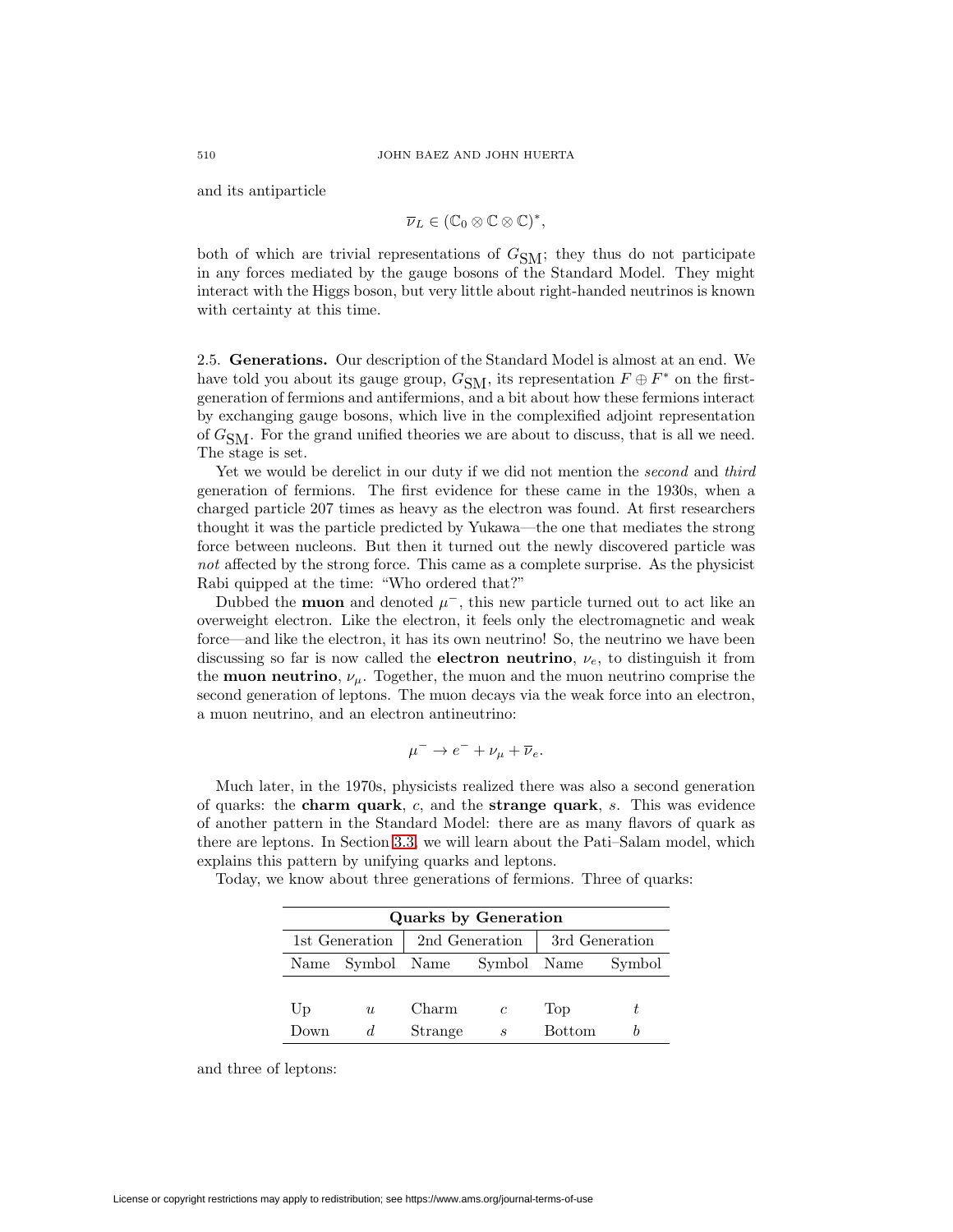| Leptons by Generation |             |                |             |                |              |  |  |
|-----------------------|-------------|----------------|-------------|----------------|--------------|--|--|
| 1st Generation        |             | 2nd Generation |             | 3rd Generation |              |  |  |
| Name                  | Symbol Name |                | Symbol Name |                | Symbol       |  |  |
| Electron              | $\nu_e$     | Muon           | $\nu_\mu$   | Tau            | $\nu_{\tau}$ |  |  |
| neutrino              |             | neutrino       |             | neutrino       |              |  |  |
| Electron              | $e^-$       | Muon           | H.          | Tau            |              |  |  |

The second and third generations of quarks and charged leptons differ from the first by being more massive and able to decay into particles of the earlier generations. The various neutrinos do not decay, and for a long time it was thought they were massless, but now it is known that some and perhaps all of them are massive. This allows them to change back and forth from one type to another, a phenomenon called "neutrino oscillation".

The Standard Model explains all of this by something called the Higgs mechanism. Apart from how they interact with the Higgs boson, the generations are identical. For instance, as representations of  $G_{SM}$ , each generation spans another copy of F. Each generation of fermions has corresponding antifermions, spanning a copy of  $F^*$ .

All told, we thus have three copies of the Standard Model representation,  $F \oplus F^*$ . We will only need to discuss one generation, so we find it convenient to speak as if  $F \oplus F^*$  contains particles of the first generation. No one knows why the Standard Model is this redundant, with three sets of very similar particles. It remains a mystery.

### 3. Grand unified theories

<span id="page-28-0"></span>Not all of the symmetries of  $G_{\rm SM}$ , the gauge group of the Standard Model, are actually seen in ordinary life. This is because some of the symmetries are "spontaneously broken". This means that while they are symmetries of the laws of physics, they are not symmetries of the vacuum. To see these symmetries we need to do experiments at very high energies, where the asymmetry of the vacuum has less effect. So, the behavior of particles at lower energies is like a shadow of the fundamental laws of physics, cast down from on high: a cryptic clue we must struggle to interpret.

It is reasonable to ask if this process continues. Could the symmetries of the Standard Model be just a subset of all the symmetries in nature? Could they be the low energy shadows of laws still more symmetric?

A grand unified theory, or GUT, constitutes a guess at what these "more symmetric" laws might be. It is a theory with more symmetry than the Standard Model, which reduces to the Standard Model at lower energies. It is also, therefore, an attempt to describe the physics at higher energies.

GUTs are speculative physics. The Standard Model has been tested in countless experiments. There is a lot of evidence that it is an incomplete theory, and some vague clues about what the next theory might be like, but so far there is no empirical evidence that any GUT is correct—and even some empirical evidence that some GUTs, like SU(5), are incorrect.

Nonetheless, GUTs are interesting to theoretical physicists, because they allow us to explore some very definite ideas about how to extend the Standard Model. Since they are based almost entirely on the representation theory of compact Lie groups,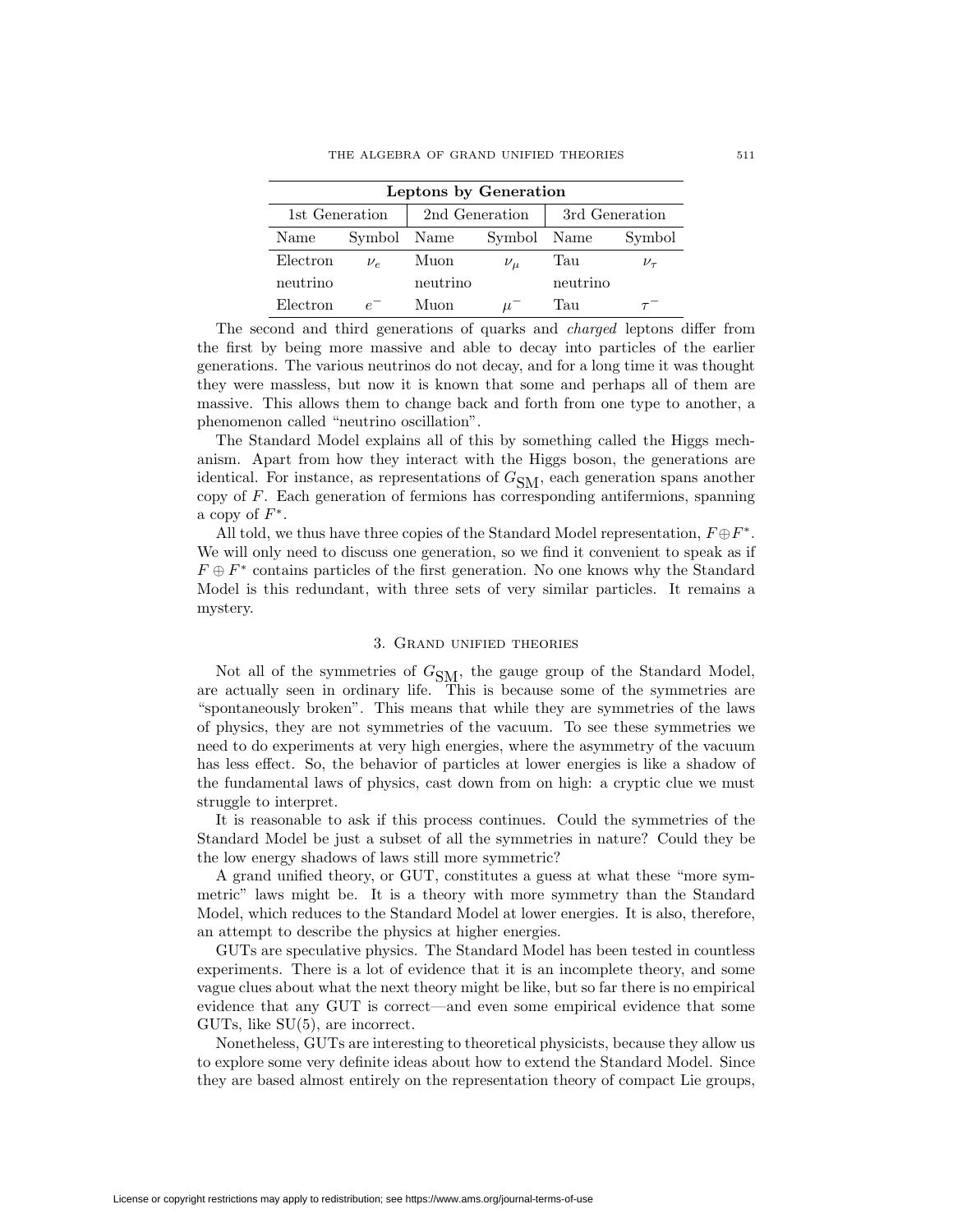the underlying physical ideas provide a marvelous playground for this beautiful area of mathematics.

Amazingly, this beauty then becomes a part of the physics. The representation of  $G<sub>SM</sub>$  used in the Standard Model seems ad hoc. Why this one? Why are all those seemingly arbitrary hypercharges floating around, mucking up some otherwise simple representations? Why do both leptons and quarks come in left- and righthanded varieties, which transform so differently? Why do quarks come in charges which are in units  $\frac{1}{3}$  times an electron's charge? Why are there the same number of quarks and leptons? GUTs can shed light on these questions, using only group representation theory.

<span id="page-29-0"></span>3.1. **The SU(5) GUT.** The SU(5) grand unified theory appeared in a 1974 paper by Howard Georgi and Sheldon Glashow [\[12\]](#page-68-26). It was the first grand unified theory and is still considered the prototypical example. As such, there are many accounts of it in the physics literature. The textbooks by Ross [\[31\]](#page-68-12) and Mohapatra [\[21\]](#page-68-13) both devote an entire chapter to the SU(5) theory, and a lucid summary can be found in a review article by Witten [\[39\]](#page-69-1), which also discusses the supersymmetric generalization of this theory.

In this section, we will limit our attention to the nonsupersymmetric version of SU(5) theory, which is how it was originally proposed. Unfortunately, this theory has since been ruled out by experiment; it predicts that protons will decay faster than the current lower bound on proton lifetime [\[26\]](#page-68-0). Nevertheless, because of its prototypical status and intrinsic interest, we simply must talk about the SU(5) theory.

The core idea behind the SU(5) grand unified theory is that because the Standard Model representation  $F \oplus F^*$  is 32-dimensional, each particle or antiparticle in the first generation of fermions can be named by a 5-bit code. Roughly speaking, these bits are the answers to five yes-or-no questions:

- Is the particle isospin up?
- Is it isospin down?
- Is it red?
- Is it green?
- Is it blue?

There are subtleties involved when we answer "yes" to both of the first two questions, or "yes" to more than one of the last three, but let us start with an example where these issues do not arise: the bit string 01100. This names a particle that is down and red. So, it refers to a red quark whose isospin is down, meaning  $-\frac{1}{2}$ . Glancing at Table [1,](#page-26-0) we see just one particle meeting this description: the red left-handed down quark,  $d_L^r$ .

We can flesh out this scheme by demanding that the operation of taking antiparticles correspond to switching 0's for 1's in the code. So the code for the antiparticle of  $d_L^r$ , the "antired right-handed antidown antiquark", is 10011. This is cute: it means that being antidown is the same as being up, while being antired is the same as being both green and blue.

Furthermore, in this scheme all antileptons are "black" (the particles with no color, ending in 000), while leptons are "white" (the particles with every color, ending in 111). Quarks have exactly one color, and antiquarks have exactly two.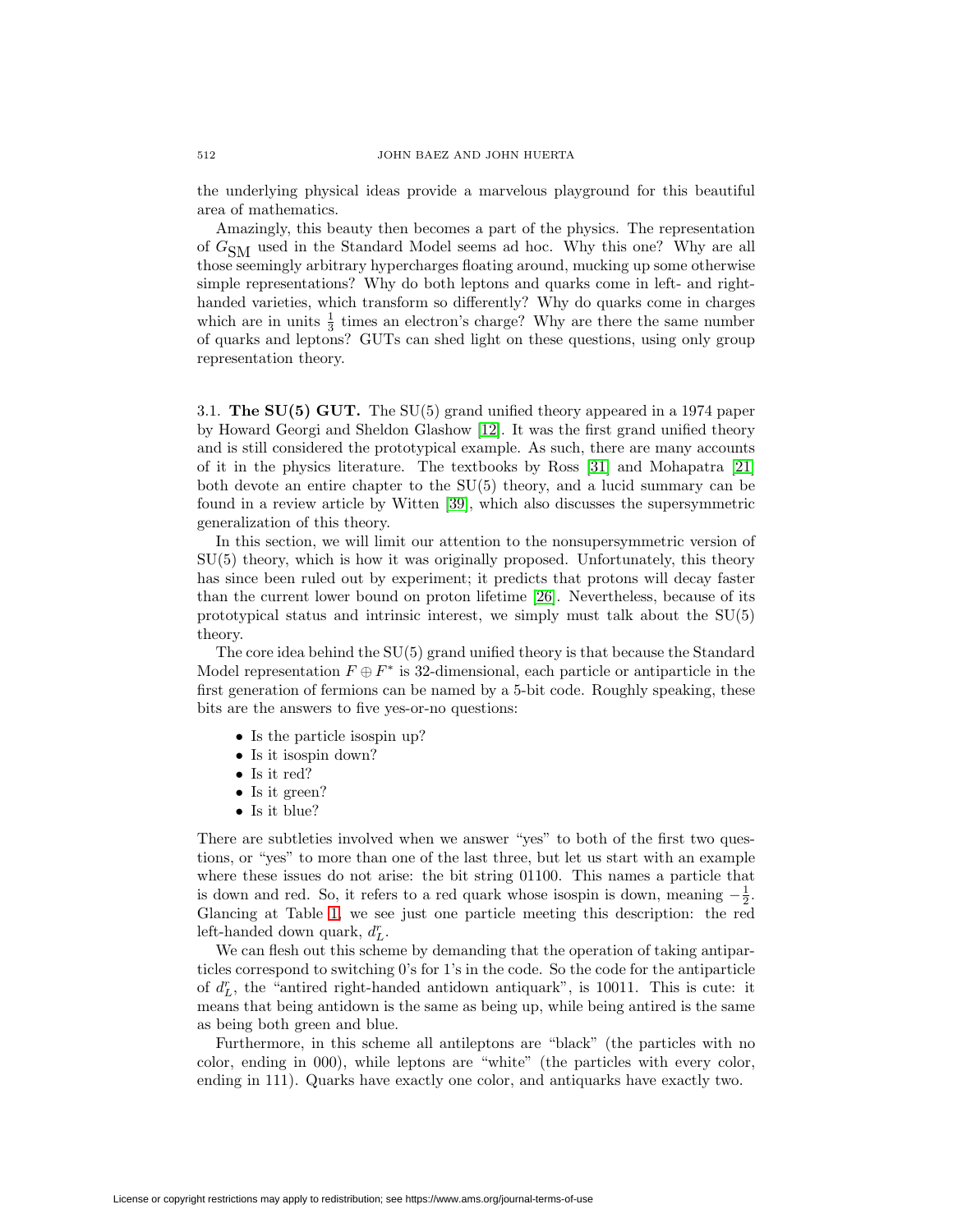We are slowly working our way to the SU(5) theory. Next let us bring Hilbert spaces into the game. We can take the basic properties of being up, down, red, green or blue, and treat them as basis vectors for  $\mathbb{C}^5$ . Let us call these vectors  $u, d, r, g, b$ . The exterior algebra  $\Lambda \mathbb{C}^5$  has a basis given by wedge products of these 5 vectors. This exterior algebra is 32-dimensional, and it has a basis labelled by 5-bit strings. For example, the bit string 01100 corresponds to the basis vector  $d \wedge r$ , while the bit string 10011 corresponds to  $u \wedge q \wedge b$ .

Next we bring in representation theory. The group SU(5) has an obvious representation on  $\mathbb{C}^5$ . Since the operation of taking exterior algebras is functorial, this group also has a representation on  $\Lambda \mathbb{C}^5$ . In the SU(5) grand unified theory, this is the representation we use to describe a single generation of fermions and their antiparticles.

Just by our wording, though, we are picking out a splitting of  $\mathbb{C}^5$  into  $\mathbb{C}^2 \oplus \mathbb{C}^3$ : the isospin and color parts, respectively. Choosing such a splitting of  $\mathbb{C}^5$  picks out a subgroup of  $SU(5)$ , the set of all group elements that preserve this splitting. This subgroup consists of block diagonal matrices with a  $2 \times 2$  block and a  $3 \times 3$  block, both unitary, such that the determinant of the whole matrix is 1. Let us denote this subgroup as  $S(U(2) \times U(3))$ .

Now for the miracle: the subgroup  $S(U(2) \times U(3))$  is isomorphic to the Standard Model gauge group (at least modulo a finite subgroup), and, when we restrict the representation of SU(5) on  $\Lambda \mathbb{C}^5$  to S(U(2)  $\times$  U(3)), we get the Standard Model representation!

There are two great things about this. The first is that it gives a concise and mathematically elegant description of the Standard Model representation. The second is that the seemingly ad hoc hypercharges in the Standard Model must be exactly what they are for this description to work. So, physicists say the  $SU(5)$ theory explains the fractional charges of quarks: the fact that quark charges come in units  $\frac{1}{3}$  the size of the electron charge pops right out of this theory.

With this foretaste of the fruits the  $SU(5)$  theory will bear, let us get to work and sow the seeds. Our work will have two parts. First we need to check that

$$
\mathrm{S}(\mathrm{U}(2)\times \mathrm{U}(3))\cong G_{{\rm SM}}/N,
$$

where N is some finite normal subgroup that acts trivially on  $F \oplus F^*$ . Then we need to check that indeed

$$
\Lambda \mathbb{C}^5 \cong F \oplus F^*
$$

as representations of  $S(U(2) \times U(3))$ .

First, we check the group isomorphism. Naively, one might seek to build the  $SU(5)$  theory by including  $G_{SM}$  as a subgroup of  $SU(5)$ . Can this be done? Clearly, we can include  $SU(2) \times SU(3)$  as block diagonal matrices in  $SU(5)$ :

$$
\begin{array}{ccc} \text{SU}(2)\times \text{SU}(3) & \to & \text{SU}(5) \\ (g,h) & \longmapsto & \begin{pmatrix} g & 0 \\ 0 & h \end{pmatrix}, \end{array}
$$

but this is not enough, because  $G_{\text{SM}}$  also has that pesky factor of U(1), related to the hypercharge. How can we fit that in?

The first clue is that elements of  $U(1)$  must commute with the elements of  $SU(2) \times$ SU(3). But the only elements of SU(5) that commute with everybody in the SU(2) $\times$  $SU(3)$  subgroup are diagonal, since they must separately commute with  $SU(2) \times 1$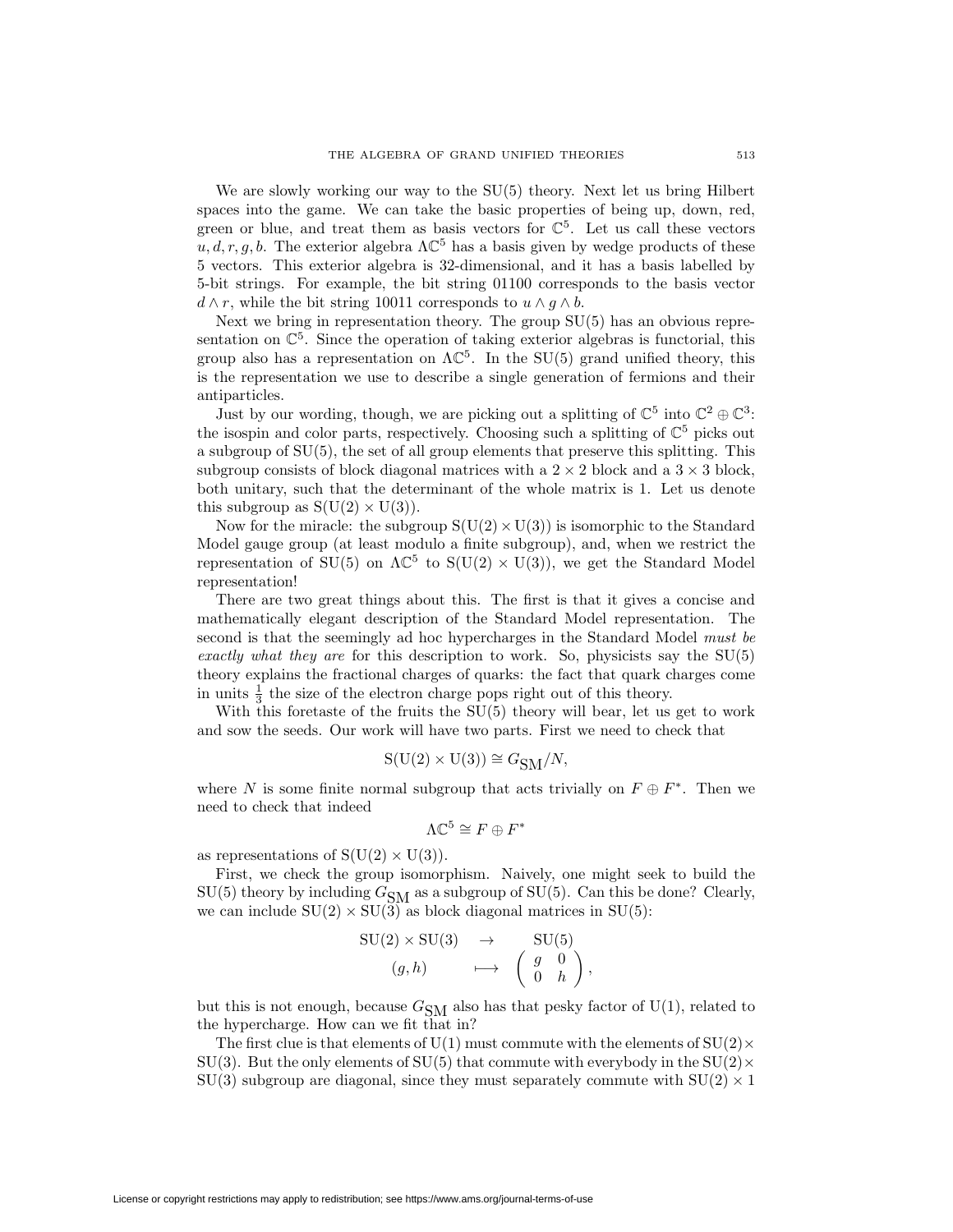and  $1 \times SU(3)$ , and the only elements doing so are diagonal. Moreover, they must be scalars on each block. So, they have to look like this:

$$
\left(\begin{array}{cc} \alpha & 0 \\ 0 & \beta \end{array}\right),
$$

where  $\alpha$  stands for the 2 × 2 identity matrix times the complex number  $\alpha \in U(1)$ , and similarly for  $\beta$  in the 3 × 3 block. For the above matrix to lie in SU(5), it must have determinant 1, so  $\alpha^2 \beta^3 = 1$ . This condition cuts the group of such matrices from  $U(1) \times U(1)$  down to  $U(1)$ . In fact, all such matrices are of the form

$$
\left(\begin{array}{cc} \alpha^3 & 0\\ 0 & \alpha^{-2} \end{array}\right)
$$

where  $\alpha$  runs over U(1).

So if we throw in elements of this form, do we get  $U(1) \times SU(2) \times SU(3)$ ? More precisely, does this map:

$$
\begin{array}{cccc}\n\phi\colon & G_{\text{SM}} & \to & \text{SU}(5) \\
(\alpha, g, h) & \longmapsto & \left(\begin{array}{cc}\alpha^3 g & 0 \\
0 & \alpha^{-2} h\end{array}\right)\n\end{array}
$$

give an isomorphism between  $G_{\text{SM}}$  and  $S(U(2) \times U(3))$ ? It is clearly a homomorphism. It clearly maps  $G_{SM}$  *into* the subgroup  $S(U(2) \times U(3))$ , and it is easy to check that it maps  $G_{\text{SM}}$  onto this subgroup. But is it one-to-one?

The answer is no: the map  $\phi$  has a kernel,  $\mathbb{Z}_6$ . The kernel is the set of all elements of the form

$$
(\alpha, \alpha^{-3}, \alpha^2) \in U(1) \times SU(2) \times SU(3)
$$

and this is  $\mathbb{Z}_6$ , because scalar matrices  $\alpha^{-3}$  and  $\alpha^2$  live in SU(2) and SU(3), respectively, if and only if  $\alpha$  is a sixth root of unity. So, all we get is

$$
G_{\text{SM}}/\mathbb{Z}_6 \cong \text{S}(\text{U}(2) \times \text{U}(3)) \hookrightarrow \text{SU}(5).
$$

This sets up a nerve-wracking test that the SU(5) theory must pass for it to have any chance of success. After all, not all representations of  $G_{\rm SM}$  factor through  $G<sub>SM</sub>/\mathbb{Z}_6$ , but all those coming from representations of SU(5) must do so. A representation of  $G_{\text{SM}}$  will factor through  $G_{\text{SM}}/\mathbb{Z}_6$  only if the  $\mathbb{Z}_6$  subgroup acts trivially.

In short: the SU(5) GUT is doomed unless  $\mathbb{Z}_6$  acts trivially on every fermion (and antifermion, but that amounts to the same thing). For this to be true, some nontrivial relations between hypercharge, isospin and color must hold.

For example, consider the left-handed electron

$$
e_L^- \in \mathbb{C}_{-1} \otimes \mathbb{C}^2 \otimes \mathbb{C}.
$$

For any sixth root of unity  $\alpha$ , we need

$$
(\alpha, \alpha^{-3}, \alpha^2) \in U(1) \times SU(2) \times SU(3)
$$

to act trivially on this particle. Let us see how it acts. Note that:

- $\alpha \in U(1)$  acts on  $\mathbb{C}_{-1}$  as multiplication by  $\alpha^{-3}$ ;
- $\alpha^{-3} \in SU(2)$  acts on  $\mathbb{C}^2$  as multiplication by  $\alpha^{-3}$ ;
- $\alpha^2 \in SU(3)$  acts trivially on  $\mathbb{C}$ .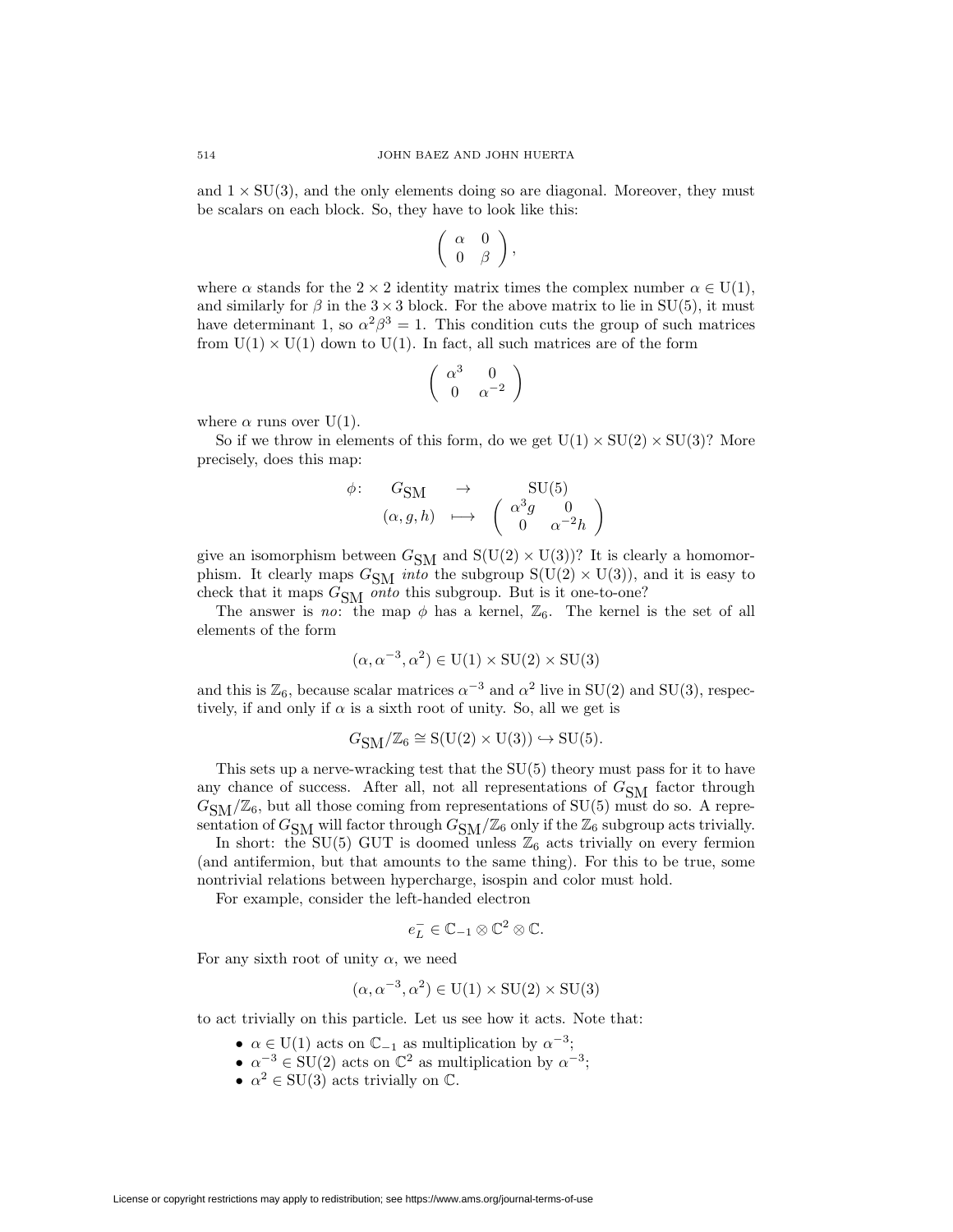So, we have

$$
(\alpha, \alpha^{-3}, \alpha^2) \cdot e_L^- = \alpha^{-3} \alpha^{-3} e_L^- = e_L^-.
$$

The action is indeed trivial, precisely because  $\alpha$  is a sixth root of unity.

Or, consider the right-handed  $d$  quark:

$$
d_R \in \mathbb{C}_{-\frac{2}{3}} \otimes \mathbb{C} \otimes \mathbb{C}^3.
$$

How does  $(\alpha, \alpha^{-3}, \alpha^2)$  act on this? We note:

- $\alpha \in U(1)$  acts on  $\mathbb{C}_{-\frac{2}{3}}$  as multiplication by  $\alpha^{-2}$ ;
- $\alpha^{-3} \in SU(2)$  acts trivially on the trivial representation  $\mathbb{C}$ ;
- $\alpha^2 \in SU(3)$  acts on  $\mathbb{C}^3$  as multiplication by  $\alpha^2$ .

So, we have

$$
(\alpha, \alpha^{-3}, \alpha^2) \cdot d_R = \alpha^{-2} \alpha^2 d_R = d_R.
$$

Again, the action is trivial.

For SU(5) to work, though,  $\mathbb{Z}_6$  has to act trivially on *every* fermion. There are 16 cases to check, and it is an awful lot to demand that hypercharge, the most erratic part of the Standard Model representation, satisfies 16 relations.

|                |  |  | Or is it? In general, for a fermion with hypercharge $Y$ , there are four distinct |  |  |  |
|----------------|--|--|------------------------------------------------------------------------------------|--|--|--|
| possibilities: |  |  |                                                                                    |  |  |  |

| Hypercharge relations                   |  |                                                                                              |  |                                   |  |  |  |
|-----------------------------------------|--|----------------------------------------------------------------------------------------------|--|-----------------------------------|--|--|--|
| Case                                    |  | Representation                                                                               |  | Relation                          |  |  |  |
| Nontrivial $SU(2)$ , nontrivial $SU(3)$ |  | $\Rightarrow$ $\mathbb{C}_Y \otimes \mathbb{C}^2 \otimes \mathbb{C}^3$                       |  | $\Rightarrow \alpha^{3Y-3+2} = 1$ |  |  |  |
| Nontrivial $SU(2)$ , trivial $SU(3)$    |  | $\Rightarrow$ $\mathbb{C}_Y \otimes \mathbb{C}^2 \otimes \mathbb{C}$                         |  | $\Rightarrow \alpha^{3Y-3} = 1$   |  |  |  |
| Trivial $SU(2)$ , nontrivial $SU(3)$    |  | $\Rightarrow$ $\mathbb{C}_Y \otimes \mathbb{C} \otimes \mathbb{C}^3$                         |  | $\Rightarrow \alpha^{3Y+2} = 1$   |  |  |  |
| Trivial $SU(2)$ , trivial $SU(3)$       |  | $\mathbb{C}_Y \otimes \mathbb{C} \otimes \mathbb{C} \quad \Rightarrow \quad \alpha^{3Y} = 1$ |  |                                   |  |  |  |

Better yet, say it like a physicist!

| <b>Hypercharge relations</b>                                                            |  |                                                                        |               |                                   |  |  |  |
|-----------------------------------------------------------------------------------------|--|------------------------------------------------------------------------|---------------|-----------------------------------|--|--|--|
| Representation<br>Relation<br>Case                                                      |  |                                                                        |               |                                   |  |  |  |
| Left-handed quark                                                                       |  | $\Rightarrow$ $\mathbb{C}_Y \otimes \mathbb{C}^2 \otimes \mathbb{C}^3$ |               | $\Rightarrow \alpha^{3Y-3+2} = 1$ |  |  |  |
| Left-handed lepton                                                                      |  | $\Rightarrow$ $\mathbb{C}_Y \otimes \mathbb{C}^2 \otimes \mathbb{C}$   | $\Rightarrow$ | $\alpha^{3Y-3} = 1$               |  |  |  |
| Right-handed quark $\Rightarrow$ $\mathbb{C}_Y \otimes \mathbb{C} \otimes \mathbb{C}^3$ |  |                                                                        | $\Rightarrow$ | $\alpha^{3Y+2} = 1$               |  |  |  |
| Right-handed lepton $\Rightarrow$ $\mathbb{C}_Y \otimes \mathbb{C} \otimes \mathbb{C}$  |  |                                                                        | $\Rightarrow$ | $\alpha^{3Y}=1$                   |  |  |  |

But  $\alpha$  is sixth root of unity, so all this really says is that those exponents are multiples of six:

| Hypercharge relations |               |                                      |  |  |  |  |
|-----------------------|---------------|--------------------------------------|--|--|--|--|
| Case                  |               | Relation                             |  |  |  |  |
| Left-handed quark     |               | $\Rightarrow 3Y-3+2 \in 6\mathbb{Z}$ |  |  |  |  |
| Left-handed lepton    | $\Rightarrow$ | $3Y-3 \in 6\mathbb{Z}$               |  |  |  |  |
| Right-handed quark    | $\Rightarrow$ | $3Y + 2 \in 6\mathbb{Z}$             |  |  |  |  |
| Right-handed lepton   | $\Rightarrow$ | $3Y \in 6\mathbb{Z}$                 |  |  |  |  |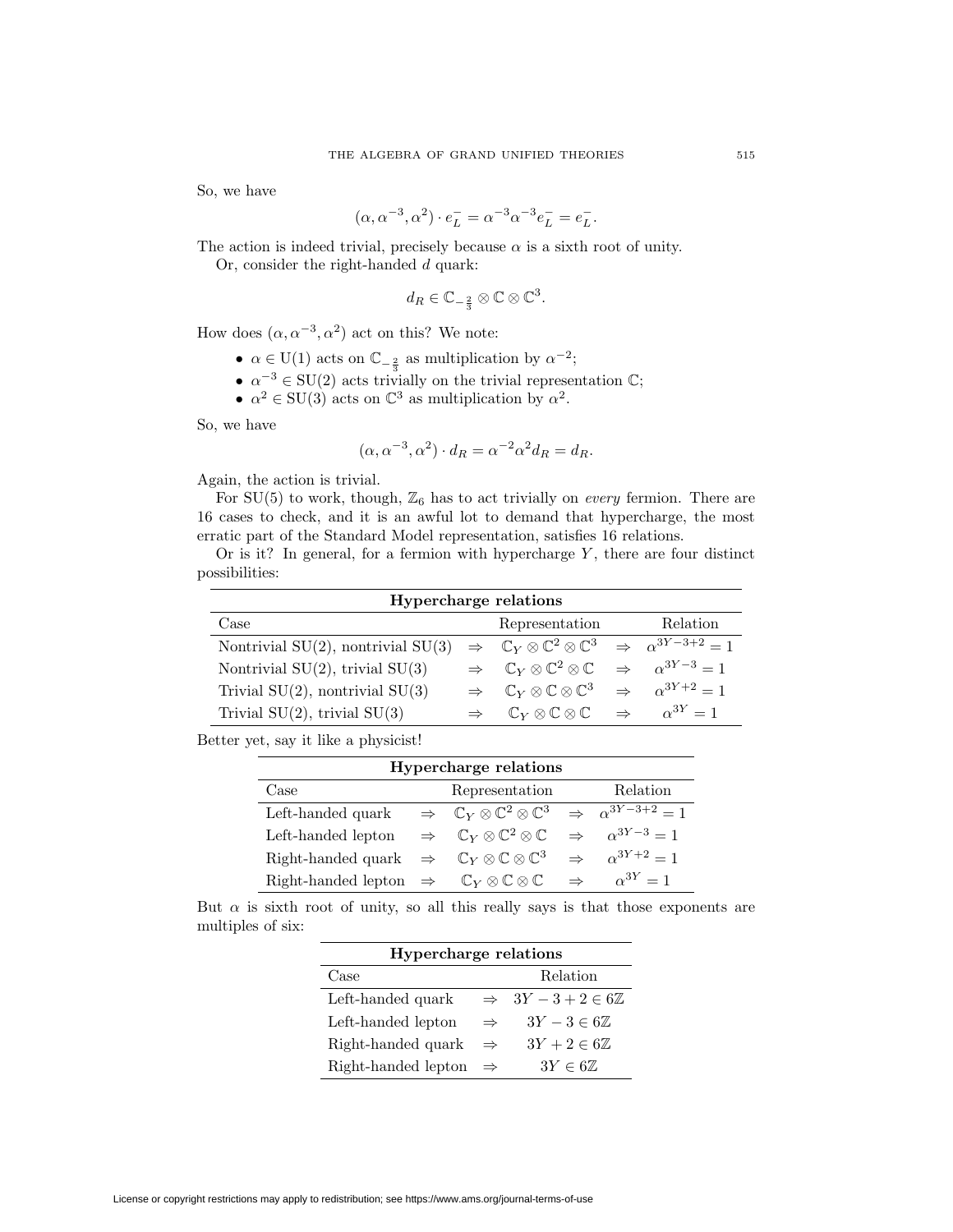Dividing by 3 and doing a little work, it is easy to see that these are just:

<span id="page-33-0"></span>

| <b>Hypercharge relations</b>           |                                        |  |  |  |  |
|----------------------------------------|----------------------------------------|--|--|--|--|
| Case                                   | Hypercharge                            |  |  |  |  |
| Left-handed quark                      | $Y =$ even integer $+\frac{1}{3}$      |  |  |  |  |
| Left-handed lepton                     | $Y = \text{odd integer}$               |  |  |  |  |
| Right-handed quark                     | $Y = \text{odd integer} + \frac{1}{3}$ |  |  |  |  |
| Right-handed lepton $Y =$ even integer |                                        |  |  |  |  |

Table 3. Hypercharge relations

Now it is easy to check that this indeed holds for every fermion in the standard model. SU(5) passes the test, not despite the bizarre pattern followed by hypercharges, but because of it!

By this analysis, we have shown that  $\mathbb{Z}_6$  acts trivially on the Standard Model representation, so it is contained in the kernel of this representation. It is better than just a containment though:  $\mathbb{Z}_6$  is the entire kernel. Because of this, we could say that  $G<sub>SM</sub>/\mathbb{Z}_6$  is the "true" gauge group of the Standard Model. Also, because we now know that

$$
G_{\text{SM}}/\mathbb{Z}_6 \cong \text{S}(\text{U}(2) \times \text{U}(3)) \hookrightarrow \text{SU}(5),
$$

it is almost as though this  $\mathbb{Z}_6$  kernel, lurking inside  $G_{\text{SM}}$  this whole time, was a cryptic hint to try the SU(5) theory.

Of course, we still need to find a representation of  $SU(5)$  that extends the Standard Model representation. Luckily, there is a very beautiful choice that works: the exterior algebra  $\Lambda \mathbb{C}^5$ . Since SU(5) acts on  $\mathbb{C}^5$ , it has a representation on  $\Lambda \mathbb{C}^5$ . Our next goal is to check that pulling back this representation from  $SU(5)$  to  $G<sub>SM</sub>$ using  $\phi$ , we obtain the Standard Model representation  $F \oplus F^*$ .

As we do this, we will see another fruit of the SU(5) theory ripen. The triviality of  $\mathbb{Z}_6$  already imposed some structure on hypercharges, as outlined above in Table [3.](#page-33-0) As we fit the fermions into  $\Lambda \mathbb{C}^5$ , we will see this is no accident: the hypercharges have to be *exactly what they are* for the SU(5) theory to work.

To get started, our strategy will be to use the fact that, being representations of compact Lie groups, both the fermions  $F \oplus F^*$  and the exterior algebra  $\Lambda \mathbb{C}^5$  are completely reducible, so they can be written as a direct sum of irreps. We will then match up these irreps one at a time.

The fermions are already written as a direct sum of irreps, so we need to work on  $\Lambda \mathbb{C}^5$ . Now, any element  $g \in SU(5)$  acts as an automorphism of the exterior algebra  $\Lambda \mathbb{C}^5$ :

$$
g(v \wedge w) = gv \wedge gw,
$$

where  $v, w \in \Lambda \mathbb{C}^5$ . Since we know how g acts on the vectors in  $\mathbb{C}^5$ , and these generate  $\Lambda \mathbb{C}^5$ , this rule is enough to tell us how g acts on all of  $\mathbb{C}^5$ . This action respects grades in  $\Lambda \mathbb{C}^5$ , so each exterior power in

$$
\Lambda \mathbb{C}^5 \cong \Lambda^0 \mathbb{C}^5 \oplus \Lambda^1 \mathbb{C}^5 \oplus \Lambda^2 \mathbb{C}^5 \oplus \Lambda^3 \mathbb{C}^5 \oplus \Lambda^4 \mathbb{C}^5 \oplus \Lambda^5 \mathbb{C}^5
$$

is a subrepresentation. In fact, these are all irreducible, so this is how  $\Lambda \mathbb{C}^5$  breaks up into irreps of SU(5). Upon restriction to  $G_{SM}$ , some of these summands break apart further into irreps of  $G_{\text{SM}}$ .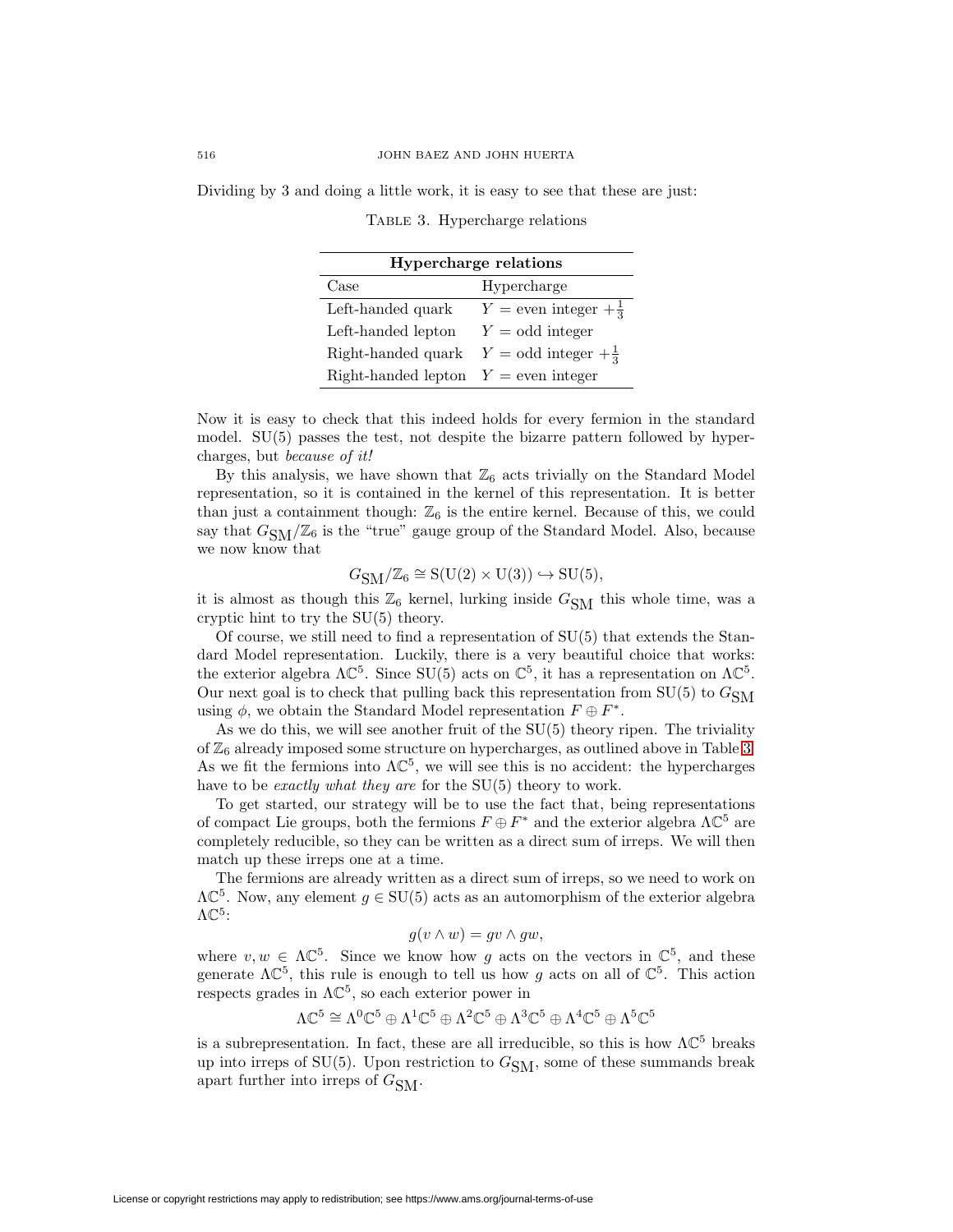Let us see how this works, starting with the easiest cases.  $\Lambda^0\mathbb{C}^5$  and  $\Lambda^5\mathbb{C}^5$  are both trivial irreps of  $G_{SM}$ . There are two trivial irreps in the Standard Model representation, namely  $\langle \nu_R \rangle$  and its dual  $\langle \overline{\nu}_L \rangle$ , where we use angle brackets to stand for the Hilbert space spanned by a vector or collection of vectors. So, we could select  $\Lambda^0\mathbb{C}^5 = \langle \overline{\nu}_L \rangle$  and  $\Lambda^5\mathbb{C}^5 = \langle \nu_R \rangle$ , or vice versa. At this juncture, we have no reason to prefer one choice to the other.

Next let us chew on the next piece: the first exterior power,  $\Lambda^1\mathbb{C}^5$ . We have

$$
\Lambda^1\mathbb{C}^5\cong\mathbb{C}^5
$$

as vector spaces, and as representations of  $G_{\rm SM}.$  But what is  $\mathbb{C}^5$  as a representation of  $G<sub>SM</sub>$ ? The Standard Model gauge group acts on  $\mathbb{C}^5$  via the map

$$
\phi \colon (\alpha, g, h) \longmapsto \left( \begin{array}{cc} \alpha^3 g & 0 \\ 0 & \alpha^{-2} h \end{array} \right).
$$

Clearly, this action preserves the splitting into the "isospin part" and the "color part" of  $\mathbb{C}^5$ :

$$
\mathbb{C}^5 \cong \mathbb{C}^2 \oplus \mathbb{C}^3.
$$

So, let us examine these two subrepresentations in turn:

- The  $\mathbb{C}^2$  part transforms in the hypercharge 1 representation of U(1): that is,  $\alpha$  acts as multiplication by  $\alpha^3$ . It transforms according to the fundamental representation of  $SU(2)$ , and the trivial representation of  $SU(3)$ . This seems to describe a left-handed lepton with hypercharge 1.
- The  $\mathbb{C}^3$  part transforms in the hypercharge  $-\frac{2}{3}$  rep of U(1): that is,  $\alpha$ acts as multiplication by  $\alpha^{-2}$ . It transforms trivially under SU(2), and according to the fundamental representation of SU(3). Table [1](#page-26-0) shows that these are the features of a right-handed down quark.

In short, as a representation of  $G_{SM}$ , we have

$$
\mathbb{C}^5 \quad \cong \quad \mathbb{C}_1 \otimes \mathbb{C}^2 \otimes \mathbb{C} \quad \oplus \quad \mathbb{C}_{-\frac{2}{3}} \otimes \mathbb{C} \otimes \mathbb{C}^3,
$$

and we have already guessed which particles these correspond to. The first summand looks like a left-handed lepton with hypercharge 1, while the second is a right-handed quark with hypercharge  $-\frac{2}{3}$ .

Now this is problematic, because another glance at Table [1](#page-26-0) reveals that there is no left-handed lepton with hypercharge 1. The only particles with hypercharge 1 are the right-handed antileptons, which span the representation

$$
\left\langle \begin{array}{c} e_R^+ \\ \overline{\nu}_R \end{array} \right\rangle \cong \mathbb{C}_1 \otimes \mathbb{C}^{2*} \otimes \mathbb{C}.
$$

But wait!  $SU(2)$  is unique among the  $SU(n)$ 's in that its fundamental representation  $\mathbb{C}^2$  is self-dual:

$$
\mathbb{C}^2 \cong \mathbb{C}^{2*}.
$$

This saves the day. As a representation of  $G_{\text{SM}}$ ,  $\mathbb{C}^5$  becomes

$$
\mathbb{C}^5 \quad \cong \quad \mathbb{C}_1 \otimes \mathbb{C}^{2*} \otimes \mathbb{C} \quad \oplus \quad \mathbb{C}_{-\frac{2}{3}} \otimes \mathbb{C} \otimes \mathbb{C}^3,
$$

so it describes the right-handed antileptons with hypercharge 1 and the righthanded quarks with hypercharge  $-\frac{2}{3}$ . In other words:

$$
\Lambda^{1}\mathbb{C}^{5} \cong \mathbb{C}^{5} \cong \left\langle \begin{array}{c} e_{R}^{+} \\ \overline{\nu}_{R} \end{array} \right\rangle \oplus \langle d_{R} \rangle,
$$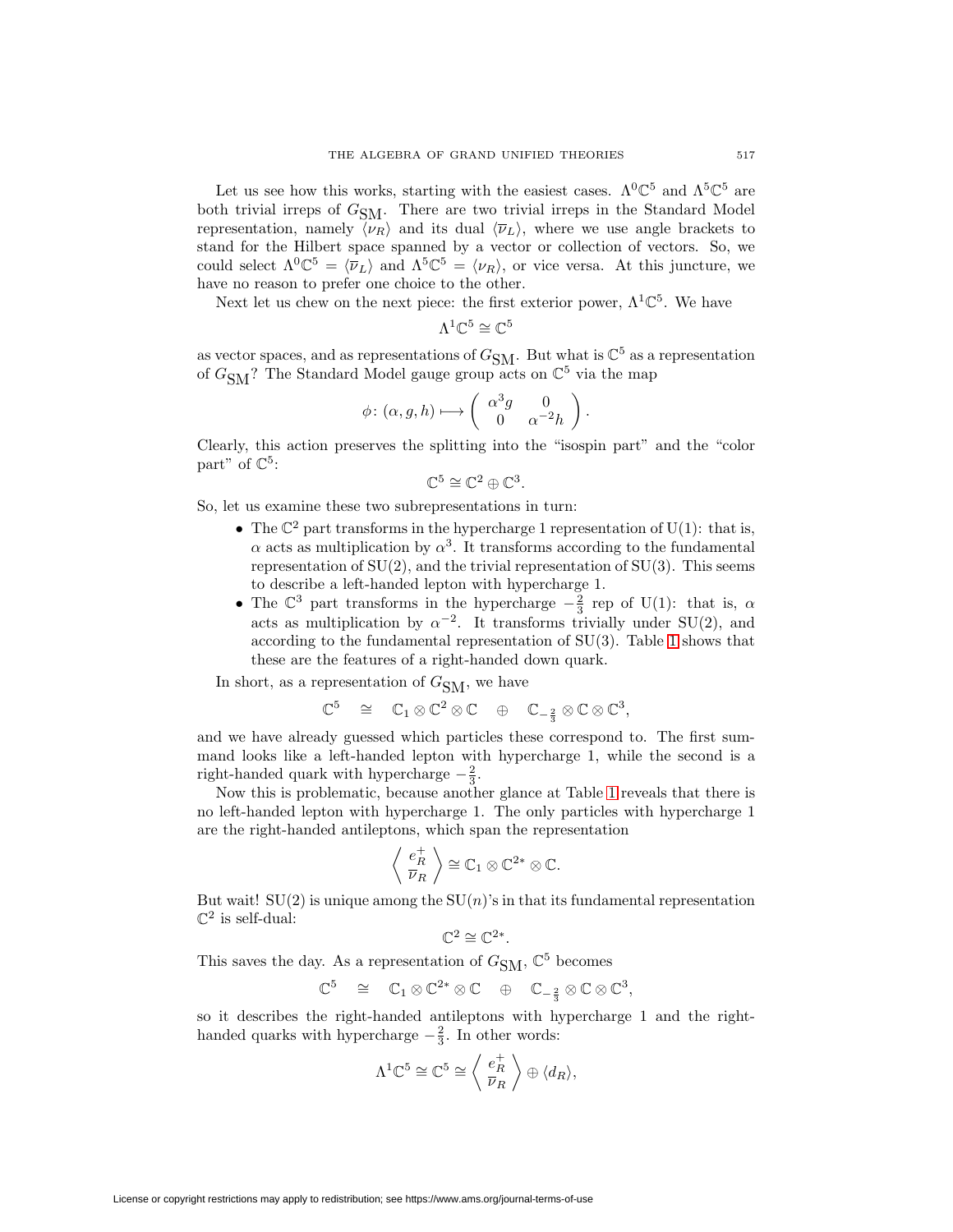where we have omitted the color label on  $d<sub>R</sub>$  to save space. Take heed of this:  $\langle d<sub>R</sub> \rangle$ is short for the vector space  $\langle d_R^r, d_R^g, d_R^b \rangle$ , and it is three-dimensional.

Now we can use our knowledge of the first exterior power to compute the second exterior power, by applying the formula

$$
\Lambda^2(V \oplus W) \quad \cong \quad \Lambda^2 V \ \oplus \ (V \otimes W) \ \oplus \ \Lambda^2 W.
$$

So, let us calculate! As representations of  $G_{\text{SM}}$  we have

$$
\Lambda^2 \mathbb{C}^5 \cong \Lambda^2 (\mathbb{C}_1 \otimes \mathbb{C}^2 \otimes \mathbb{C} \oplus \mathbb{C}_{-\frac{2}{3}} \otimes \mathbb{C}^2 \otimes \mathbb{C}^3)
$$
  
\n
$$
\cong \Lambda^2 (\mathbb{C}_1 \otimes \mathbb{C}^2 \otimes \mathbb{C}) \oplus (\mathbb{C}_1 \otimes \mathbb{C}^2 \otimes \mathbb{C}) \otimes (\mathbb{C}_{-\frac{2}{3}} \otimes \mathbb{C} \otimes \mathbb{C}^3)
$$
  
\n
$$
\oplus \Lambda^2 (\mathbb{C}_{-\frac{2}{3}} \otimes \mathbb{C} \otimes \mathbb{C}^3).
$$

Consider the first summand,  $\Lambda^2(\mathbb{C}_1 \otimes \mathbb{C}^2 \otimes \mathbb{C})$ . As a representation of SU(2) this space is just  $\Lambda^2 \mathbb{C}^2$ , which is the one-dimensional trivial representation,  $\mathbb{C}$ . As a representation of  $SU(3)$  it is also trivial. But as a representation of  $U(1)$ , it is nontrivial. Inside it we are juxtaposing two particles with hypercharge 1. Hypercharges add, just like charges, so the composite particle, which consists of one particle and the other, has hypercharge 2. So, as a representation of the Standard Model gauge group we have

$$
\Lambda^2(\mathbb{C}_1 \otimes \mathbb{C}^2 \otimes \mathbb{C}) \cong \mathbb{C}_2 \otimes \mathbb{C} \otimes \mathbb{C}.
$$

Glancing at Table [1](#page-26-0) we see that this matches the left-handed positron,  $e^+_L$ . Note that the hypercharges are becoming useful now, since they uniquely identify all the fermion and antifermion representations, except for neutrinos.

Next consider the second summand:

$$
(\mathbb{C}_1 \otimes \mathbb{C}^2 \otimes \mathbb{C}) \otimes (\mathbb{C}_{-\frac{2}{3}} \otimes \mathbb{C} \otimes \mathbb{C}^3).
$$

Again, we can add hypercharges, so this representation of  $G_\mathrm{SM}$  is isomorphic to

$$
\mathbb{C}_{\frac{1}{3}}\otimes \mathbb{C}^2\otimes \mathbb{C}^3.
$$

This is the space for left-handed quarks of hypercharge  $\frac{1}{3}$ , which from Table [1](#page-26-0) is:

$$
\left\langle \begin{array}{c} u_L \\ d_L \end{array} \right\rangle,
$$

where once again we have suppressed the label for colors.

Finally, the third summand in  $\Lambda^2 \mathbb{C}^5$  is

$$
\Lambda^2(\mathbb{C}_{-\frac{2}{3}}\otimes\mathbb{C}\otimes\mathbb{C}^3).
$$

This has isospin  $-\frac{4}{3}$ , so by Table [1](#page-26-0) it had better correspond to the left-handed antiup antiquark, which lives in the representation

$$
\mathbb{C}_{-\frac{4}{3}}\otimes\mathbb{C}\otimes\mathbb{C}^{3*}.
$$

Let us check. The representation  $\Lambda^2(\mathbb{C}_{-\frac{2}{3}} \otimes \mathbb{C} \otimes \mathbb{C}^3)$  is trivial under SU(2). As a representation of SU(3) it is the same as  $\Lambda^2 \mathbb{C}^3$ . But because SU(3) preserves the volume form on  $\mathbb{C}^3$ , taking Hodge duals gives an isomorphism

$$
\Lambda^p\mathbb{C}^3 \cong (\Lambda^{3-p}\mathbb{C}^3)^*,
$$

so we have

$$
\Lambda^2 \mathbb{C}^3 \cong (\Lambda^1 \mathbb{C}^3)^* \cong \mathbb{C}^{3*},
$$

License or copyright restrictions may apply to redistribution; see https://www.ams.org/journal-terms-of-use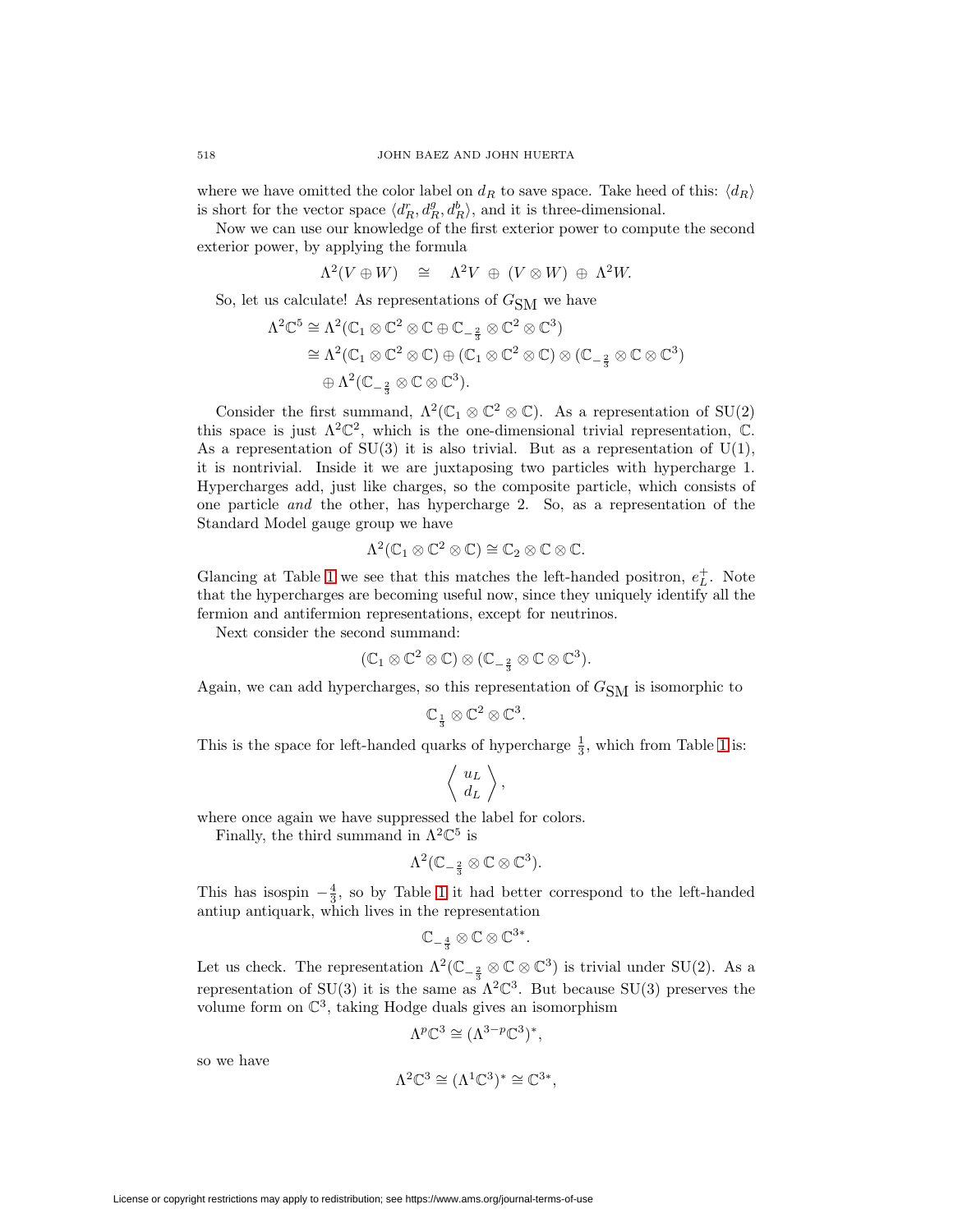which is just what we need to show

$$
\Lambda^2(\mathbb{C}_{-\frac{2}{3}} \otimes \mathbb{C}^3) \cong \mathbb{C}_{-\frac{4}{3}} \otimes \mathbb{C} \otimes \mathbb{C}^{3*} \cong \langle \overline{u}_L \rangle.
$$

In summary, the following pieces of the Standard Model representation sit inside  $\Lambda^2\mathbb{C}^5$ :

$$
\Lambda^2 \mathbb{C}^5 \cong \langle e_L^+ \rangle \oplus \left\langle \begin{array}{c} u_L \\ d_L \end{array} \right\rangle \oplus \langle \overline{u}_L \rangle.
$$

We are almost done. Because SU(5) preserves the canonical volume form on  $\mathbb{C}^5$ , taking Hodge duals gives an isomorphism between

$$
\Lambda^p \mathbb{C}^5 \cong (\Lambda^{5-p} \mathbb{C}^5)^*
$$

as representations of  $SU(5)$ . Thus given our results so far:

$$
\Lambda^0 \mathbb{C}^5 \cong \langle \overline{\nu}_L \rangle,
$$
  
\n
$$
\Lambda^1 \mathbb{C}^5 \cong \left\langle \frac{e_R^+}{\overline{\nu}_R} \right\rangle \oplus \langle d_R \rangle,
$$
  
\n
$$
\Lambda^2 \mathbb{C}^5 \cong \langle e_L^+ \rangle \oplus \left\langle \frac{u_L}{d_L} \right\rangle \oplus \langle \overline{u}_L \rangle,
$$

we automatically get the antiparticles of these upon taking Hodge duals,

$$
\Lambda^3 \mathbb{C}^5 \cong \langle e_R^- \rangle \oplus \langle \frac{\overline{d}_R}{\overline{u}_R} \rangle \oplus \langle u_R \rangle,
$$
  

$$
\Lambda^4 \mathbb{C}^5 \cong \langle \frac{\nu_L}{e_L^-} \rangle \oplus \langle \overline{d}_L \rangle,
$$
  

$$
\Lambda^5 \mathbb{C}^5 \cong \langle \nu_R \rangle.
$$

So  $\Lambda \mathbb{C}^5 \cong F \oplus F^*$ , as desired.

How does all this look in terms of the promised binary code? Remember, a 5-bit code is short for a wedge product of basis vectors  $u, d, r, q, b \in \mathbb{C}^5$ . For example, 01101 corresponds to  $d \wedge r \wedge b$ . Now that we have found an isomorphism  $\Lambda \mathbb{C}^5 \cong$  $F \oplus F^*$ , each of these wedge products corresponds to a fermion or antifermion. How does this correspondence go, exactly?

First consider the grade-one part  $\Lambda^1\mathbb{C}^5 \cong \mathbb{C}^2 \oplus \mathbb{C}^3$ . This has basis vectors called u, d, r, g, and b. We have seen that the subspace  $\mathbb{C}^2$ , spanned by u and d, corresponds to

$$
\left\langle\ \frac{e_R^+}{\overline{\nu}_R}\ \right\rangle.
$$

The top particle here has isospin up, while the bottom one has isospin down, so we must have  $e_R^+ = u$  and  $\overline{\nu}_R = d$ . Likewise, the subspace  $\mathbb{C}^3$  spanned by  $r, g$  and b corresponds to

$$
\langle d_R \rangle = \langle d_R^r, d_R^g, d_R^b \rangle.
$$

Thus we must have  $d_R^c = c$ , where c runs over the colors  $r, g, b$ .

Next consider the grade-two part:

$$
\Lambda^2 \mathbb{C}^5 \cong \langle e_L^+ \rangle \oplus \langle u_L \atop d_L \rangle \oplus \langle \overline{u}_L \rangle.
$$

Here  $e_L^+$  lives in the one-dimensional  $\Lambda^2\mathbb{C}^2$  representation of  $\mathrm{SU}(2)$ , which is spanned by the vector  $u \wedge d$ . Thus,  $e_L^+ = u \wedge d$ . The left-handed quarks live in the  $\mathbb{C}^2 \otimes \mathbb{C}^3$ representation of  $SU(2) \times SU(3)$ , which is spanned by vectors that consist of one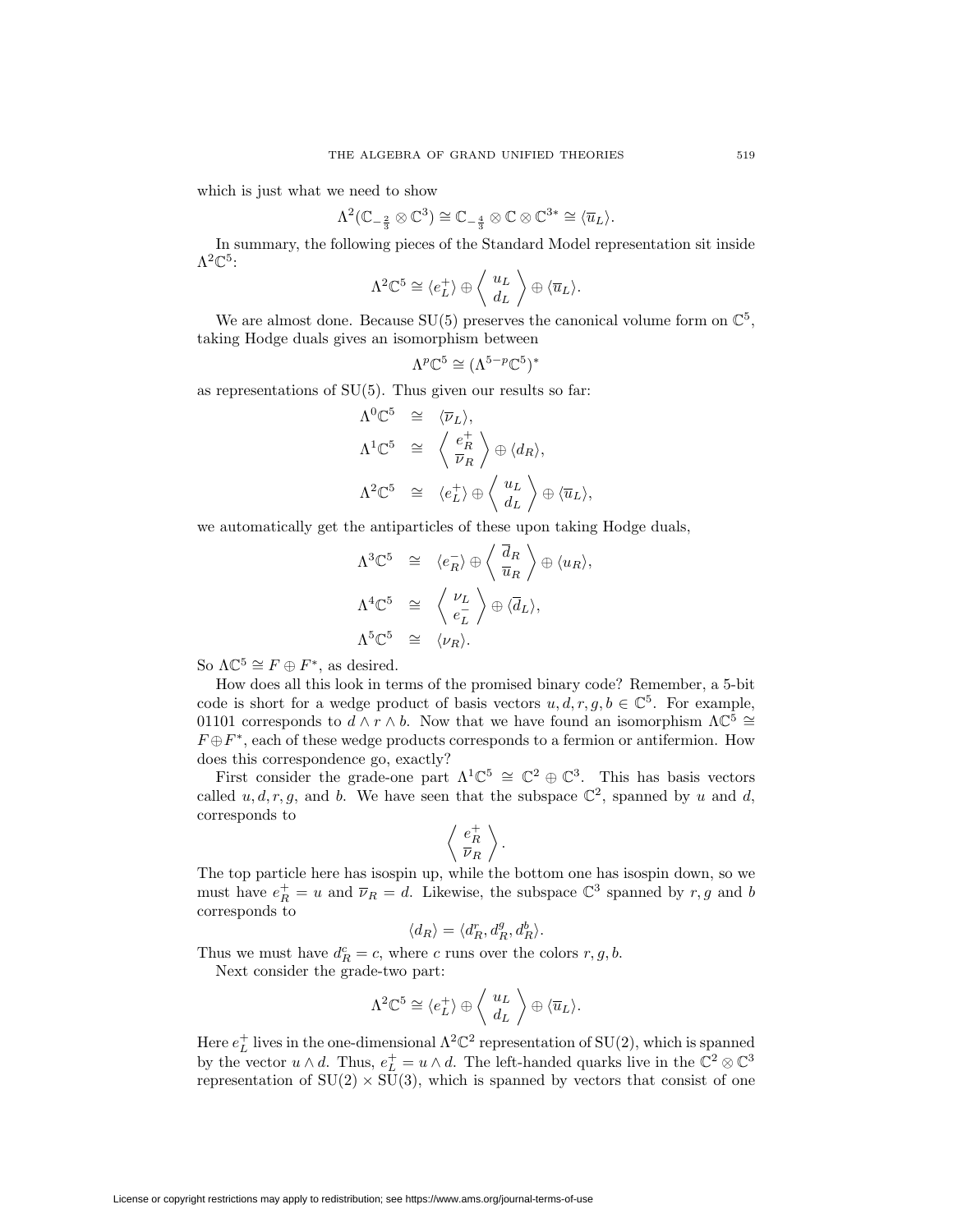isospin and one color. We must have  $u<sub>L</sub><sup>c</sup> = u \wedge c$  and  $d<sub>L</sub><sup>c</sup> = d \wedge c$ , where again c runs over all the colors r, g, b. Now for the tricky part: the  $\overline{u}_L$  quarks live in the  $\Lambda^2\mathbb{C}^3$ representation of SU(3), but this is isomorphic to the fundamental representation of SU(3) on  $\mathbb{C}^{3*}$ , which is spanned by antired, antired and antiblue:

$$
\overline{r} = g \wedge b, \qquad \overline{g} = b \wedge r, \qquad \overline{b} = r \wedge g.
$$

These vectors form the basis of  $\Lambda^2 \mathbb{C}^3$  that is dual to r, g, and b under Hodge duality in  $\Lambda \mathbb{C}^3$ . So we must have

$$
u_L^{\overline{c}} = \overline{c},
$$

where  $\bar{c}$  can be any anticolor. Take heed of the fact that  $\bar{c}$  is grade 2, even though it may look like grade 1.

To work out the other grades, note that Hodge duality corresponds to switching 0's and 1's in our binary code. For instance, the dual of 01101 is 10010: or written in terms of basis vectors, the dual of  $d \wedge r \wedge b$  is  $u \wedge g$ . Thus given the binary codes for the first few exterior powers:

| $\Lambda^0\mathbb{C}^5$ | $\Lambda^1\mathbb{C}^5$ | $\Lambda^2\mathbb{C}^5$                                 |
|-------------------------|-------------------------|---------------------------------------------------------|
|                         |                         | $\overline{\nu}_L = 1$ $e^+_R = u$ $e^+_L = u \wedge d$ |
|                         |                         | $\overline{\nu}_R = d \quad u_L^c = u \wedge c$         |
|                         |                         | $d_R^c = c \quad d_L^c = d \wedge c$                    |
|                         |                         | $\overline{u}_L^{\overline{c}} = \overline{c}$          |

taking Hodge duals gives the binary codes for the rest:

| $\Lambda^3\mathbb{C}^5$                              | $\Lambda^4\mathbb{C}^4$                             | $\Lambda^{5}\mathbb{C}^5$                                                                                            |
|------------------------------------------------------|-----------------------------------------------------|----------------------------------------------------------------------------------------------------------------------|
|                                                      |                                                     | $e^-_B = r \wedge g \wedge b$ $e^-_L = d \wedge r \wedge g \wedge b$ $\nu_R = u \wedge d \wedge r \wedge g \wedge b$ |
| $\overline{u}_B^{\overline{c}}=d\wedge \overline{c}$ | $\nu_L = u \wedge r \wedge q \wedge b$              |                                                                                                                      |
| $\overline{d}_B^{\overline{c}}=u\wedge \overline{c}$ | $\overline{d}^c_L = u \wedge d \wedge \overline{c}$ |                                                                                                                      |
| $u_R^c = u \wedge d \wedge c$                        |                                                     |                                                                                                                      |

Putting these together, we get the binary code for every particle and antiparticle in the first generation of fermions. To save space, let us omit the wedge product symbols:

<span id="page-37-0"></span>TABLE 4. Binary code for first-generation fermions, where  $c =$  $r, g, b$  and  $\overline{c} = gb, br, rg$ 

| The Binary Code for $SU(5)$ |  |  |                                                                                                                                       |                                                                                                                                                                               |                                                                                              |
|-----------------------------|--|--|---------------------------------------------------------------------------------------------------------------------------------------|-------------------------------------------------------------------------------------------------------------------------------------------------------------------------------|----------------------------------------------------------------------------------------------|
|                             |  |  |                                                                                                                                       | $\Lambda^{0}\mathcal{C}^{5}$ $\Lambda^{1}\mathcal{C}^{5}$ $\Lambda^{2}\mathcal{C}^{5}$ $\Lambda^{3}\mathcal{C}^{5}$ $\Lambda^{4}\mathcal{C}^{4}$ $\Lambda^{5}\mathcal{C}^{5}$ |                                                                                              |
|                             |  |  |                                                                                                                                       |                                                                                                                                                                               | $\overline{\nu}_L = 1$ $e^+_R = u$ $e^+_L = ud$ $e^-_R = rgb$ $e^-_L = drgb$ $\nu_R = udrgb$ |
|                             |  |  | $\overline{\nu}_R = d \quad u_L^c = uc \quad \overline{u}_R^{\overline{c}} = d\overline{c} \quad \nu_L = urgb$                        |                                                                                                                                                                               |                                                                                              |
|                             |  |  | $d_R^c = c \quad d_L^c = dc \quad \overline{d}_R^{\overline{c}} = u\overline{c} \quad \overline{d}_L^{\overline{c}} = ud\overline{c}$ |                                                                                                                                                                               |                                                                                              |
|                             |  |  | $\overline{u}_L^{\overline{c}} = \overline{c}$ $u_R^c = udc$                                                                          |                                                                                                                                                                               |                                                                                              |

Now we can see a good, though not decisive, reason to choose  $\Lambda^0\mathbb{C}^5 \cong \overline{\nu}_L$ . With this choice, and not the other, we get left-handed particles in the even grades, and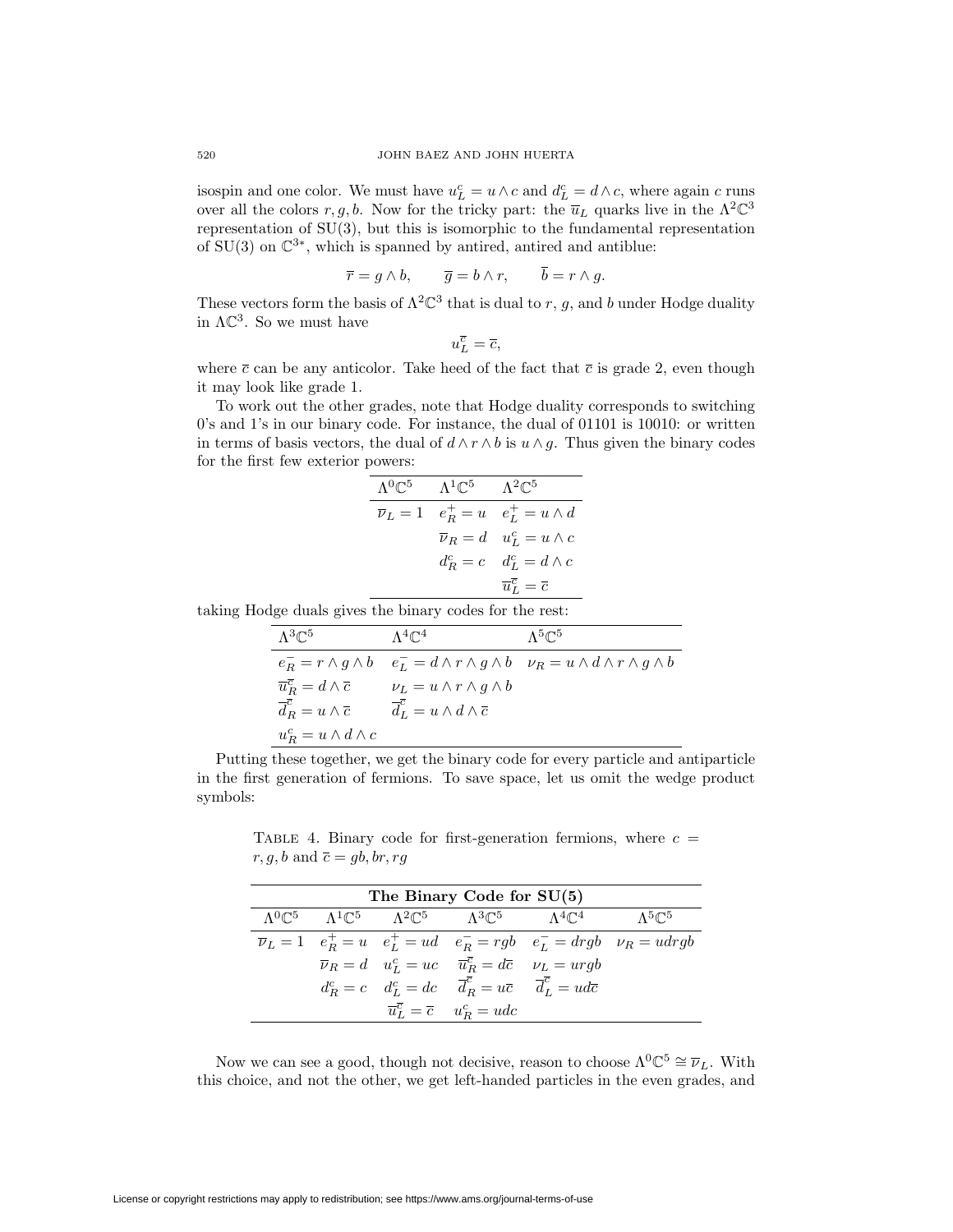right-handed particles in the odd grades. We choose to have this pattern now, but later on we need it.

Table [4](#page-37-0) defines a linear isomorphism  $f: F \oplus F^* \to \Lambda \mathbb{C}^5$  in terms of the basis vectors, so the equations in this table are a bit of an exaggeration. When we write, say,  $e_R^+ = u$ , we really mean  $f(e_R^+) = u$ . This map f is an isomorphism between representations of  $G<sub>SM</sub>$ . It tells us how these representations are the "same".

More precisely, we mean that these representations are the same when we identify  $S(U(2) \times U(3))$  with  $G<sub>SM</sub>/\mathbb{Z}_6$  using the isomorphism induced by  $\phi$ . In general, we can think of a unitary representation as a Lie group homomorphism

$$
G \to U(V)
$$

where V is a finite-dimensional Hilbert space and  $U(V)$  is the Lie group of unitary operators on  $V$ . In this section we have been comparing two unitary representations: an ugly, complicated representation of  $G_{\text{SM}}$ :

$$
G_{\text{SM}} \to \mathrm{U}(F \oplus F^*)
$$

and a nice, beautiful representation of SU(5):

 $SU(5) \rightarrow U(\Lambda \mathbb{C}^5)$ .

We built a homomorphism

 $\phi\colon G_{\text{SM}} \to \text{SU}(5),$ 

so it is natural to wonder if is there a fourth homomorphism

 $U(F \oplus F^*) \to U(\Lambda \mathbb{C}^5)$ 

such that this square:

$$
G_{\text{SM}} \xrightarrow{\phi} \text{SU}(5)
$$
  
\n
$$
\downarrow \qquad \qquad \downarrow
$$
  
\n
$$
\text{U}(F \oplus F^*) \longrightarrow \text{U}(\Lambda \mathbb{C}^5)
$$

commutes.

Indeed, we just showed this! We have seen that there exists a unitary operator from the Standard Model representation to  $\Lambda \mathbb{C}^5$ , say

$$
f\colon F\oplus F^*\stackrel{\sim}{\to} \Lambda{\mathbb{C}}^5,
$$

such that the induced isomorphism of the unitary groups,

$$
U(f) \colon U(F \oplus F^*) \stackrel{\sim}{\to} U(\Lambda \mathbb{C}^5),
$$

<span id="page-38-0"></span>makes the above square commute. So, let us summarize this result as a theorem:

**Theorem 1.** The following square commutes:

$$
G_{\text{SM}} \xrightarrow{\phi} \text{SU}(5)
$$
  
\n
$$
\downarrow \qquad \qquad \downarrow
$$
  
\n
$$
\text{U}(F \oplus F^*) \xrightarrow{\text{U}(f)} \text{U}(\Lambda \mathbb{C}^5),
$$

where the left vertical arrow is the Standard Model representation and the right one is the natural representation of SU(5) on the exterior algebra of  $\mathbb{C}^5$ .

License or copyright restrictions may apply to redistribution; see https://www.ams.org/journal-terms-of-use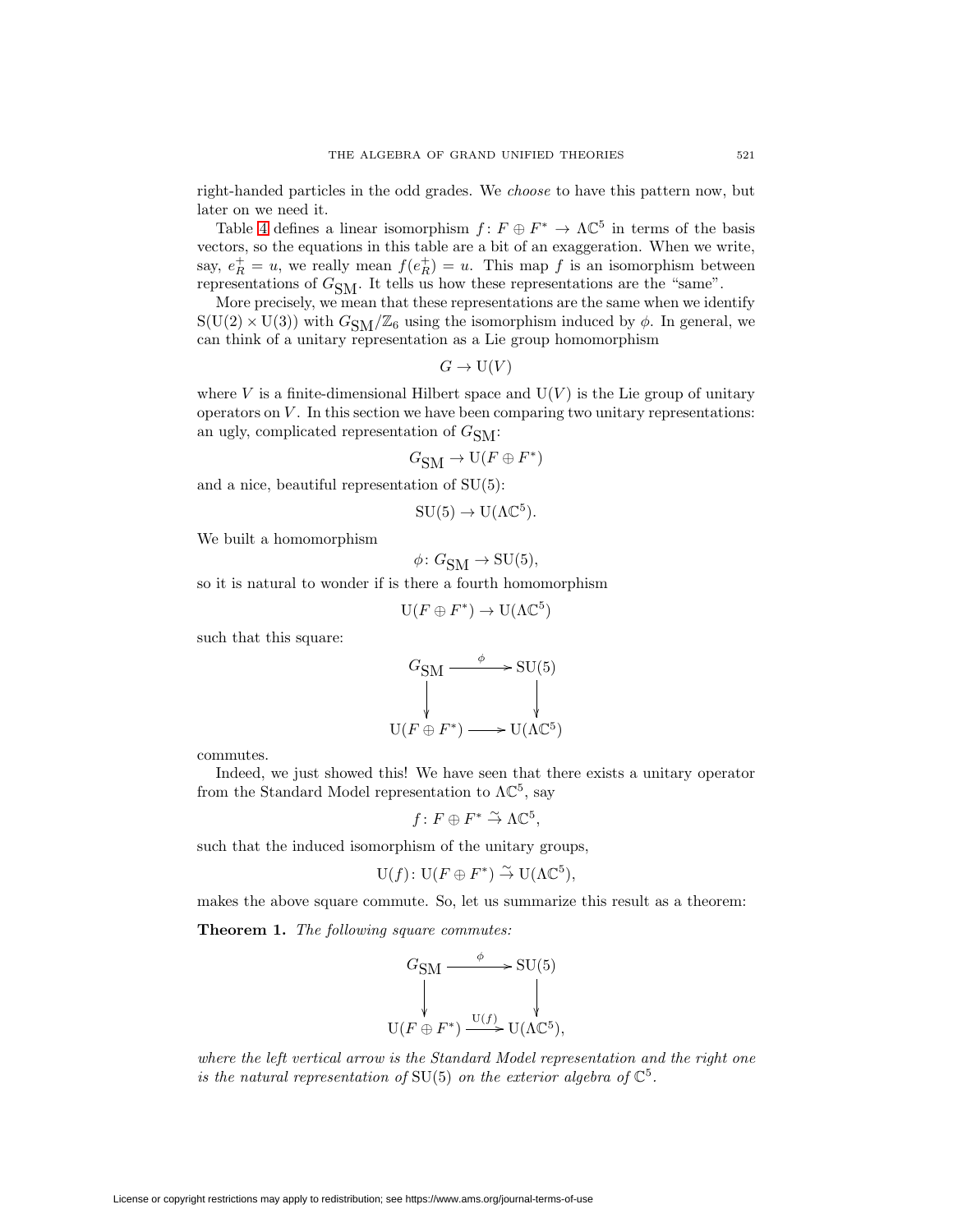<span id="page-39-0"></span>3.2. **The Spin(10) theory.** We now turn our attention to another grand unified theory. Physicists call it the "SO(10) theory", but we shall call it the  $Spin(10)$ theory, because the Lie group involved is really Spin(10), the double cover of SO(10). This theory appeared in a 1974 paper by Georgi [\[10\]](#page-68-27), shortly after his paper with Glashow on the SU(5) theory. However, Georgi has said that he conceived of the Spin(10) theory first. See Zee [\[40\]](#page-69-0), Chapter VII.7, for a concise and readable account.

The SU(5) GUT has helped us explain the pattern of hypercharges in the Standard Model, and thanks to the use of the exterior algebra,  $\Lambda \mathbb{C}^5$ , we can interpret it in terms of a binary code. This binary code explains another curious fact about the Standard Model. Specifically, why is the number of fermions a power of 2? There are 16 fermions, and 16 antifermions, which makes the Standard Model representation have dimension

$$
\dim(F \oplus F^*) = 2^5 = 32.
$$

With the binary code interpretation, it could not be any other way.

In actuality, however, the existence of a right-handed neutrino (or its antiparticle, the left-handed antineutrino) has been controversial. Because it transforms trivially in the Standard Model, it does not interact with anything except perhaps the Higgs.

The right-handed neutrino certainly improves the aesthetics of the SU(5) theory. When we include this particle (and its antiparticle), we obtain the representation

$$
\Lambda^0\mathbb{C}^5\oplus \Lambda^1\mathbb{C}^5\oplus \Lambda^2\mathbb{C}^5\oplus \Lambda^3\mathbb{C}^5\oplus \Lambda^4\mathbb{C}^5\oplus \Lambda^5\mathbb{C}^5,
$$

which is all of  $\Lambda \mathbb{C}^5$ , whereas without this particle we would just have

$$
\Lambda^1\mathbb{C}^5\oplus\Lambda^2\mathbb{C}^5\oplus\Lambda^3\mathbb{C}^5\oplus\Lambda^4\mathbb{C}^5,
$$

which is much less appealing; it wants to be  $\Lambda \mathbb{C}^5$ , but it comes up short.

More importantly, there is increasing indirect evidence from experimental particle physics that right-handed neutrinos do exist. For details, see Pati [\[27\]](#page-68-1). If this is true, the number of fermions really could be 16, and we have a ready-made explanation for that number in the binary code.

However, this creates a new mystery. The SU(5) works nicely with the representation  $\Lambda \mathbb{C}^5$ , but SU(5) does not *require* this. It works just fine with the smaller representation

$$
\Lambda^1\mathbb{C}^5\oplus\Lambda^2\mathbb{C}^5\oplus\Lambda^3\mathbb{C}^5\oplus\Lambda^4\mathbb{C}^5.
$$

It would be nicer to have a theory that *required* us to use all of  $\Lambda \mathbb{C}^5$ . Better yet, if our new GUT were an extension of SU(5), the beautiful explanation of hypercharges would live on in our new theory. With luck, we might even get away with using the same underlying vector space,  $\Lambda \mathbb{C}^5$ . Could it be that the SU(5) GUT is only the beginning of the story? Could unification go on, with a grand unified theory that extends SU(5) just as SU(5) extended the Standard Model?

Let us look for a group that extends  $SU(5)$  and has an irrep whose dimension is some power of 2. The dimension is a big clue. What representations have dimensions that are powers of 2? Spinors.

What are spinors? They are certain representations of  $Spin(n)$ , the double cover of the rotation group in  $n$  dimensions, which do not factor through the quotient  $SO(n)$ . Their dimensions are always a power of two. We build them by exhibiting  $Spin(n)$  as a subgroup of a Clifford algebra. Recall that the **Clifford algebra**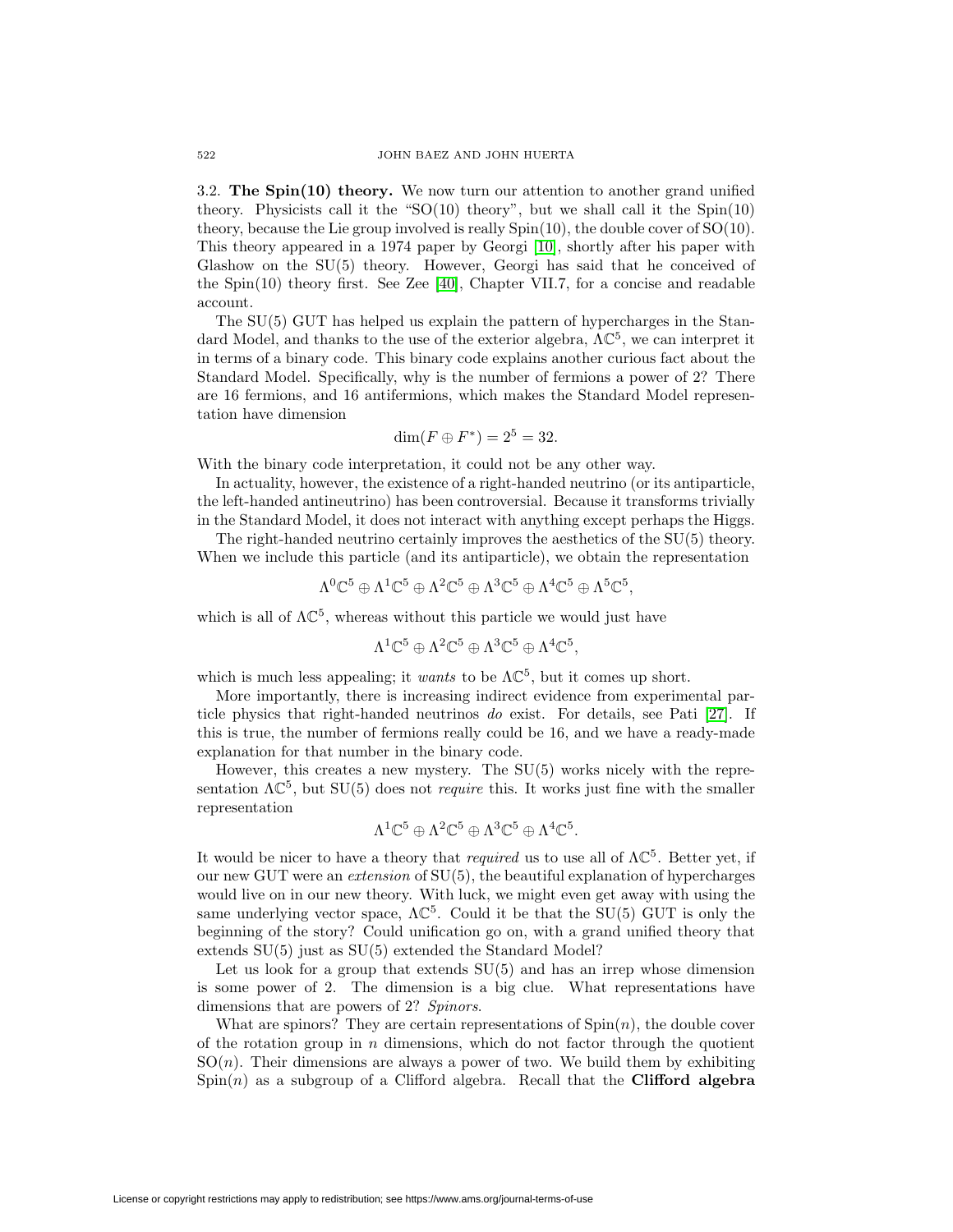$Cliff_n$  is the associative algebra freely generated by  $\mathbb{R}^n$  with relations

$$
vw + wv = -2\langle v, w \rangle.
$$

If we take products of pairs of unit vectors in  $\mathbb{R}^n$  inside this algebra, these generate the group  $Spin(n)$ : multiplication in this group coincides with multiplication in the Clifford algebra. Using this fact, we can get representations of  $Spin(2n)$  from modules of  $Cliff_n$ .

We can use this method to get a representation of  $Spin(10)$  on  $\Lambda \mathbb{C}^5$  that extends the representation of  $SU(5)$  on this space. In fact, quite generally,  $Cliff_{2n}$  acts on  $\Lambda \mathbb{C}^n$ . Then, because

$$
Spin(2n) \hookrightarrow \text{Cliff}_{2n},
$$

ΛC<sup>n</sup> becomes a representation of Spin(2n), called the **Dirac spinor representation**.

To see this, we use operators on  $\Lambda \mathbb{C}^n$  called "creation and annihilation operators". Let  $e_1, \ldots, e_n$  be the standard basis for  $\mathbb{C}^n$ . Each of these gives a **creation operator**:

$$
\begin{array}{rcl} a_j^*\colon \Lambda\mathbb{C}^n & \to & \Lambda\mathbb{C}^n\\ \psi & \mapsto & e_j\wedge\psi. \end{array}
$$

We use the notation  $a_j^*$  because  $\Lambda \mathbb{C}^n$  is a Hilbert space, so  $a_j^*$  is the adjoint of some other operator

$$
a_j \colon \Lambda \mathbb{C}^n \to \Lambda \mathbb{C}^n,
$$

which is called an **annihilation operator**.

In physics, we can think of the basis vectors  $e_j$  as particles. For example, in the binary code approach to the SU(5) theory we imagine five particles from which the observed particles in the Standard Model are composed: up, down, red, green and blue. Taking the wedge product with  $e_i$  "creates a particle" of type j, while the adjoint "annihilates a particle" of type  $j$ .

It may seem odd that creation is the adjoint of annihilation, rather than its inverse. One reason for this is that the creation operator,  $a_j^*$ , has no inverse. In some sense, its adjoint  $a_i$  is the best substitute.

This adjoint *does* do what want, which is to delete any particle of type j. Explicitly, it deletes the "first" occurrence of  $e_i$  from any basis element, bringing out any minus signs we need to make this respect the antisymmetry of the wedge product:

$$
a_j(e_{i_1} \wedge \cdots \wedge e_{i_p}) = (-1)^{k+1} e_{i_1} \wedge \cdots \wedge e_{i_{k-1}} \wedge e_{i_{k+1}} \cdots \wedge e_{i_p} \text{ if } j = i_k.
$$

If no particle of type  $j$  appears, we get zero.

Now, whenever we have an inner product space such as  $\mathbb{C}^n$ , we get an inner product on  $\Lambda \mathbb{C}^n$ . The fastest, if not most elegant, route to this inner product is to remember that, given an orthonormal basis  $e_1, \ldots, e_n$  for  $\mathbb{C}^n$ , the induced basis, consisting of elements of the form  $e_{i_1} \wedge \cdots \wedge e_{i_p}$ , should be orthonormal in  $\Lambda \mathbb{C}^n$ . But choosing an orthonormal basis defines an inner product, and in this case it defines an inner product on the whole exterior algebra, one that reduces to the usual one for the grade one elements,  $\Lambda^1 \mathbb{C}^n \cong \mathbb{C}^n$ .

It is with respect to this inner product on  $\Lambda \mathbb{C}^n$  that  $a_j$  and  $a_j^*$  are adjoint. That is, they satisfy

$$
\langle v, a_j w \rangle = \langle a_j^* v, w \rangle
$$

for any elements  $v, w \in \Lambda\mathbb{C}^n$ . Showing this from the definitions we have given is a straightforward calculation, which we leave to the reader.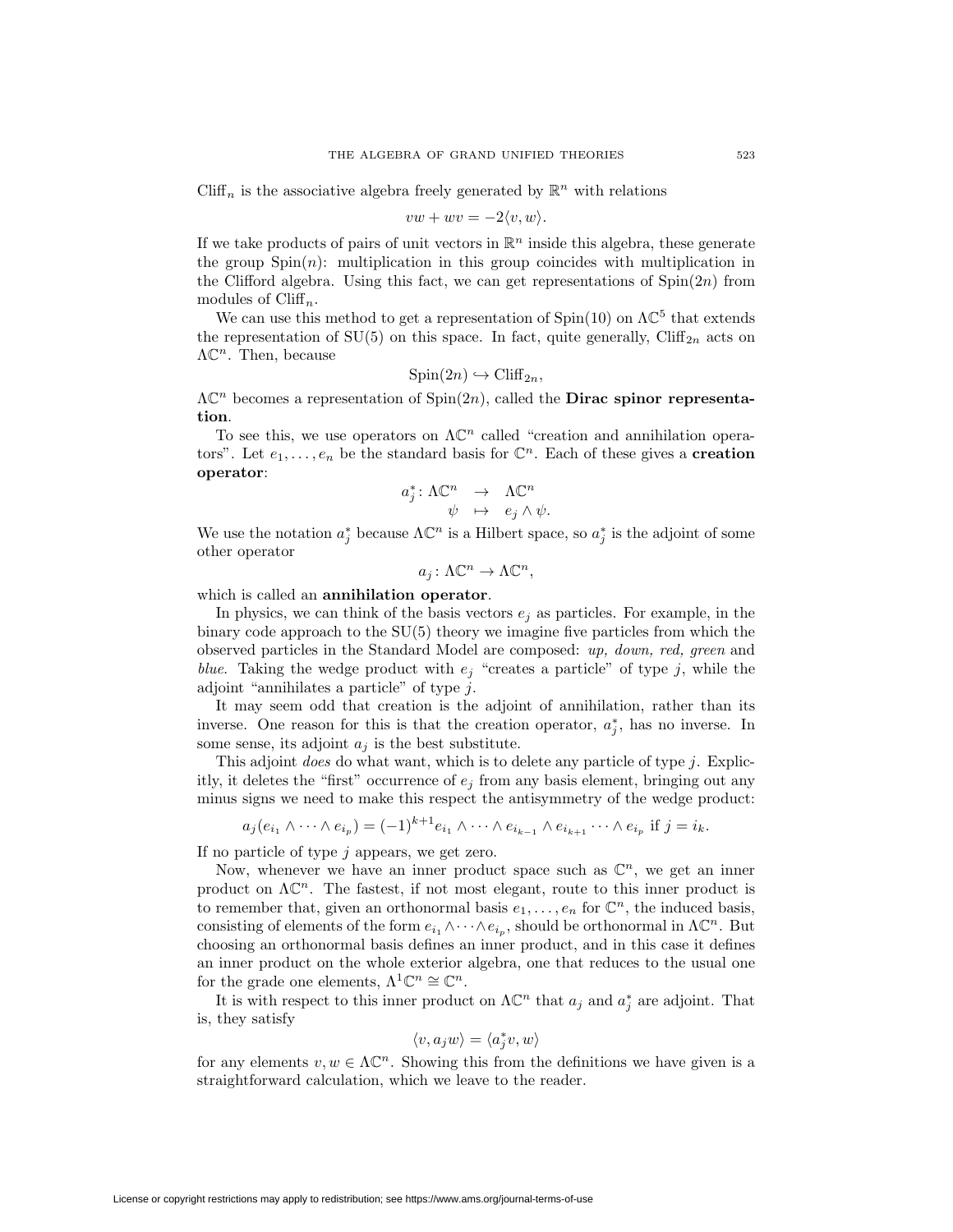These operators satisfy the following relations:

$$
\begin{aligned}\n\{a_j, a_k\} &= 0, \\
\{a_j^*, a_k^*\} &= 0, \\
\{a_j, a_k^*\} &= \delta_{jk},\n\end{aligned}
$$

where curly brackets denote the **anticommutator** of two linear operators, namely  ${a, b} = ab + ba.$ 

As an algebra, Cliff<sub>2n</sub> is generated by the standard basis vectors of  $\mathbb{R}^{2n}$ . Let us call the elements of Cliff<sub>2n</sub> corresponding to these basis vectors  $\gamma_1, \ldots, \gamma_{2n}$ . From the definition of the Clifford algebra, it is easy to check that

$$
\{\gamma_k,\gamma_\ell\}=-2\delta_{k\ell}.
$$

In other words, the elements  $\gamma_k$  are anticommuting square roots of −1. So, we can turn  $\Lambda \mathbb{C}^n$  into a Cliff<sub>2n</sub>-module by finding 2n linear operators on  $\Lambda \mathbb{C}^n$  that anticommute and square to −1. We build these from the raw material provided by  $a_j$  and  $a_j^*$ . Indeed, it is easy to see that

$$
\begin{array}{rcl}\n\phi_j & = & i(a_j + a_j^*), \\
\pi_j & = & a_j - a_j^*\n\end{array}
$$

do the trick. Now we can map  $\gamma_1, \ldots, \gamma_{2n}$  to these operators, in any order, and  $\Lambda \mathbb{C}^n$  becomes a Cliff<sub>2n</sub>-module as promised.

Now for  $n > 1$  we may define  $\text{Spin}(2n)$  to be the universal cover of  $\text{SO}(2n)$ , with group structure making the covering map

$$
\begin{array}{c}\n\text{Spin}(2n) \\
\downarrow^{p} \\
\text{SO}(2n)\n\end{array}
$$

into a homomorphism. This universal cover is a double cover, because the fundamental group of  $SO(2n)$  is  $\mathbb{Z}_2$  for n in this range.

This construction of  $Spin(2n)$  is fairly abstract. Luckily, we can realize  $Spin(2n)$ as the multiplicative group in  $Cliff_{2n}$  generated by products of pairs of unit vectors. This gives us the inclusion

$$
Spin(2n) \hookrightarrow \text{Cliff}_{2n}
$$

that we need to make  $\Lambda \mathbb{C}^n$  into a representation of Spin(2n). From this, one can show that the Lie algebra  $\mathfrak{so}(2n)$  is generated by the commutators of the  $\gamma_i$ . Because we know how to map each  $\gamma_j$  to an operator on  $\Lambda \mathbb{C}^n$ , this gives us an explicit formula for the action of  $\mathfrak{so}(2n)$  on  $\Lambda \mathbb{C}^n$ . Each  $\gamma_i$  changes the parity of the grades, and their commutators do this twice, restoring grade parity. Thus,  $\mathfrak{so}(2n)$ preserves the parity of the grading on  $\Lambda\mathbb{C}^n$ , and  $\text{Spin}(2n)$  does the same. This breaks  $\Lambda \mathbb{C}^n$  into two subrepresentations:

$$
\Lambda \mathbb{C}^n = \Lambda^{\mathrm{ev}} \mathbb{C}^n \oplus \Lambda^{\mathrm{odd}} \mathbb{C}^n,
$$

where  $\Lambda^{ev}\mathbb{C}^n$  is the direct sum of the even-graded parts:

$$
\Lambda^{\mathrm{ev}}\mathbb{C}^n=\Lambda^0\mathbb{C}^n\oplus\Lambda^2\mathbb{C}^n\oplus\cdots
$$

while  $\Lambda^{odd}\mathbb{C}^n$  is the sum of the odd-graded parts:

$$
\Lambda^{\text{odd}}\mathbb{C}^n=\Lambda^1\mathbb{C}^n\oplus\Lambda^3\mathbb{C}^n\oplus\cdots.
$$

License or copyright restrictions may apply to redistribution; see https://www.ams.org/journal-terms-of-use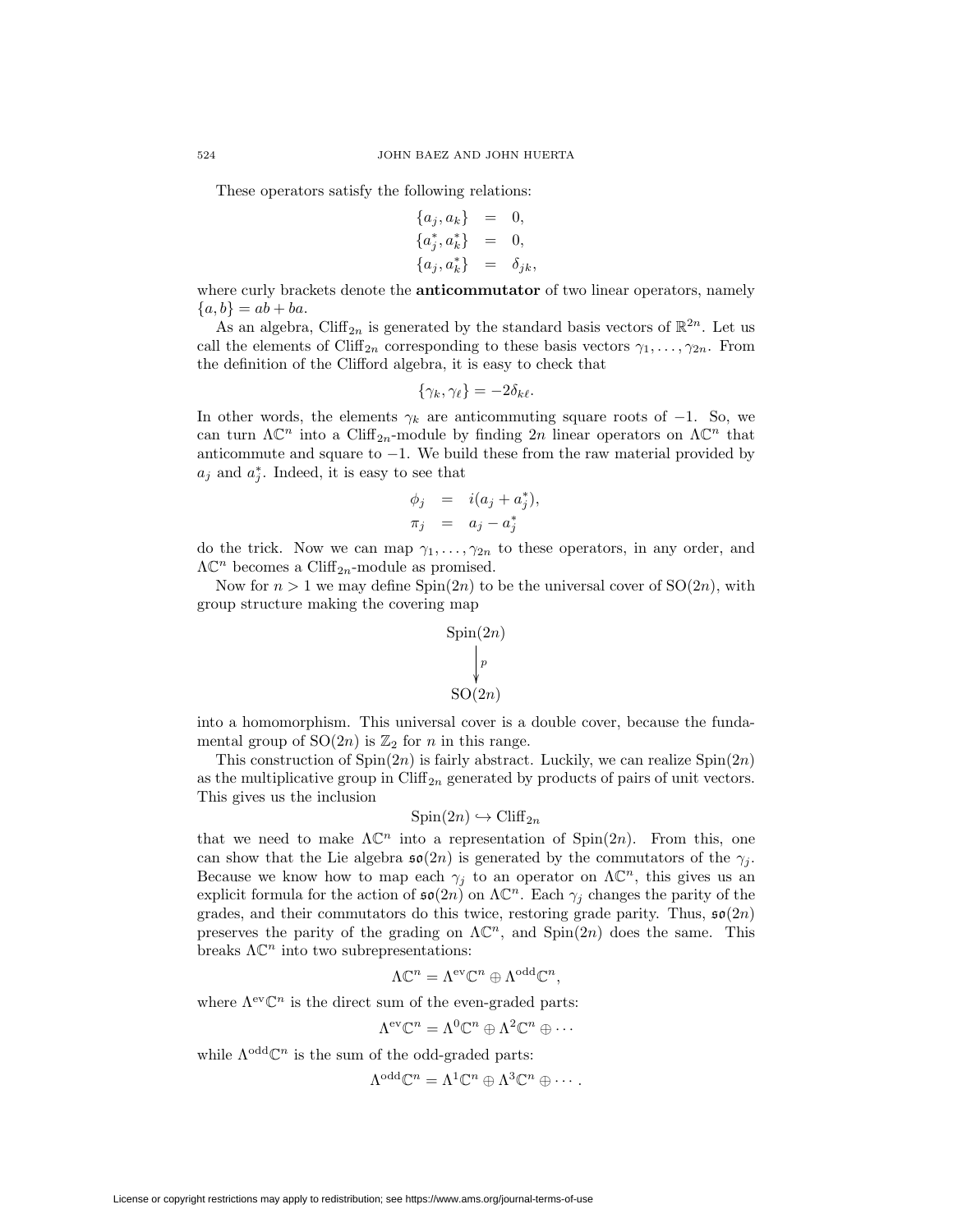In fact, both these representations of  $\text{Spin}(2n)$  are irreducible, and  $\text{Spin}(2n)$  acts faithfully on their direct sum  $\Lambda\mathbb{C}^n$ . Elements of these two irreps of  $Spin(2n)$  are called **left- and right-handed Weyl spinors**, respectively, while elements of  $\Lambda\mathbb{C}^n$ are called **Dirac spinors**.

All this works for any n, but we are especially interested in the case  $n = 5$ . The big question is: does the Dirac spinor representation of Spin(10) extend the obvious representation of  $SU(5)$  on  $\Lambda \mathbb{C}^5$ ? Or, more generally, does the Dirac spinor representation of Spin(2n) extend the representation of  $SU(n)$  on  $\Lambda \mathbb{C}^n$ ?

Remember, we can think of a unitary representation as a group homomorphism

$$
G \to U(V)
$$

where  $V$  is the Hilbert space on which  $G$  acts as unitary operators. Here we are concerned with two representations. One of them is the familiar representation of  $SU(n)$  on  $\Lambda \mathbb{C}^n$ :

$$
\rho\colon \mathrm{SU}(n)\to \mathrm{U}(\Lambda\mathbb{C}^n),
$$

which acts as the fundamental representation on  $\Lambda^1\mathbb{C}^n \cong \mathbb{C}^n$  and respects wedge products. The other is the representation of  $Spin(2n)$  on the Dirac spinors, which happen to form the same vector space  $\Lambda \mathbb{C}^n$ :

$$
\rho' \colon \text{Spin}(2n) \to \text{U}(\Lambda \mathbb{C}^n).
$$

<span id="page-42-0"></span>Our big question is answered affirmatively by this theorem, which can be found in a classic paper by Atiyah, Bott and Shapiro [\[2\]](#page-67-6):

**Theorem 2.** There exists a Lie group homomorphism  $\psi$  that makes this triangle commute:



*Proof.* The complex vector space  $\mathbb{C}^n$  has an underlying real vector space of dimension  $2n$ , and the real part of the usual inner product on  $\mathbb{C}^n$  gives an inner product on this underlying real vector space, so we have an inclusion  $U(n) \hookrightarrow O(2n)$ . The connected component of the identity in  $O(2n)$  is  $SO(2n)$ , and  $U(n)$  is connected, so this gives an inclusion  $U(n) \hookrightarrow SO(2n)$  and thus  $SU(n) \hookrightarrow SO(2n)$ . Passing to Lie algebras, we obtain an inclusion  $\mathfrak{su}(n) \hookrightarrow \mathfrak{so}(2n)$ . A homomorphism of Lie algebras gives a homomorphism of the corresponding simply connected Lie groups, so this in turn gives the desired map  $\psi: SU(n) \to Spin(2n)$ .

Next we must check that  $\psi$  makes the above triangle commute. Since all the groups involved are connected, it suffices to check that this diagram



commutes. Since the Dirac representation  $d\rho'$  is defined in terms of creation and annihilation operators, we should try to express  $d\rho$  this way. To do so, we will need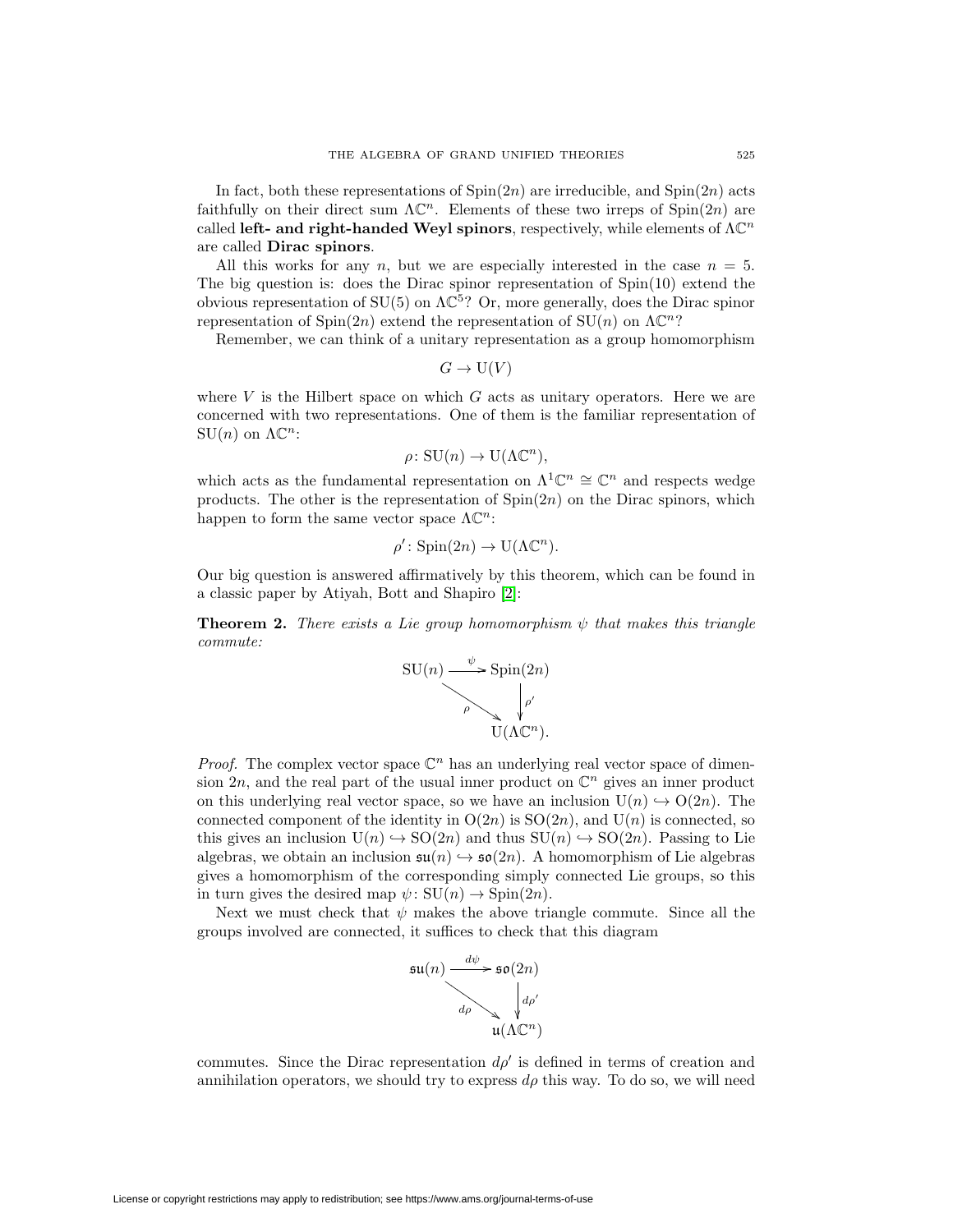a good basis for  $\mathfrak{su}(n)$ . Remember,

 $\mathfrak{su}(n) = \{n \times n \text{ traceless skew-adjoint matrices over } \mathbb{C}\}.$ 

If  $E_{jk}$  denotes the matrix with 1 in the jkth entry and 0 everywhere else, then the traceless skew-adjoint matrices have this basis:

$$
E_{jk} - E_{kj} \t j > k,\ni(E_{jk} + E_{kj}) \t j > k,\ni(E_{jj} - E_{j+1,j+1}) \t j = 1, ..., n - 1.
$$

For example,  $\mathfrak{su}(2)$  has the basis

$$
\left(\begin{array}{cc} 0 & -1 \\ 1 & 0 \end{array}\right), \quad \left(\begin{array}{cc} 0 & i \\ i & 0 \end{array}\right), \quad \left(\begin{array}{cc} i & 0 \\ 0 & -i \end{array}\right),
$$

and our basis for  $\mathfrak{su}(n)$  simply generalizes this.

Now, it is easy to guess a formula for  $d\rho$  in terms of creation and annihilation operators. After all, the elementary matrix  $E_{ik}$  satisfies

$$
E_{jk}(e_{\ell}) = \begin{cases} e_j & \text{if } \ell = k, \\ 0 & \text{if } \ell \neq k, \end{cases}
$$

and  $a_j^* a_k$  acts the same way on  $\Lambda^1 \mathbb{C}^n \subseteq \Lambda \mathbb{C}^n$ . So, we certainly have

$$
d\rho(E_{jk} - E_{kj}) = a_j^* a_k - a_k^* a_j,
$$
  
\n
$$
d\rho(i(E_{jk} + E_{kj})) = i(a_j^* a_k + a_k^* a_j),
$$
  
\n
$$
d\rho(i(E_{jj} - E_{j+1,j+1})) = i(a_j^* a_j - a_{j+1}^* a_{j+1})
$$

on the subspace  $\Lambda^1 \mathbb{C}^n$ . But do these operators agree on the rest of  $\Lambda \mathbb{C}^n$ ? Remember,  $\rho$  preserves wedge products:

$$
\rho(x)(v \wedge w) = \rho(x)v \wedge \rho(x)w
$$

for all  $x \in SU(n)$ . Differentiating this condition, we see that  $\mathfrak{su}(n)$  must act as derivations:

$$
d\rho(X)(v \wedge w) = d\rho(X)v \wedge w + v \wedge d\rho(X)w
$$

for all  $X \in \mathfrak{su}(n)$ . Derivations of  $\Lambda \mathbb{C}^n$  are determined by their action on  $\Lambda^1 \mathbb{C}^n$ . So,  $d\rho$  will be given on all of  $\Lambda \mathbb{C}^n$  by the above formulas if we can show that

$$
a_j^* a_k - a_k^* a_j
$$
,  $i(a_j^* a_k + a_k^* a_j)$ , and  $i(a_j^* a_j - a_{j+1}^* a_{j+1})$ 

are derivations.

Now, the annihilation operators are a lot like derivations: they are **antiderivations**. That is, if  $v \in \Lambda^p \mathbb{C}^n$  and  $w \in \Lambda^q \mathbb{C}^n$ , then

$$
a_j(v \wedge w) = a_j v \wedge w + (-1)^p v \wedge a_j w.
$$

However, the creation operators are nothing like derivations. They satisfy

$$
a_j^*(v \wedge w) = a_j^* v \wedge w = (-1)^p v \wedge a_j^* w,
$$

because  $a_j^*$  acts by wedging with  $e_j$ , and moving this through v introduces p minus signs. Luckily, this relation combines with the previous one to make the composites  $a_j^* a_k$  into derivations for every j and k. We leave this for the reader to check.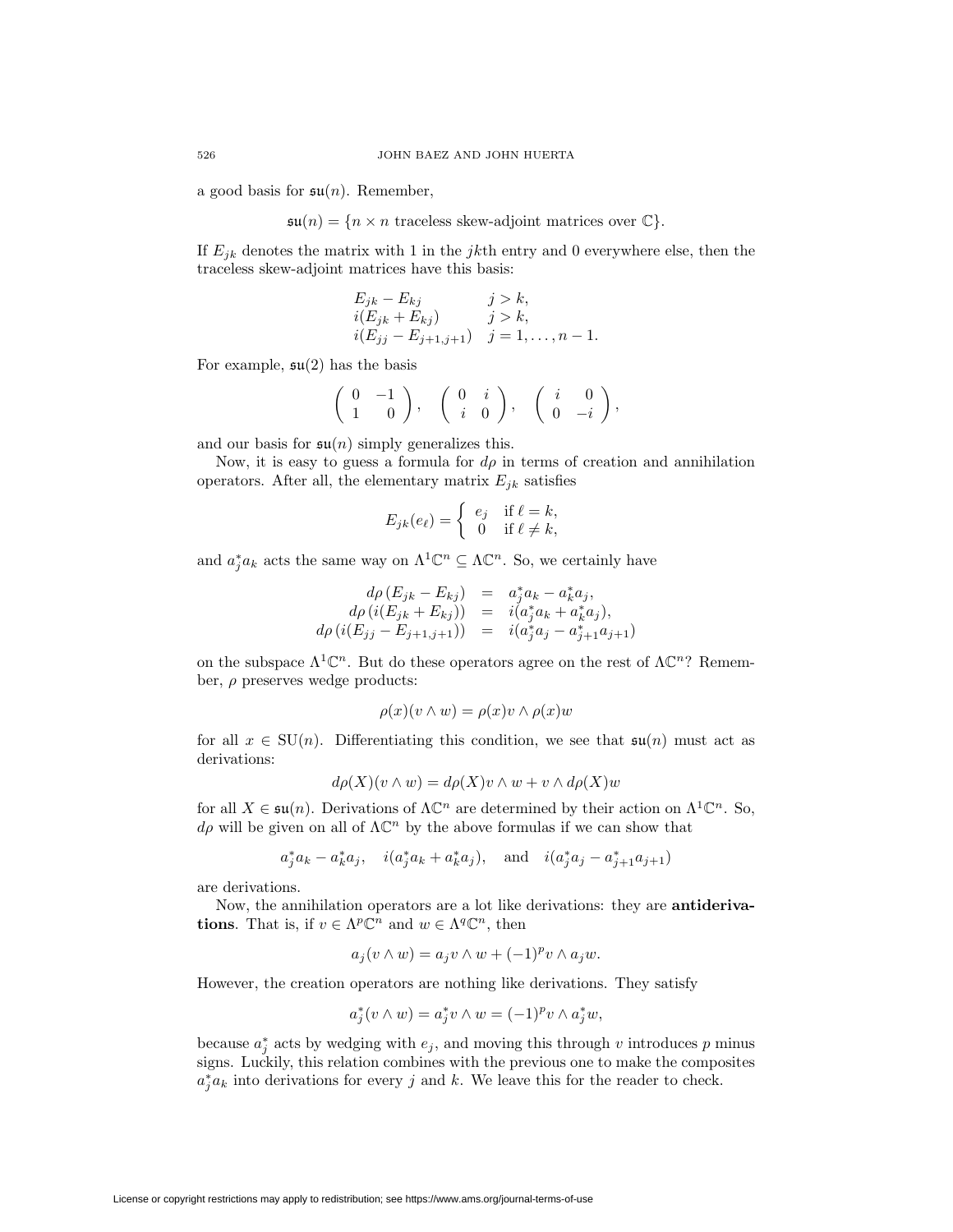So,  $d\rho$  can really be expressed in terms of annihilation and creation operators as above. Checking that



commutes is now a straightforward but somewhat tedious job, which we leave to the dedicated reader.

This theorem had a counterpart for the SU(5) GUT, namely, Theorem [1.](#page-38-0) There we saw a homomorphism  $\phi$  that showed us how to extend the Standard Model group  $G_{\text{SM}}$  to SU(5), and made this square commute:

$$
G_{\text{SM}} \xrightarrow{\phi} \text{SU}(5)
$$
  
\n
$$
\downarrow \qquad \qquad \downarrow
$$
  
\n
$$
\text{U}(F \oplus F^*) \xrightarrow{\text{U}(f)} \text{U}(\Lambda \mathbb{C}^5).
$$

Now  $\psi$  says how to extend SU(5) further to Spin(10), and makes this square commute:

$$
\text{SU}(5) \xrightarrow{\psi} \text{Spin}(10)
$$
\n
$$
\rho \downarrow \qquad \qquad \downarrow \rho'
$$
\n
$$
\text{U}(\Lambda \mathbb{C}^5) \xrightarrow{1} \text{U}(\Lambda \mathbb{C}^5).
$$

We can put these squares together to get this commutative diagram:

$$
G_{\text{SM}} \xrightarrow{\psi \phi} \text{Spin}(10)
$$
\n
$$
\downarrow \qquad \qquad \downarrow
$$
\n
$$
U(F \oplus F^*) \xrightarrow{U(f)} U(\Lambda \mathbb{C}^5).
$$

This diagram simply says that  $Spin(10)$  is a GUT: it extends the Standard Model group  $G_{\text{SM}}$  in a way that is compatible with the Standard Model representation,  $F \oplus F^*$ . In Section [3.1,](#page-29-0) all the hard work lay in showing that the representations  $F \oplus F^*$  and  $\Lambda \mathbb{C}^5$  of  $G_{\text{SM}}$  were the same. Here, we do not have to do that. We just showed that  $Spin(10)$  extends  $SU(5)$ . Since  $SU(5)$  already extended  $G<sub>SM</sub>$ ,  $Spin(10)$ extends that, too.

<span id="page-44-0"></span>3.3. **The Pati–Salam model.** Next we turn to a unified theory that is not so "grand": its gauge group is not a simple Lie group, as it was for the SU(5) and  $Spin(10)$  theories. This theory is called the Pati–Salam model, after its inven-tors [\[28\]](#page-68-28); it has gauge group  $SU(2) \times SU(2) \times SU(4)$ , which is merely semisimple.

We might imagine the  $SU(5)$  theory as an answer to this question:

Why are the hypercharges in the Standard Model what they are?

The answer it provides is something like this:

Because SU(5) is the actual gauge group of the world, acting on the representation  $\Lambda \mathbb{C}^5$ .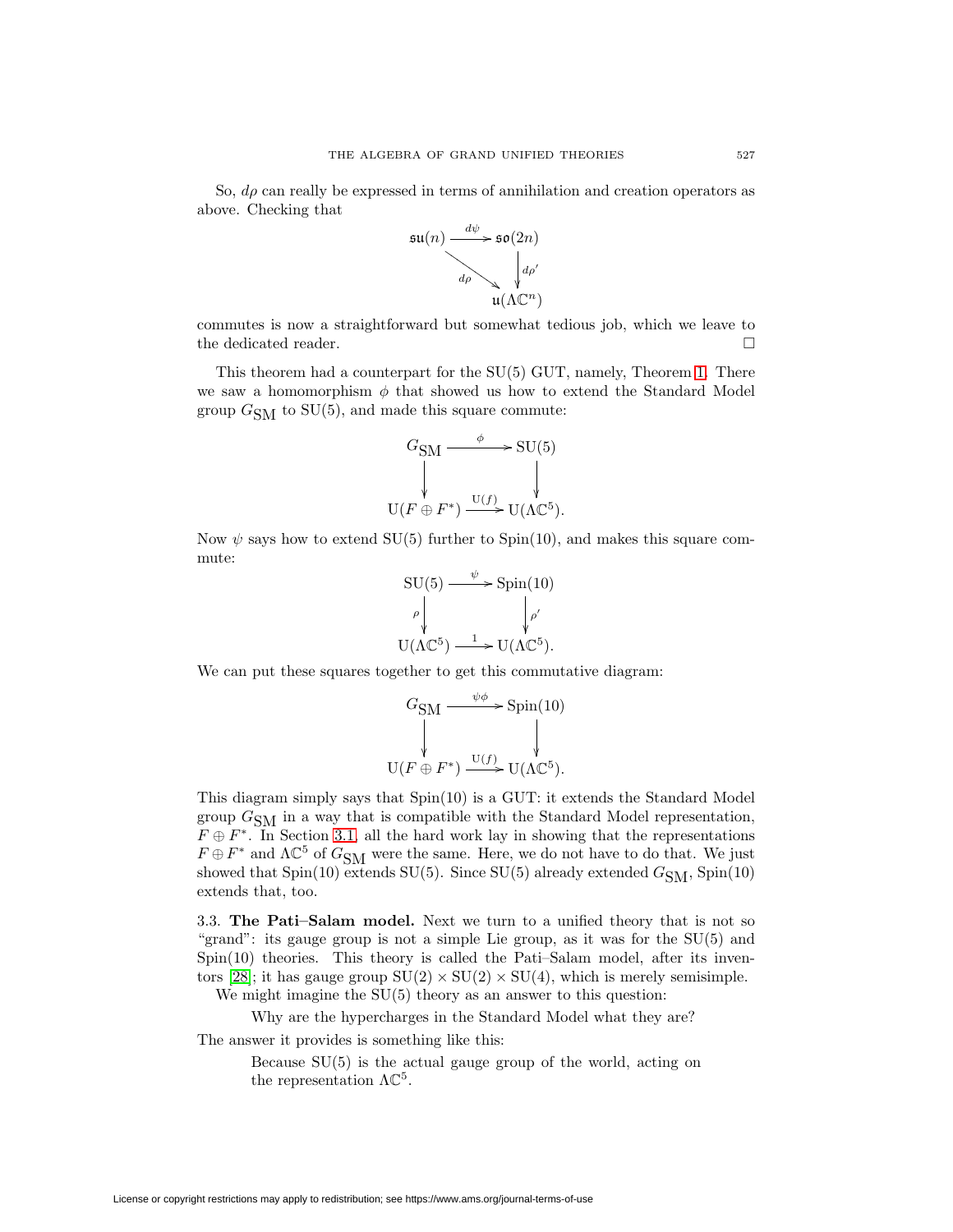But there are other intriguing patterns in the Standard Model that SU(5) does not explain, and these lead us in different directions.

First, there is a strange similarity between quarks and leptons. Each generation of fermions in the Standard Model has two quarks and two leptons. For example, in the first generation we have the quarks u and d, and the leptons  $\nu$  and  $e^-$ . The quarks come in three "colors": this is a picturesque way of saying that they transform in the fundamental representation of  $SU(3)$  on  $\mathbb{C}^3$ . The leptons, on the other hand, are "white": they transform in the trivial representation of  $SU(3)$  on C.

| Representations of $SU(3)$ |                           |  |
|----------------------------|---------------------------|--|
| Particle                   | Representation            |  |
| Quark                      | $\mathbb{C}^3$            |  |
| Lepton                     | $\mathbb{C}^{\mathbb{C}}$ |  |

Could the lepton secretly be a fourth color of quark? Maybe it could in a theory where the  $SU(3)$  color symmetry of the Standard Model is extended to  $SU(4)$ . Of course this larger symmetry would need to be broken to explain the very real difference between leptons and quarks.

Second, there is a strange difference between left- and right-handed fermions. The left-handed ones participate in the weak force governed by  $SU(2)$ , while the right-handed ones do not. Mathematically speaking, the left-handed ones live in a nontrivial representation of  $SU(2)$ , while the right-handed ones live in a trivial one. The nontrivial one is  $\mathbb{C}^2$ , while the trivial one is  $\mathbb{C} \oplus \mathbb{C}$ :

| Representations of $SU(2)$ |                              |  |
|----------------------------|------------------------------|--|
| Particle                   | Representation               |  |
| Left-handed fermion        | $\mathbb{C}^2$               |  |
| Right-handed fermion       | $\mathbb{C}\oplus\mathbb{C}$ |  |

But there is a suspicious similarity between  $\mathbb{C}^2$  and  $\mathbb{C}\oplus\mathbb{C}$ . Could there be another copy of  $SU(2)$  that acts on the right-handed particles? Again, this "right-handed" SU(2) would need to be broken, to explain why we do not see a "right-handed" version of the weak force that acts on right-handed particles.

Following Pati and Salam, let us try to sculpt a theory that makes these ideas precise. In the last two sections, we saw some of the ingredients we need to make a grand unified theory: we need to extend the symmetry group  $G_{\text{SM}}$  to a larger group  $G$  using an inclusion

$$
G_{\text{SM}} \hookrightarrow G
$$

(up to some discrete kernel), and we need a representation  $V$  of  $G$  which reduces to the Standard Model representation when restricted to  $G_{\rm SM}$ :

$$
F\oplus F^*\cong V.
$$

We can put all these ingredients together into a diagram



which commutes only when our  $G$  theory works out.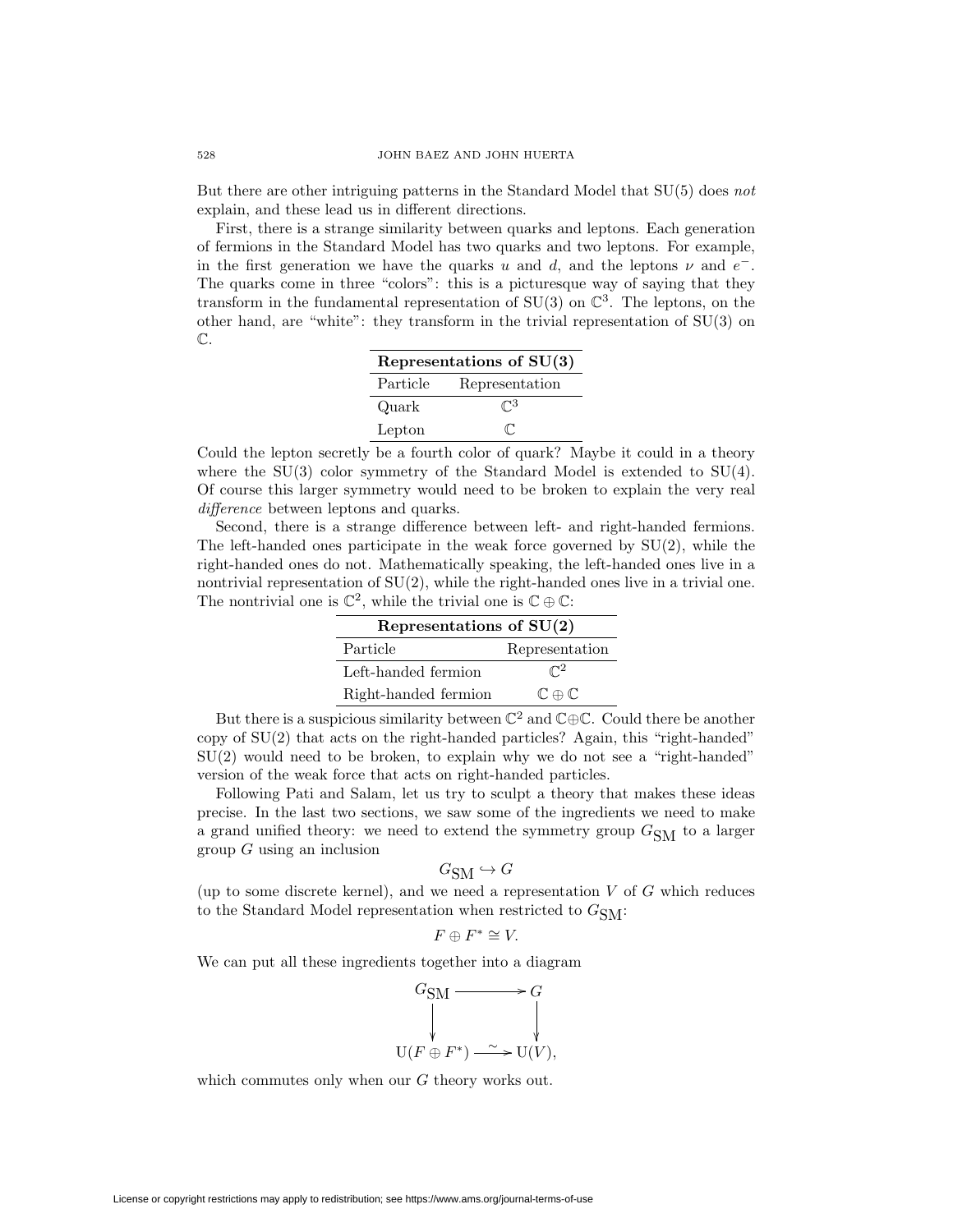We now use the same methods to chip away at our current challenge. We asked if leptons correspond to a fourth color. We already know that every quark comes in three colors, r, g, and b, which form a basis for the vector space  $\mathbb{C}^3$ . This is the fundamental representation of SU(3), the color symmetry group of the Standard Model. If leptons correspond to a fourth color, say "white", then we should use the colors r, q, b and w, as a basis for the vector space  $\mathbb{C}^4$ . This is the fundamental representation of  $SU(4)$ , so let us take that group to describe color symmetries in our new GUT.

Now  $SU(3)$  has an obvious inclusion into  $SU(4)$ , using block diagonal matrices:

$$
g \mapsto \left( \begin{array}{cc} g & 0 \\ 0 & 1 \end{array} \right).
$$

When restricted to this subgroup, the fundamental representation  $\mathbb{C}^4$  breaks into a direct sum of irreps:

$$
\mathbb{C}^4\cong \mathbb{C}^3\oplus \mathbb{C}.
$$

These are precisely the irreps of SU(3) that describe quarks and leptons. For antiquarks and antileptons we can use

$$
\mathbb{C}^{4*}\cong \mathbb{C}^{3*}\oplus \mathbb{C}.
$$

It looks like we are on the right track.

We can do even better if we *start* with the splitting

$$
\mathbb{C}^4 \cong \mathbb{C}^3 \oplus \mathbb{C}.
$$

Remember that when we studied SU(5), the splitting

$$
\mathbb{C}^5\cong\mathbb{C}^2\oplus\mathbb{C}^3
$$

had the remarkable effect of introducing  $U(1)$ , and thus hypercharge, into  $SU(5)$ theory. This was because the subgroup of SU(5) that preserves this splitting is larger than  $SU(2) \times SU(3)$ , roughly by a factor of  $U(1)$ :

$$
(U(1) \times SU(2) \times SU(3))/\mathbb{Z}_6 \cong S(U(2) \times U(3)).
$$

It was this factor of  $U(1)$  that made  $SU(5)$  theory so fruitful.

So, if we choose a splitting  $\mathbb{C}^4 \cong \mathbb{C}^3 \oplus \mathbb{C}$ , we should again look at the subgroup that preserves this splitting, Namely,

$$
S(U(3) \times U(1)) \subseteq SU(4).
$$

Just as in the SU(5) case, this group is bigger than  $SU(3) \times SU(1)$ , roughly by a factor of  $U(1)$ , and again, this factor of  $U(1)$  is related to hypercharge!

This works very much as it did for SU(5). We want a map

$$
U(1) \times SU(3) \rightarrow SU(4)
$$

and we already have one that works for the SU(3) part:

$$
\begin{array}{ccc} \mathrm{SU}(3) & \to & \mathrm{SU}(4) \\ h & \mapsto & \left(\begin{array}{cc} h & 0 \\ 0 & 1 \end{array}\right). \end{array}
$$

So, we just need to include a factor of  $U(1)$  that commutes with everything in the  $SU(3)$  subgroup. Elements of  $SU(4)$  that do this are of the form

$$
\left(\begin{array}{cc} \alpha & 0 \\ 0 & \beta \end{array}\right),
$$

License or copyright restrictions may apply to redistribution; see https://www.ams.org/journal-terms-of-use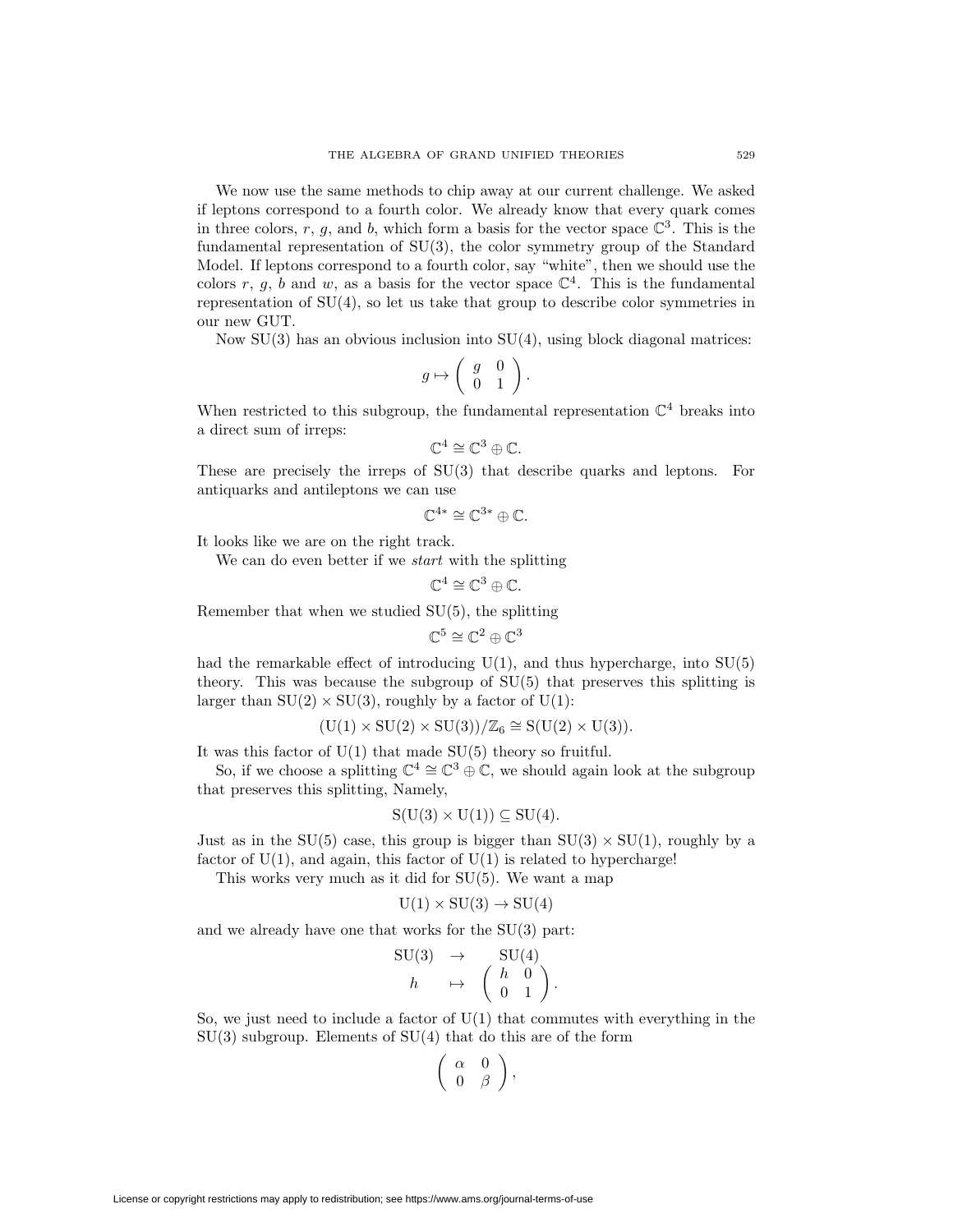where  $\alpha$  stands for the  $3 \times 3$  identity matrix times the complex number  $\alpha \in U(1)$ , and similarly for  $\beta$  in the 1 × 1 block. For the above matrix to lie in SU(4), it must have determinant 1, so  $\alpha^3 \beta = 1$ . Thus we must include U(1) using matrices of this form:

$$
\left(\begin{array}{cc} \alpha & 0 \\ 0 & \alpha^{-3} \end{array}\right)
$$

.

This gives our map:

$$
U(1) \times SU(3) \rightarrow SU(4)
$$
  
\n
$$
(\alpha, h) \rightarrow (\alpha h \quad 0
$$
  
\n
$$
0 \quad \alpha^{-3} ).
$$

If we let  $U(1) \times SU(3)$  act on  $\mathbb{C}^4 \cong \mathbb{C}^3 \oplus \mathbb{C}$  via this map, the "quark part"  $\mathbb{C}^3$ transforms as though it has hypercharge  $\frac{1}{3}$ : that is, it gets multiplied by a factor of  $\alpha$ . Meanwhile, the "lepton part"  $\mathbb C$  transforms as though it has hypercharge  $-1$ , getting multiplied by a factor of  $\alpha^{-3}$ . So, as a representation of U(1) × SU(3), we have

$$
\mathbb{C}^4 \quad \cong \quad \mathbb{C}_{\frac{1}{3}} \otimes \mathbb{C}^3 \quad \oplus \quad \mathbb{C}_{-1} \otimes \mathbb{C}.
$$

A peek at Table [1](#page-26-0) reveals something nice. This is exactly how the left-handed quarks and leptons in the Standard Model transform under  $U(1) \times SU(3)$ !

The right-handed leptons do not work this way. That is a problem we need to address. But this brings us to our second question, which was about the strange difference between left- and right-handed particles.

Remember that in the Standard Model, the left-handed particles live in the fundamental representation of SU(2) on  $\mathbb{C}^2$ , while the right-handed ones live in the trivial representation on  $\mathbb{C} \oplus \mathbb{C}$ . Physicists write this by grouping left-handed particles into "doublets", while leaving the right-handed particles as "singlets":

$$
\begin{pmatrix} \nu_L \\ e_L^- \end{pmatrix} \qquad \begin{array}{c} \nu_R \\ e_R^- \end{array}
$$

.

But there is a suspicious similarity between  $\mathbb{C}^2$  and  $\mathbb{C} \oplus \mathbb{C}$ . Could there be another copy of SU(2) that acts on the right-handed particles? Physically speaking, this would mean that the left- and right-handed particles both form doublets:

$$
\left(\begin{array}{c}\nu_L\\e_L^-\end{array}\right)\qquad\left(\begin{array}{c}\nu_R\\e_R^-\end{array}\right)
$$

but under the actions of different  $SU(2)$ 's. Mathematically, this would amount to extending the representations of the "left-handed"  $SU(2)$ :

$$
\mathbb{C}^2 \qquad \mathbb{C} \oplus \mathbb{C}
$$

to representations of  $SU(2) \times SU(2)$ :

$$
\mathbb{C}^2\otimes\mathbb{C}\qquad\mathbb{C}\otimes\mathbb{C}^2,
$$

where the first copy of  $SU(2)$  acts on the first factor in these tensor products, while the second copy acts on the second factor. The first copy of SU(2) is the "left-handed" one familiar from the Standard Model. The second copy is a new "right-handed" one.

License or copyright restrictions may apply to redistribution; see https://www.ams.org/journal-terms-of-use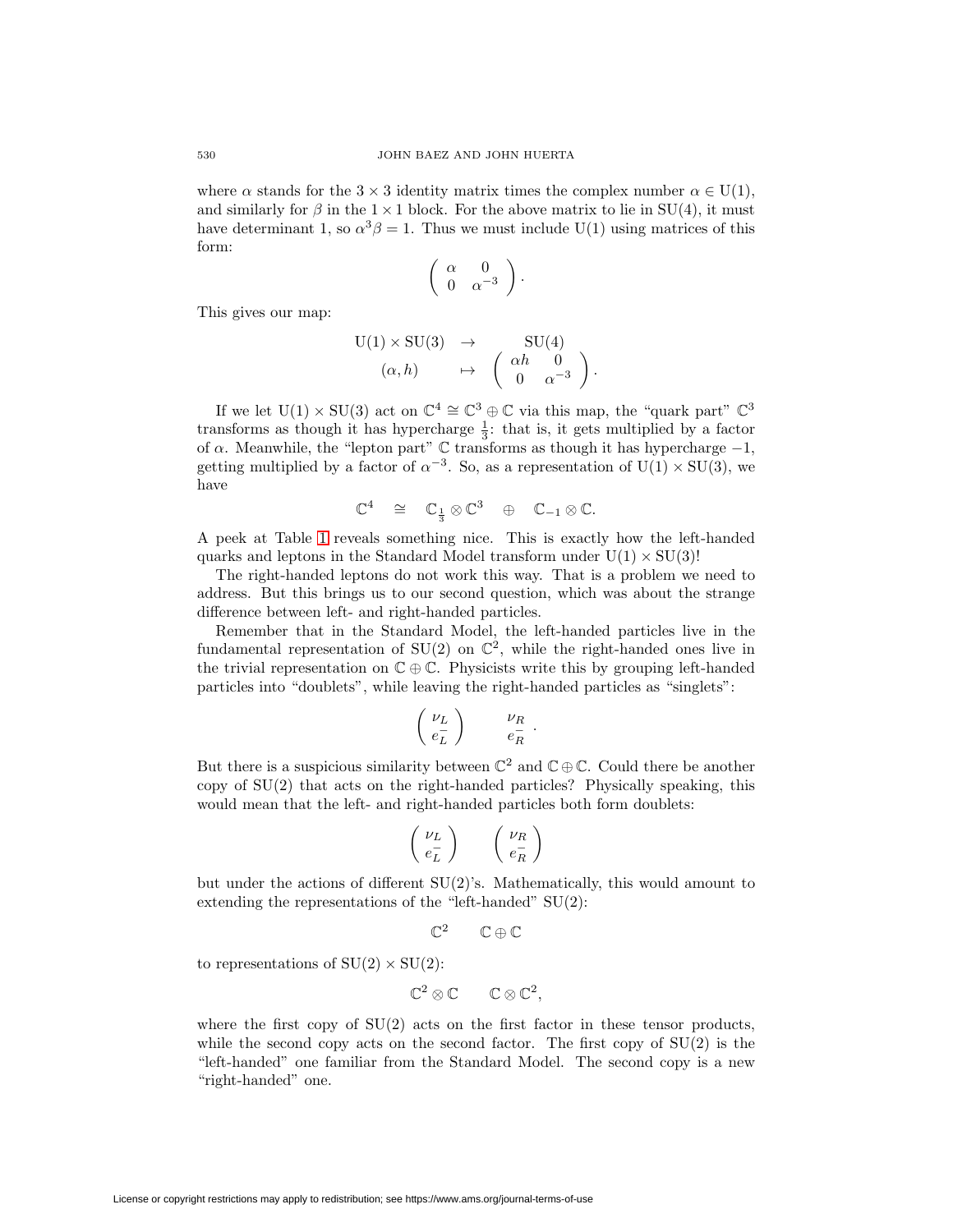If we restrict these representations to the "left-handed"  $SU(2)$  subgroup, we obtain:

$$
\mathbb{C}^2 \otimes \mathbb{C} \cong \mathbb{C}^2,
$$
  

$$
\mathbb{C} \otimes \mathbb{C}^2 \cong \mathbb{C} \oplus \mathbb{C}.
$$

These are exactly the representations of SU(2) that appear in the Standard Model. It looks like we are on the right track!

Now let us try to combine these ideas into a theory with symmetry group  $SU(2) \times$  $SU(2) \times SU(4)$ . We have seen that letting  $SU(4)$  act on  $\mathbb{C}^4$  is a good way to unify our treatment of color for all the left-handed fermions. Similarly, the dual representation on  $\mathbb{C}^{4*}$  is good for their antiparticles. So, we will tackle color by letting SU(4) act on the direct sum  $\mathbb{C}^4 \oplus \mathbb{C}^{4*}$ . This space is eight dimensional. We have also seen that letting  $SU(2) \times SU(2)$  act on  $\mathbb{C}^2 \otimes \mathbb{C} \oplus \mathbb{C} \otimes \mathbb{C}^2$  is a good way to unify our treatment of isospin for left- and right-handed fermions. This space is four dimensional.

Since  $8 \times 4 = 32$ , and the Standard Model representation is 32-dimensional, let us take the tensor product

$$
V = ((\mathbb{C}^2 \otimes \mathbb{C}) \oplus (\mathbb{C} \otimes \mathbb{C}^2)) \otimes (\mathbb{C}^4 \oplus \mathbb{C}^{4*}).
$$

This becomes a representation of  $SU(2) \times SU(2) \times SU(4)$ , which we call the **Pati**-**Salam representation**. To obtain a theory that extends the Standard Model, we also need a way to map  $G_{\text{SM}}$  to  $SU(2) \times SU(2) \times SU(4)$ , such that pulling back V to a representation of  $G_{\text{SM}}$  gives the Standard model representation.

How can we map  $G_{\text{SM}}$  to  $SU(2) \times SU(2) \times SU(4)$ ? There are several possibilities. Our work so far suggests this option:

$$
U(1) \times SU(2) \times SU(3) \rightarrow SU(2) \times SU(2) \times SU(4),
$$
  
\n
$$
(\alpha, g, h) \rightarrow \left( g, 1, \begin{pmatrix} \alpha h & 0 \\ 0 & \alpha^{-3} \end{pmatrix} \right).
$$

Let us see what this gives. The Pati–Salam representation of  $SU(2) \times SU(2) \times$ SU(4) is a direct sum of four irreducibles:

$$
V \quad \cong \quad \mathbb{C}^2 \otimes \mathbb{C} \otimes \mathbb{C}^4 \quad \oplus \quad \mathbb{C} \otimes \mathbb{C}^2 \otimes \mathbb{C}^4 \quad \oplus \quad \mathbb{C}^2 \otimes \mathbb{C} \otimes \mathbb{C}^{4*} \quad \oplus \quad \mathbb{C} \otimes \mathbb{C}^2 \otimes \mathbb{C}^{4*}.
$$

We hope that the first two will describe left- and right-handed fermions, so let us give them names that suggest this:

$$
F_L = \mathbb{C}^2 \otimes \mathbb{C} \otimes \mathbb{C}^4,
$$
  

$$
F_R = \mathbb{C} \otimes \mathbb{C}^2 \otimes \mathbb{C}^4.
$$

The other two are the duals of the first two, since the two-dimensional irrep of  $SU(2)$  is its own dual:

$$
F_L^* = \mathbb{C}^2 \otimes \mathbb{C} \otimes \mathbb{C}^{4*},
$$
  

$$
F_R^* = \mathbb{C} \otimes \mathbb{C}^2 \otimes \mathbb{C}^{4*}.
$$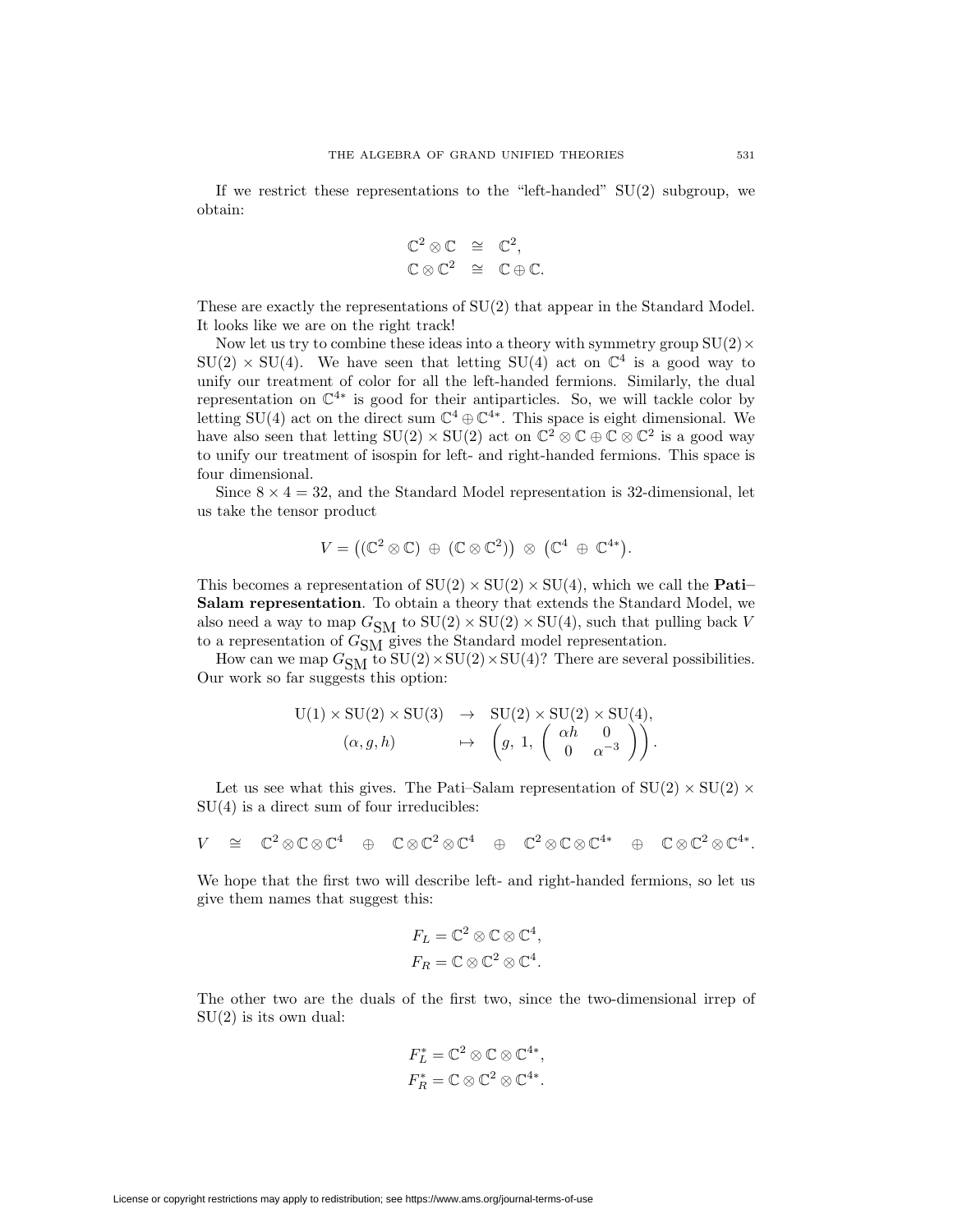Given our chosen map from  $G_{SM}$  to  $SU(2) \times SU(2) \times SU(4)$ , we can work out which representations of the  $G<sub>SM</sub>$  these four spaces give. For example, consider  $F<sub>L</sub>$ . We have already seen that under our chosen map,

$$
\mathbb{C}^4 \quad \cong \quad \mathbb{C}_{\frac{1}{3}} \otimes \mathbb{C}^3 \quad \oplus \quad \mathbb{C}_{-1} \otimes \mathbb{C}
$$

as representations of  $U(1) \times SU(3)$ , while

$$
\mathbb{C}^2\otimes\mathbb{C}\cong\mathbb{C}^2
$$

as representations of the left-handed SU(2). So, as representations of  $G_{SM}$  we have

$$
F_L \quad \cong \quad \mathbb{C}_{\frac{1}{3}} \otimes \mathbb{C}^2 \otimes \mathbb{C}^3 \quad \oplus \quad \mathbb{C}_{-1} \otimes \mathbb{C}^2 \otimes \mathbb{C}.
$$

Table [1](#page-26-0) shows that these indeed match the left-handed fermions.

If we go ahead and do the other four cases, we see that everything works except for the hypercharges of the right-handed particles and their antiparticles. Here we just show results for the particles:

| The Pati–Salam Model — First Try |                                            |               |  |
|----------------------------------|--------------------------------------------|---------------|--|
| Particle                         | Hypercharge: predicted Hypercharge: actual |               |  |
| $\nu_L$<br>$e^-_L$               | -1                                         | $-1$          |  |
| $u_{L}$<br>$d_L$                 | $\frac{1}{3}$                              | $\frac{1}{3}$ |  |
| $\nu_R$                          | —1                                         |               |  |
| $e^{-}_{R}$                      |                                            |               |  |
| $u_{R}$                          | $\frac{1}{3}$                              | $\frac{4}{3}$ |  |
| $d_R$                            | $\frac{1}{3}$                              |               |  |

The problem is that the right-handed particles are getting the same hypercharges as their left-handed brethren. To fix this problem, we need a more clever map from  $G<sub>SM</sub>$  to  $SU(2) \times SU(2) \times SU(4)$ . This map must behave differently on the U(1) factor of  $G_{\text{SM}}$ , so the hypercharges come out differently, and it must take advantage of the right-handed copy of  $SU(2)$ , which acts nontrivially only on the right-handed particles. For example, we can try this map:

$$
U(1) \times SU(2) \times SU(3) \rightarrow SU(2) \times SU(2) \times SU(4)
$$
  
\n
$$
(\alpha, g, h) \rightarrow \left( g, \begin{pmatrix} \alpha^k & 0 \\ 0 & \alpha^{-k} \end{pmatrix}, \begin{pmatrix} \alpha h & 0 \\ 0 & \alpha^{-3} \end{pmatrix} \right)
$$

for any integer  $k$ . This will not affect the above table except for the hypercharges of right-handed particles. It will add  $k/3$  to the hypercharges of the "up" particles in right-handed doublets ( $\nu_R$  and  $u_R$ ), and subtract  $k/3$  from the "down" ones  $(e_R^-)$ and  $d_R$ ). So, we obtain these results: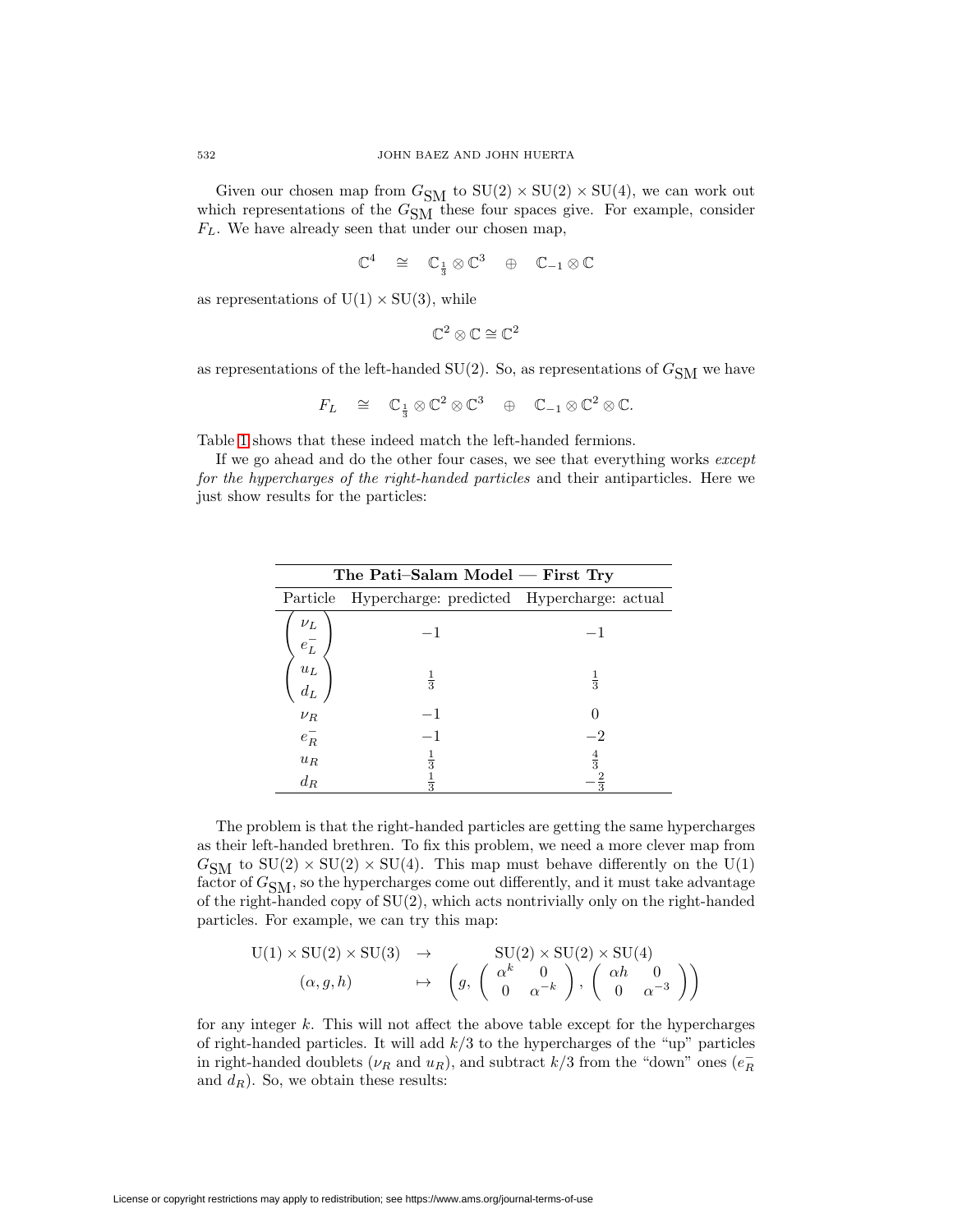| The Pati-Salam Model – Second Try |                                            |               |  |
|-----------------------------------|--------------------------------------------|---------------|--|
| Particle                          | Hypercharge: predicted Hypercharge: actual |               |  |
| $\nu_L$<br>$e^-_L$                |                                            |               |  |
| $u_L$<br>$d_L$                    | $\frac{1}{3}$                              | $\frac{1}{3}$ |  |
| $\nu_R$                           | $-1+\frac{k}{3}$                           |               |  |
| $e_R^-$                           | $rac{k}{2}$                                | -2            |  |
| $u_R$                             | $rac{k}{2}$<br>$\frac{1}{3}$               | $\frac{4}{3}$ |  |
| $d_R$                             |                                            |               |  |

Miraculously, all the hypercharges match if we choose  $k = 3$ . So, let us use this map:

$$
\beta: U(1) \times SU(2) \times SU(3) \rightarrow SU(2) \times SU(2) \times SU(4)
$$
  

$$
(\alpha, g, h) \rightarrow \left( g, \begin{pmatrix} \alpha^3 & 0 \\ 0 & \alpha^{-3} \end{pmatrix}, \begin{pmatrix} \alpha h & 0 \\ 0 & \alpha^{-3} \end{pmatrix} \right).
$$

When we take the Pati–Salam representation of  $SU(2) \times SU(2) \times SU(4)$  and pull it back along this map  $\beta$ , we obtain the Standard Model representation. As in Section [3.1,](#page-29-0) we use complete reducibility to see this, but we can be more concrete. We saw in Table [4](#page-37-0) how we can specify the intertwining map precisely by using a specific basis, which for  $\Lambda \mathbb{C}^5$  results in the binary code.

Similarly, we can create a kind of "Pati–Salam code" to specify an isomorphism of Hilbert spaces

$$
\ell \colon F \oplus F^* \to ((\mathbb{C}^2 \otimes \mathbb{C}) \oplus (\mathbb{C} \otimes \mathbb{C}^2)) \otimes (\mathbb{C}^4 \oplus \mathbb{C}^{4*}),
$$

and doing this provides a nice summary of the ideas behind the Pati–Salam model. We take the space  $\mathbb{C}^2 \otimes \mathbb{C}$  to be spanned by  $u_L$  and  $d_L$ , the **left-isospin up** and **left-isospin down** states. Similarly, the space  $\mathbb{C} \otimes \mathbb{C}^2$  has basis  $u_R$  and  $d_R$ , called **right-isospin up** and **right-isospin down**. Take care not to confuse these with the similarly named quarks. These have no color, and only correspond to isospin.

The color comes from  $\mathbb{C}^4$  of course, which we already decreed to be spanned by  $r, g, b$  and w. For antiparticles, we also require anticolors, which we take to be the dual basis  $\overline{r}$ ,  $\overline{g}$ ,  $\overline{b}$  and  $\overline{w}$ , spanning  $\mathbb{C}^{4*}$ .

It is now easy, with our knowledge of how the Pati–Salam model is to work, to construct this code. Naturally, the left-handed quark doublet corresponds to the left-isospin up and down states, which come in all three colors  $c = r, g, b$ :

$$
u_L^c = u_L \otimes c, \qquad d_L^c = d_L \otimes c.
$$

The corresponding doublet of left-handed leptons is just the "white" version of this:

$$
\nu_L = u_L \otimes w, \qquad e_L^- = d_L \otimes w.
$$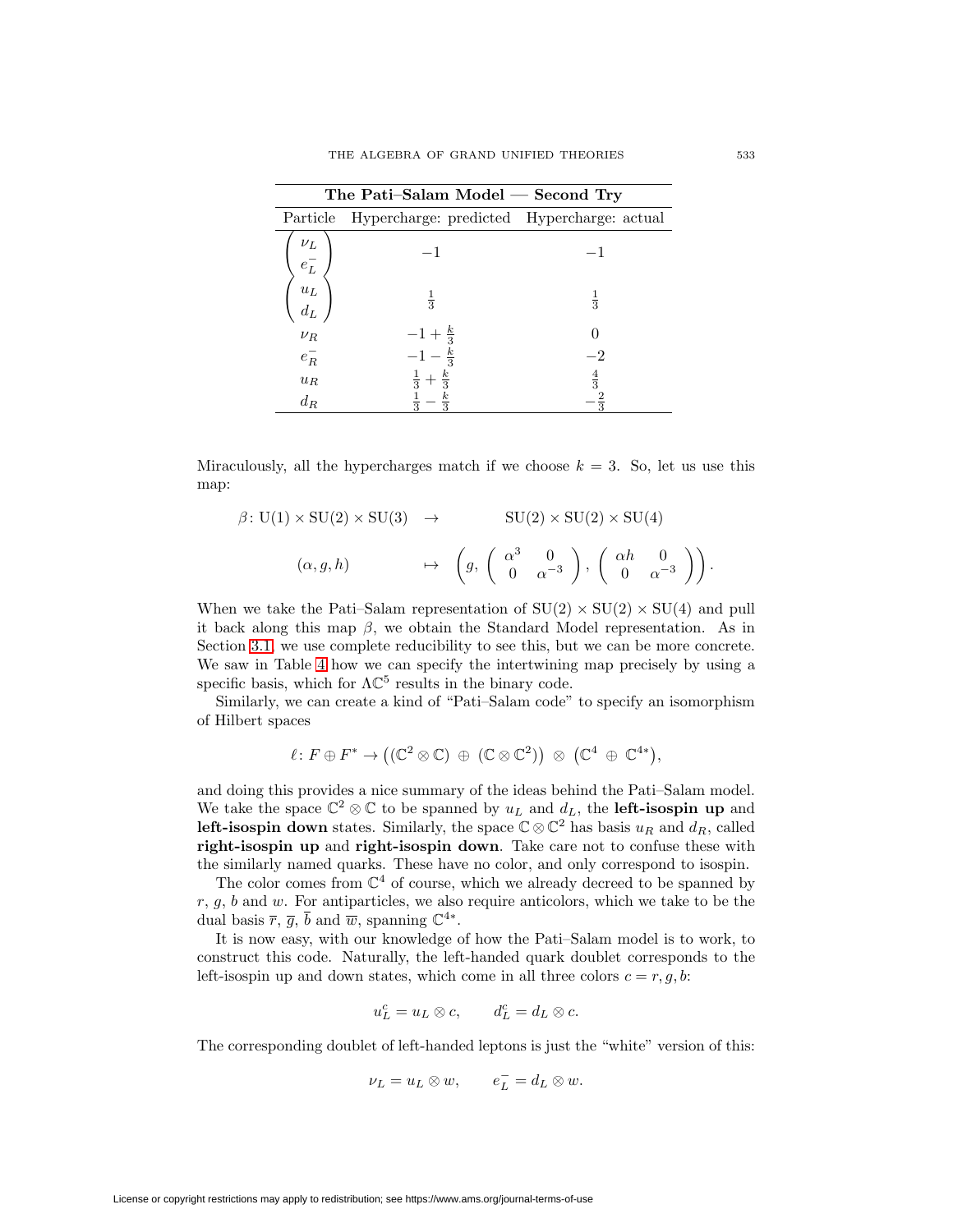The right-handed fermions are the same, but with  $R$ 's instead of  $L$ 's. Thus we get the Pati–Salam code for the fermions:

| $F_L$                   | $F_R$                   |  |
|-------------------------|-------------------------|--|
| $\nu_L = u_L \otimes w$ | $\nu_R = u_R \otimes w$ |  |
| $e^-_L = d_L \otimes w$ | $e_R^- = d_R \otimes w$ |  |
| $u_L^c = u_L \otimes c$ | $u_R^c = u_R \otimes c$ |  |
| $d_L^c = d_L \otimes c$ | $d_R^c = d_R \otimes c$ |  |

The result is very similar for the antifermions in  $F_L^*$  and  $F_R^*$ , but watch out: taking antiparticles swaps up and down, and also swaps left and right, so the particles in  $F_L^*$  are right-handed, despite the subscript L, while those in  $F_R^*$  are left-handed. This is because it is the right-handed antiparticles that feel the weak force, which in terms of representation theory means they are nontrivial under the left  $SU(2)$ . So, the Pati–Salam code for the antifermions is this:

| $F_I^*$                                                 | $F^*_{\overline{B}}$                                                                                                      |  |
|---------------------------------------------------------|---------------------------------------------------------------------------------------------------------------------------|--|
|                                                         | $e_R^+ = u_L \otimes \overline{w}$ $e_L^+ = u_R \otimes \overline{w}$                                                     |  |
| $\overline{\nu}_R = d_L \otimes \overline{w}$           | $\overline{\nu}_L = d_R \otimes \overline{w}$                                                                             |  |
|                                                         | $\overline{d}_R^{\overline{c}} = u_L \otimes \overline{c} \quad \overline{d}_L^{\overline{c}} = u_R \otimes \overline{c}$ |  |
| $\overline{u}_R^{\overline{c}}=d_L\otimes \overline{c}$ | $\overline{u}_L^{\overline{c}}=d_R\otimes \overline{c}$                                                                   |  |

Putting these together we get the full Pati–Salam code:

<span id="page-51-0"></span>TABLE 5. Pati–Salam code for first-generation fermions, where  $c =$  $r, g, b$  and  $\overline{c} = \overline{r}, \overline{b}, \overline{g}$ .

| The Pati-Salam Code |                                                                                                                                                                       |  |  |  |
|---------------------|-----------------------------------------------------------------------------------------------------------------------------------------------------------------------|--|--|--|
|                     | $F_L$ $F_R$ $F_I^*$ $F_R^*$                                                                                                                                           |  |  |  |
|                     | $\nu_L = u_L \otimes w \quad \nu_R = u_R \otimes w \quad e_R^+ = u_L \otimes \overline{w} \quad e_L^+ = u_R \otimes \overline{w}$                                     |  |  |  |
|                     | $e_L^- = d_L \otimes w \quad e_R^- = d_R \otimes w \quad \overline{\nu}_R = d_L \otimes \overline{w} \quad \overline{\nu}_L = d_R \otimes \overline{w}$               |  |  |  |
|                     | $u_L^c = u_L \otimes c \quad u_R^c = u_R \otimes c \quad \overline{d}_R^c = u_L \otimes \overline{c} \quad \overline{d}_L^c = u_R \otimes \overline{c}$               |  |  |  |
|                     | $d_L^c = d_L \otimes c$ $d_R^c = d_R \otimes c$ $\overline{u}_R^{\overline{c}} = d_L \otimes \overline{c}$ $\overline{u}_L^{\overline{c}} = d_R \otimes \overline{c}$ |  |  |  |

This table defines an isomorphism of Hilbert spaces

$$
\ell \colon F \oplus F^* \to ((\mathbb{C}^2 \otimes \mathbb{C}) \oplus (\mathbb{C} \otimes \mathbb{C}^2)) \otimes (\mathbb{C}^4 \oplus \mathbb{C}^{4*}),
$$

so where it says, for example,  $\nu_L = u_L \otimes w$ , that is just short for  $\ell(\nu_L) = u_L \otimes w$ . This map  $\ell$  is also an isomorphism between representations of  $G_{SM}$ . It tells us how these representations are the "same", just as the map h did for  $F \oplus F^*$  and  $\Lambda \mathbb{C}^5$ at the end of Section [3.1.](#page-29-0)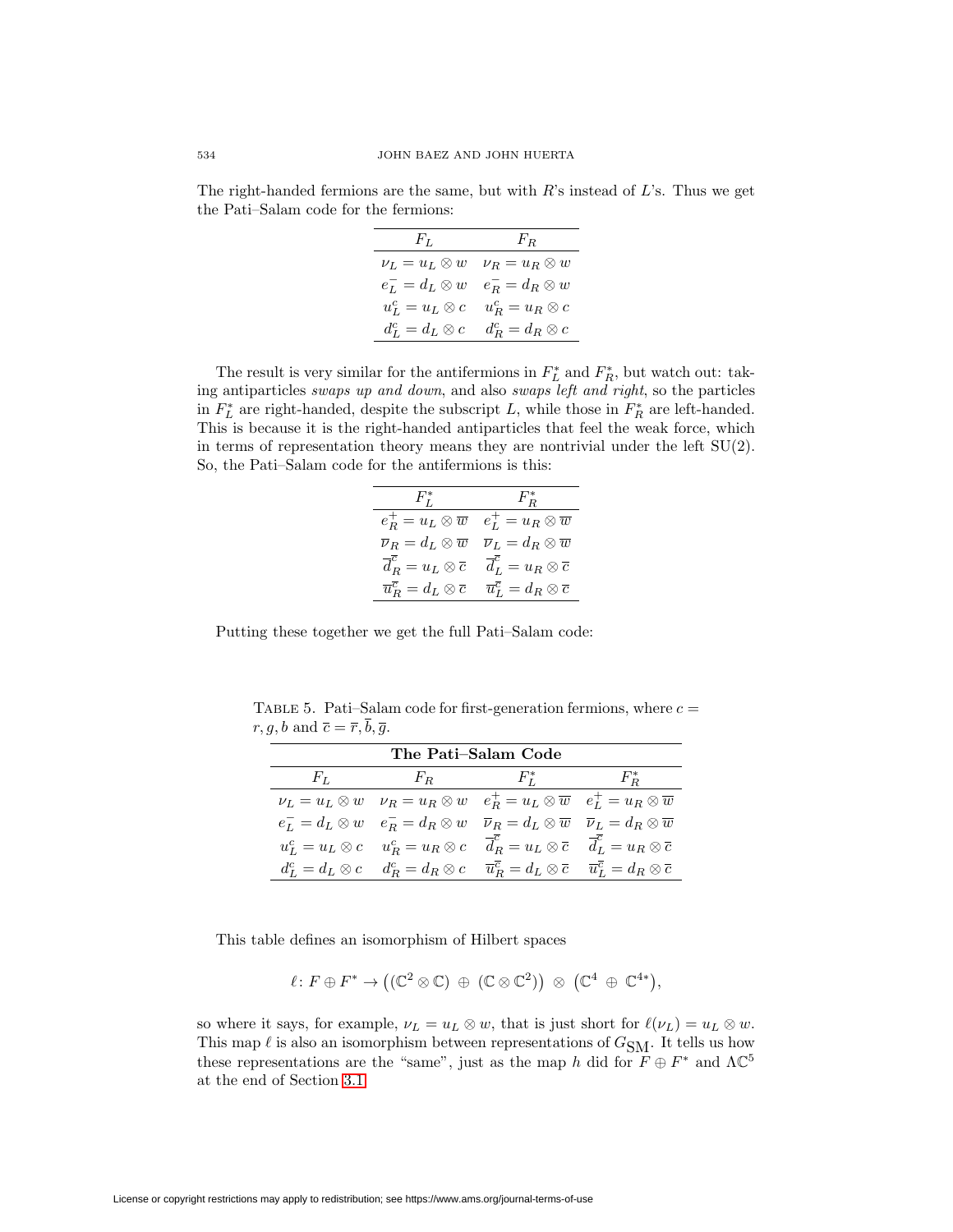<span id="page-52-1"></span>As with SU(5) and Spin(10), we can summarize all the results of this section in a commutative square:

**Theorem 3.** The following square commutes:

$$
G_{\text{SM}} \xrightarrow{\beta} \text{SU}(2) \times \text{SU}(2) \times \text{SU}(4)
$$
  
\n
$$
\downarrow \qquad \qquad \downarrow
$$
  
\n
$$
\text{U}(F \oplus F^*) \xrightarrow{U(\ell)} \text{U} \left( \left( (\mathbb{C}^2 \otimes \mathbb{C}) \oplus (\mathbb{C} \otimes \mathbb{C}^2) \right) \otimes (\mathbb{C}^4 \oplus \mathbb{C}^{4*}) \right),
$$

where the left vertical arrow is the Standard Model representation and the right one is the Pati–Salam representation.

The Pati–Salam representation and especially the homomorphism  $\beta$  look less natural than the representation of SU(5) on  $\Lambda \mathbb{C}^5$  and the homomorphism  $\phi \colon G_{\text{SM}} \to$  $SU(5)$ . But appearances can be deceiving: in the next section we shall see a more elegant way to describe them.

<span id="page-52-0"></span>3.4. **The route to Spin(10) via Pati–Salam.** In the last section, we showed how the Pati–Salam model answers two questions about the Standard Model:

Why are quarks and leptons so similar? Why are left and right so different?

We were able to describe leptons as a fourth color of quark, "white", and treat right-handed and left-handed particles on a more equal footing. Neither of these ideas worked on its own, but together, they made a full-fledged extension of the Standard Model, much like SU(5) and Spin(10), but based on seemingly different principles.

Yet thinking of leptons as "white" should be strangely familiar, not just from the Pati–Salam perspective, but from the binary code that underlies both the SU(5) and the Spin(10) theories. There, leptons were indeed white: they all have color  $r \wedge g \wedge b \in \Lambda \mathbb{C}^5$ .

Alas, while SU(5) hints that leptons might be a fourth color, it does not deliver on this. The quark colors

$$
r,g,b\in \Lambda^1\mathbb{C}^5
$$

lie in a different irrep of SU(5) than does  $r \wedge g \wedge b \in \Lambda^3 \mathbb{C}^5$ . So, leptons in the SU(5) theory are white, but unlike the Pati–Salam model, this theory does not unify leptons with quarks.

Yet SU(5) theory is not the only game in town when it comes to the binary code. We also have  $Spin(10)$ , which acts on the same vector space as  $SU(5)$ . As a representation of Spin(10),  $\Lambda \mathbb{C}^5$  breaks up into just two irreps: the even grades,  $\Lambda^{\text{ev}}\mathbb{C}^5$ , which contain the left-handed particles and antiparticles:

$$
\Lambda^{\text{ev}}\mathbb{C}^5 \cong \langle \overline{\nu}_L \rangle \oplus \langle e_L^+ \rangle \oplus \langle \frac{u_L}{d_L} \rangle \oplus \langle \overline{u}_L \rangle \oplus \langle \frac{\nu_L}{e_L^-} \rangle \oplus \langle \overline{d}_L \rangle
$$

and the odd grades  $\Lambda^{odd}\mathbb{C}^5$ , which contain the right-handed particles and antiparticles:

$$
\Lambda^{\text{odd}}\mathbb{C}^5 \cong \langle \nu_R \rangle \oplus \langle e_R^- \rangle \oplus \left\langle \frac{\overline{d}_R}{\overline{u}_R} \right\rangle \oplus \langle u_R \rangle \oplus \left\langle \frac{e_R^+}{\overline{\nu}_R} \right\rangle \oplus \langle d_R \rangle.
$$

Unlike SU(5), the Spin(10) GUT really does unify  $r \wedge q \wedge b$  with the colors r, g and b, because they both live in the irrep  $\Lambda^{odd}\mathbb{C}^5$ .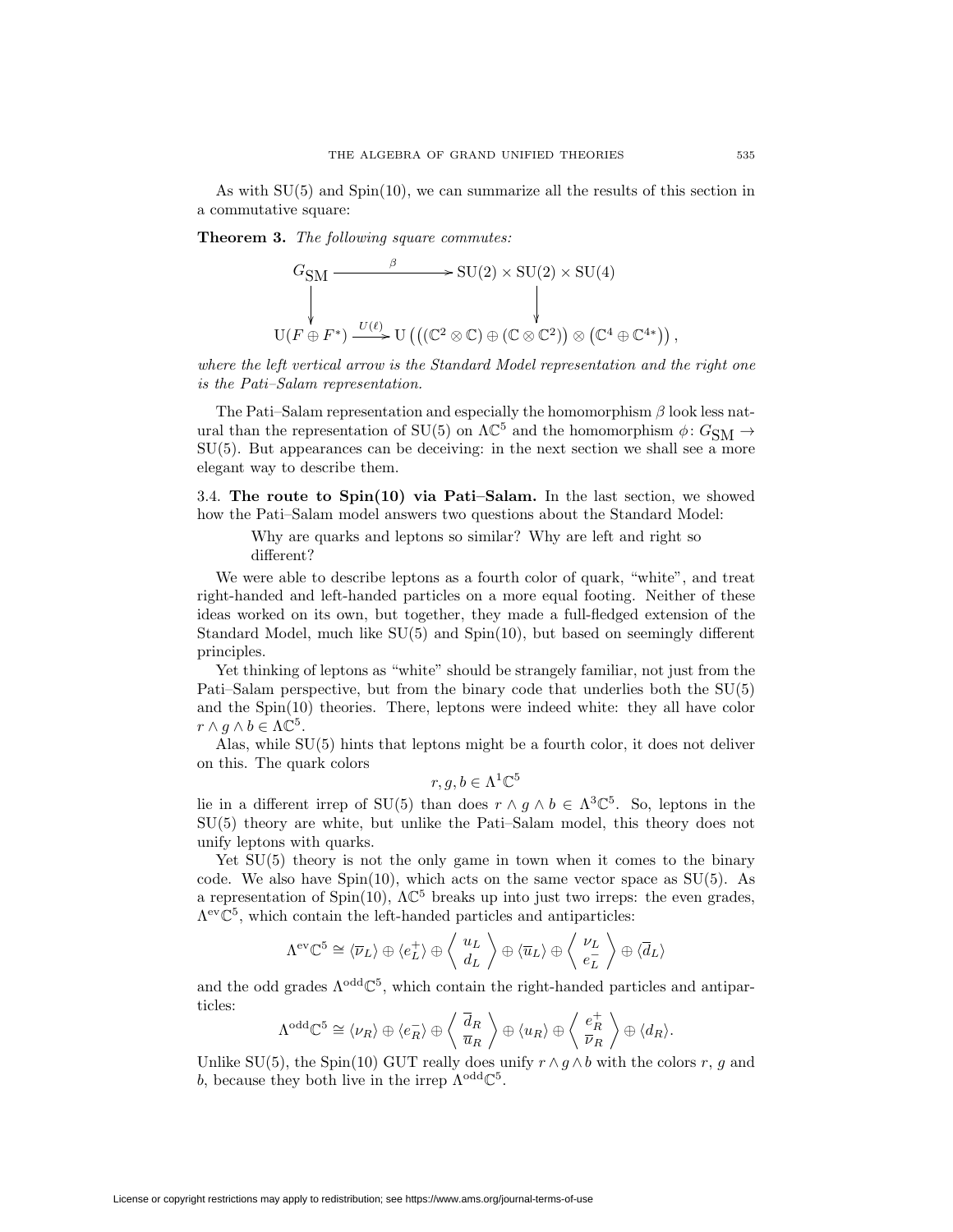In short, it seems that the Spin(10) GUT, which we built as an extension of the SU(5) GUT, somehow managed to pick up this feature of the Pati–Salam model. How does Spin(10) relate to Pati–Salam's gauge group  $SU(2) \times SU(2) \times SU(4)$ , exactly? In general, we only know there is a map  $SU(n) \to Spin(2n)$ , but in low dimensions, there is much more, because some groups coincide:

$$
Spin(3) \cong SU(2),
$$
  
\n
$$
Spin(4) \cong SU(2) \times SU(2),
$$
  
\n
$$
Spin(5) \cong Sp(2),
$$
  
\n
$$
Spin(6) \cong SU(4).
$$

What really stands out is this:

$$
SU(2) \times SU(2) \times SU(4) \cong Spin(4) \times Spin(6).
$$

This brings out an obvious relationship between the Pati–Salam model and the Spin(10) theory, because the inclusion  $SO(4) \times SO(6) \hookrightarrow SO(10)$  lifts to the universal covers, so we get a homomorphism

$$
\eta \colon \text{Spin}(4) \times \text{Spin}(6) \to \text{Spin}(10).
$$

A word of caution is needed here. While  $\eta$  is the lift of an inclusion, it is not an inclusion itself: it is two-to-one. This is because the universal cover  $Spin(4)\times Spin(6)$ of  $SO(4) \times SO(6)$  is a four-fold cover, being a double cover on each factor.

So we can try to extend the symmetries  $SU(2) \times SU(2) \times SU(4)$  to  $Spin(10)$ , though this can only work if the kernel of  $\eta$  acts trivially on the Pati–Salam representation. What is this representation like? There is an obvious representation of  $Spin(4) \times Spin(6)$  that extends to a  $Spin(10)$  representation. Both  $Spin(4)$  and Spin(6) have Dirac spinor representations, so their product  $Spin(4) \times Spin(6)$  has a representation on  $\Lambda \mathbb{C}^2 \otimes \Lambda \mathbb{C}^3$ . In fact, the obvious map

$$
g\colon\Lambda\mathbb{C}^2\otimes\Lambda\mathbb{C}^3\to\Lambda\mathbb{C}^5
$$

given by

$$
v\otimes w\mapsto v\wedge w
$$

is an isomorphism compatible with the actions of  $Spin(4) \times Spin(6)$  on these two spaces. More concisely, this square:

$$
\text{Spin}(4) \times \text{Spin}(6) \xrightarrow{\eta} \text{Spin}(10)
$$
  

$$
\downarrow \qquad \qquad \downarrow
$$
  

$$
\text{U}(\Lambda \mathbb{C}^2 \otimes \Lambda \mathbb{C}^3) \xrightarrow{\text{U}(g)} \text{U}(\Lambda \mathbb{C}^5)
$$

commutes.

We will prove this in a moment. First though, we must check that this representation of  $Spin(4) \times Spin(6)$  is secretly just another name for the Pati–Salam representation of  $SU(2) \times SU(2) \times SU(4)$  on the space we discussed in Section [3.3:](#page-44-0)

$$
((\mathbb{C}^2 \otimes \mathbb{C}) \oplus (\mathbb{C} \otimes \mathbb{C}^2)) \otimes (\mathbb{C}^4 \oplus \mathbb{C}^{4*}).
$$

<span id="page-53-0"></span>Checking this involves choosing an isomorphism between  $SU(2) \times SU(2) \times SU(4)$ and  $Spin(4) \times Spin(6)$ . Luckily, we can choose one that works: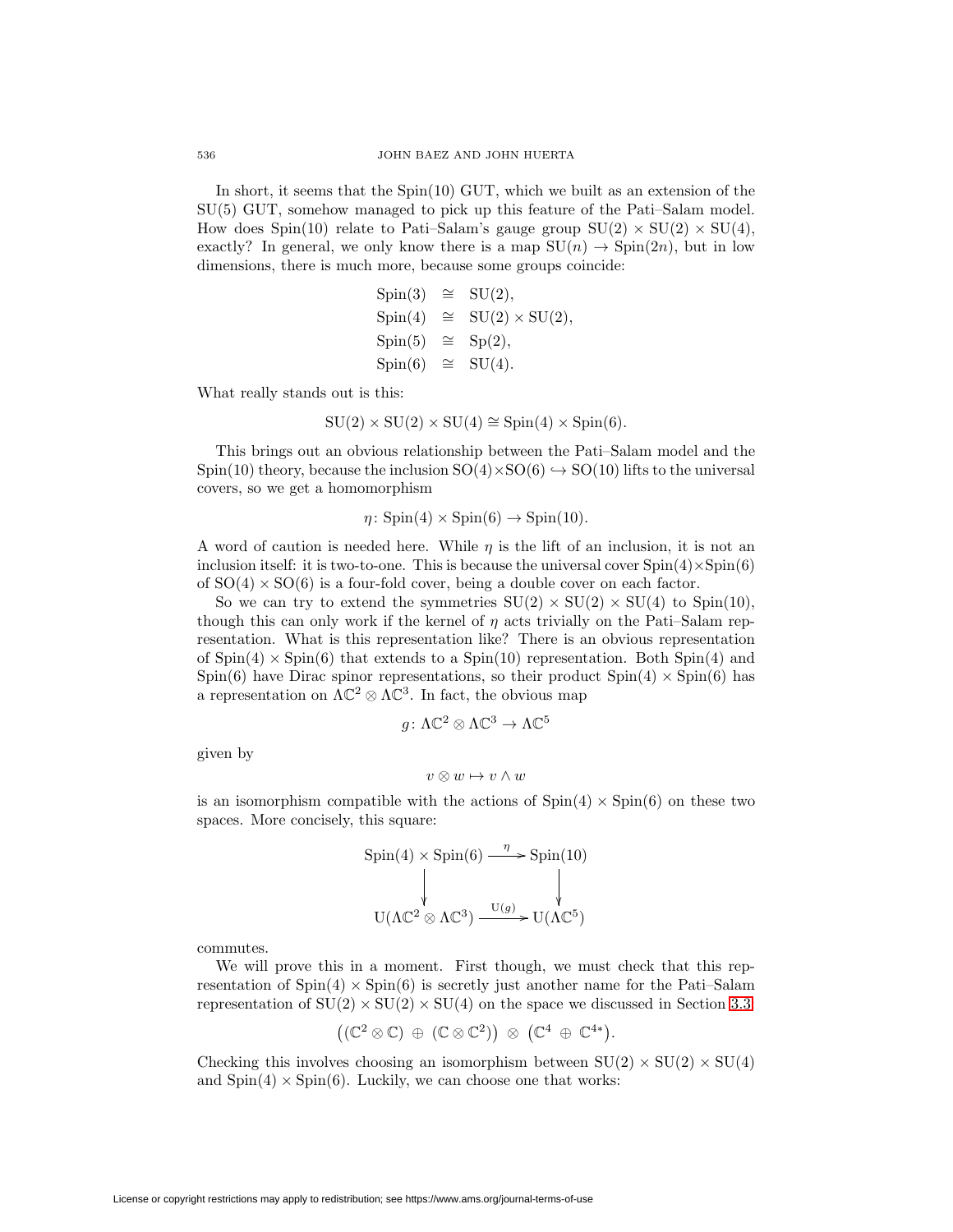**Theorem 4.** There exists an isomorphism of Lie groups

$$
\alpha\colon \mathrm{SU}(2)\times \mathrm{SU}(2)\times \mathrm{SU}(4)\to \mathrm{Spin}(4)\times \mathrm{Spin}(6)
$$

and a unitary operator

$$
k\colon \big((\mathbb{C}^2\otimes\mathbb{C})\oplus(\mathbb{C}\otimes\mathbb{C}^2)\big)\otimes\big(\mathbb{C}^4\oplus\mathbb{C}^{4*}\big)\;\;\to\;\;\Lambda\mathbb{C}^2\otimes\Lambda\mathbb{C}^3
$$

that make this square commute:

$$
\mathrm{SU}(2) \times \mathrm{SU}(2) \times \mathrm{SU}(4) \xrightarrow{\alpha} \mathrm{Spin}(4) \times \mathrm{Spin}(6)
$$
  
\n
$$
\downarrow \qquad \qquad \downarrow
$$
  
\n
$$
\mathrm{U} \left( \left( (\mathbb{C}^2 \otimes \mathbb{C}) \oplus (\mathbb{C} \otimes \mathbb{C}^2) \right) \otimes (\mathbb{C}^4 \oplus \mathbb{C}^{4*}) \right) \xrightarrow{\mathrm{U}(k)} \mathrm{U}(\Lambda \mathbb{C}^2 \otimes \Lambda \mathbb{C}^3),
$$

where the left vertical arrow is the Pati–Salam representation and the right one is a tensor product of Dirac spinor representations.

Proof. We can prove this in pieces, by separately finding a unitary operator

$$
(\mathbb{C}^2\otimes\mathbb{C})\oplus(\mathbb{C}\otimes\mathbb{C}^2)\cong\Lambda\mathbb{C}^2
$$

that makes this square commute:

$$
SU(2) \times SU(2) \xrightarrow{\sim} Spin(4)
$$
  
\n
$$
U(\mathbb{C}^2 \otimes \mathbb{C} \oplus \mathbb{C} \otimes \mathbb{C}^2) \xrightarrow{\sim} U(\Lambda \mathbb{C}^2)
$$

and a unitary operator

$$
\mathbb{C}^4\oplus\mathbb{C}^{4*}\cong\Lambda\mathbb{C}^3
$$

that make this square:

$$
SU(4) \longrightarrow Spin(6)
$$
  
\n
$$
\downarrow \qquad \qquad \downarrow
$$
  
\n
$$
U(\mathbb{C}^4 \oplus \mathbb{C}^{4*}) \longrightarrow U(\Lambda \mathbb{C}^3)
$$

commute.

First, the Spin(6) piece. It suffices to show that the Dirac spinor representation of  $Spin(6) \cong SU(4)$  on  $\Lambda \mathbb{C}^3$  is isomorphic to  $\mathbb{C}^4 \oplus \mathbb{C}^{4*}$  as a representation of  $SU(4)$ . We start with the action of  $Spin(6)$  on  $\Lambda \mathbb{C}^3$ . This breaks up into irreps:

$$
\Lambda\mathbb{C}^3\cong\Lambda^{\mathrm{ev}}\mathbb{C}^3\oplus\Lambda^{\mathrm{odd}}\mathbb{C}^3
$$

called the **left-handed** and **right-handed Weyl spinors**, and these are dual to each other because  $6 = 2 \mod 4$ , by a theorem that can be found in Adams' lectures [\[1\]](#page-67-7). Call these representations

$$
\rho_{\text{ev}} \colon \text{Spin}(6) \to \text{U}(\Lambda^{\text{ev}}\mathbb{C}^3), \qquad \rho_{\text{odd}} \colon \text{Spin}(6) \to \text{U}(\Lambda^{\text{odd}}\mathbb{C}^3).
$$

Since these representations are dual, it suffices just to consider one of them, say  $\rho_{\text{odd}}$ .

Passing to Lie algebras, we have a homomorphism

$$
d\rho_{\text{odd}}\colon \mathfrak{so}(6)\to \mathfrak{u}(\Lambda^{\text{odd}}\mathbb{C}^3)\cong \mathfrak{u}(4)\cong \mathfrak{u}(1)\oplus \mathfrak{su}(4).
$$

License or copyright restrictions may apply to redistribution; see https://www.ams.org/journal-terms-of-use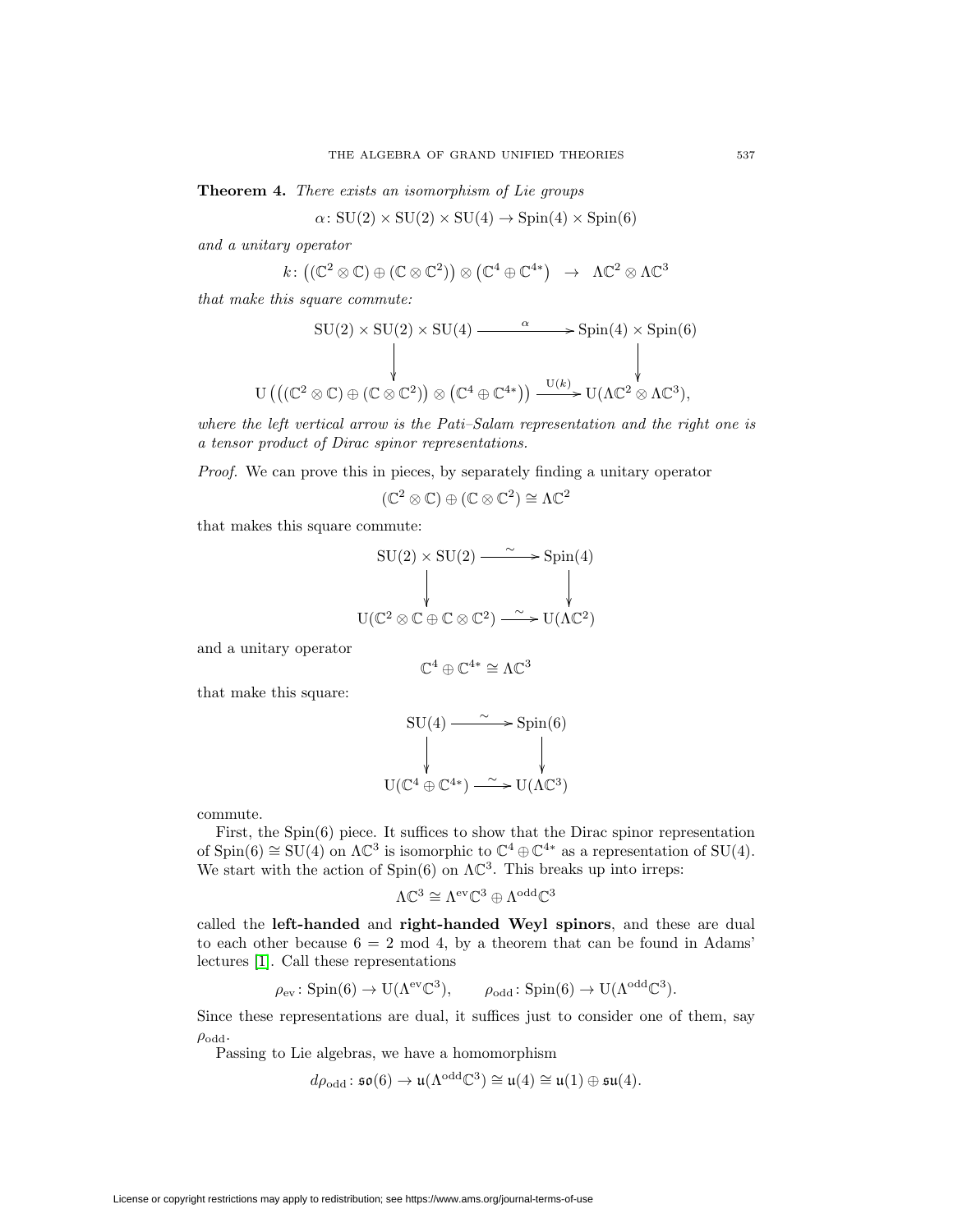Homomorphic images of semisimple Lie algebras are semisimple, so the image of  $\mathfrak{so}(6)$  must lie entirely in  $\mathfrak{su}(4)$ . In fact  $\mathfrak{so}(6)$  is simple, so this nontrivial map must be an injection

$$
d\rho_{\text{odd}} : \mathfrak{so}(6) \to \mathfrak{su}(4),
$$

and because the dimension is 15 on both sides, this map is also onto. Thus  $d\rho_{\text{odd}}$  is an isomorphism of Lie algebras, so  $\rho_{odd}$  is an isomorphism of the simply connected Lie groups  $Spin(6)$  and  $SU(4)$ :

$$
\rho_{\text{odd}} \colon \text{Spin}(6) \to \text{SU}(\Lambda^{\text{odd}} \mathbb{C}^3) \cong \text{SU}(4).
$$

Furthermore, under this isomorphism,

$$
\Lambda^{\text{odd}}\mathbb{C}^3\cong\mathbb{C}^4
$$

as a representation of  $SU(\Lambda^{\text{odd}}\mathbb{C}^3) \cong SU(4)$ . Taking duals, we obtain an isomorphism

$$
\Lambda^{\text{ev}}\mathbb{C}^3 \cong \mathbb{C}^{4*}.
$$

Putting these together, we get an isomorphism  $\mathbb{C}^4 \oplus \mathbb{C}^{4*} \cong \Lambda \mathbb{C}^3$  that makes this square commute:

$$
\text{Spin}(6) \xrightarrow{\rho_{\text{odd}}} \text{SU}(4)
$$
\n
$$
\downarrow \qquad \qquad \downarrow
$$
\n
$$
\text{U}(\Lambda \mathbb{C}^3) \longrightarrow \text{U}(\mathbb{C}^4 \oplus \mathbb{C}^{4*}),
$$

which completes the proof for  $Spin(6)$ .

Next we consider the Spin(4) piece. It suffices to show that the spinor representation  $\Lambda \mathbb{C}^2$  of Spin(4)  $\cong$  SU(2)  $\times$  SU(2) is isomorphic to  $\mathbb{C}^2 \otimes \mathbb{C} \oplus \mathbb{C} \otimes \mathbb{C}^2$  as a representation of  $SU(2) \times SU(2)$ . We start with the action of Spin(4) on  $\Lambda \mathbb{C}^2$ . This again breaks up into irreps:

$$
\Lambda \mathbb{C}^2 \cong \Lambda^{\rm odd} \mathbb{C}^2 \oplus \Lambda^{\rm ev} \mathbb{C}^2.
$$

Again we call these representations

$$
\rho_{ev}
$$
: Spin(4)  $\rightarrow$  U( $\Lambda^{ev}\mathbb{C}^2$ ),  $\rho_{odd}$ : Spin(4)  $\rightarrow$  U( $\Lambda^{odd}\mathbb{C}^2$ ).

First consider  $\rho_{\text{ev}}$ . Passing to Lie algebras, this gives a homomorphism

$$
d\rho_{\text{ev}}\colon \mathfrak{so}(4)\to \mathfrak{u}(\Lambda^{\text{ev}}\mathbb{C}^2)\cong \mathfrak{u}(2)\cong \mathfrak{u}(1)\oplus \mathfrak{su}(2).
$$

Homomorphic images of semisimple Lie algebras are semisimple, so the image of  $\mathfrak{so}(4)$  must lie entirely in  $\mathfrak{su}(2)$ . Similarly,  $d\rho_{\text{odd}}$  also takes  $\mathfrak{so}(4)$  to  $\mathfrak{su}(2)$ :

$$
d\rho_{\text{odd}}\colon \mathfrak{so}(4)\to \mathfrak{su}(2)
$$

and we can combine these maps to get

$$
d\rho_{\text{odd}} \oplus d\rho_{\text{ev}} \colon \mathfrak{so}(4) \to \mathfrak{su}(2) \oplus \mathfrak{su}(2),
$$

which is just the derivative of  $Spin(4)$ 's representation on  $\Lambda \mathbb{C}^2$ . Since this representation is faithful, the map  $d\rho_{\text{odd}} \oplus d\rho_{\text{ev}}$  of Lie algebras is injective. But the dimensions of  $\mathfrak{so}(4)$  and  $\mathfrak{su}(2) \oplus \mathfrak{su}(2)$  agree, so  $d\rho_{\text{odd}} \oplus d\rho_{\text{ev}}$  is also onto. Thus it is an isomorphism of Lie algebras. This implies that  $\rho_{odd} \oplus \rho_{ev}$  is an isomorphism of the simply connected Lie groups  $Spin(4)$  and  $SU(2) \times SU(2)$ ,

$$
\rho_{\text{odd}} \oplus \rho_{\text{ev}} \colon \text{Spin}(4) \to \text{SU}(\Lambda^{\text{odd}} \mathbb{C}^2) \times \text{SU}(\Lambda^{\text{ev}} \mathbb{C}^2) \cong \text{SU}(2) \times \text{SU}(2),
$$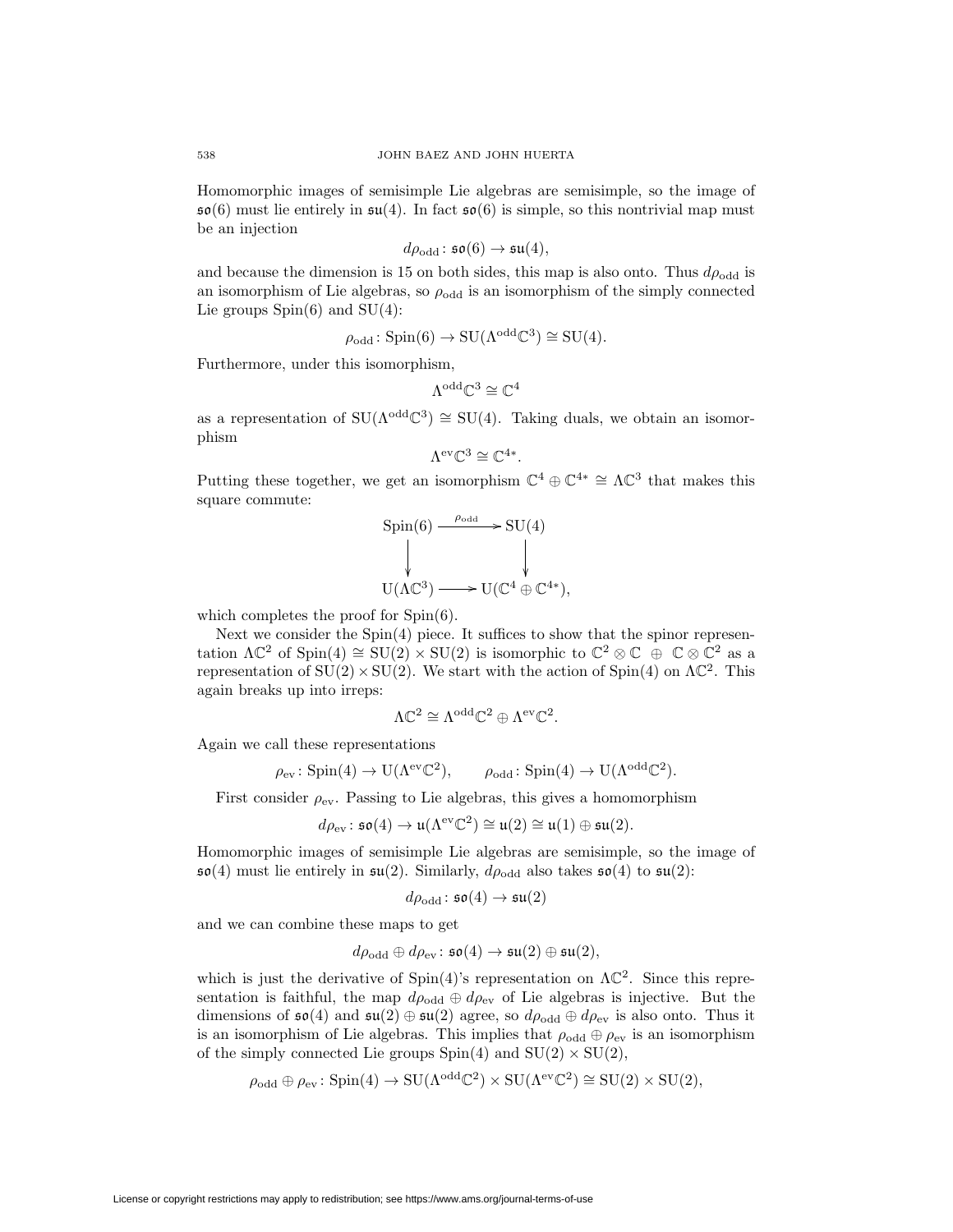under which  $SU(2) \times SU(2)$  acts on  $\Lambda^{odd}\mathbb{C}^2 \oplus \Lambda^{ev}\mathbb{C}^2$ . The left factor of  $SU(2)$  acts irreducibly on  $\Lambda^{odd}\mathbb{C}^2$ , which the second factor is trivial on. Thus  $\Lambda^{odd}\mathbb{C}^2 \cong \mathbb{C}^2 \otimes \mathbb{C}$ as a representation of  $SU(2) \times SU(2)$ . Similarly,  $\Lambda^{ev} \mathbb{C}^2 \cong \mathbb{C} \otimes \mathbb{C}^2$  as a representation of this group. Putting these together, we get an isomorphism  $\mathbb{C}^2 \otimes \mathbb{C} \oplus \mathbb{C} \otimes \mathbb{C}^2 \cong \Lambda \mathbb{C}^2$ that makes this square commute:

$$
\text{Spin}(4) \xrightarrow{\rho_{\text{ev}} \oplus \rho_{\text{odd}}} \text{SU}(2) \times \text{SU}(2)
$$
\n
$$
\downarrow \qquad \qquad \downarrow
$$
\n
$$
\text{U}(\Lambda \mathbb{C}^2) \longrightarrow \text{U}(\mathbb{C}^2 \otimes \mathbb{C} \oplus \mathbb{C} \otimes \mathbb{C}^2),
$$

which completes the proof for  $Spin(4)$ .  $\Box$ 

In the proof of the preceding theorem, we merely showed that there exists an isomorphism

$$
k\colon \big((\mathbb{C}^2\otimes\mathbb{C})\oplus(\mathbb{C}\otimes\mathbb{C}^2)\big)\otimes\big(\mathbb{C}^4\oplus\mathbb{C}^{4*}\big)\to\Lambda\mathbb{C}^2\otimes\Lambda\mathbb{C}^3
$$

making the square commute. We did not say exactly what  $k$  was. In the proof, we built it after quietly choosing three unitary operators, giving these isomorphisms:

 $\mathbb{C}^2 \otimes \mathbb{C} \cong \Lambda^{odd} \mathbb{C}^2$ ,  $\mathbb{C} \otimes \mathbb{C}^2 \cong \Lambda^{ev} \mathbb{C}^2$ ,  $\mathbb{C}^4 \cong \Lambda^{odd} \mathbb{C}^3$ .

Since the remaining map  $\Lambda^{ev} \mathbb{C}^3 \cong \mathbb{C}^{4*}$  is determined by duality, these three operators determine k, and they also determine the Lie group isomorphism  $\alpha$  via the construction in our proof.

There is, however, a specific choice for these unitary operators that we prefer, because this choice makes the particles in the Pati–Salam representation  $\Lambda \mathbb{C}^2 \otimes \Lambda \mathbb{C}^3$ look almost exactly like those in the SU(5) representation  $\Lambda \mathbb{C}^5$ .

First, since  $\mathbb{C}^2 = \Lambda^1 \mathbb{C}^2 = \Lambda^{odd} \mathbb{C}^2$  is spanned by u and d, the (left-handed) isospin states of the Standard Model, we really ought to identify the left-isospin states  $u<sub>L</sub>$  and  $d<sub>L</sub>$  of the Pati–Salam model with these. So, we should use this unitary operator:

$$
\begin{array}{ccc}\n\mathbb{C}^2 \otimes \mathbb{C} & \xrightarrow{\sim} & \Lambda^{\text{odd}} \mathbb{C}^2 \\
u_L & \mapsto & u \\
d_L & \mapsto & d.\n\end{array}
$$

Next, we should use this unitary operator for right-isospin states:

$$
\begin{array}{ccc}\n\mathbb{C}\otimes\mathbb{C}^2 & \xrightarrow{\sim} & \Lambda^{\text{ev}}\mathbb{C}^2\\
u_R & \mapsto & u\wedge d\\
d_R & \mapsto & 1.\n\end{array}
$$

Why? Because the right-isospin up particle is the right-handed neutrino  $\nu_R$ , which corresponds to  $u \wedge d \wedge r \wedge g \wedge b$  in the SU(5) theory, but  $u_R \otimes w$  in the Pati–Salam model. This suggests that  $u \wedge d$  and  $u_R$  should be identified.

Finally, because  $\mathbb{C}^3$  is spanned by the colors r, g and b, while  $\mathbb{C}^4$  is spanned by the colors  $r, g, b$  and  $w$ , we really ought to use this unitary operator:

$$
\begin{array}{ccc}\n\mathbb{C}^{4} & \stackrel{\sim}{\longrightarrow} & \Lambda^{\text{odd}}\mathbb{C}^{3} \\
r & \mapsto & r \\
g & \mapsto & g \\
b & \mapsto & b \\
w & \mapsto & r \wedge g \wedge b.\n\end{array}
$$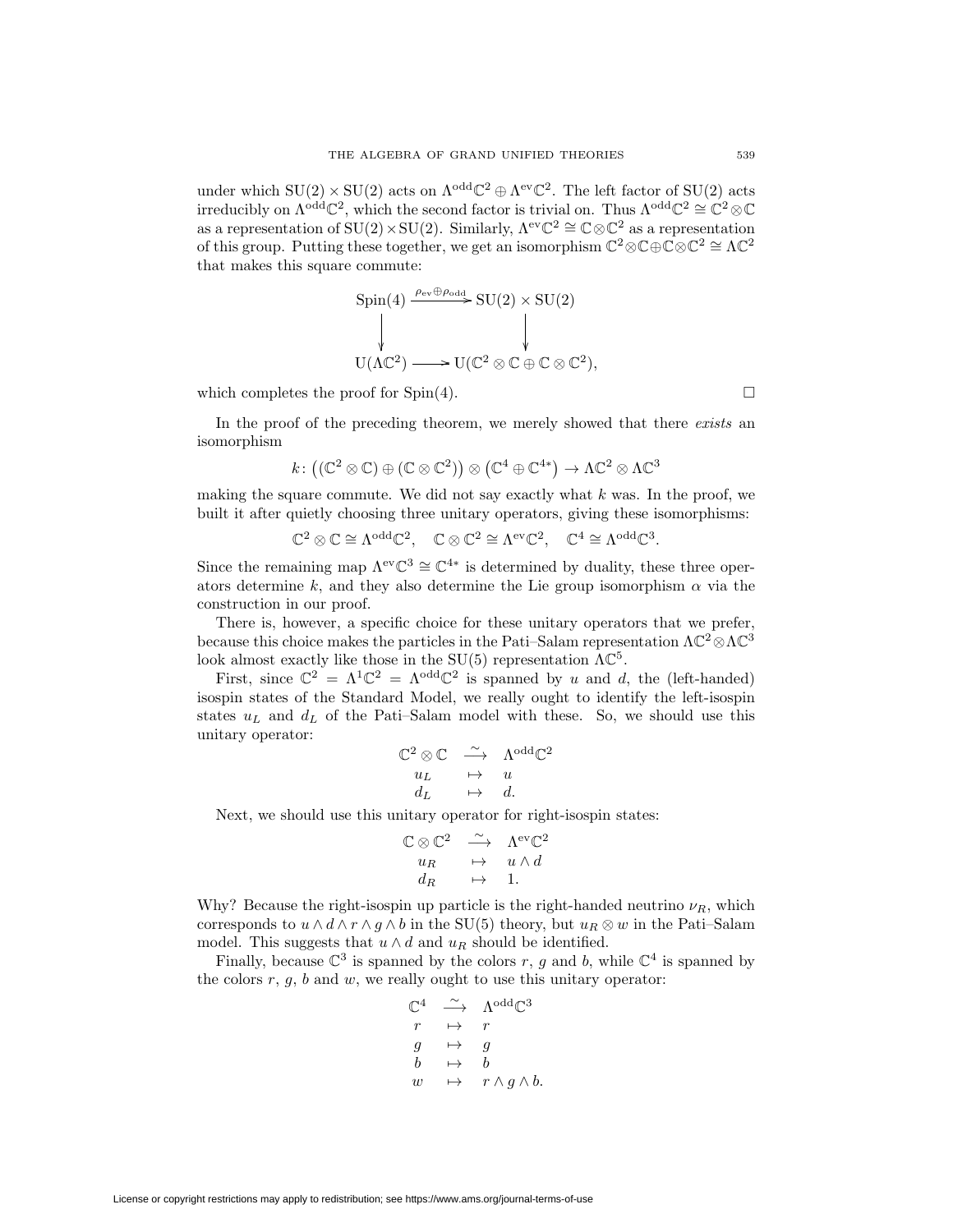Dualizing this, we get the unitary operator

$$
\begin{array}{ccc}\n\mathbb{C}^{4*} & \xrightarrow{\sim} & \Lambda^{\text{ev}} \mathbb{C}^3 \\
\overline{r} & \mapsto & g \wedge b \\
\overline{g} & \mapsto & b \wedge r \\
\overline{b} & \mapsto & r \wedge g \\
\overline{w} & \mapsto & 1.\n\end{array}
$$

These choices determine the unitary operator

$$
k\colon \big((\mathbb{C}^2\otimes\mathbb{C})\oplus(\mathbb{C}\otimes\mathbb{C}^2)\big)\otimes\big(\mathbb{C}^4\oplus\mathbb{C}^{4*}\big)\to\Lambda\mathbb{C}^2\otimes\Lambda\mathbb{C}^3.
$$

With this specific choice of  $k$ , we can combine the commutative squares built in Theorems [3](#page-52-1) and [4:](#page-53-0)

$$
G_{\text{SM}} \longrightarrow SU(2) \times SU(2) \times SU(4) \longrightarrow \text{Spin}(4) \times \text{Spin}(6)
$$
  
\n
$$
\downarrow \qquad \qquad \downarrow
$$
  
\n
$$
U(F \oplus F^*) \xrightarrow{U(\ell)} U \left( \left( (\mathbb{C}^2 \otimes \mathbb{C}) \oplus (\mathbb{C} \otimes \mathbb{C}^2) \right) \otimes (\mathbb{C}^4 \oplus \mathbb{C}^{4*}) \right) \xrightarrow{U(k)} U(\Lambda \mathbb{C}^5)
$$

<span id="page-57-0"></span>to obtain the following result:

**Theorem 5.** Taking  $\theta = \alpha \beta$  and  $h = k\ell$ , the following square commutes:

$$
G_{\text{SM}} \xrightarrow{\theta} \text{Spin}(4) \times \text{Spin}(6)
$$
  
\n
$$
\downarrow \qquad \qquad \downarrow
$$
  
\n
$$
U(F \oplus F^*) \xrightarrow{U(h)} U(\Lambda \mathbb{C}^2 \otimes \Lambda \mathbb{C}^3),
$$

where the left vertical arrow is the Standard Model representation and the right one is a tensor product of Dirac spinor representations.

The map h, which tells us how to identify  $F \oplus F^*$  and  $\Lambda \mathbb{C}^2 \otimes \Lambda \mathbb{C}^3$ , is given by applying  $k$  to the "Pati-Salam code" in Table [5.](#page-51-0) This gives a binary code for the Pati–Salam model:

Table 6. Pati–Salam binary code for first-generation fermions, where  $c = r, g, b$  and  $\overline{c} = gb, br, rg.$ 

<span id="page-57-1"></span>

| The Binary Code for Pati-Salam                                                     |                                                                                                                                                           |                                                       |                                                                             |
|------------------------------------------------------------------------------------|-----------------------------------------------------------------------------------------------------------------------------------------------------------|-------------------------------------------------------|-----------------------------------------------------------------------------|
| $\overline{\Lambda^{\rm odd}} \mathbb{C}^2 \otimes \Lambda^{\rm odd} \mathbb{C}^3$ | $\Lambda^{\text{ev}}\mathbb{C}^2 \otimes \Lambda^{\text{odd}}\mathbb{C}^3 \quad \Lambda^{\text{odd}}\mathbb{C}^2 \otimes \Lambda^{\text{ev}}\mathbb{C}^3$ |                                                       | $\Lambda^{\mathrm{ev}}\mathbb{C}^2\otimes\Lambda^{\mathrm{ev}}\mathbb{C}^3$ |
| $\nu_L = u \otimes rgb$                                                            | $\nu_R = ud \otimes rgb$                                                                                                                                  | $e^+_R = u \otimes 1$                                 | $e^+_L = ud \otimes 1$                                                      |
| $e^-_L = d \otimes rgb$                                                            | $e^-_B = 1 \otimes rgb$                                                                                                                                   | $\overline{\nu}_R = d \otimes 1$                      | $\overline{\nu}_L = 1 \otimes 1$                                            |
| $u_L^c = u \otimes c$                                                              | $u_R^c = ud \otimes c$                                                                                                                                    | $\overline{d}_B^{\overline{c}}=u\otimes \overline{c}$ | $\overline{d}_L^{\overline{c}} = ud \otimes \overline{c}$                   |
| $d_L^c = d \otimes c$                                                              | $d_R^c = 1 \otimes c$                                                                                                                                     | $\overline{u}_B^{\overline{c}}=d\otimes \overline{c}$ | $\overline{u}_L^{\overline{c}} = 1 \otimes \overline{c}$                    |

We have omitted wedge product symbols to save space. Note that if we apply the obvious isomorphism

$$
g\colon \Lambda\mathbb{C}^2\otimes\Lambda\mathbb{C}^3\to\Lambda\mathbb{C}^5
$$

given by

$$
v\otimes w\mapsto v\wedge w,
$$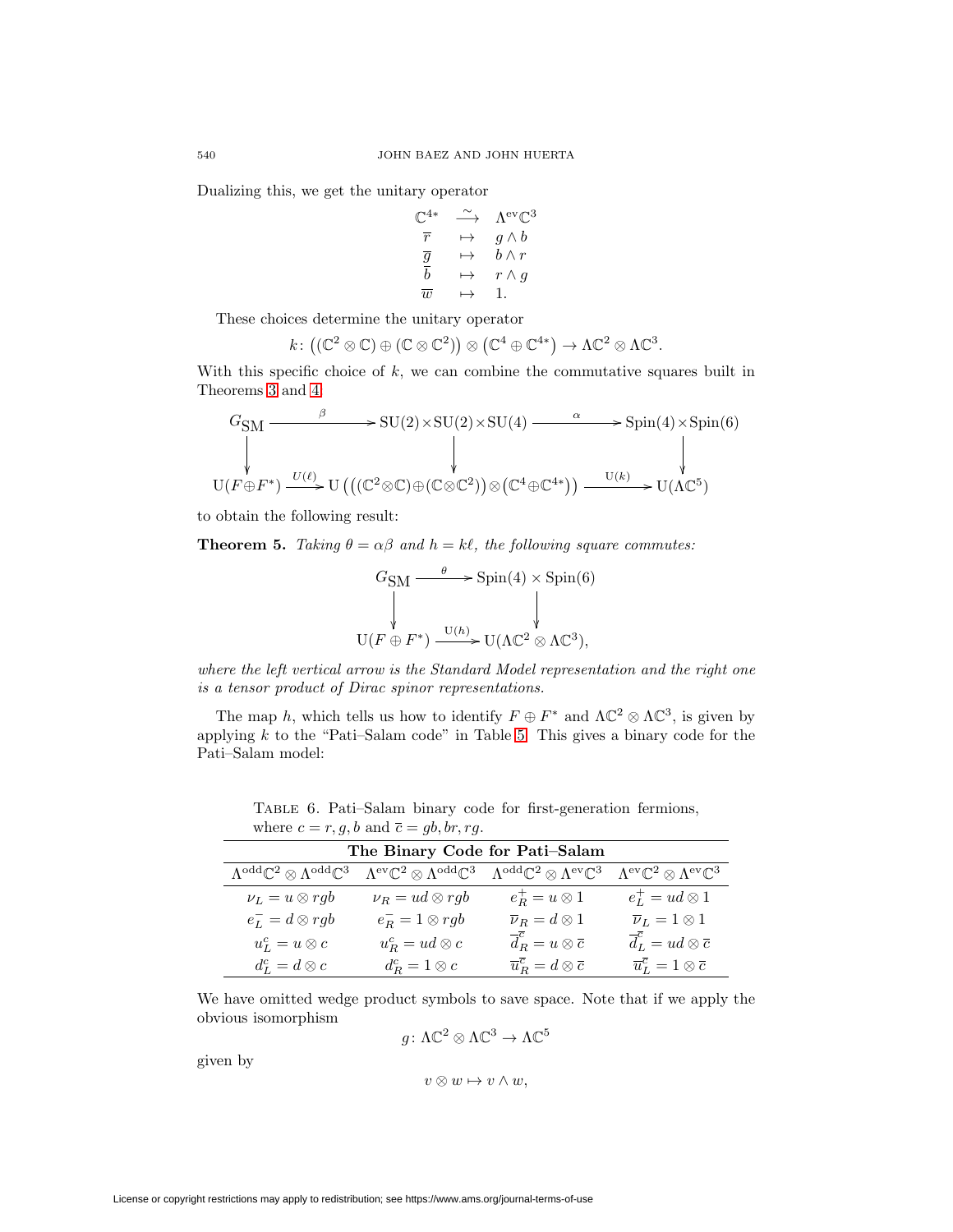then the above table does more than merely resemble Table [4,](#page-37-0) which gives the binary code for the SU(5) theory. The two tables become *identical!* 

<span id="page-58-0"></span>This fact is quite intriguing. We will explore its meaning in the next section. But first, let us start by relating the Pati–Salam model to the Spin(10) theory:

**Theorem 6.** The following square commutes:

$$
\text{Spin}(4) \times \text{Spin}(6) \xrightarrow{\eta} \text{Spin}(10)
$$
\n
$$
\downarrow \qquad \qquad \downarrow
$$
\n
$$
\text{U}(\Lambda \mathbb{C}^2 \otimes \Lambda \mathbb{C}^3) \xrightarrow{\text{U}(g)} \text{U}(\Lambda \mathbb{C}^5),
$$

where the right vertical arrow is the Dirac spinor representation, the left one is the tensor product of Dirac spinor representations, and

$$
\eta \colon \text{Spin}(4) \times \text{Spin}(6) \to \text{Spin}(10)
$$

is the homomorphism lifting the inclusion of  $SO(4) \times SO(6)$  in  $SO(10)$ .

Proof. At the Lie algebra level, we have the inclusion

$$
\mathfrak{so}(4)\oplus\mathfrak{so}(6)\hookrightarrow\mathfrak{so}(10)
$$

by block diagonals, which is also just the differential of the inclusion  $SO(4)$  ×  $SO(6) \rightarrow SO(10)$  at the Lie group level. Given how the spinor representations are defined in terms of creation and annihilation operators, it is easy to see that

$$
\mathfrak{so}(4) \oplus \mathfrak{so}(6) \longrightarrow \mathfrak{so}(10)
$$
\n
$$
\downarrow \qquad \qquad \downarrow
$$
\n
$$
\mathfrak{gl}(\Lambda \mathbb{C}^2 \otimes \Lambda \mathbb{C}^3) \xrightarrow{\mathfrak{gl}(g)} \mathfrak{gl}(\Lambda \mathbb{C}^5)
$$

commutes, because g is an intertwining operator between representations of  $\mathfrak{so}(4) \oplus$  $\mathfrak{so}(6)$ , that is, because the  $\mathfrak{so}(4)$  part only acts on  $\Lambda\mathbb{C}^2$ , while the  $\mathfrak{so}(6)$  part only acts on  $\Lambda \mathbb{C}^3$ .

But these Lie algebras act by skew-adjoint operators, so really

$$
\begin{array}{ccc}\n\mathfrak{so}(4) & \oplus & \mathfrak{so}(6) & \longrightarrow & \mathfrak{so}(10) \\
\downarrow & & \downarrow & & \downarrow \\
\mathfrak{u}(\Lambda \mathbb{C}^2 \otimes \Lambda \mathbb{C}^3) & \xrightarrow{\mathfrak{u}(g)} & \mathfrak{u}(\Lambda \mathbb{C}^5)\n\end{array}
$$

commutes. Since the  $\mathfrak{so}(n)$ 's and their direct sums are semisimple, so are their images. Therefore, their images live in the semisimple part of the unitary Lie algebras, which is just another way of saying the special unitary Lie algebras. We get that

$$
\mathfrak{so}(4) \oplus \mathfrak{so}(6) \longrightarrow \mathfrak{so}(10)
$$
\n
$$
\downarrow \qquad \qquad \downarrow
$$
\n
$$
\mathfrak{su}(\Lambda \mathbb{C}^2 \otimes \Lambda \mathbb{C}^3) \xrightarrow{\mathfrak{su}(g)} \mathfrak{su}(\Lambda \mathbb{C}^5)
$$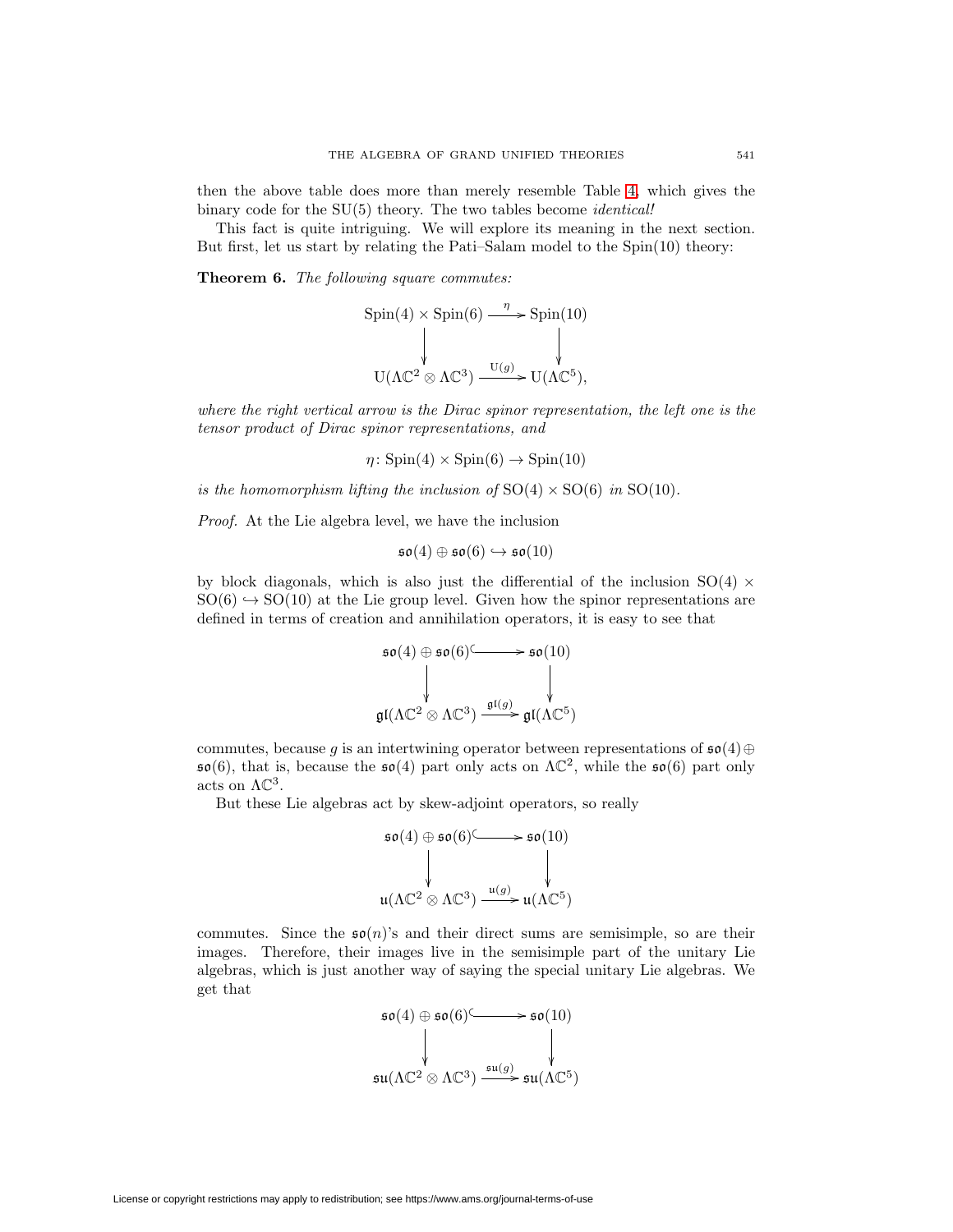commutes, and this gives a commutative square in the world of simply connected Lie groups:

$$
\text{Spin}(4) \times \text{Spin}(6) \xrightarrow{\eta} \text{Spin}(10)
$$
\n
$$
\downarrow \qquad \qquad \downarrow
$$
\n
$$
\text{SU}(\Lambda \mathbb{C}^2 \otimes \Lambda \mathbb{C}^3) \xrightarrow{\text{SU}(g)} \text{SU}(\Lambda \mathbb{C}^5).
$$

 $\Box$ 

This completes the proof.

This result shows us how to reach the  $Spin(10)$  theory, not through the  $SU(5)$ theory, but through the Pati–Salam model. For physics texts that treat this issue, see for example Zee [\[40\]](#page-69-0) and Ross [\[31\]](#page-68-12).

<span id="page-59-0"></span>3.5. **The question of compatibility.** We now have two routes to the Spin(10) theory. In Section [3.2](#page-39-0) we saw how to reach it via the  $SU(5)$  theory:

$$
G_{\text{SM}} \xrightarrow{\phi} \text{SU}(5) \xrightarrow{\psi} \text{Spin}(10) \qquad \text{More Unification}
$$
  

$$
\downarrow \qquad \qquad \downarrow \qquad \qquad \downarrow \qquad \qquad \text{More Unification}
$$
  

$$
\text{U}(F \oplus F^*) \xrightarrow{\text{U}(f)} \text{U}(\Lambda \mathbb{C}^5) \xrightarrow{1} \text{U}(\Lambda \mathbb{C}^5)
$$

Our work in that section and in Section [3.1](#page-29-0) showed that this diagram commutes, which is a way of saying that the  $Spin(10)$  theory extends the Standard Model.

In Section [3.4](#page-52-0) we saw another route to the Spin(10) theory, which goes through  $Spin(4) \times Spin(6)$ :

$$
G_{\text{SM}} \xrightarrow{\theta} \text{Spin}(4) \times \text{Spin}(6) \xrightarrow{\eta} \text{Spin}(10) \qquad \text{More Unification}
$$
  

$$
\downarrow \qquad \qquad \downarrow \qquad \qquad \text{More Unification}
$$
  

$$
\text{U}(F \oplus F^*) \xrightarrow{\text{U}(h)} \text{U}(\Lambda \mathbb{C}^2 \otimes \Lambda \mathbb{C}^3) \xrightarrow{\text{U}(g)} \text{U}(\Lambda \mathbb{C}^5)
$$

Our work in that section and Section [3.3](#page-44-0) showed that this diagram commutes as well. So, we have *another* way to extend the Standard Model and get the  $Spin(10)$ theory.

Drawing these two routes to Spin(10) together gives us a cube:

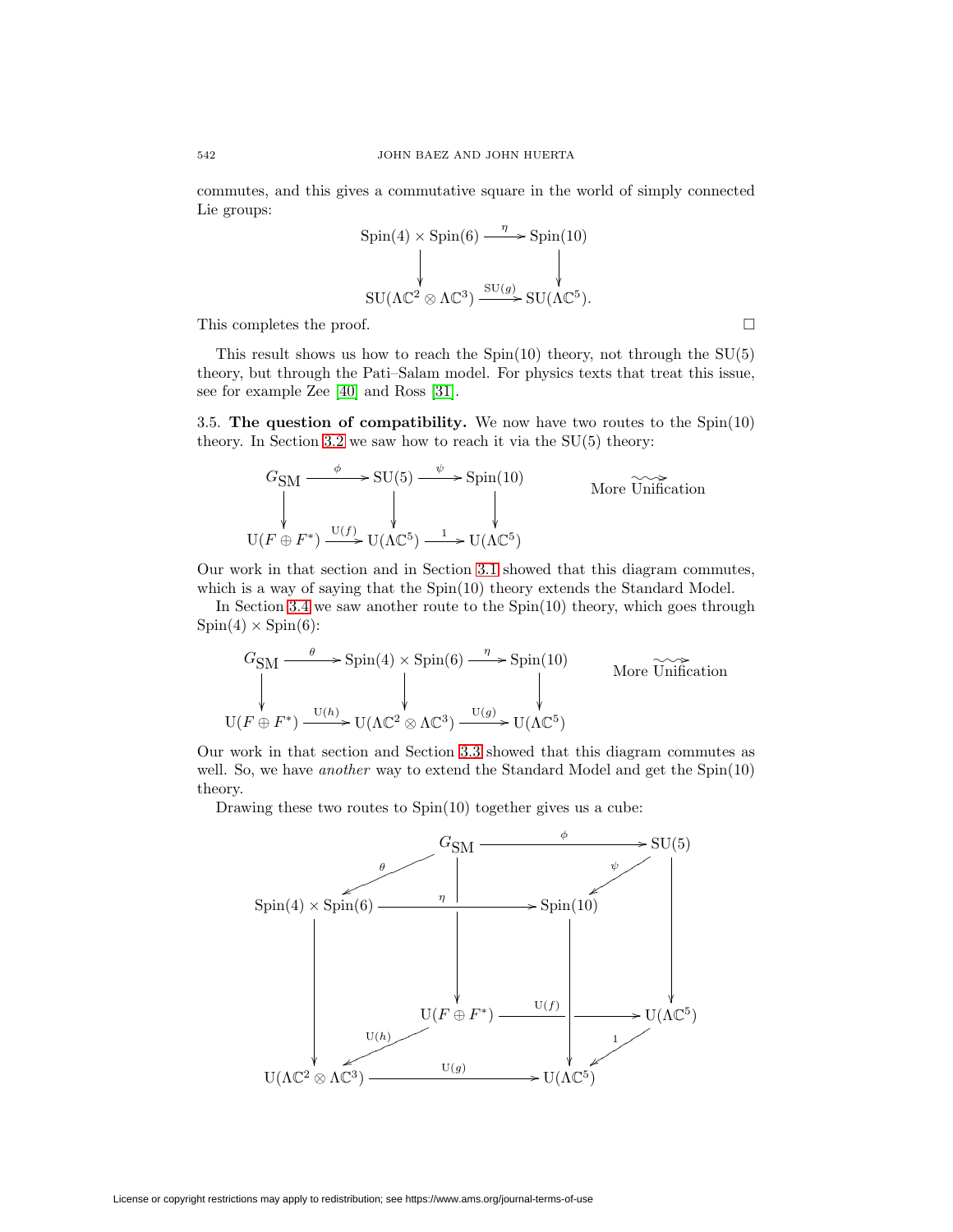<span id="page-60-0"></span>Are these two routes to Spin(10) theory the same? That is, does the cube commute?

## **Theorem 7.** The cube commutes.

Proof. We have already seen in Sections [3.1](#page-29-0)[-3.4](#page-52-0) that the vertical faces commute. So, we are left with two questions involving the horizontal faces. First: does the top face of the cube



commute? In other words: does a symmetry in  $G_{\rm SM}$  go to the same place in  $Spin(10)$  no matter how we take it there? Second: does the bottom face of the cube commute? In other words: does this triangle:



commute?

In fact they both do, and we can use our affirmative answer to the second question to settle the first. As we remarked in Section [3.4,](#page-52-0) applying the map  $g$  to the Pati– Salam binary code given in Table [6,](#page-57-1) we get the SU(5) binary code given in Table [4.](#page-37-0) Thus, the linear maps  $f$  and  $gh$  agree on a basis, so this triangle commutes:



This in turn implies that the bottom face of the cube commutes, from which we see that the two maps from  $G_{SM}$  to  $U(\Lambda \mathbb{C}^5)$  going around the bottom face are equal:



The work of Section [3.1](#page-29-0) through Section [3.4](#page-52-0) showed that the vertical faces of the cube commute. We can thus conclude from diagrammatic reasoning that the two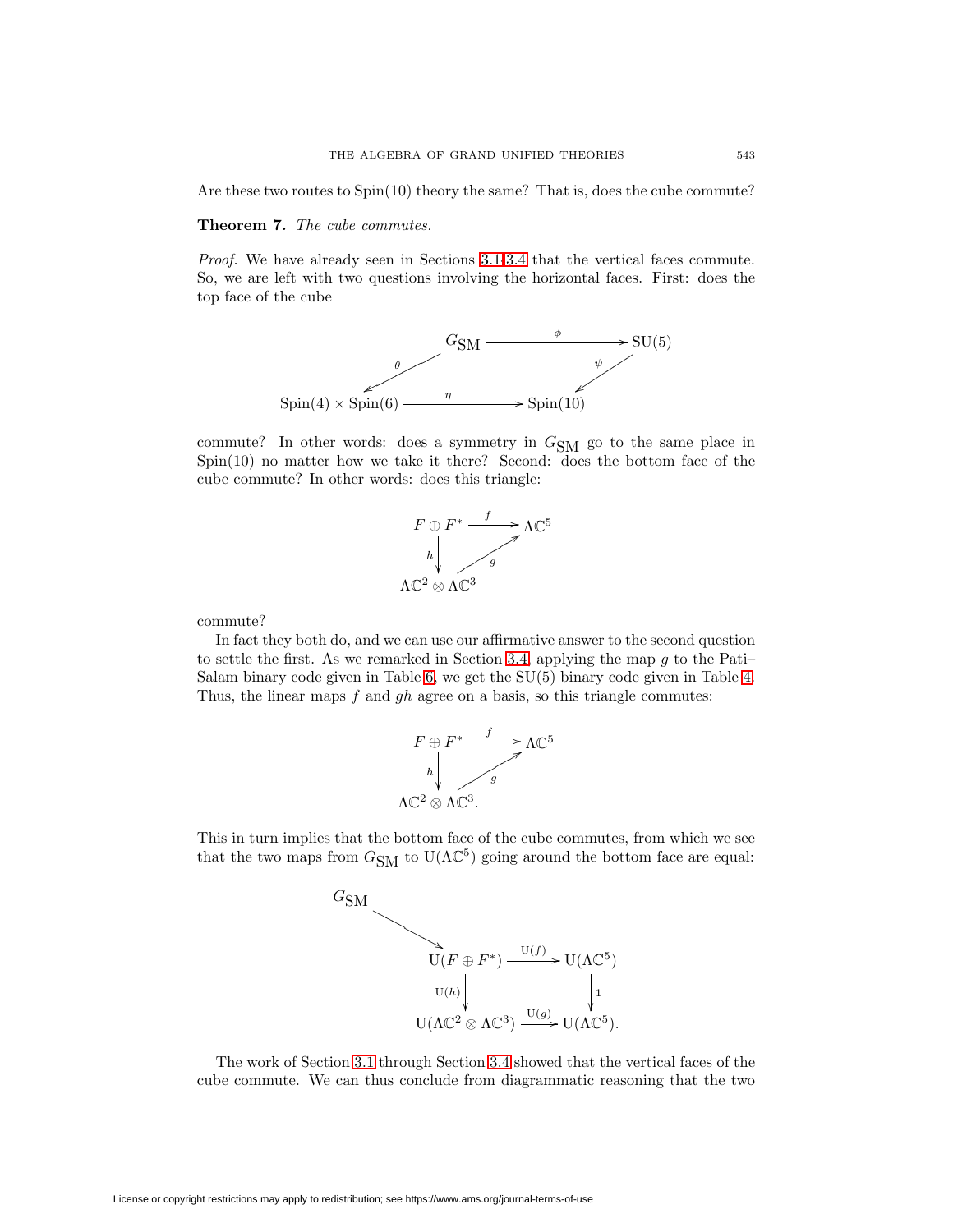maps from  $G<sub>SM</sub>$  to  $U(\Lambda \mathbb{C}^5)$  going around the top face are equal:



Since the Dirac spinor representation is faithful, the map  $Spin(10) \rightarrow U(\Lambda \mathbb{C}^5)$  is injective. This means we can drop it from the above diagram, and the remaining square commutes. But this is exactly the top face of the cube. So, the proof is  $\Box$ 

# 4. CONCLUSION

<span id="page-61-0"></span>We have studied three different grand unified theories: the SU(5), Spin(4)  $\times$ Spin(6) and Spin(10) theories. The SU(5) and Spin(4)  $\times$  Spin(6) theories were based on different visions about how to extend the Standard Model. However, we saw that both of these theories can be extended to the Spin(10) theory, which therefore unites these visions.

The SU(5) theory is all about treating isospin and color on an equal footing: it combines the two isospins of  $\mathbb{C}^2$  with the three colors of  $\mathbb{C}^3$ , and posits an SU(5) symmetry acting on the resulting  $\mathbb{C}^5$ . The particles and antiparticles in a single generation of fermions are described by vectors in  $\Lambda \mathbb{C}^5$ . So, we can describe each of these particles and antiparticles by a binary code indicating the presence or absence of up, down, red, green and blue.

In doing so, the SU(5) theory introduces unexpected relationships between matter and antimatter. The irreducible representations of SU(5)

$$
\Lambda^0\mathbb{C}^5\oplus\Lambda^1\mathbb{C}^5\oplus\Lambda^2\mathbb{C}^5\oplus\Lambda^3\mathbb{C}^5\oplus\Lambda^4\mathbb{C}^5\oplus\Lambda^5\mathbb{C}^5
$$

unify some particles we normally consider to be "matter" with some we normally consider "antimatter", as in

$$
\Lambda^1 \mathbb{C}^5 \cong \left\langle \begin{array}{c} e_R^+ \\ \overline{\nu}_R \end{array} \right\rangle \oplus \langle d_R \rangle.
$$

In the Standard Model representation, we can think of the matter-antimatter distinction as a  $\mathbb{Z}_2$ -grading, because the Standard Model representation  $F \oplus F^*$  splits into F and  $F^*$ . By failing to respect this grading, the SU(5) symmetry group fails to preserve the usual distinction between matter and antimatter.

But the Standard Model has another  $\mathbb{Z}_2$ -grading that SU(5) does respect. This is the distinction between left- and right-handedness. Remember, the left-handed particles and antiparticles live in the even grades:

$$
\Lambda^{\text{ev}}\mathbb{C}^5 \cong \langle \overline{\nu}_L \rangle \oplus \langle e_L^+ \rangle \oplus \langle \frac{u_L}{d_L} \rangle \oplus \langle \overline{u}_L \rangle \oplus \langle \frac{\nu_L}{e_L^-} \rangle \oplus \langle \overline{d}_L \rangle
$$

while the right-handed ones live in the odd grades:

$$
\Lambda^{\text{odd}}\mathbb{C}^5 \cong \langle \nu_R \rangle \oplus \langle e_R^- \rangle \oplus \left\langle \frac{\overline{d}_R}{\overline{u}_R} \right\rangle \oplus \langle u_R \rangle \oplus \left\langle \frac{e_R^+}{\overline{\nu}_R} \right\rangle \oplus \langle d_R \rangle.
$$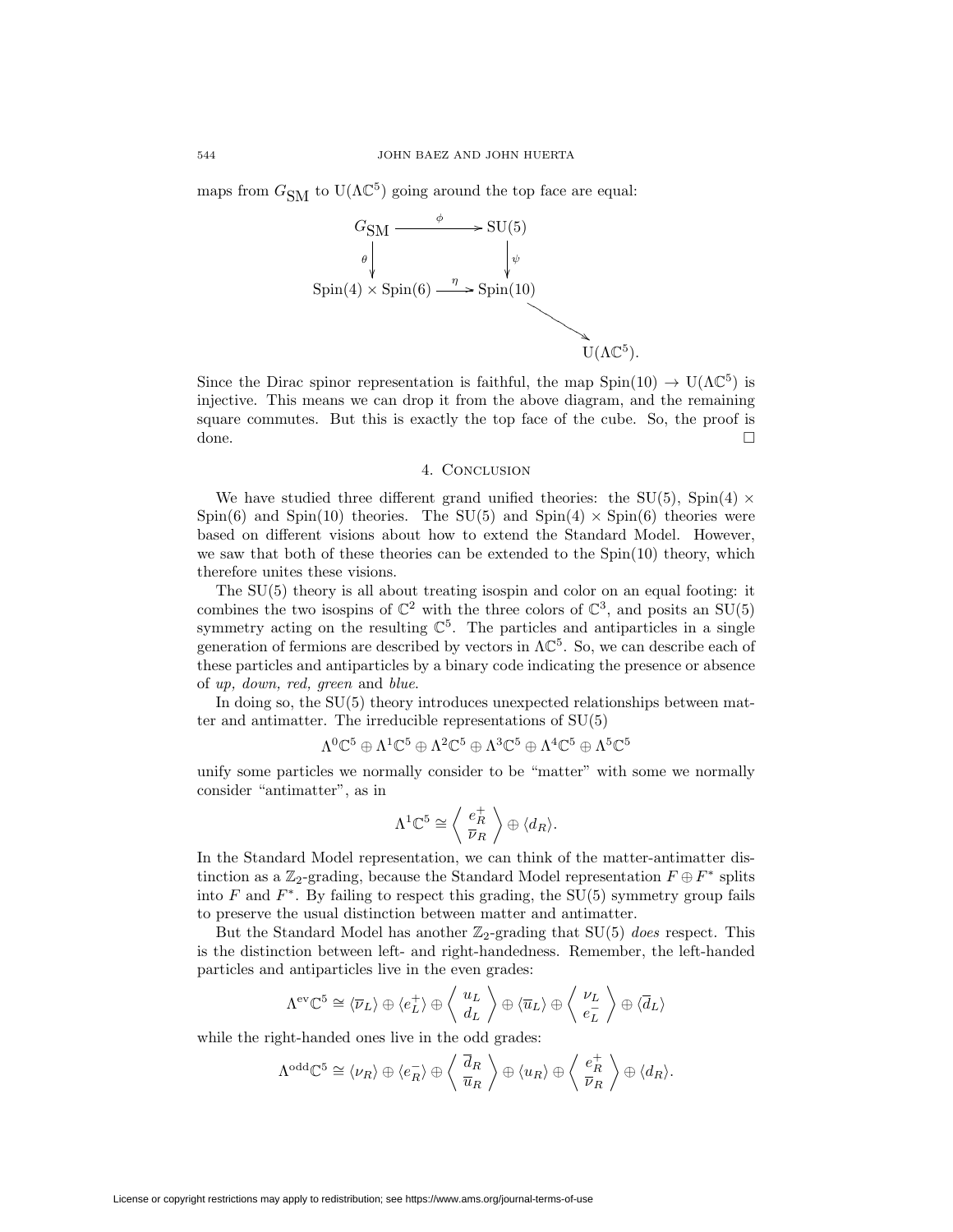The action of  $SU(5)$  automatically preserves this  $\mathbb{Z}_2$ -grading, because it comes from the Z-grading on  $\Lambda \mathbb{C}^5$ , which SU(5) already respects.

This characteristic of the  $SU(5)$  theory lives on in its extension to  $Spin(10)$ . There, the distinction between left and right is the only distinction among particles and antiparticles that Spin(10) knows about, because  $\Lambda^{\text{ev}}\mathbb{C}^5$  and  $\Lambda^{\text{odd}}\mathbb{C}^5$  are irreducible. This says that the Spin(10) theory unifies all left-handed particles and antiparticles, and all right-handed particles and antiparticles.

In contrast, the  $Spin(4) \times Spin(6)$  theory was all about adding a fourth "color",  $w$ , to represent leptons, and restoring a kind of symmetry between left and right by introducing a right-handed SU(2) that treats right-handed particles like the left-handed SU(2) treats left-handed particles.

Unlike the SU(5) theory, the Spin(4)  $\times$  Spin(6) theory respects both  $\mathbb{Z}_2$ -gradings in the Standard Model: the matter-antimatter grading, and the right-left grading. The reason is that  $Spin(4) \times Spin(6)$  respects the  $\mathbb{Z}_2 \times \mathbb{Z}_2$ -grading on  $\Lambda \mathbb{C}^2 \otimes \Lambda \mathbb{C}^3$ , and we have:

$$
\begin{array}{rclcl} F_L &\cong& \Lambda^{\text{odd}}\mathbb{C}^2 &\otimes& \Lambda^{\text{odd}}\mathbb{C}^3,\\ F_R &\cong& \Lambda^{\text{ev}}\mathbb{C}^2 &\otimes& \Lambda^{\text{odd}}\mathbb{C}^3,\\ F_L^* &\cong& \Lambda^{\text{odd}}\mathbb{C}^2 &\otimes& \Lambda^{\text{ev}}\mathbb{C}^3,\\ F_R^* &\cong& \Lambda^{\text{ev}}\mathbb{C}^2 &\otimes& \Lambda^{\text{ev}}\mathbb{C}^3. \end{array}
$$

Moreover, the matter-antimatter grading and the right-left grading are all that  $Spin(4) \times Spin(6)$  respects, since each of the four spaces listed is an irrep of this group.

When we extend  $\text{Spin}(4) \times \text{Spin}(6)$  to the  $\text{Spin}(10)$  theory, we identify  $\Lambda \mathbb{C}^2 \otimes \Lambda \mathbb{C}^3$ with  $\Lambda \mathbb{C}^5$ . Then the  $\mathbb{Z}_2 \times \mathbb{Z}_2$ -grading on  $\Lambda \mathbb{C}^2 \otimes \Lambda \mathbb{C}^3$  gives the  $\mathbb{Z}_2$ -grading on  $\Lambda \mathbb{C}^5$ using addition in  $\mathbb{Z}_2$ . This sounds rather technical, but it is as simple as ""even +  $odd = odd$ ":

$$
\Lambda^{\text{odd}}\mathbb{C}^5 \quad \cong \quad \left(\Lambda^{\text{ev}}\mathbb{C}^2\otimes\Lambda^{\text{odd}}\mathbb{C}^3\right)\; \oplus \; \left(\Lambda^{\text{odd}}\mathbb{C}^2\otimes\Lambda^{\text{ev}}\mathbb{C}^3\right) \quad \cong \quad F_R\oplus F_L^*
$$

and "odd  $+$  odd  $=$  even", "even  $+$  even  $=$  even":

$$
\Lambda^{\text{ev}}\mathbb{C}^5 \quad \cong \quad \left(\Lambda^{\text{odd}}\mathbb{C}^2\otimes\Lambda^{\text{odd}}\mathbb{C}^3\right)\; \oplus \; \left(\Lambda^{\text{ev}}\mathbb{C}^2\otimes\Lambda^{\text{ev}}\mathbb{C}^3\right) \quad \cong \quad F_L\oplus F_R^*.
$$

Recall that  $F_R \oplus F_L^*$  consists of all the fermions and antifermions that are *right*handed, while  $F_L \oplus F_R^*$  consists of the *left-handed* ones.

Furthermore, the two routes to the  $Spin(10)$  theory that we have described, one going through SU(5) and the other through  $Spin(4) \times Spin(6)$ , are compatible. In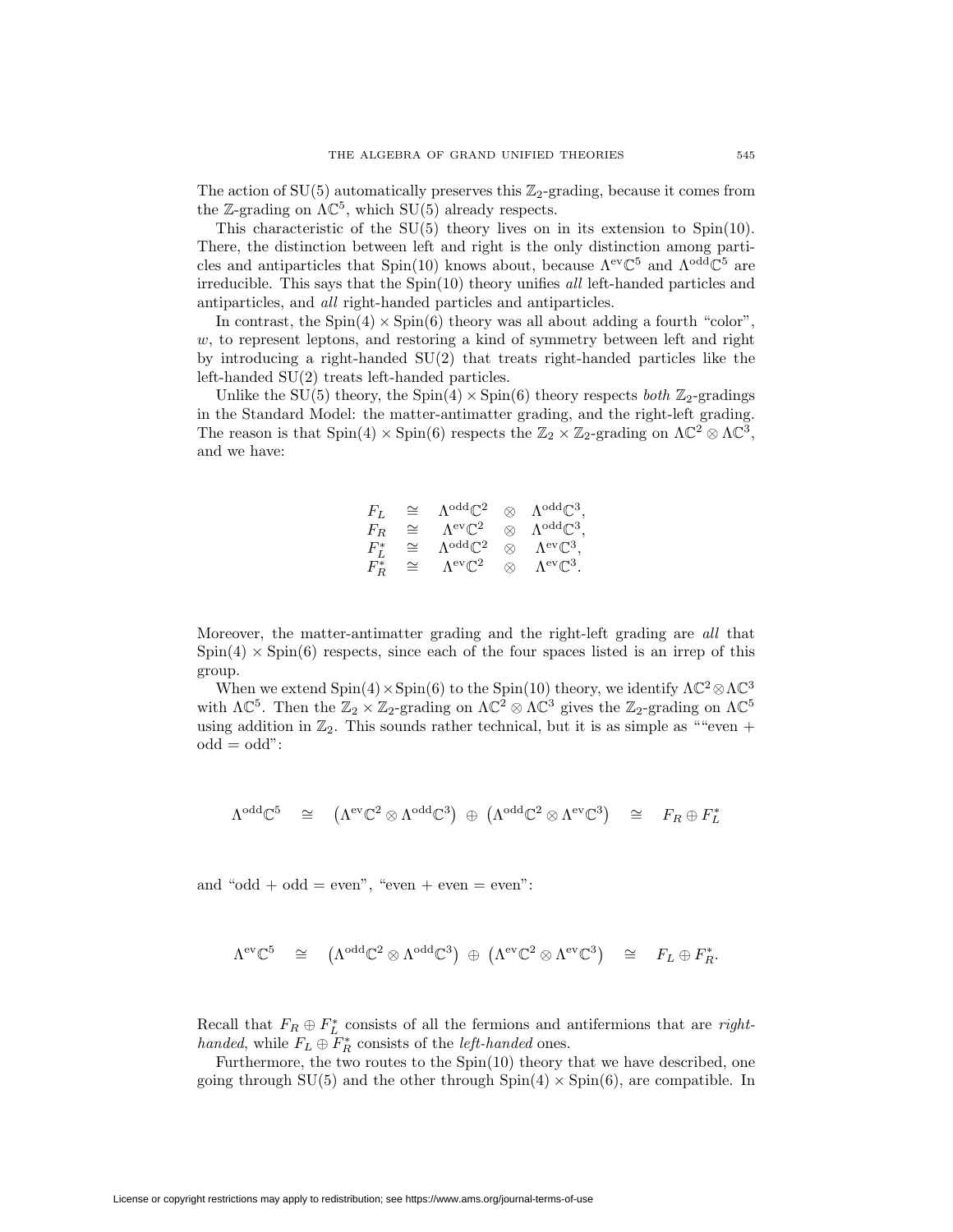other words, this cube commutes:



So, all four theories fit together in an elegant algebraic pattern. What this means for physics, if anything, remains unknown. Yet we cannot resist feeling that it means something, and we cannot resist venturing a guess: the Standard Model is exactly the theory that reconciles the visions built into the SU(5) and Spin(4)  $\times$  Spin(6) theories.

What this might mean is not yet precise, but since all these theories involve symmetries and representations, the "reconciliation" must take place at both those levels, and we can see this in a precise way. First, at the level of symmetries, our Lie groups are related by the commutative square of homomorphisms:



Because this commutes, the image of  $G_{SM}$  lies in the intersection of the images of  $Spin(4) \times Spin(6)$  and  $SU(5)$  inside  $Spin(10)$ . But we claim it is *precisely* that intersection!

To see this, first recall that the image of a group under a homomorphism is just the quotient group formed by modding out the kernel of that homomorphism. If we do this for each of our homomorphisms above, we get a commutative square of inclusions:



This implies that

$$
G_{\text{SM}}/\mathbb{Z}_6 \subseteq \text{SU}(5) \cap \left( \frac{\text{Spin}(4) \times \text{Spin}(6)}{\mathbb{Z}_2} \right)
$$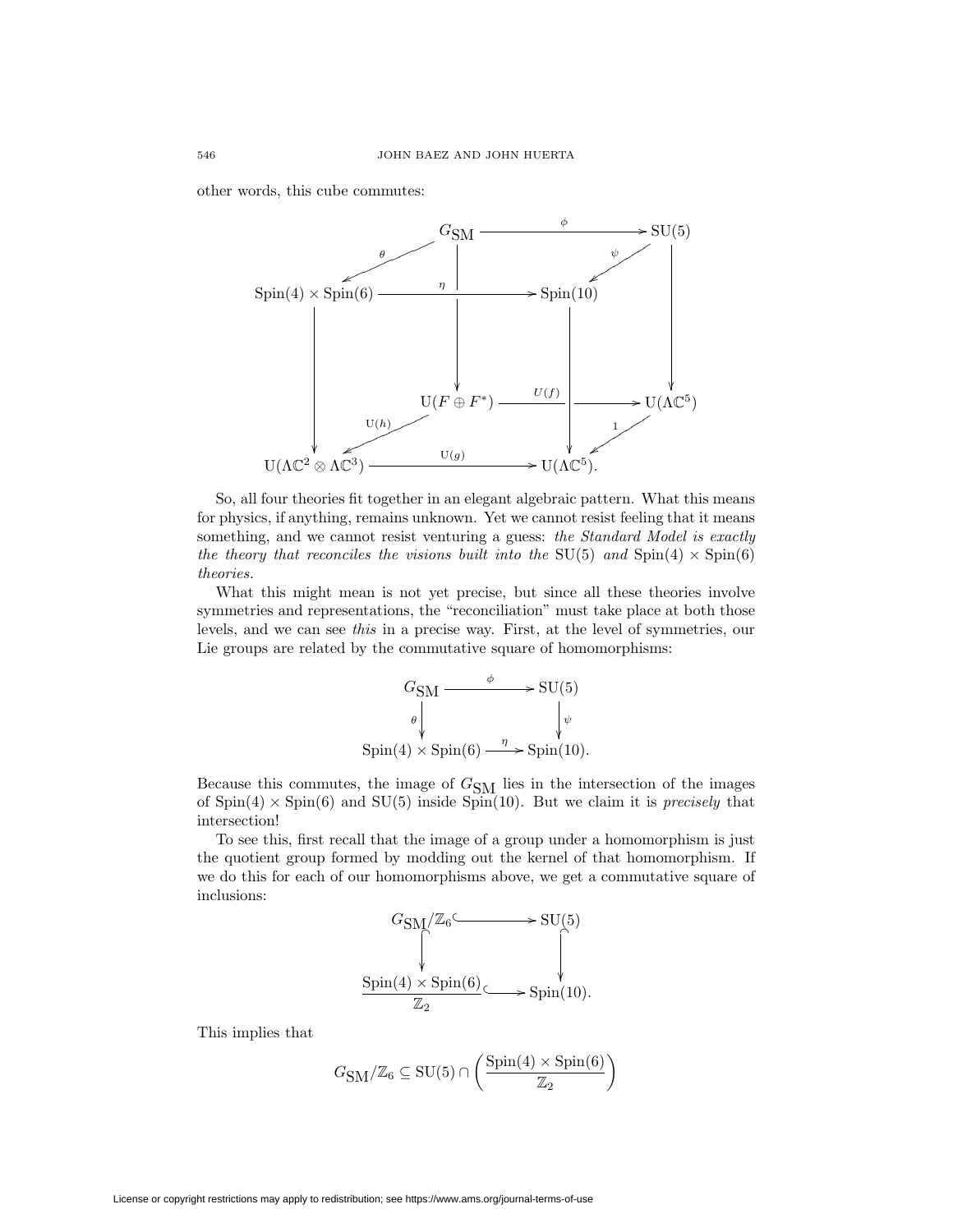as subgroups of  $Spin(10)$ . To make good on our claim, we must show that these subgroups are equal:

$$
G_{\text{SM}}/\mathbb{Z}_6 = \text{SU}(5) \cap \left( \frac{\text{Spin}(4) \times \text{Spin}(6)}{\mathbb{Z}_2} \right).
$$

In other words, our commutative square of inclusions is a "pullback square".

As a step towards showing this, first consider what happens when we pass from the spin groups to the rotation groups. We can accomplish this by modding out by an additional  $\mathbb{Z}_2$  above. We get another commutative square of inclusions:



Here the reader may wonder why we could quotient  $(Spin(4) \times Spin(6))/\mathbb{Z}_2$  and Spin(10) by  $\mathbb{Z}_2$  without having to do the same for their respective subgroups,  $G<sub>SM</sub>/\mathbb{Z}_6$  and SU(5). It is because  $\mathbb{Z}_2$  intersects both of those subgroups trivially. We can see this for SU(5) because we know the inclusion  $SU(5) \hookrightarrow Spin(10)$ is just the lift of the inclusion  $SU(5) \hookrightarrow SO(10)$  to universal covers, so it makes this diagram commute:



But this means that SU(5) intersects  $\mathbb{Z}_2 = \ker p$  in only the identity. The subgroup  $G_{\rm SM}/\mathbb{Z}_6$  therefore intersects  $\mathbb{Z}_2$  trivially as well.

Now, let us show:

<span id="page-64-0"></span>**Theorem 8.**  $G_{\text{SM}}/\mathbb{Z}_6 = \text{SU}(5) \cap (\text{SO}(4) \times \text{SO}(6)) \subseteq \text{SO}(10).$ 

Proof. We can prove this in the same manner that we showed, in Section [3.1,](#page-29-0) that

$$
G_{\text{SM}}/\mathbb{Z}_6 \cong \text{S}(\text{U}(2) \times \text{U}(3)) \subseteq \text{SU}(5)
$$

is precisely the subgroup of SU(5) that preserves the 2+3 splitting of  $\mathbb{C}^5 \cong \mathbb{C}^2 \oplus \mathbb{C}^3$ .

To begin with, the group  $SO(10)$  is the group of orientation-preserving symmetries of the ten-dimensional real inner product space  $\mathbb{R}^{10}$ . But  $\mathbb{R}^{10}$  is suspiciously like  $\mathbb{C}^5$ , a five-dimensional complex inner product space. Indeed, if we forget the complex structure on  $\mathbb{C}^5$ , we get an isomorphism  $\mathbb{C}^5 \cong \mathbb{R}^{10}$ , a real inner product space with symmetries  $SO(10)$ . We can consider the subgroup of  $SO(10)$  that preserves the original complex structure. This is  $U(5) \subseteq SO(10)$ . If we further pick a volume form on  $\mathbb{C}^5$ , i.e., a nonzero element of  $\Lambda^5 \mathbb{C}^5$ , and look at the symmetries fixing that volume form, we get a copy of  $SU(5) \subseteq SO(10)$ .

Then we can pick a 2 + 3 splitting on  $\mathbb{C}^5 \cong \mathbb{C}^2 \oplus \mathbb{C}^3$ . The subgroup of SU(5) that also preserves this is

$$
S(U(2) \times U(3)) \hookrightarrow SU(5) \hookrightarrow SO(10).
$$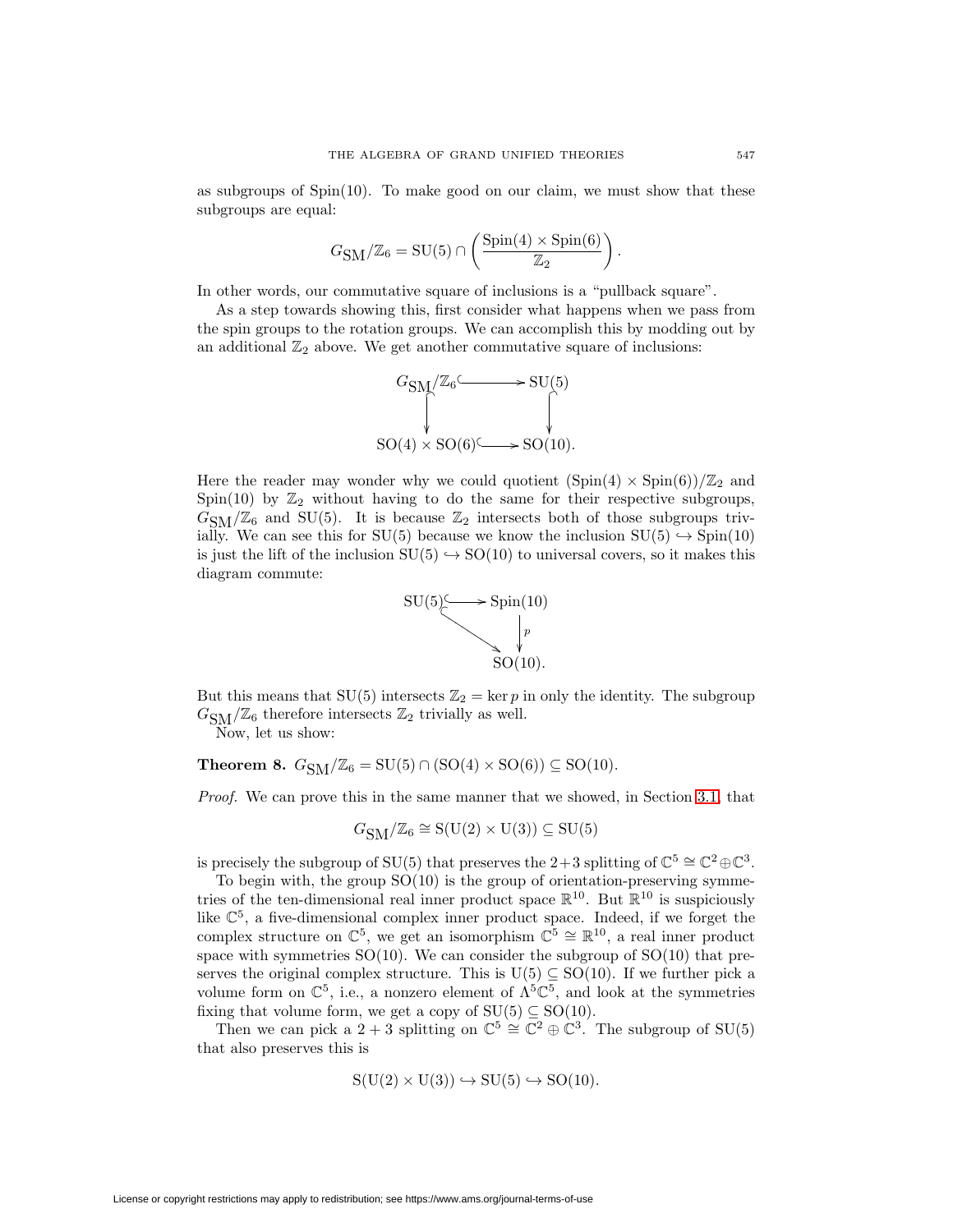These inclusions form the top and right sides of our square:



We can also reverse the order of these processes. Imposing a  $2 + 3$  splitting on  $\mathbb{C}^5$  yields a 4 + 6 splitting on the underlying real vector space,  $\mathbb{R}^{10} \cong \mathbb{R}^4 \oplus \mathbb{R}^6$ . The subgroup of SO(10) that preserves this splitting is  $S(O(4) \times O(6))$ : the block diagonal matrices with  $4 \times 4$  and  $6 \times 6$  orthogonal blocks and overall determinant 1. The connected component of this subgroup is  $SO(4) \times SO(6)$ .

The direct summands in  $\mathbb{R}^4 \oplus \mathbb{R}^6$  came from forgetting the complex structure on  $\mathbb{C}^2 \oplus \mathbb{C}^3$ . The subgroup of  $S(O(4) \times O(6))$  preserving the original complex structure is  $U(2) \times U(3)$ , and the subgroup of this that also fixes a volume form on  $\mathbb{C}^5$  is  $S(U(2) \times U(3))$ . This group is connected, so it must lie entirely in the connected component of the identity, and we get the inclusions:

$$
S(U(2) \times U(3)) \hookrightarrow SO(4) \times SO(6) \hookrightarrow SO(10).
$$

These maps form the left and bottom sides of our square.

It follows that  $G_{\text{SM}}/\mathbb{Z}_6$  is precisely the subgroup of SO(10) that preserves a complex structure on  $\mathbb{R}^{10}$ , a chosen volume form on the resulting complex vector space, and a  $2 + 3$  splitting on this space. But this  $2 + 3$  splitting is the same as a compatible  $4 + 6$  splitting of  $\mathbb{R}^{10}$ , one in which each summand is a complex vector subspace as well as a real subspace. This means that

$$
G_{\hbox{SM}}/{\mathbb Z}_6={\rm SU}(5)\cap {\rm S}({\rm O}(4)\times {\rm O}(6))\subseteq {\rm SO}(10),
$$

and since  $G_{\text{SM}}/\mathbb{Z}_6$  is connected,

$$
G_{\text{SM}}/\mathbb{Z}_6 = \text{SU}(5) \cap (\text{SO}(4) \times \text{SO}(6)) \subseteq \text{SO}(10),
$$

as desired.  $\Box$ 

From this, a little diagram chase proves our earlier claim:

<span id="page-65-0"></span>**Theorem 9.**  $G_{\text{SM}}/\mathbb{Z}_6 = \text{SU}(5) \cap (\text{Spin}(4) \times \text{Spin}(6))/\mathbb{Z}_2 \subseteq \text{Spin}(10)$ .

Proof. By now we have built the following commutative diagram:

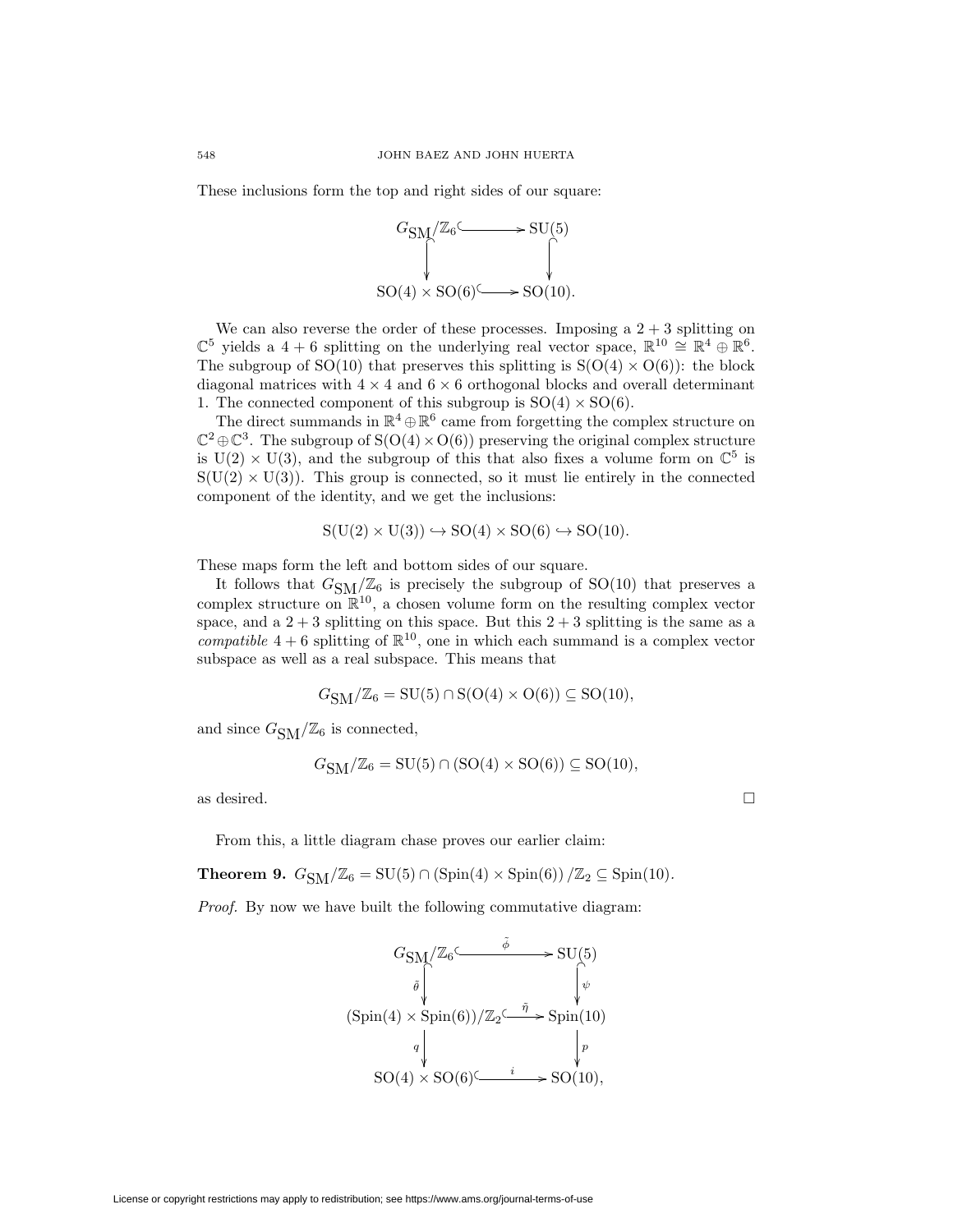where both of the bottom vertical arrows are two-to-one, but the composite vertical maps  $q\ddot{\theta}$  and  $p\psi$  are one-to-one. Our previous theorem says that the big square with  $q\hat{\theta}$  and  $p\psi$  as vertical sides is a pullback. Now we must show that the upper square is also a pullback. So, suppose we are given  $g \in (\text{Spin}(4) \times \text{Spin}(6))/\mathbb{Z}_2$  and  $g' \in SU(5)$  with

$$
\tilde{\eta}(g) = \psi(g').
$$

We need to show that there exists  $x \in G_{\text{SM}}/\mathbb{Z}_6$  such that

$$
\tilde{\theta}(x) = g, \qquad \tilde{\phi}(x) = g'.
$$

Now, we know that

$$
iq(g) = p\tilde{\eta}(g) = p\psi(g'),
$$

so since the big square is a pullback, there exists  $x \in G<sub>SM</sub>/\mathbb{Z}_6$  with

$$
q\tilde{\theta}(x) = q(g), \qquad \tilde{\phi}(x) = g'.
$$

The second equation is half of what we need to show. So, we only need to check that the first equation implies  $\theta(x) = q$ .

The kernel of q consists of two elements, which we will simply call  $\pm 1$ . Since  $q\tilde{\theta}(x) = q(g)$ , we know that

$$
\pm \tilde{\theta}(x) = g.
$$

Since  $\tilde{\eta}(g) = \psi(g')$ , we thus have

$$
\tilde{\eta}(\pm \tilde{\theta}(x)) = \psi(g') = \psi \tilde{\phi}(x).
$$

The one-to-one map  $\tilde{\eta}$  sends the kernel of q to the kernel of p, which consists of two elements that we may again call  $\pm 1$ . So,  $\pm \tilde{\eta}\tilde{\theta}(x) = \psi \tilde{\phi}(x)$ . On the other hand, since the top square commutes we know that  $\tilde{\eta}\tilde{\theta}(x) = \psi\tilde{\phi}(x)$ . Thus the element  $\pm 1$ must actually be 1, so  $q = \theta(x)$  as desired.  $\Box$ 

In short, the Standard Model has precisely the symmetries shared by both the  $SU(5)$  theory and the  $Spin(4) \times Spin(6)$  theory. Now let us see what this means for the Standard Model representation.

We can "break the symmetry" of the Spin(10) theory in two different ways. In the first way, we start by picking the subgroup of  $Spin(10)$  that preserves the  $\mathbb{Z}$ grading and volume form in  $\Lambda \mathbb{C}^5$ . This is SU(5). Then we pick the subgroup of  $\text{SU}(5)$  that respects the splitting of  $\mathbb{C}^5$  into  $\mathbb{C}^2 \oplus \mathbb{C}^3$ . This subgroup is the Standard Model gauge group, modulo a discrete subgroup, and its representation on  $\Lambda \mathbb{C}^5$  is the Standard Model representation.

We can draw this symmetry breaking process in the following diagram:

$$
G_{\text{SM}} \xrightarrow{\phi} \text{SU}(5) \xrightarrow{\psi} \text{Spin}(10)
$$
\n
$$
\downarrow \qquad \qquad \downarrow \qquad \qquad \downarrow
$$
\n
$$
\text{U}(F \oplus F^*) \xrightarrow{\text{U}(f)} \text{U}(\Lambda \mathbb{C}^5) \xrightarrow{1} \text{U}(\Lambda \mathbb{C}^5)
$$
\n
$$
\text{splitting} \qquad \text{grading and volume form}
$$

The SU(5) theory shows up as a "halfway house" here.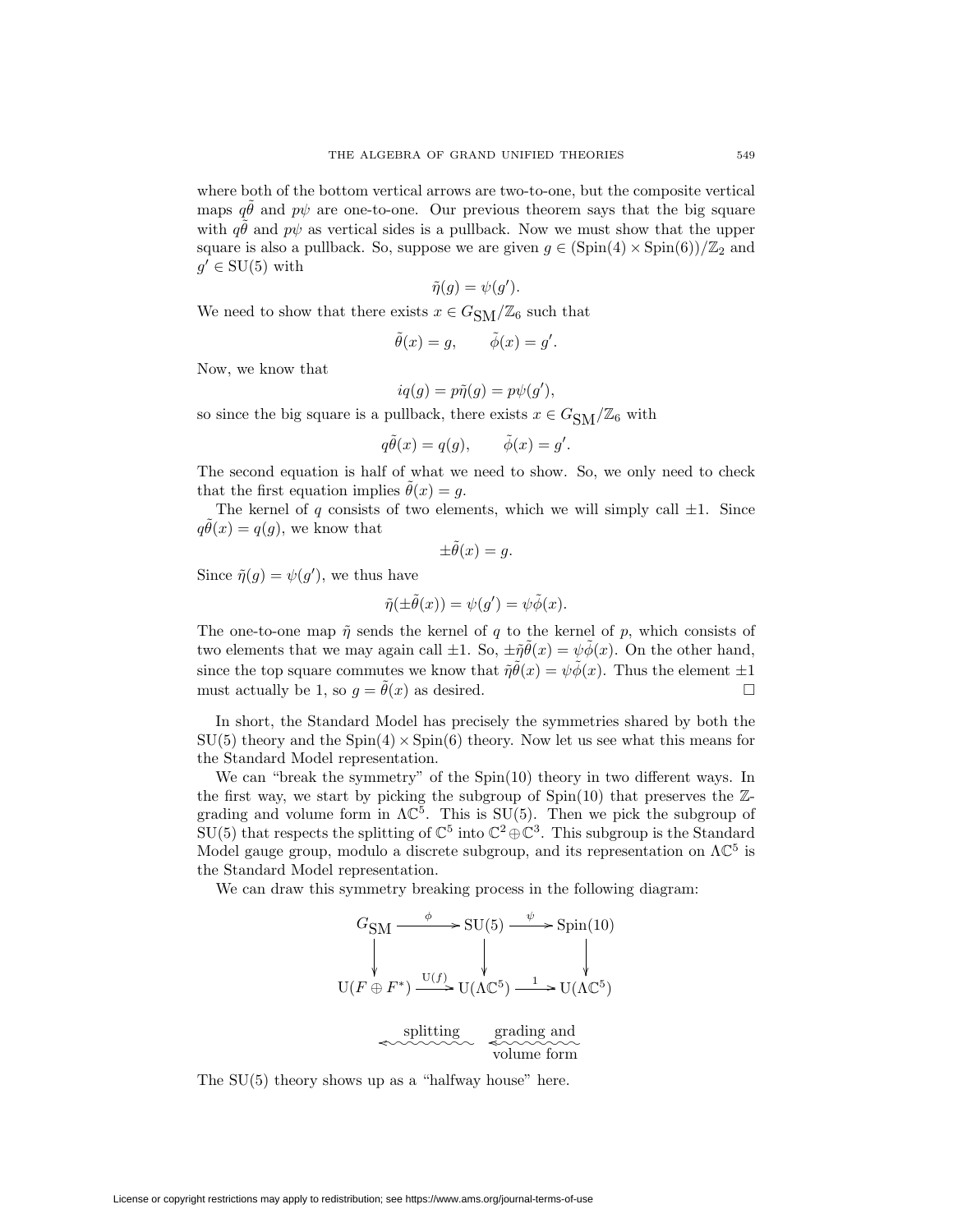We can also break the symmetry of  $Spin(10)$  in a way that uses the  $Spin(4) \times$  $Spin(6)$  theory as a halfway house. We do essentially the same two steps as before, but in the reverse order! This time we start by picking the subgroup of Spin(10) that respects the splitting of  $\mathbb{R}^{10}$  as  $\mathbb{R}^4 \oplus \mathbb{R}^6$ . This subgroup is  $Spin(4) \times Spin(6)$  modulo a discrete subgroup. The two factors in this subgroup act separately on the factors of  $\Lambda \mathbb{C}^5 \cong \Lambda \mathbb{C}^2 \otimes \Lambda \mathbb{C}^3$ . Then we pick the subgroup of Spin(4)  $\times$  Spin(6) that respects the Z-grading and volume form on  $\Lambda \mathbb{C}^5$ . This subgroup is the Standard Model gauge group, modulo a discrete subgroup, and its representation on  $\Lambda \mathbb{C}^2 \otimes \Lambda \mathbb{C}^3$  is the Standard Model representation.

We can draw this alternate symmetry breaking process in the following diagram:

$$
G_{\text{SM}} \xrightarrow{\theta} \text{Spin}(4) \times \text{Spin}(6) \xrightarrow{\eta} \text{Spin}(10)
$$
\n
$$
\downarrow \qquad \qquad \downarrow \qquad \qquad \downarrow
$$
\n
$$
\text{U}(F \oplus F^*) \xrightarrow{\text{U}(h)} \text{U}(\Lambda \mathbb{C}^2 \otimes \Lambda \mathbb{C}^3) \xrightarrow{\text{U}(g)} \text{U}(\Lambda \mathbb{C}^5)
$$
\ngrading and splitting

\n
$$
\text{volume form}
$$

Will these tantalizing patterns help us understand physics beyond the Standard Model? Only time will tell.

#### **ACKNOWLEDGMENTS**

We thank the denizens of the  $n$ -Category Café for catching mistakes and suggesting stylistic improvements. This research was supported by a grant from the Foundational Questions Institute.

#### About the authors

John Baez is a mathematician at the University of California, Riverside, and John Huerta is a graduate student there, working on algebra inspired by particle physics and string theory.

### **REFERENCES**

- <span id="page-67-7"></span>[1] J. F. Adams, Lectures on Exceptional Lie Groups, Zafer Mahmoud and Mamoru Mimura, eds., University of Chicago Press, Chicago, 1996. M[R1428422 \(98b:22001\)](http://www.ams.org/mathscinet-getitem?mr=1428422)
- <span id="page-67-6"></span>[2] M. F. Atiyah, R. Bott and A. Shapiro, Clifford modules, Topology **3** (1964), 3–38. M[R0167985](http://www.ams.org/mathscinet-getitem?mr=0167985) [\(29:5250\)](http://www.ams.org/mathscinet-getitem?mr=0167985)
- <span id="page-67-3"></span>[3] John C. Baez and Javier P. Muniain, *Gauge Fields, Knots and Gravity*, World Scientific, Singapore, 1994. M[R1313910 \(95k:83001\)](http://www.ams.org/mathscinet-getitem?mr=1313910)
- <span id="page-67-0"></span>[4] Stefano Bertolini, Luca Di Luzio and Michal Malinsky, Intermediate mass scales in the nonsupersymmetric SO(10) grand unification: a reappraisal, available at [arXiv:0903.4049](http://arxiv.org/abs/hep-ph/0903.4049).
- <span id="page-67-2"></span>[5] Lowell Brown, Quantum Field Theory, Cambridge Univ. Press, Cambridge, 1994. M[R1231339 \(94h:81002\)](http://www.ams.org/mathscinet-getitem?mr=1231339)
- <span id="page-67-1"></span>[6] Claude Chevalley, The Algebraic Theory of Spinors and Clifford Algebras, Springer, Berlin, 1996. M[R1636473 \(99f:01028\)](http://www.ams.org/mathscinet-getitem?mr=1636473)
- <span id="page-67-5"></span>[7] Benedict Cassen and Edward U. Condon, On Nuclear Forces, Phys. Rev. **50** (1936), 846, reprinted in D. M. Brink, Nuclear Forces, Pergamon, Oxford, 1965, pp. 193–201.
- <span id="page-67-4"></span>Robert P. Crease and Charles C. Mann, The Second Creation: Makers of the Revolution in Twentieth-Century Physics, Rutgers University Press, New Brunswick, New Jersey, 1996. M[R1677561 \(2000f:81002\)](http://www.ams.org/mathscinet-getitem?mr=1677561)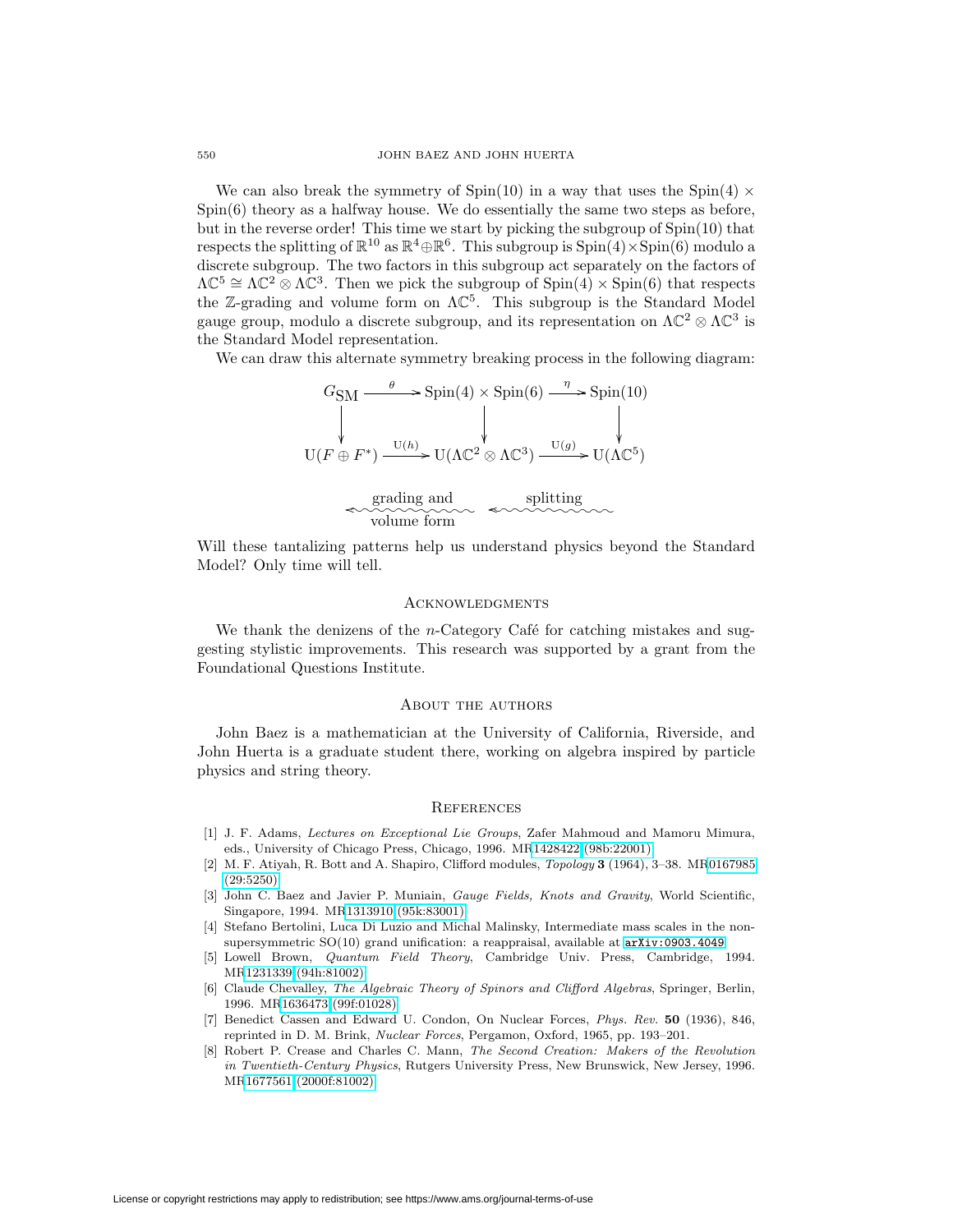- [9] Andrzej Derdzinski, Geometry of the Standard Model of Elementary Particles, Springer, Berlin, 1992. M[R1219312 \(95f:81101\)](http://www.ams.org/mathscinet-getitem?mr=1219312)
- <span id="page-68-27"></span>[10] Howard Georgi, The state of the art—gauge theories, in Particles and Fields—1974, ed. Carl E. Carlson, AIP Conference Proceedings 23, 1975, pp. 575–582.
- <span id="page-68-7"></span>[11] Howard Georgi, Lie Algebras in Particle Physics: From Isospin to Unified Theories, Westview Press, Boulder, Colorado, 1999. M[R644800 \(83e:81089\)](http://www.ams.org/mathscinet-getitem?mr=644800)
- <span id="page-68-26"></span>[12] Howard Georgi and Sheldon Glashow, Unity of all elementary-particle forces, Phys. Rev. Lett. **32(8)** Feb 1974, 438–441.
- <span id="page-68-8"></span><span id="page-68-3"></span>[13] David Griffiths, *Introduction to Elementary Particles*, Wiley, New York 1987.
- [14] Brian Hall, Lie Groups, Lie Algebras, and Representations, Springer, Berlin, 2003. M[R1997306 \(2004i:22001\)](http://www.ams.org/mathscinet-getitem?mr=1997306)
- <span id="page-68-25"></span>[15] Werner Heisenberg, Zeitschr. f. Phys. **77** (1932), 1; English translation in D. M. Brink, Nuclear Forces, Pergamon, Oxford, 1965, pp. 144–154.
- <span id="page-68-24"></span>[16] Laurie Brown, Max Dresden, Lillian Hoddeson and Michael Riordan, eds., The Rise of the Standard Model, Cambridge Univ. Press, Cambridge, 1997. M[R1601138 \(98h:81002\)](http://www.ams.org/mathscinet-getitem?mr=1601138)
- <span id="page-68-10"></span>[17] Kerson Huang, Quarks, Leptons & Gauge Fields, World Scientific, Singapore, 1992. M[R704019 \(84k:81138\)](http://www.ams.org/mathscinet-getitem?mr=704019)
- <span id="page-68-20"></span>[18] Chris Isham, Modern Differential Geometry for Physicists, World Scientific, Singapore, 1999. M[R1698234 \(2000e:53001\)](http://www.ams.org/mathscinet-getitem?mr=1698234)
- <span id="page-68-11"></span>[19] T. D. Lee, Particle Physics and Introduction to Field Theory, Harwood, 1981. M[R633154](http://www.ams.org/mathscinet-getitem?mr=633154) [\(83d:81001\)](http://www.ams.org/mathscinet-getitem?mr=633154)
- <span id="page-68-13"></span><span id="page-68-5"></span>[20] Harry J. Lipkin, Lie Groups for Pedestrians, Dover, Mineola, New York, 2002. M[R1918338](http://www.ams.org/mathscinet-getitem?mr=1918338)
- [21] R. N. Mohapatra, Unification and Supersymmetry: The Frontiers of Quark-Lepton Physics, Springer, 1992. M[R854671 \(87j:81276\)](http://www.ams.org/mathscinet-getitem?mr=854671)
- <span id="page-68-18"></span>[22] Gregory L. Naber, Topology, Geometry and Gauge Fields: Foundations, Springer, Berlin, 1997. M[R1444352 \(99b:58001\)](http://www.ams.org/mathscinet-getitem?mr=1444352)
- <span id="page-68-19"></span>[23] Gregory L. Naber, Topology, Geometry and Gauge Fields: Interactions, Springer, Berlin, 2000. M[R1744816 \(2001g:53058\)](http://www.ams.org/mathscinet-getitem?mr=1744816)
- <span id="page-68-23"></span><span id="page-68-21"></span>[24] Mikio Nakahara, Geometry, Topology, and Physics, Academic Press, 1983.
- [25] Abraham Pais, Inward Bound: Of Matter and Forces in the Physical World, Oxford University Press, 1988.
- <span id="page-68-0"></span>[26] Jogesh C. Pati, Proton decay: A must for theory, a challenge for experiment, available at [arXiv:hep-ph/0005095](http://arxiv.org/abs/hep-ph/0005095).
- <span id="page-68-1"></span>[27] Jogesh C. Pati, Probing grand unification through neutrino oscillations, leptogenesis, and proton decay, Int. J. Mod. Phys. A **18** (2003), 4135–4156. Also available at [arXiv:hep-ph/0305221](http://arxiv.org/abs/hep-ph/0305221).
- <span id="page-68-28"></span>[28] Jogesh C. Pati and Abdus Salam, Lepton number as the fourth "color", Phys. Rev. D **10** (1974), 275–289.
- <span id="page-68-15"></span><span id="page-68-2"></span>Michael E. Peskin, Beyond the Standard Model, available at  $arXiv:hep-ph/970549$ .
- [30] Michael E. Peskin and Dan V. Schroeder, An Introduction to Quantum Field Theory, Westview Press, 1995. M[R1402248 \(97j:81001\)](http://www.ams.org/mathscinet-getitem?mr=1402248)
- <span id="page-68-12"></span>[31] Graham G. Ross, Grand Unified Theories, Benjamin/Cummings, 1985. M[R783830](http://www.ams.org/mathscinet-getitem?mr=783830) [\(86c:81097\)](http://www.ams.org/mathscinet-getitem?mr=783830)
- <span id="page-68-14"></span>[32] Lewis H. Ryder, Quantum Field Theory, Cambridge Univ. Press, Cambridge, 1996. M[R1404519 \(97h:81001\)](http://www.ams.org/mathscinet-getitem?mr=1404519)
- <span id="page-68-22"></span>[33] Emilio Segrè, From X-Rays to Quarks: Modern Physicists and Their Discoveries, W.H. Freeman, San Francisco, 1980.
- <span id="page-68-4"></span>[34] Shlomo Sternberg, *Group Theory and Physics*, Cambridge Univ. Press, Cambridge, 1995. M[R1287387 \(95i:20001\)](http://www.ams.org/mathscinet-getitem?mr=1287387)
- <span id="page-68-16"></span>[35] Mark Srednicki, Quantum Field Theory, Cambridge Univ. Press, 2007. Also available at [http://www.physics.ucsb.edu/](http://www.physics.ucsb.edu/$sim $mark/qft.html)∼mark/qft.html.
- <span id="page-68-9"></span>[36] Anthony Sudbery, Quantum Mechanics and the Particles of Nature: An Outline for Mathematicians, Cambridge Univ. Press, Cambridge, 1986. M[R2245407](http://www.ams.org/mathscinet-getitem?mr=2245407)
- <span id="page-68-17"></span>[37] Robin Ticciati, Quantum Field Theory for Mathematicians, Cambridge Univ. Press, 1999. M[R1699269 \(2000h:81002\)](http://www.ams.org/mathscinet-getitem?mr=1699269)
- <span id="page-68-6"></span>[38] Michael Tinkham, Group Theory and Quantum Mechanics, Dover, Mineola, New York, 2003.